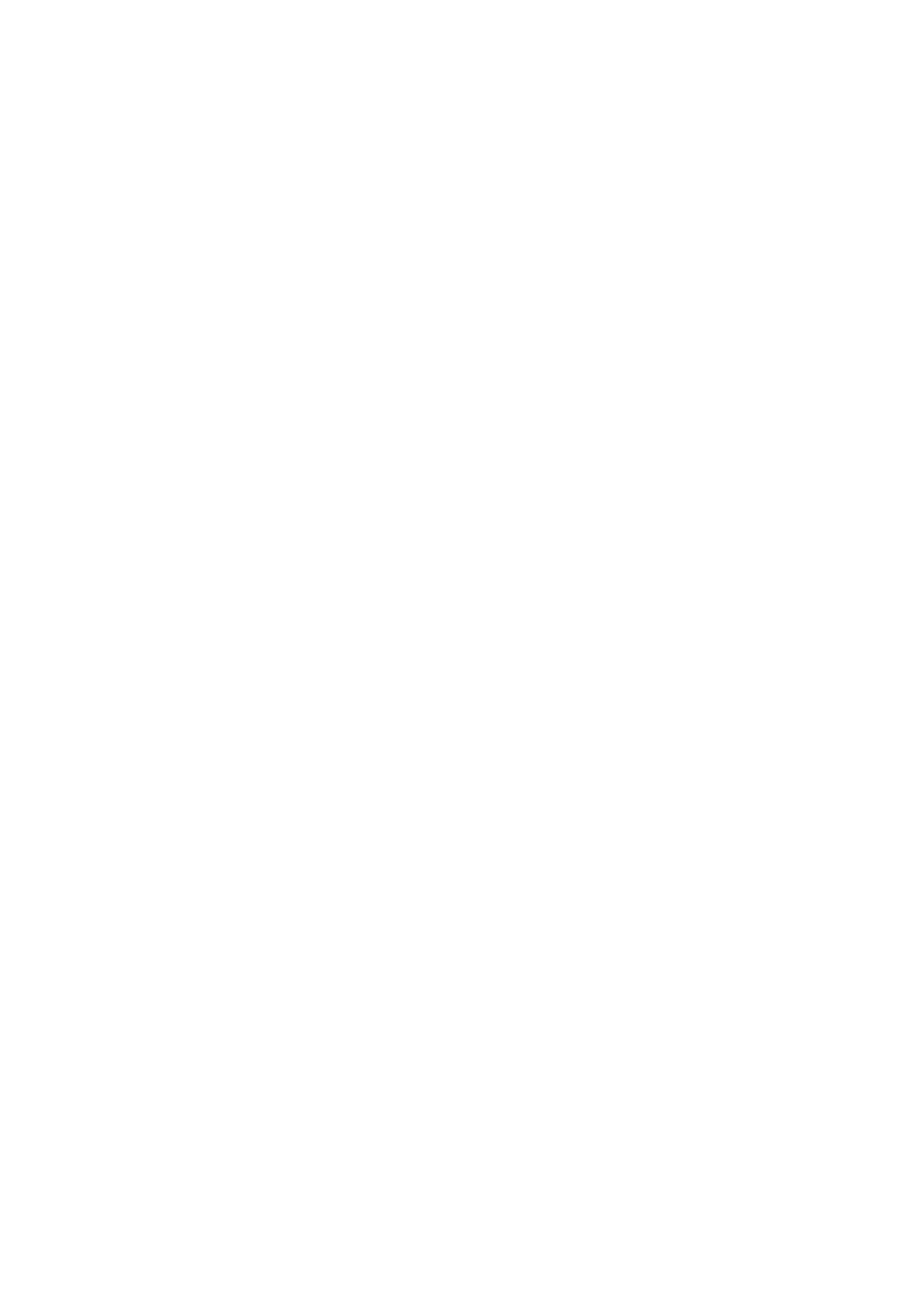

**Reprinted under the**  *Reprints Act 1984* **as at 6 March 2009**

Western Australia

# **Bail Act 1982**

**An Act to make better provision for bail in criminal proceedings.** 

Compare 06 Mar 2009 [07-a0-03] / 01 Nov 2009 [07-b0-02] page 1 Extract from www.slp.wa.gov.au, see that website for further information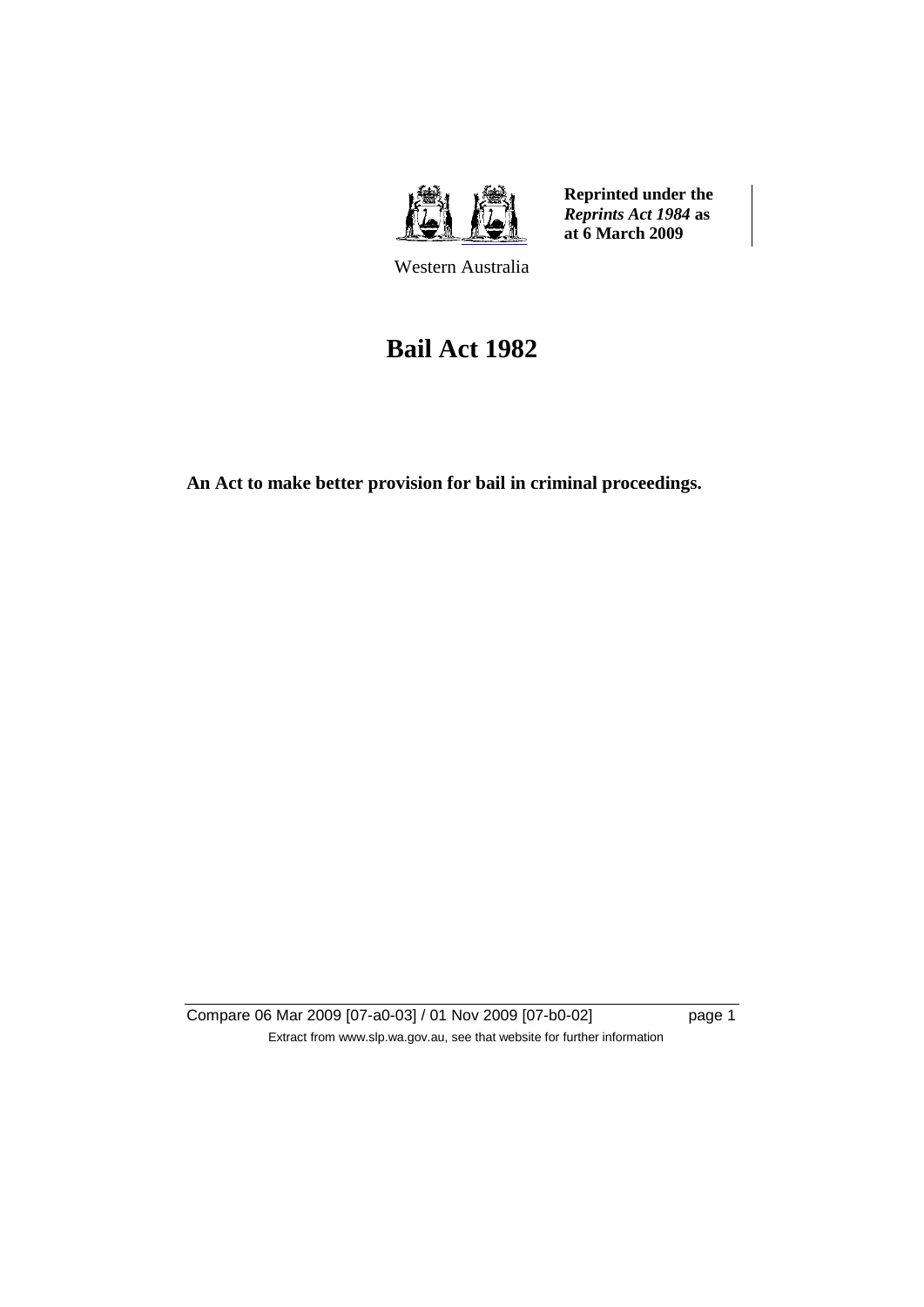# **Part I — Preliminary**

# **1. Short title**

This Act may be cited as the *Bail Act* 1982<sup>1</sup>.

# **2. Commencement**

This Act shall come into operation on a day to be fixed by proclamation  $<sup>1</sup>$ .</sup>

# **3. Terms used**

(1) In this Act, unless a contrary intention appears —

*accused* includes —

- (a) a person charged with, convicted of, or found guilty of an offence;
- (b) a person whose conviction for an offence is stayed;
- (c) a person in respect of whom an appeal relating to an offence is pending;
- (d) a person in respect of whom a new trial for an offence has been ordered;

### *adjournment* —

- (a) means any order of a court by which proceedings for an offence are postponed or interrupted or are to be held at a different time or place before the same court; and
- (b) is deemed to include any order of a court, other than a committal to the Supreme Court or District Court, by which the venue of any proceedings for an offence is changed to another court or a court at another place whether by way of a remand, referral, or recommittal of the accused or otherwise;

*appeal* includes an application for leave to appeal;

*appropriate judicial officer* means —

page 2 Compare 06 Mar 2009 [07-a0-03] / 01 Nov 2009 [07-b0-02] Extract from www.slp.wa.gov.au, see that website for further information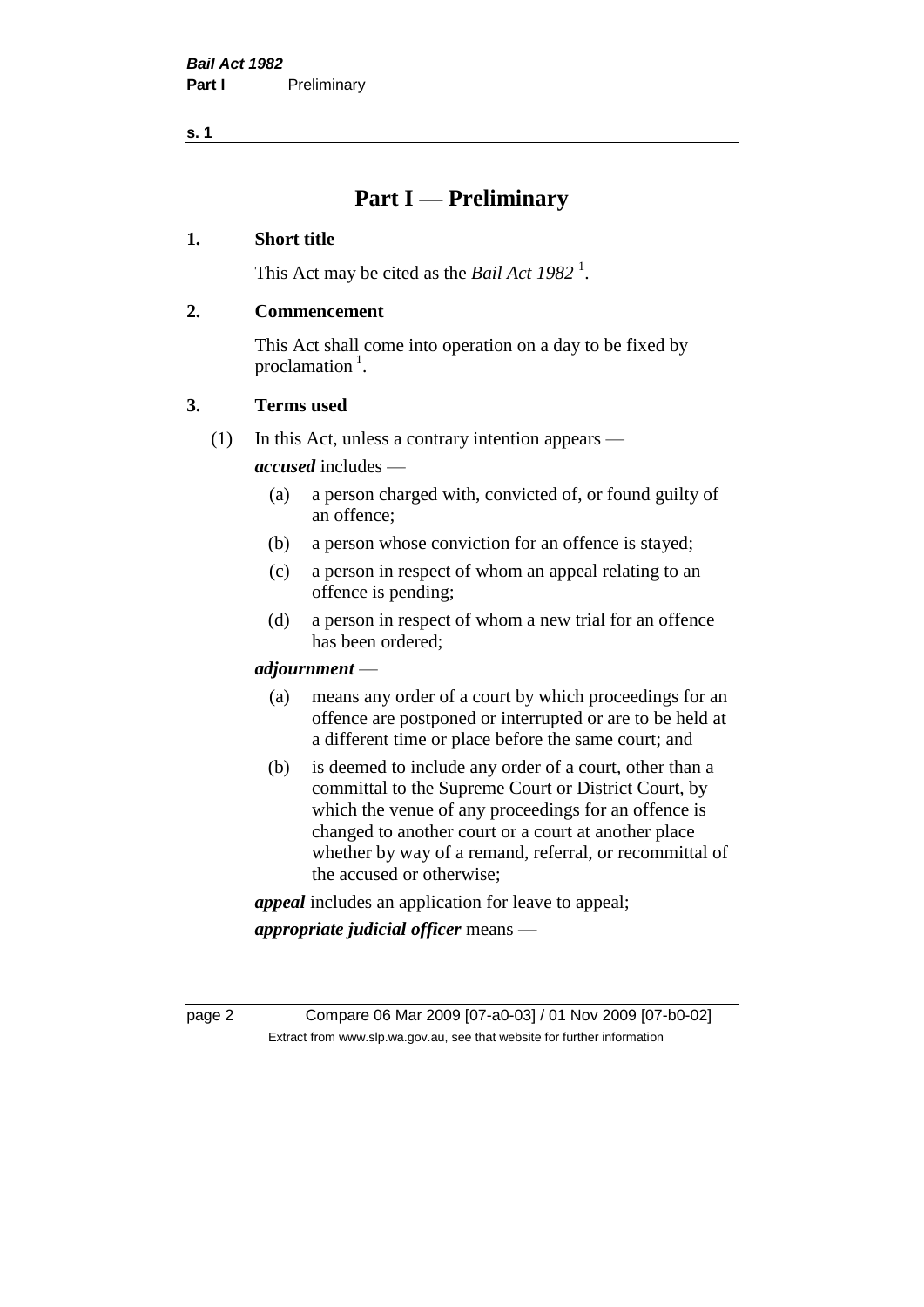- (a) subject to paragraphs (b), (c) and (d), a judicial officer who is empowered to exercise jurisdiction in the court before which the accused is required to appear pursuant to his bail undertaking; or
- (b) if the court is the Court of Appeal, a judge of appeal; or
- (c) except in section 49, a judge of the Supreme Court or of the Children's Court, as the case may require, in any case where —
	- (i) under section 15 only a judge of the Supreme Court or of the Children's Court has power to grant bail; or
	- (ii) a judicial officer has exercised the power contained in section 31(2)(d),

for the appearance in question; or

(d) except in section 49, a judge of the Supreme Court, of the District Court, or of the Children's Court, as the case may require, in any case where such a judge has granted bail under section 14 for the appearance in question;

*approved*, in relation to a form, means approved by the chief executive officer of the department of the Public Service principally assisting in the administration of this Act;

*as soon as is practicable* means as soon as is reasonably practicable;

*authorised community services officer* means any of the following persons —

- (a) the CEO (corrections) or a delegate of the CEO (corrections) under subsection (5);
- (b) a registrar of the Children's Court;
- (c) a superintendent of a detention centre under the *Young Offenders Act 1994*;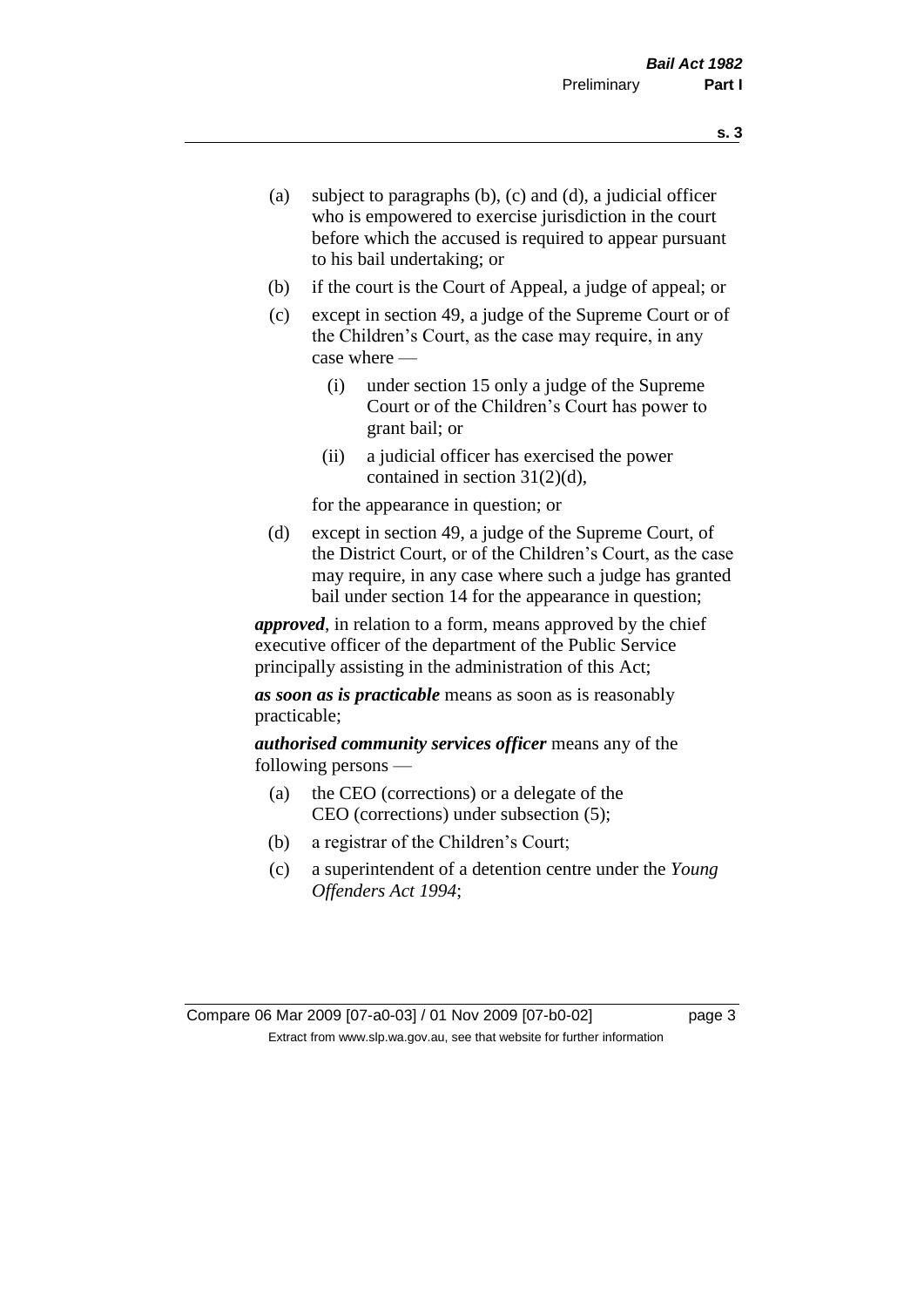(d) the officer for the time being in charge of any detention centre under the *Young Offenders Act 1994*;

*authorised officer* means an authorised police officer or an authorised community services officer;

*authorised police officer* means a police officer who holds the rank of sergeant, or a higher rank, or is for the time being in charge of a police station or lock-up;

*bail undertaking* means an undertaking described in section 28(2);

*CEO (corrections)* means the chief executive officer of the Public Sector agency principally assisting the Minister administering Part 8 of the *Sentence Administration Act 2003* in its administration;

*Chief Judge* means the Chief Judge of the District Court;

*Chief Justice* means the Chief Justice of Western Australia;

*child* has the same meaning as "young person" has in the *Young Offenders Act 1994*;

*community corrections officer* has the same meaning as in the *Sentence Administration Act 2003*;

*court* means each of the following —

- (a) the Magistrates Court;
- (b) the Children's Court;
- (c) the Coroner's Court of Western Australia;
- (d) the District Court;
- (e) the Supreme Court;
- (f) the Court of Appeal;

*court custody centre* has the meaning given in the *Court Security and Custodial Services Act 1999* section 3;

*Director of Public Prosecutions* means —

(a) the Director of Public Prosecutions for the State; or

**s. 3**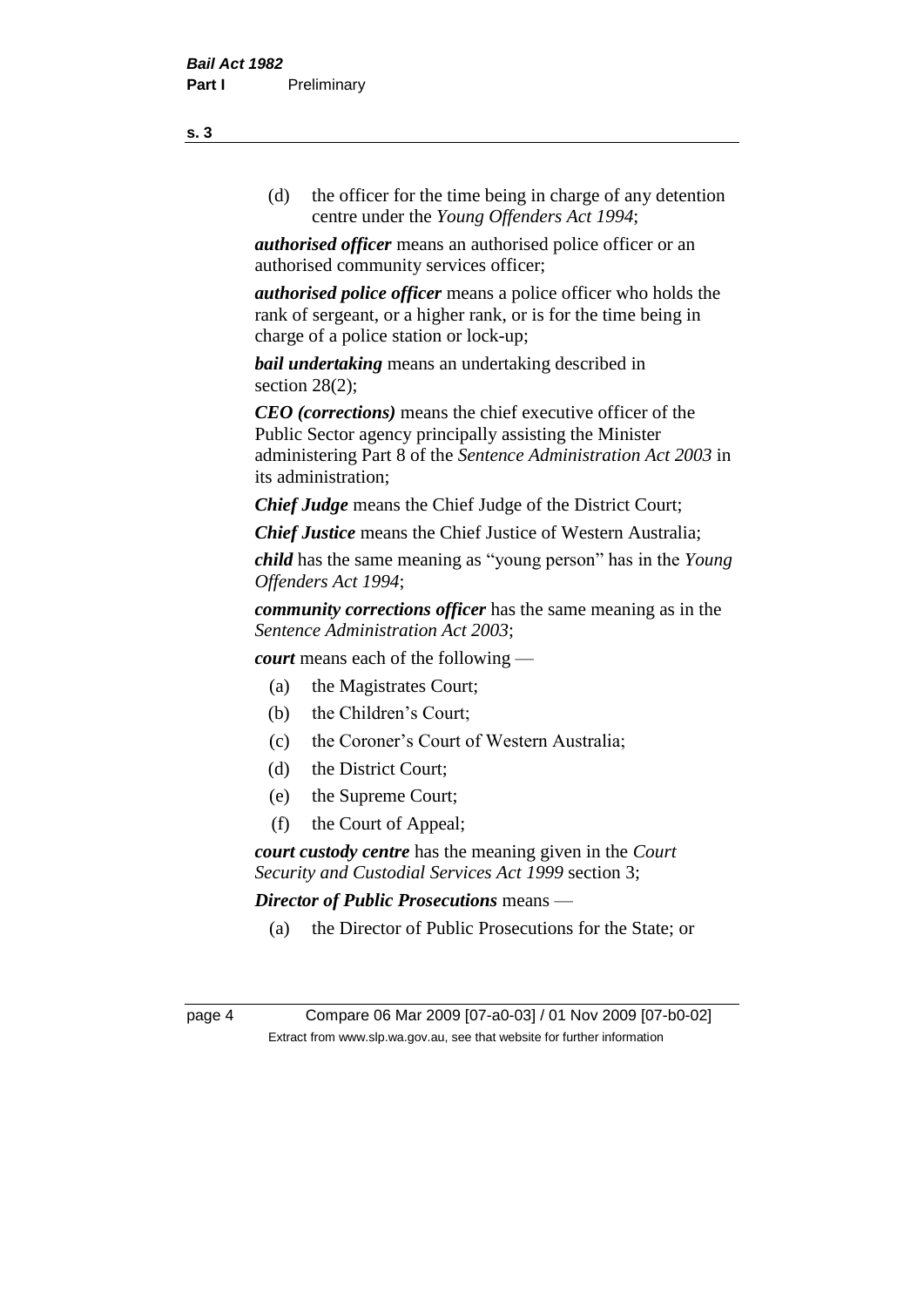- **s. 3**
- (b) the officer in charge in the State of the Commonwealth Office of the Director of Public Prosecutions,

as the case requires;

*early release order* means an early release order made under the *Sentence Administration Act 1995* <sup>2</sup> or *Sentence Administration Act 2003*;

*electronic address* means a facsimile number, email address or other electronic address, as the case requires;

*electronic communication* means facsimile transmission, email or other form of electronic communication as defined in the *Electronic Transactions Act 2003* section 5;

*home detention condition* means a home detention condition imposed under clause 3 of Part D of Schedule 1;

*judge of appeal* has the meaning given in the *Supreme Court Act 1935* section 4(1);

*judicial officer* means any person empowered to exercise jurisdiction in a court whether or not he is sitting as a court, and includes a single justice and, where the context so requires, the Court of Appeal exercising jurisdiction under this Act;

*lock-up* includes a place prescribed as a lock-up for the purposes of the *Court Security and Custodial Services Act 1999*;

*offence* means any act, omission or conduct which renders the person doing the act, making the omission or engaging in the conduct liable to any punishment, and includes an alleged offence; but nothing in this definition shall limit the operation of subsection (4);

*police officer* means any member of the Police Force of Western Australia;

*prosecutor* includes —

- (a) in the case of an offence charged in a prosecution notice, the prosecutor;
- (b) in the case of an offence charged in an indictment, the State or the Commonwealth, as the case may be;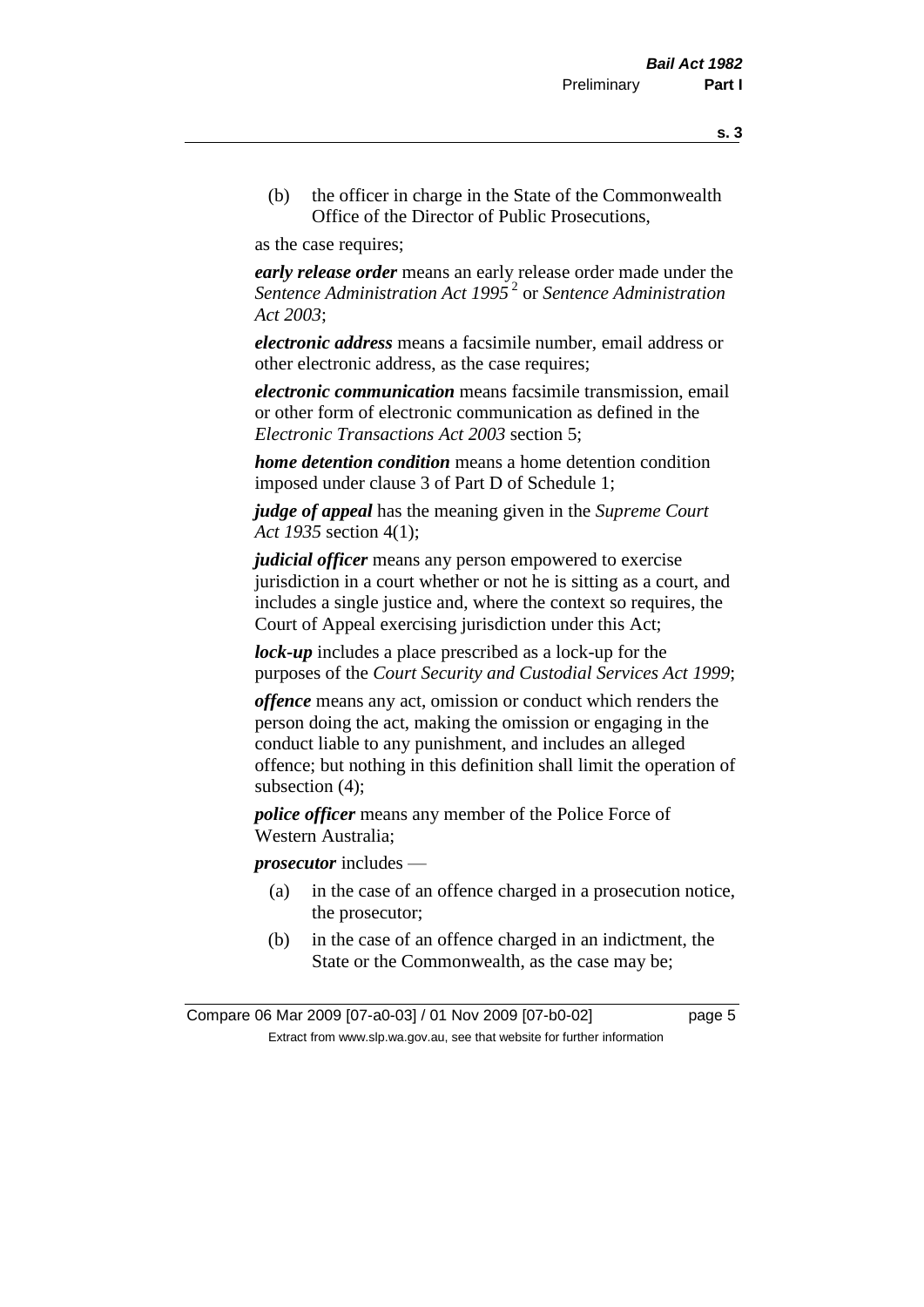*registrar* of a court means —

- (a) for a court other than the Coroner's Court of Western Australia, the principal registrar, a registrar or a deputy registrar of the court; or
- (b) for the Coroner's Court of Western Australia, a coroner's registrar as defined in the *Coroners Act 1996* section 3;

*serious offence* means —

- (a) an offence against section 51(2a); and
- (b) an offence described in Schedule 2;

*surety* and *surety undertaking* have the meanings assigned to them by section 35;

*surety approval officer* means a person who is authorised by section 36 to decide whether an applicant should be approved as a surety;

*trial* means all proceedings for an offence between —

- (a) the time when the accused is called upon to plead to the prosecution notice or the indictment; and
- (b) the time when the accused is found not guilty or is sentenced.
- (2) A reference in this Act
	- (a) to a power to grant bail includes a reference to a power to refuse bail;
	- (b) to a grant of bail includes a reference to a grant of bail by the exercise of a power in section 31(2).
- (3) Where in this Act there is a reference to a requirement that an accused appear in court, the reference is to a requirement, unless a contrary intention appears, that the accused —
	- (a) surrender himself into the custody of the court or, in the case of a bail undertaking, of the court specified therein, or of such person as the court may direct, to be dealt with according to law;

**s. 3**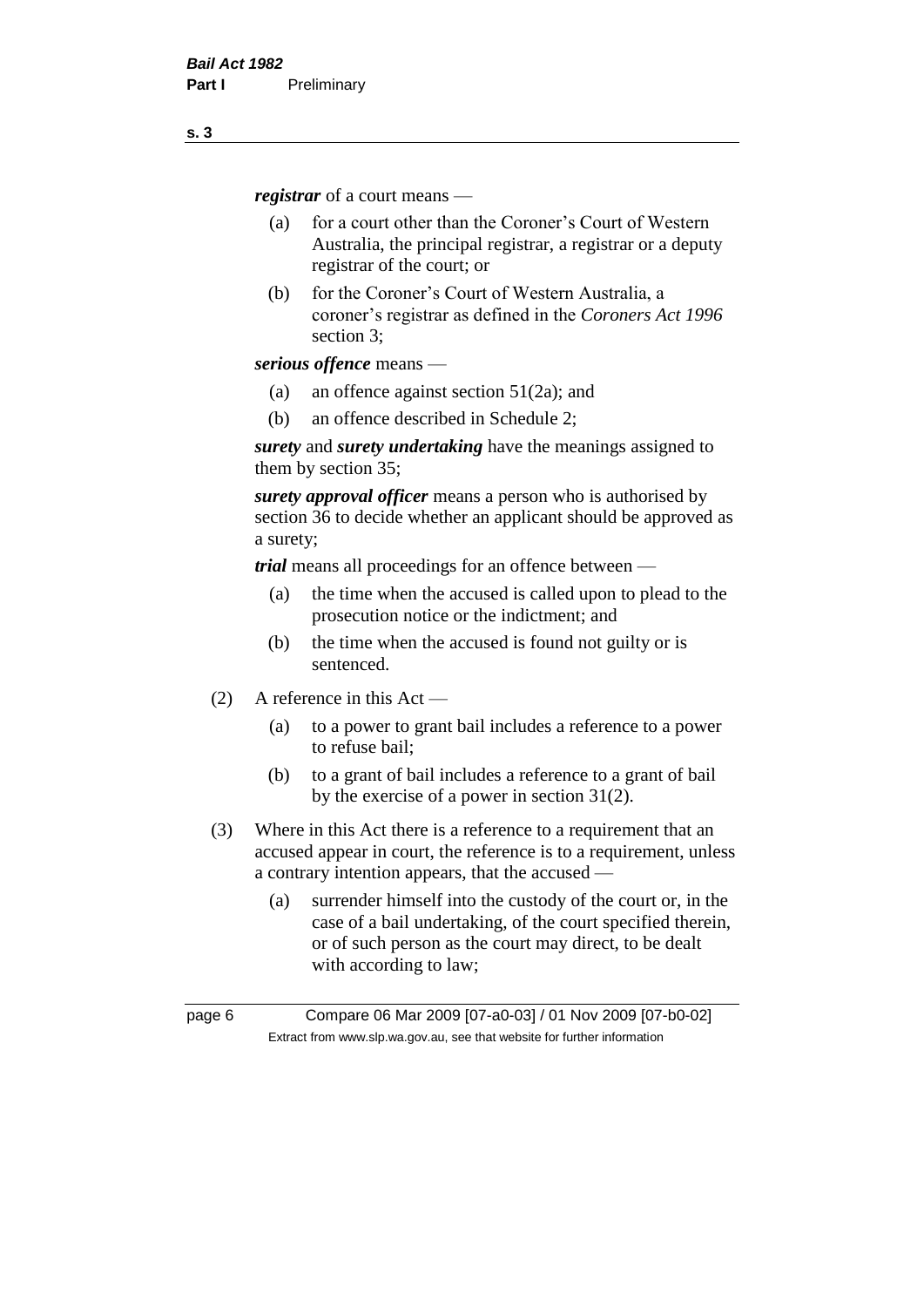- **s. 3**
- (b) submit himself to a search of his person and any property then in his possession (which is hereby authorised) and allow to be taken from him, to be dealt with according to the relevant law and procedures, anything so found; and
- (c) remain in custody until authorised to be released therefrom.
- (4) If a person is arrested under a warrant issued
	- (a) under section 50, 79, 84E or 129 of the *Sentencing Act 1995* in connection with a possible breach of a conditional release order, a sentence of suspended imprisonment or conditional suspended imprisonment, or a community order imposed under that Act; or
	- (b) under section 43 of the *Young Offenders Act 1994* in respect of an alleged breach of a youth community based order, an intensive youth supervision order or a conditional release order made under that Act,
	- then
		- (c) the person is to be taken as having been arrested and to be in custody awaiting an appearance in court for the offence for which the sentence was imposed;
		- (d) the first appearance in court after the arrest is to be taken, for the purposes of sections  $5(1)$  and  $8(1)$  and clause 1 of Part A and clause 7 of Part C of Schedule 1, to be the initial appearance for that offence; and
		- (e) the proceedings following the arrest are to be taken to be proceedings for that offence and to be a trial for the purpose of the definition in subsection (1) of "trial".
- (5) The CEO (corrections) may by writing signed by him delegate to any officer of the department of which he is the chief executive officer any function he has under this Act as an authorised community services officer.

Compare 06 Mar 2009 [07-a0-03] / 01 Nov 2009 [07-b0-02] page 7 Extract from www.slp.wa.gov.au, see that website for further information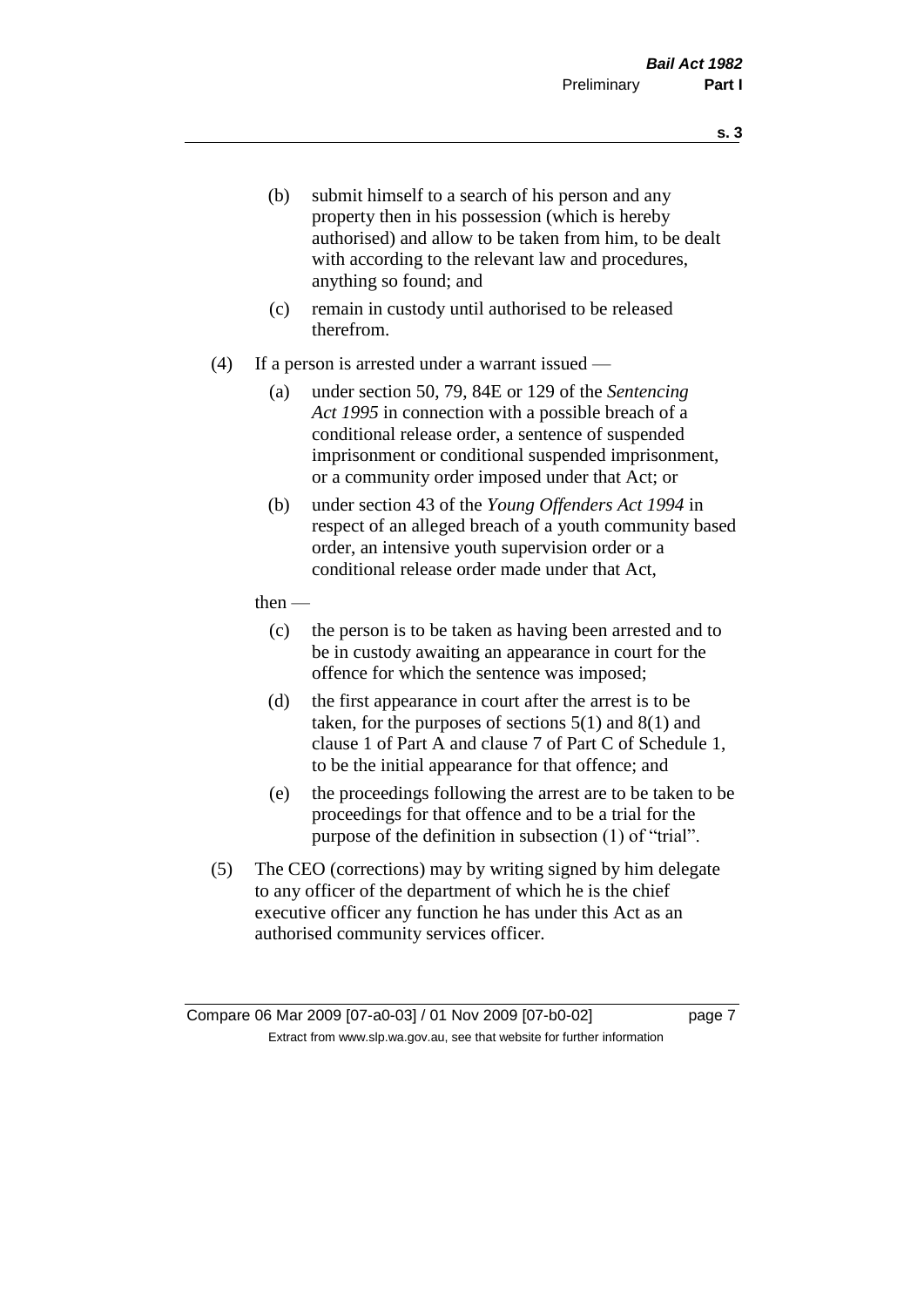#### **s. 3A**

*[Section 3 amended by No. 74 of 1984 s. 3; No. 15 of 1988 s. 4; No. 49 of 1988 s. 78; No. 61 of 1990 s. 4; No. 31 of 1993 s. 6; No. 45 of 1993 s. 4 and 12; No. 78 of 1995 s. 7; No. 57 of 1997 s. 21(1); No. 54 of 1998 s. 4 and 14; No. 47 of 1999 s. 7; No. 50 of 2003 s. 29(3); No. 65 of 2003 s. 121(2); No. 27 of 2004 s. 13(2); No. 34 of 2004 s. 251; No. 45 of 2004 s. 28(4); No. 59 of 2004 s. 141; No. 84 of 2004 s. 11, 82 and 83(2); No. 65 of 2006 s. 51 and 53; No. 6 of 2008 s. 4 and 24(2).]* 

*[Section 3. Modifications to be applied in order to give effect to Cross-border Justice Act 2008: section altered 1 Nov 2009. See endnote 1M.]*

# **3A. Sending notices by electronic communication**

- (1) A reference in this Act, however expressed, to a notice being sent to a person (the *addressee*) by electronic communication is a reference to the notice being sent by electronic communication —
	- (a) to an electronic address provided by the addressee for the purpose of being served with the notice; and
	- (b) in an electronic format that enables it to be printed or otherwise generated by the addressee.
- (2) If a notice is sent in accordance with subsection (1), the notice is to be presumed, unless the contrary is shown, to have been received at the time when, in the ordinary course of events, the electronic communication would have entered the information system, as defined in the *Electronic Transactions Act 2003* section 5, of the addressee.

*[Section 3A inserted by No. 6 of 2008 s. 5.]*

# **4. Application of this Act**

The operation of this Act extends to any appearance in a court for an offence —

(a) except to the extent that in this Act, or in the law creating the offence or applicable thereto, express

page 8 Compare 06 Mar 2009 [07-a0-03] / 01 Nov 2009 [07-b0-02] Extract from www.slp.wa.gov.au, see that website for further information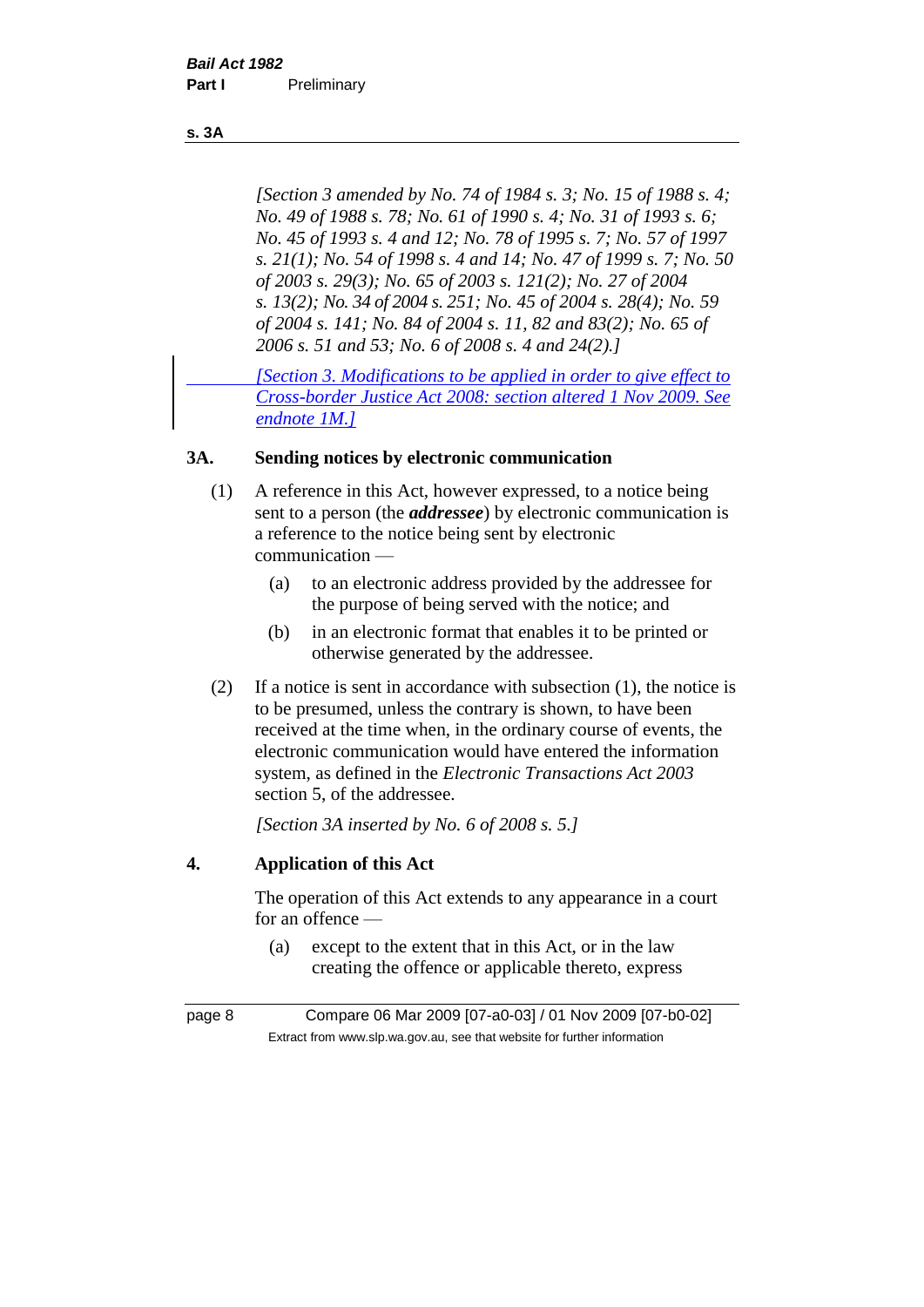provision is made excluding or limiting the operation of this Act in respect of that appearance;

- (b) whether or not that law contains a reference to the granting of bail;
- (c) however any reference in that law to the granting of bail may be expressed; and
- (d) as if any reference therein to the taking of a recognizance were to a requirement that, except where bail is dispensed with under this Act, the accused enter into a bail undertaking.

*[Section 4 amended by No. 84 of 2004 s. 82.]*

# [4AA.<sup>1M</sup> *Modifications to be applied in order to give effect to Crossborder Justice Act 2008: section inserted 1 Nov 2009. See endnote 1M.]*

# **4A. Detention and bail where accused appears in response to summons or court hearing notice**

- $(1)$  Where
	- (a) an accused has appeared in court for an offence pursuant to a summons or court hearing notice issued under the *Criminal Procedure Act 2004*; and
	- (b) a judicial officer adjourns the proceedings,

the accused is not to be detained in custody to further appear before the court for that offence unless the judicial officer so orders.

- (2) If an order is made under subsection (1), the duty described in section 7(1) applies.
- (3) On any appearance in court by the accused a judicial officer to whom section 7(1) applies may revoke an order made under subsection  $(1)$ .

*[Section 4A inserted by No. 6 of 2008 s. 6(1).]*

Compare 06 Mar 2009 [07-a0-03] / 01 Nov 2009 [07-b0-02] page 9 Extract from www.slp.wa.gov.au, see that website for further information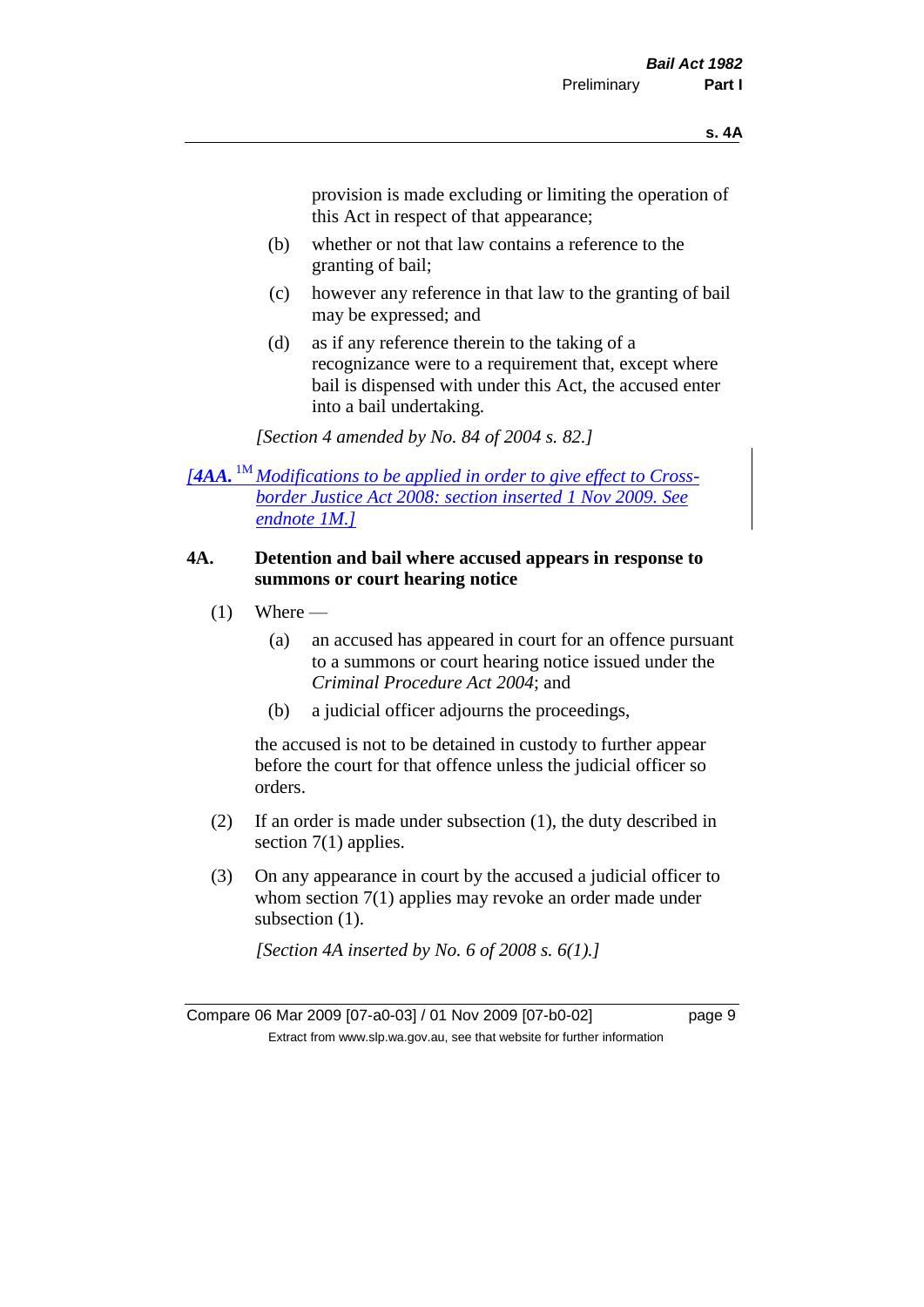# **Part II — Rights of accused in relation to bail**

*[Heading amended by No. 84 of 2004 s. 82.]* 

# **5. Right of accused to have bail considered under this Act**

- (1) An accused who is in custody for an offence awaiting his initial appearance in court therefor is entitled —
	- (a) subject to sections 9, 10, 12 and 16(2), to have his case for bail for that appearance considered under and in accordance with this Act as soon as is practicable;
	- (b) if his case is not so considered, or if he is refused bail or is not released on bail, to be brought before a court as soon as is practicable.
- (2) An accused who is in custody awaiting any appearance in court for an offence, other than an initial appearance, is entitled, subject to sections 7B, 7C, 7E, 9 and 10, to have his case for bail for that appearance considered under and in accordance with this Act.

*[Section 5 amended by No. 74 of 1984 s. 4; No. 84 of 2004 s. 82; No. 6 of 2008 s. 7.]* 

# **6. Duty on arresting officer and others to consider bail**

- (1) This section applies to a police officer or other person (the *arrester*) who —
	- (a) charges a person who is under arrest (the *accused*) with an offence; and
	- (b) does not release the accused unconditionally under section 142 of the *Criminal Investigation Act 2006*,

or who arrests a person under a warrant.

- (2) This section is subject to  $-$ 
	- (a) the exercise of the power conferred by section 9; and

page 10 Compare 06 Mar 2009 [07-a0-03] / 01 Nov 2009 [07-b0-02] Extract from www.slp.wa.gov.au, see that website for further information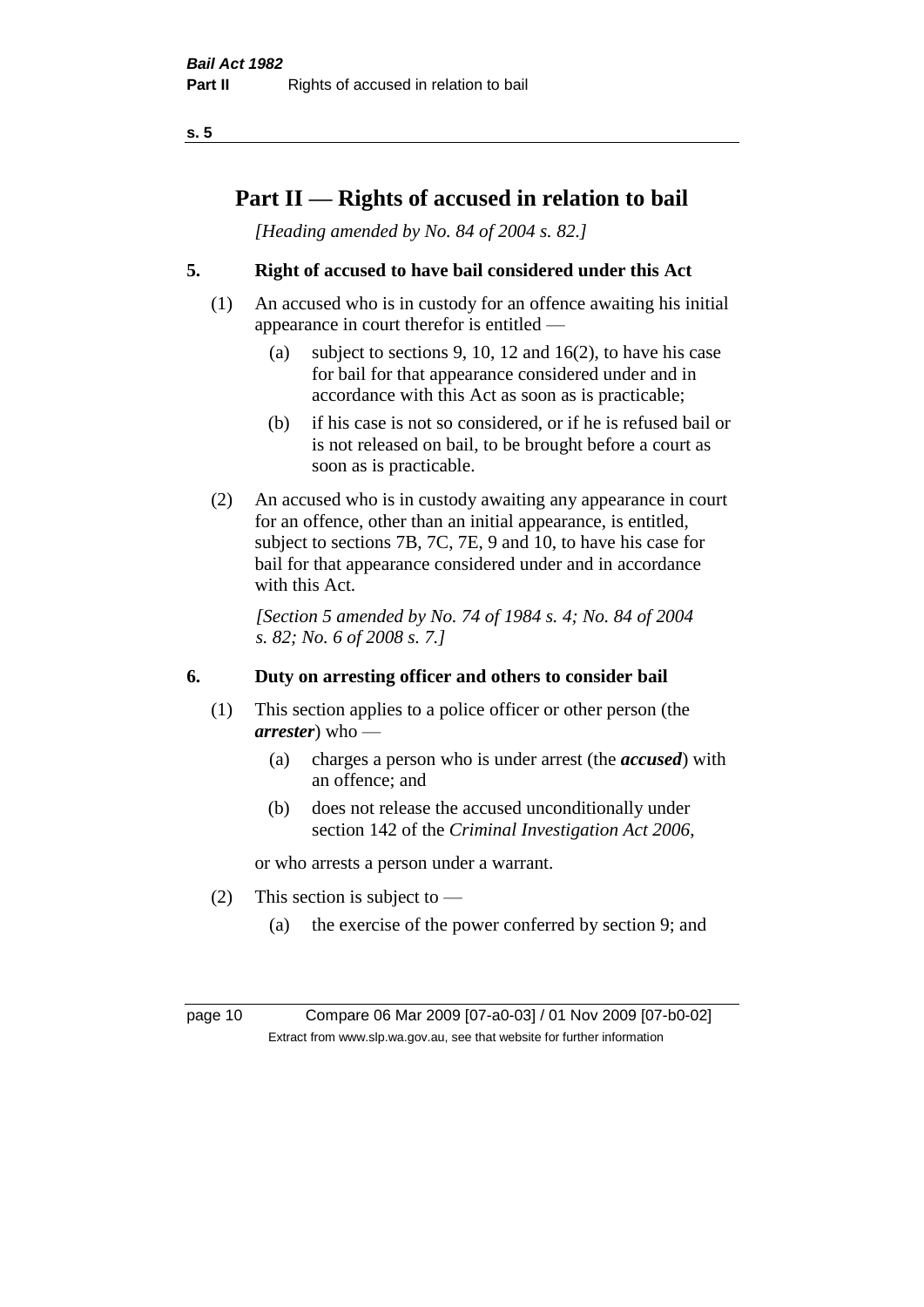- **s. 6**
- (b) sections 10, 12 and 16 and clause 3A of Part C of Schedule 1.
- (3) The duties in this section shall be performed whether or not an application for bail is made by or on behalf of the accused.
- (4) As soon as is practicable after the accused is charged, or arrested under a warrant, as the case may be, the arrester shall either —
	- (a) bring the accused or cause the accused to be brought before a court; or
	- (b) perform the other duties of the arrester under this section.
- (5) If the arrester has power to grant the accused bail, the arrester shall consider the accused's case for bail.
- (6) If the arrester does not have power to grant the accused bail, the arrester shall, unless subsection (8), (9) or (10) applies, bring or cause the accused to be brought before an authorised police officer or a justice or, in the case of a child, any authorised officer or a justice, who shall consider the accused's case for bail as soon as is practicable.
- (7) Even if the arrester has power to grant the accused bail, the arrester may, instead of complying with subsection (5), comply with subsection (6) as if the arrester did not.
- (8) If under section 15 only a judge of the Supreme Court or a judge of the Children's Court has power to grant the accused bail, the arrester shall bring the accused or cause the accused to be brought before a judge of the Supreme Court or a judge of the Children's Court, as the case requires, who shall consider the accused's case for bail as soon as is practicable.
- (9) If under section 16 only a justice has power to grant the accused bail, the arrester shall bring the accused or cause the accused to be brought before a justice, who shall consider the accused's case for bail as soon as is practicable.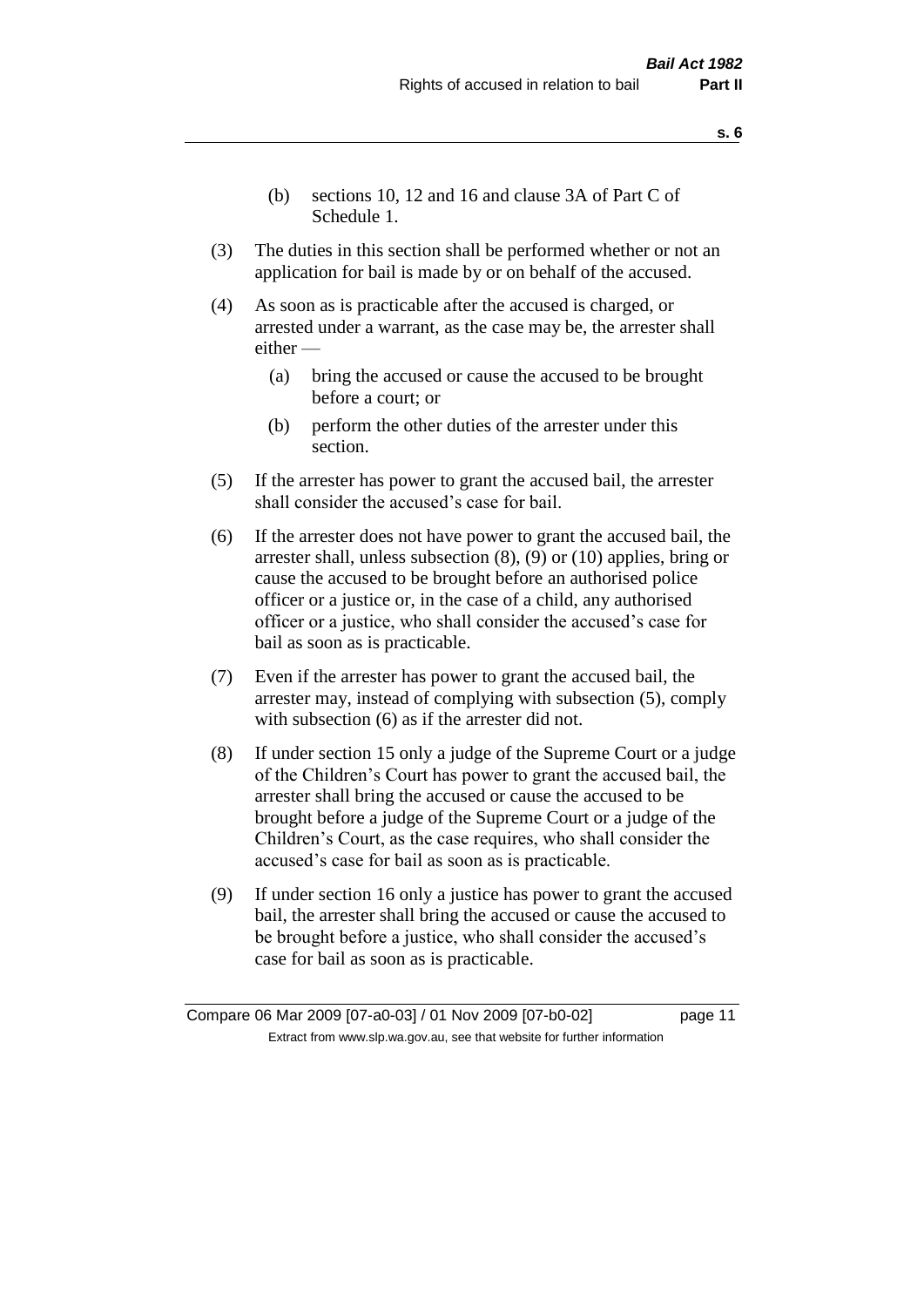#### **s. 6A**

(10) If section 16A applies, the arrester shall bring the accused or cause the accused to be brought before a court or judge referred to in section 16A(1), who shall consider the accused's case for bail as soon as is practicable.

*[Section 6 inserted by No. 59 of 2006 s. 4(1).]* 

## **6A. Whether custody justified to be considered in certain cases**

(1) In this section —

*accused* means an accused who is under arrest, other than pursuant to a warrant;

*released* means released from custody without being required to enter into, or without having entered into, a bail undertaking;

*serious offence* means an indictable offence the penalty specified by a written law for which is or includes imprisonment for 5 years or more or life;

*summary court* means the Magistrates Court or the Children's Court.

- (2) An authorised officer or justice who is considering an accused's case for bail for an initial appearance in a summary court on a charge of an indictable offence that is not a serious offence may order that the accused be served with a summons under the *Criminal Procedure Act 2004*, and released, in respect of the charge unless satisfied —
	- (a) that there are reasonable grounds to suspect the accused would not obey the summons if served with it; or
	- (b) that not releasing the accused is justified under subsection (4) or for any other reason.
- (3) An authorised officer or justice who is considering an accused's case for bail for an initial appearance in a summary court on a charge of a simple offence must order that the accused be served with a court hearing notice under the *Criminal Procedure Act 2004*, and released, in respect of the charge unless satisfied —

page 12 Compare 06 Mar 2009 [07-a0-03] / 01 Nov 2009 [07-b0-02] Extract from www.slp.wa.gov.au, see that website for further information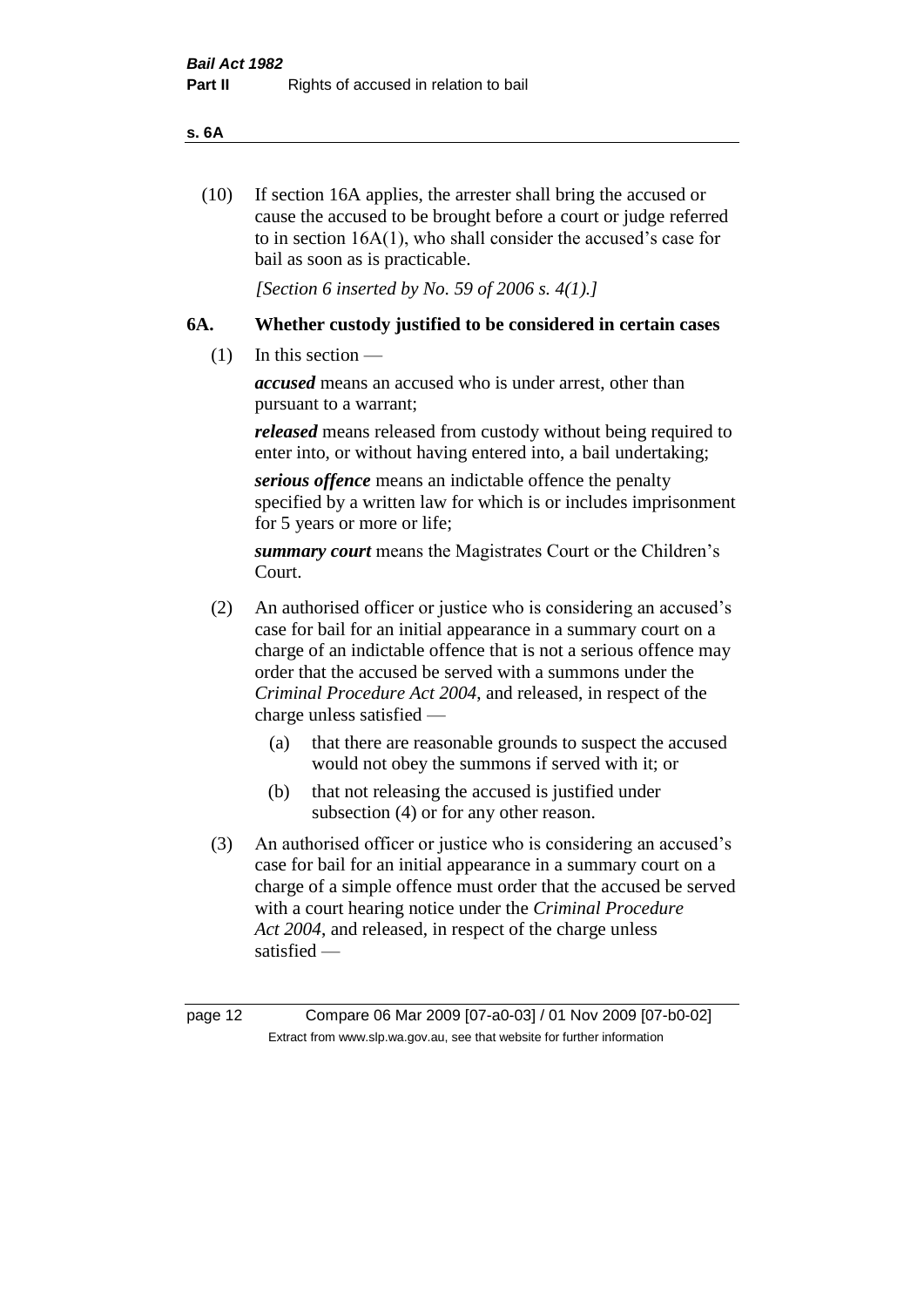- (a) that the presence of the accused when the charge is dealt with is likely to be necessary for any reason or for sentencing purposes; or
- (b) that not releasing the accused is justified under subsection (4) or for any other reason.
- (4) Not releasing an accused is justified if there are reasonable grounds to suspect that if the accused were released —
	- (a) the accused
		- (i) would commit an offence;
		- (ii) would continue or repeat an offence with which he or she is charged;
		- (iii) would endanger another person's safety or property; or
		- (iv) would interfere with witnesses or otherwise obstruct the course of justice, whether in relation to the accused or any other person;
		- or
	- (b) the accused's safety would be endangered.
- (5) This section does not affect the operation of section 28 or 30 of the *Criminal Procedure Act 2004*.

*[Section 6A inserted by No. 59 of 2006 s. 5.]* 

### **7. Duty imposed on judicial officers in respect of unconvicted accused**

(1) Upon and following an accused's initial appearance in court for an offence every judicial officer who may thereafter order his detention or continued detention in custody before conviction for the offence is under a duty, unless section 7B, 7C or 7E applies, to consider the accused's case for bail, whether or not an application for bail is made by the accused or on his behalf.

*[(2)-(4) deleted]*

**s. 7**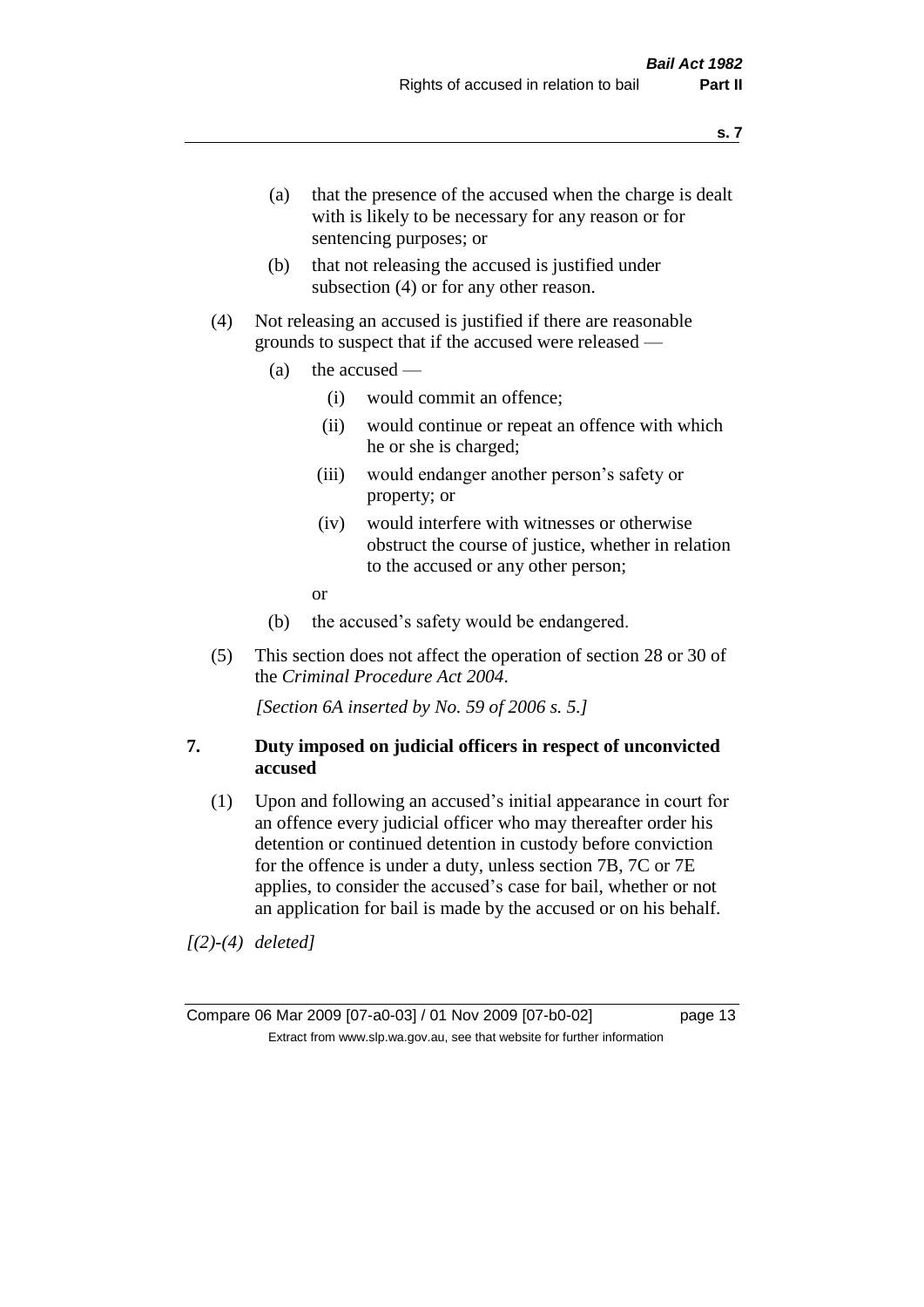#### **s. 7A**

(5) The operation of this section is subject to the exercise of the powers conferred by sections 7A and 9 and to the provisions of sections 10, 12 and 16(2) and clause 3A of Part C of Schedule 1.

*[Section 7 amended by No. 74 of 1984 s. 5; No. 49 of 1988 s. 80; No. 45 of 1993 s. 6; No. 84 of 2004 s. 82; No. 59 of 2006 s. 4(2); No. 6 of 2008 s. 8.]* 

### **7A. Bail may be dispensed with by court**

- (1) A judicial officer referred to in section 7(1) may, instead of discharging the duty imposed by that subsection, dispense with the requirement for bail for an appearance in court for an offence by an accused if the judicial officer —
	- (a) has jurisdiction to do so under section 13A(1); and
	- (b) may properly do so under section 13A(2).
- (2) Where the requirement for bail is dispensed with under this section, the accused has a right to be at liberty until the accused is required to appear before a court for the offence, but subject  $\mathrm{to}$  —
	- (a) section 59A; and
	- (b) any requirement that the accused be in custody for some other offence or reason.

*[Section 7A inserted by No. 6 of 2008 s. 9(1).]*

#### **7B. Special provision for adult accused in murder cases**

 $(1)$  In this section —

*judge* means a judge of the Supreme Court.

- (2) This section applies where
	- (a) an accused is in custody for an offence of murder so that under section 15 only a judge has power to grant bail; and
	- (b) the accused is not a child.

page 14 Compare 06 Mar 2009 [07-a0-03] / 01 Nov 2009 [07-b0-02] Extract from www.slp.wa.gov.au, see that website for further information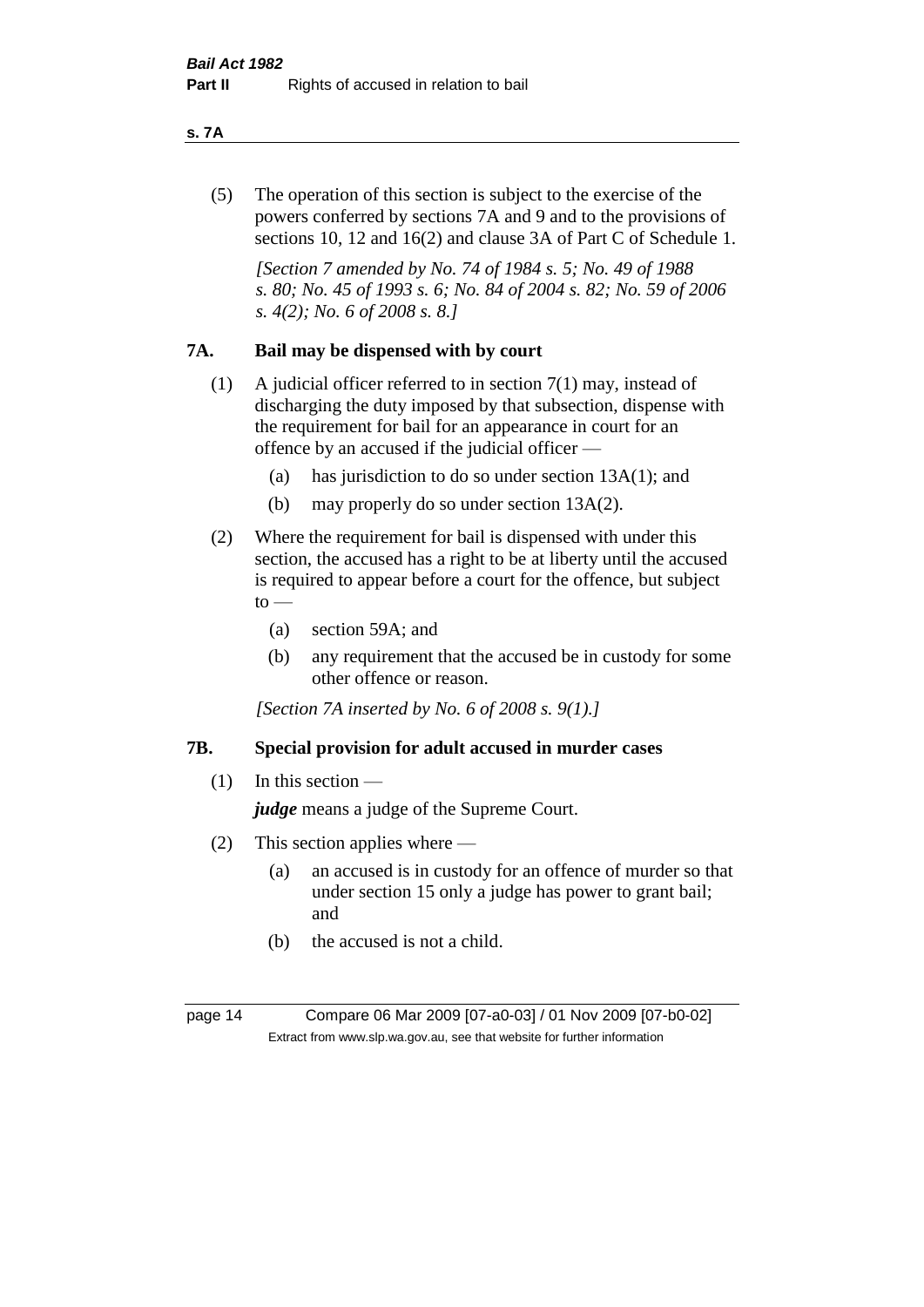- (3) Where this section applies the accused, or a person on the accused's behalf, may make an application to a judge for bail at any time before conviction for the offence.
- (4) Upon an accused's initial appearance in court for an offence of murder, the judicial officer who may order the accused's detention in custody is under a duty to inform the accused of the right conferred by subsection (3).
- $(5)$  Where
	- (a) an accused's case for bail has been considered by a judge on an application under subsection (3); and
	- (b) bail has been refused,

the accused's case for bail shall not be considered on any subsequent occasion in the same case when the accused's continued detention may be ordered unless subsection (6) applies.

- (6) The accused's case for bail shall again be considered by a judge if the accused, or a person on the accused's behalf, applies to a judge and satisfies the judge that —
	- (a) new facts have been discovered, new circumstances have arisen or the circumstances have changed since bail was refused; or
	- (b) the accused failed to adequately present the accused's case for bail on the previous occasion.
- $(7)$  Where
	- (a) an accused's case for bail has been considered by a judge on an application under subsection (3); and
	- (b) bail has been granted,

on any subsequent appearance in the same case a judicial officer may order, notwithstanding section 15, that bail is to continue on the same terms and conditions.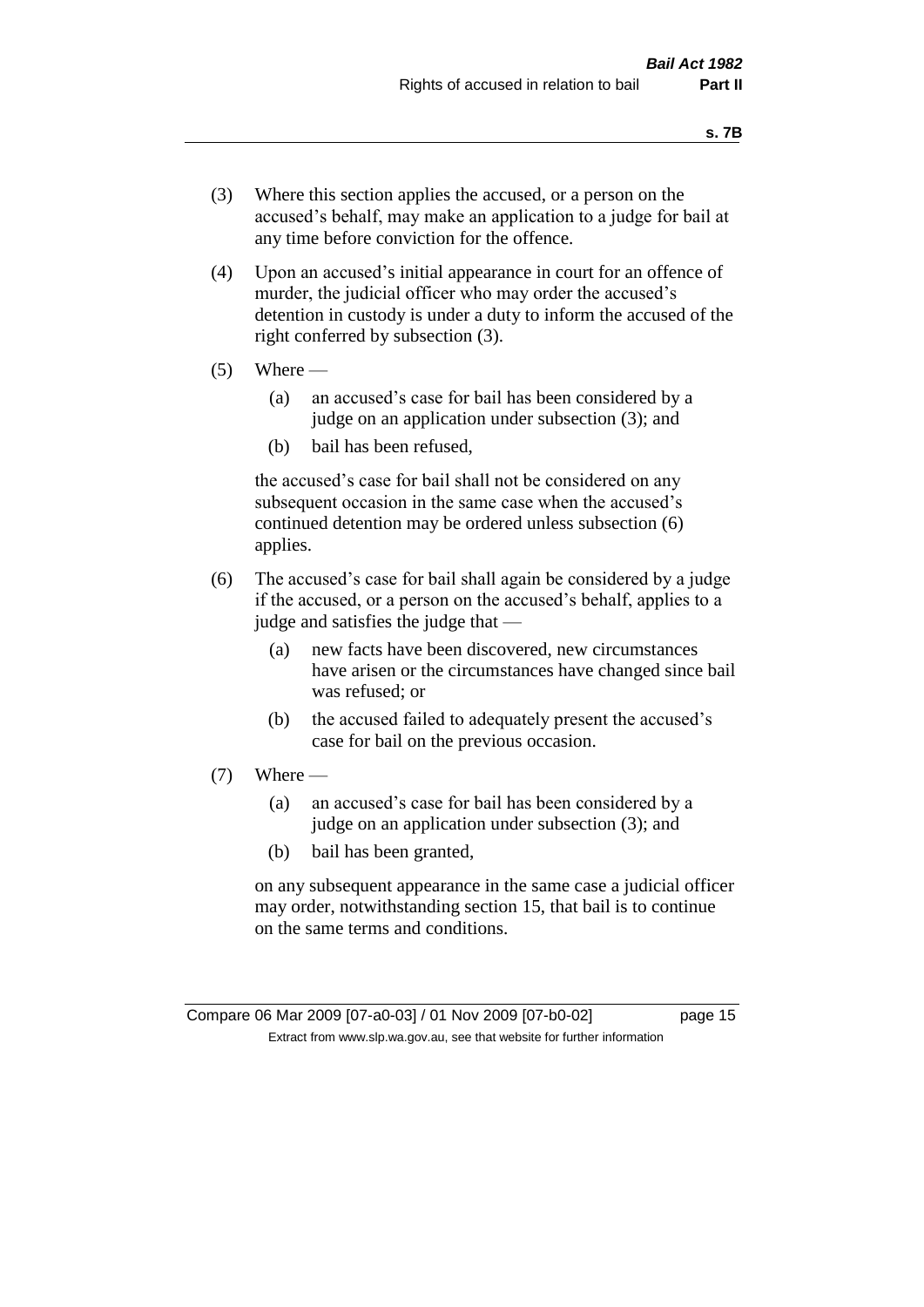#### **s. 7C**

(8) The accused is to be taken before a judge for the purposes of an application under this section only if the judge so orders.

*[Section 7B inserted by No. 6 of 2008 s. 9(1); amended by No. 29 of 2008 s. 24(2) and (3).]*

# **7C. Special provision for child accused in murder cases**

- (1) This section applies where a child accused is in custody for an offence of murder so that under section 15 only a judge of the Children's Court has power to grant bail.
- (2) Where this section applies, the judicial officer referred to in section 7(1) other than a judge of the Children's Court, shall, whether or not an application for bail is made by the accused or on the accused's behalf, cause the accused to be taken as soon as is practicable before a judge of the Children's Court for the purpose of having the accused's case for bail considered by the judge.
- (3) Notwithstanding subsection (2), where
	- (a) the duty described in that subsection has been discharged once in relation to a child accused's case for bail; and
	- (b) bail has on that occasion been refused by a judge of the Children's Court,

the accused's case for bail need not be considered on any subsequent occasion in the same case when the accused's continued detention may be ordered unless subsection (4) applies.

- (4) On a subsequent occasion the accused may apply to the judicial officer who may order the accused's continued detention for a reconsideration of the accused's case for bail on the ground  $that -$ 
	- (a) new facts have been discovered, new circumstances have arisen or the circumstances have changed since bail

page 16 Compare 06 Mar 2009 [07-a0-03] / 01 Nov 2009 [07-b0-02] Extract from www.slp.wa.gov.au, see that website for further information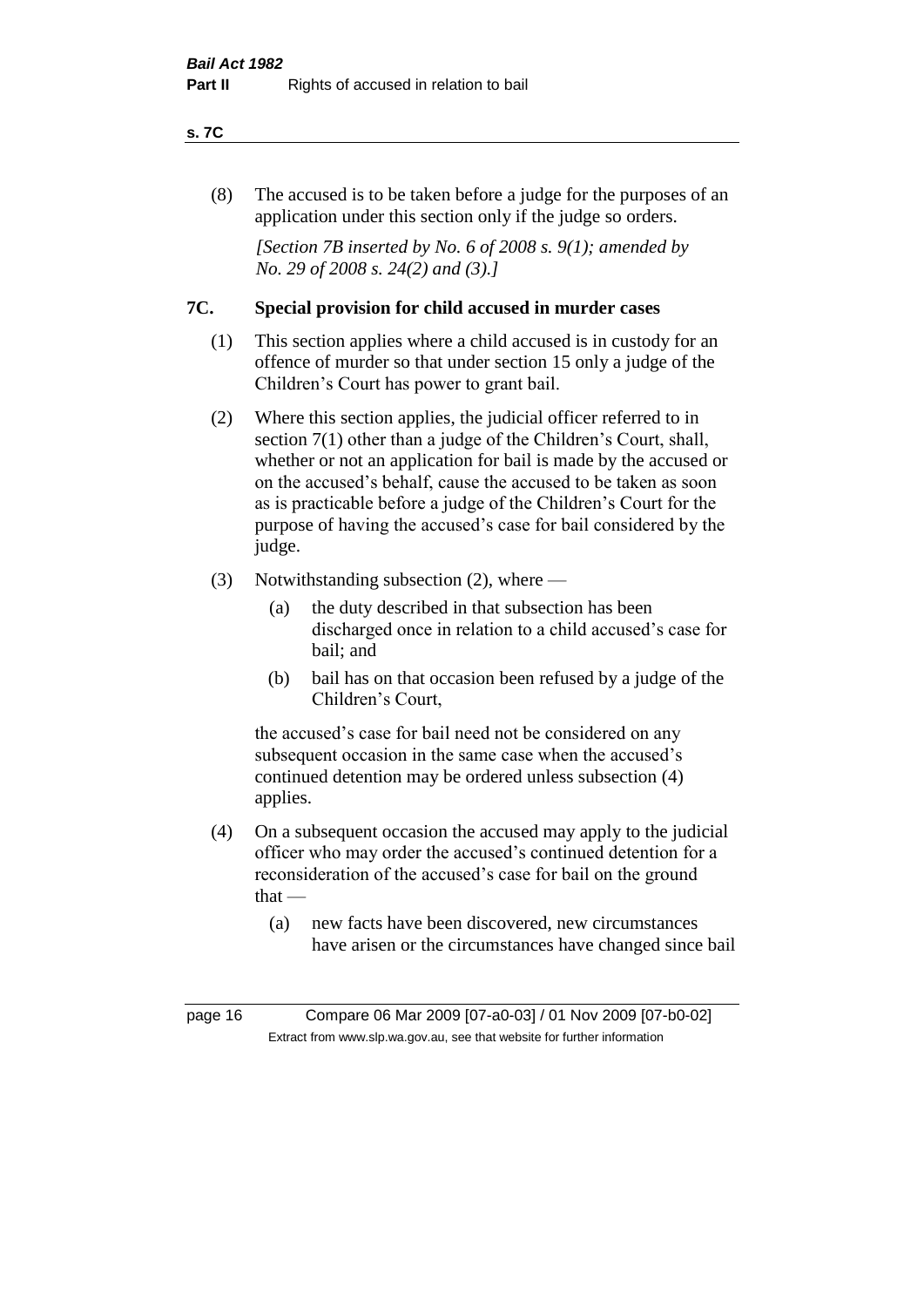was refused on the occasion mentioned in subsection (3); or

- (b) the accused failed to adequately present the accused's case for bail on that occasion.
- (5) If the judicial officer is satisfied as to one or more of those grounds the judicial officer shall cause the accused to be taken as soon as is practicable before a judge of the Children's Court for the purpose of having the accused's case for bail considered by the judge.

*[Section 7C inserted by No. 6 of 2008 s. 9(1); amended by No. 29 of 2008 s. 24(4).]*

### **7D. Previous decision may be adopted**

- (1) Notwithstanding section 7(1), after
	- (a) the duty described in that subsection has been discharged once in relation to an accused's case for bail; or
	- (b) a judge of the Children's Court has considered the case under section 15,

it is sufficient on any subsequent consideration of bail in the same case for a judicial officer, including a judge of the Children's Court acting under section 15, to make inquiry of the accused in terms of subsection (2).

- (2) The inquiry to be so made is  $-$ 
	- (a) whether any new fact has been discovered or new circumstance has arisen, or whether the circumstances have changed, since bail was previously granted or refused; and
	- (b) whether the accused considers that the accused failed to adequately present the accused's case for bail on a previous occasion.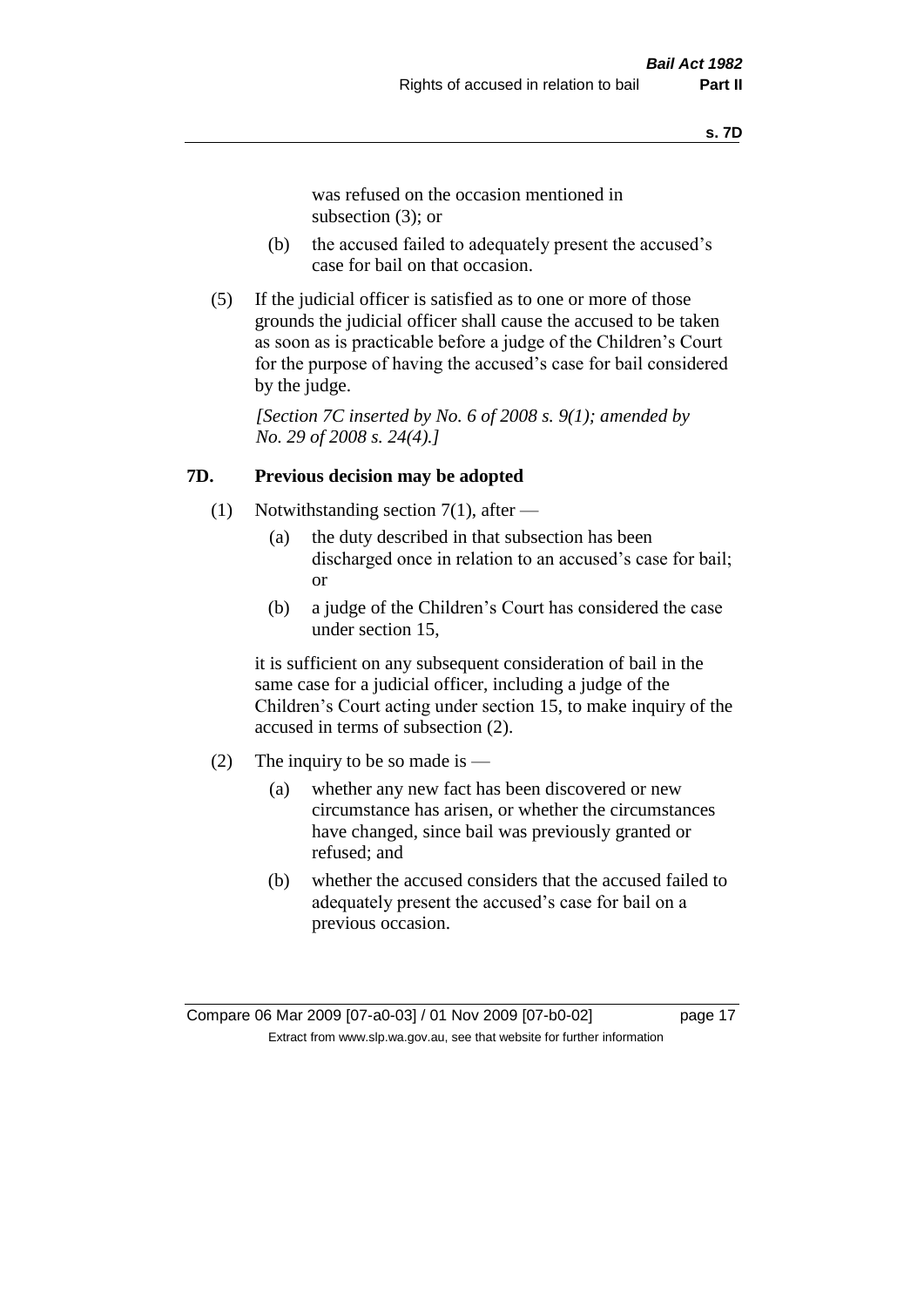**s. 7E**

(3) Unless the judicial officer is satisfied that there is any reason of the kind mentioned in subsection (2) for not doing so, the judicial officer may adopt the decision previously made in the case, but with power to make such variations of the terms and conditions of bail as the judicial officer thinks fit.

*[Section 7D inserted by No. 6 of 2008 s. 9(1).]*

# **7E. Bail during trial**

- $(1)$  Where
	- (a) an accused has been refused bail for the accused's appearance for trial for an offence; and
	- (b) the trial extends beyond one day,

a judicial officer referred to in section 7(1) need not comply with that subsection unless the accused, or a person on the accused's behalf, applies for bail.

(2) In subsection  $(1)$  —

*trial* means that part of proceedings for an offence when evidence is being received by the court in respect of the offence and also extends to any time when —

- (a) legal argument is being heard; or
- (b) a judicial officer or a jury is deliberating.

*[Section 7E inserted by No. 6 of 2008 s. 9(1).]*

# **7F. Bail for appeal from courts of summary jurisdiction**

- (1) If a person is in custody and an appeal has been commenced under the *Criminal Appeals Act 2004* Part 2 in connection with the decision by virtue of which the person is in custody, the person may apply for bail —
	- (a) if the appeal is to be heard and determined by the Court of Appeal or if an application has been made to the Court of Appeal for leave to appeal to the Court of Appeal — to a judge of appeal; or

page 18 Compare 06 Mar 2009 [07-a0-03] / 01 Nov 2009 [07-b0-02] Extract from www.slp.wa.gov.au, see that website for further information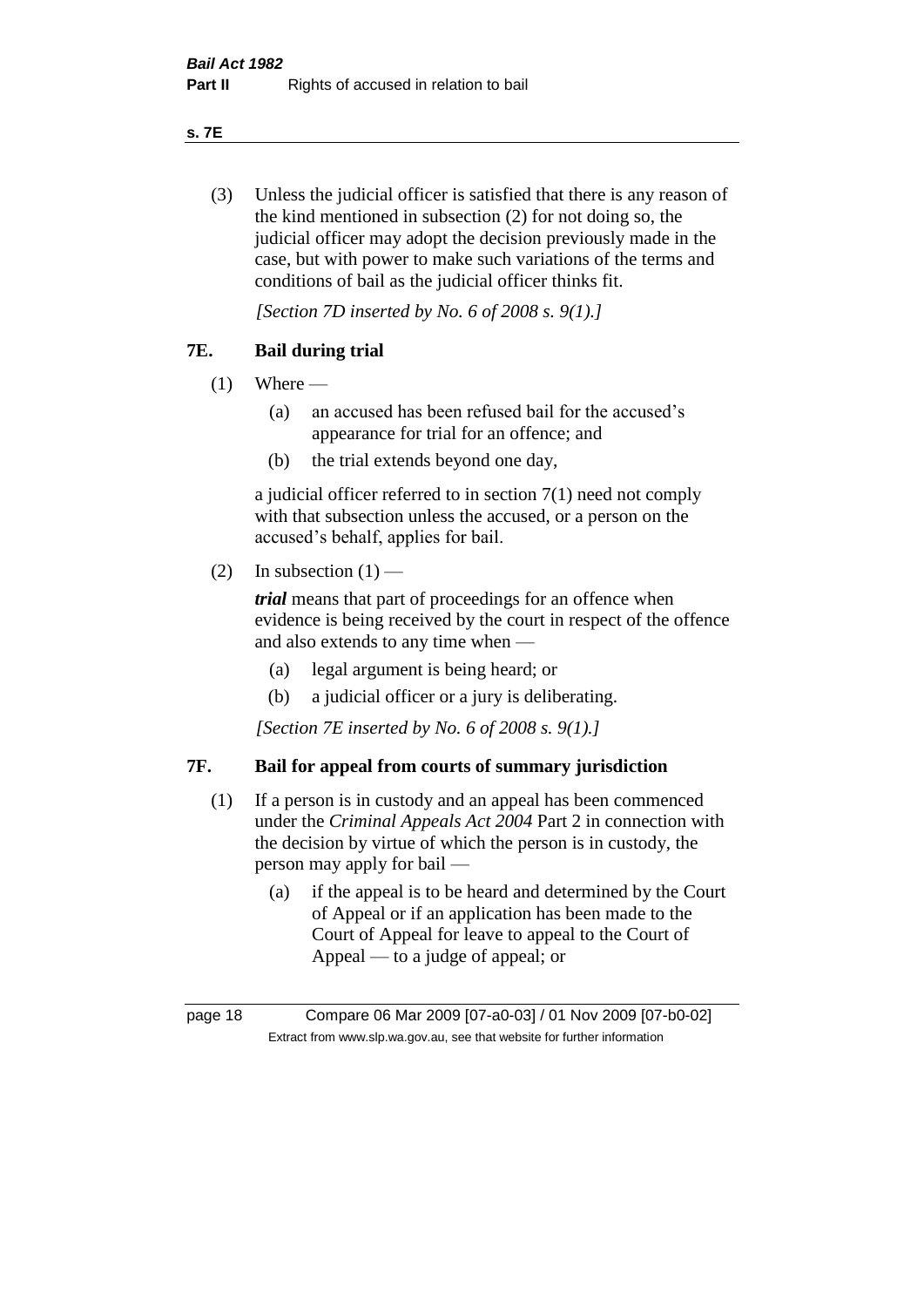- (b) in any other case to a judge of the Supreme Court.
- (2) Bail shall not be granted to an applicant for bail under subsection (1) unless —
	- (a) the applicant has given notice of the application for bail  $to -$ 
		- (i) the Director of Public Prosecutions; or
		- (ii) the State Solicitor,

as the case may require; and

(b) that official has been given an opportunity to be heard on the application.

*[Section 7F inserted by No. 6 of 2008 s. 9(1).]*

#### **8. Accused to be given information and approved forms**

- (1) Subject to subsection (4), a judicial officer or authorised officer who is called upon to consider an accused's case for bail, on the first occasion when it arises in relation to an offence or group of offences for which an accused is required to appear, shall ensure that the accused is, or has been, given —
	- (a) such information in writing as to the effect of this Act as is prescribed for the purposes of this paragraph;
	- (b) an approved form for completion, designed to disclose to the judicial officer or authorised officer all information relevant to the decision; and
	- (c) where the accused is unable or insufficiently able, to read, speak or write English, such assistance as he may reasonably require in order to have communicated to him the information mentioned in paragraph (a) and complete the form referred to in paragraph (b).
- (2) After an accused case for bail has been considered once, a judicial officer or authorised officer on any subsequent consideration of bail in the same case shall —
	- (a) comply with subsection  $(1)(a)$ ; and

Compare 06 Mar 2009 [07-a0-03] / 01 Nov 2009 [07-b0-02] page 19 Extract from www.slp.wa.gov.au, see that website for further information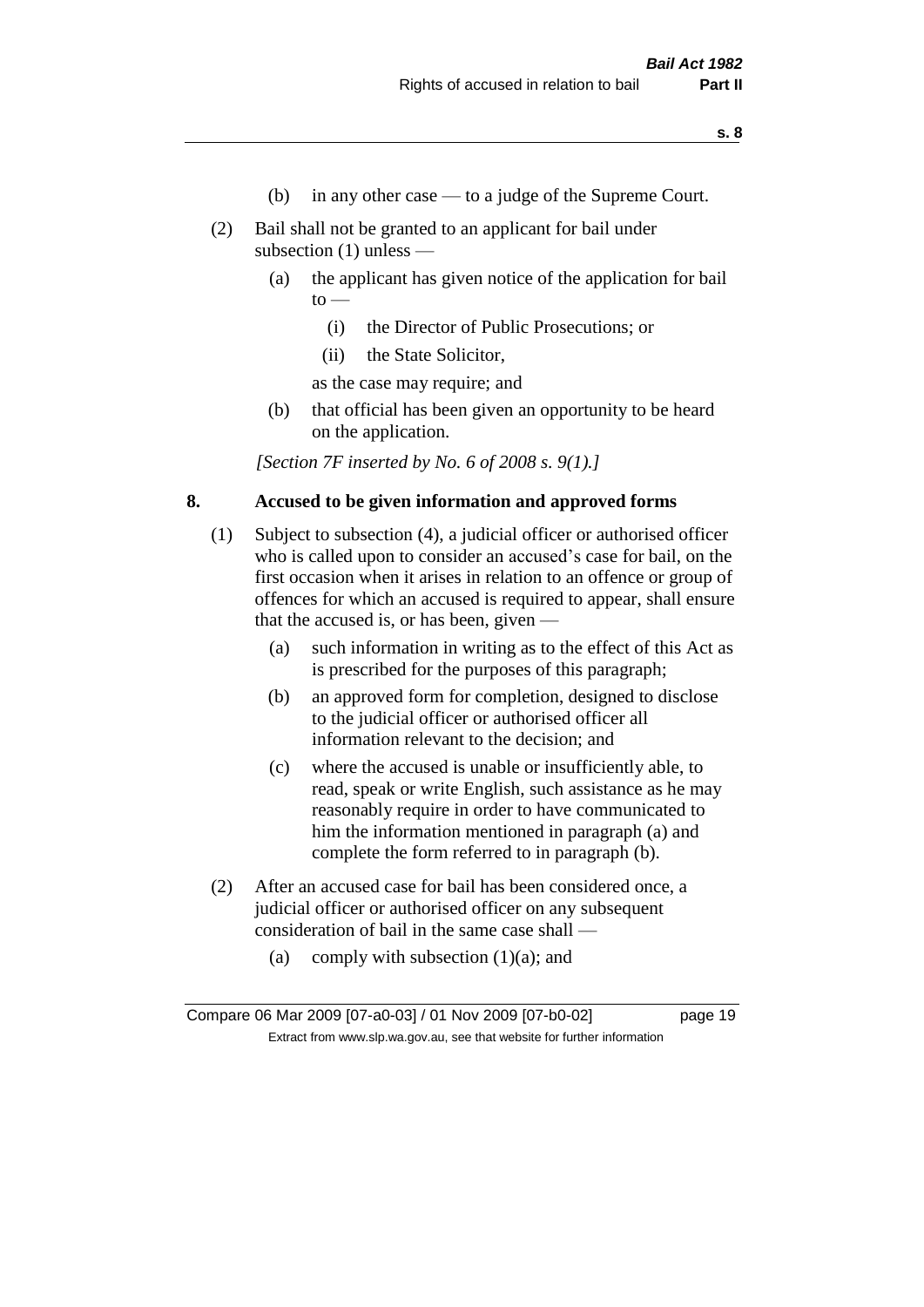- (b) either comply with subsection  $(1)(b)$  or obtain the form previously completed for the purposes of that paragraph, if any, and ensure that —
	- (i) the form is revised in order to show any changes which he is informed have occurred since it was completed; and
	- (ii) any assistance, of the kind referred to in subsection  $(1)(c)$  is given to the accused for the purpose of completing or revising the form, as the case may be.
- (3) Nothing in this section shall be read as limiting section 23.
- (3a) Notwithstanding subsection  $(1)(a)$  or  $(2)(a)$  a judicial officer or authorised officer need not comply with that paragraph if it appears to him that the accused's case for bail is such that bail is likely to be granted to him in accordance with this Act; but if it subsequently appears to him that bail will not be granted or that the accused is dissatisfied with any condition imposed on the grant of bail he shall then comply with that paragraph.
- (4) Notwithstanding subsection (1)(b) or (2)(b), a judicial officer or an authorised officer may dispense with completion or revision of the form referred to in those paragraphs if it appears to him  $that -$ 
	- (a) the accused's case for bail is such that bail is likely to be granted to him in accordance with this Act; and
	- (b) the information in the possession of the judicial officer or authorised officer is sufficient for his consideration of the case.
- (5) Where a person has applied for bail for an appeal as mentioned in section 7F(1), this section applies as if the consideration of bail for the appeal were a first consideration of bail for an offence.

page 20 Compare 06 Mar 2009 [07-a0-03] / 01 Nov 2009 [07-b0-02] Extract from www.slp.wa.gov.au, see that website for further information

**s. 8**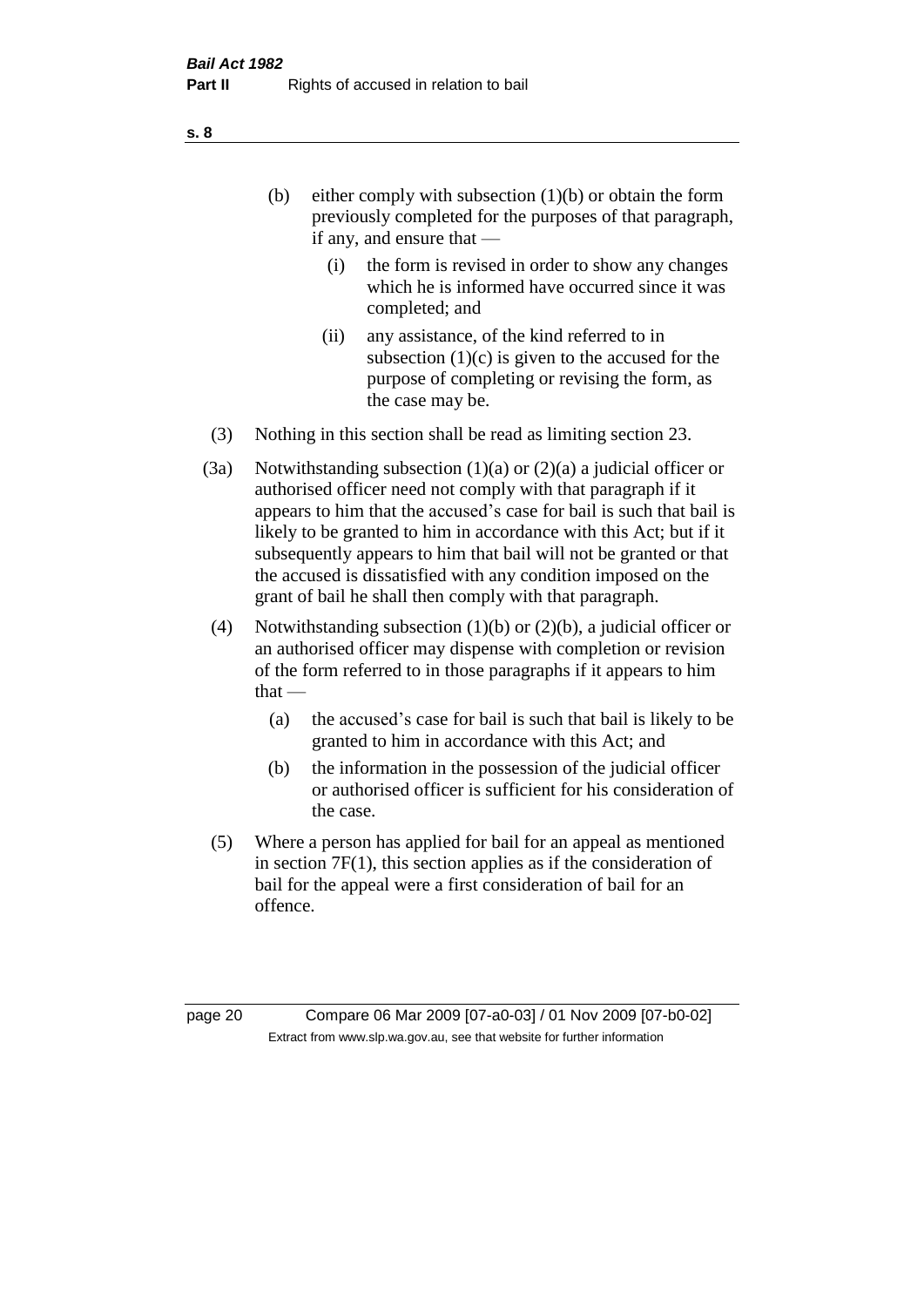*[Section 8 amended by No. 74 of 1984 s. 6; No. 15 of 1988 s. 6; No. 33 of 1989 s. 18; No. 84 of 2004 s. 82; No. 6 of 2008 s. 9(2) and 43(1).]* 

# **9. Bail decision may be deferred until further information obtained**

- (1) Subject to section 26(2) of the *Young Offenders Act 1994*, a judicial officer or authorised officer who is called upon to consider a case for bail may defer consideration of the case for a period not exceeding 30 days if he thinks it is necessary —
	- (a) to obtain more information for the purpose of making a decision in accordance with this Act; or
	- (b) to take any step authorised by section  $24(1)$  or  $24A(1)$ or (2).
- (2) Nothing in this section shall be taken to limit the right of an accused to be brought before a court as soon as is practicable if he is not released on bail.

*[Section 9 amended by No. 57 of 1997 s. 21(2); No. 84 of 2004 s. 82; No. 6 of 2008 s. 10(1).]*

#### **10. Sections 5, 6 and 7 do not apply where accused imprisoned for other cause**

Notwithstanding sections 5, 6 and 7, the rights conferred on an accused and the duties imposed on police officers, authorised officers and judicial officers by those sections in respect of an appearance in court for an offence do not arise where —

- (a) the accused is in custody for some other offence or reason (including the non-payment of a sum of money); and
- (b) the police officer, authorised officer or judicial officer is satisfied that the accused is likely to remain in custody for that other offence or reason until or beyond the time for the appearance for the first-mentioned offence.

Compare 06 Mar 2009 [07-a0-03] / 01 Nov 2009 [07-b0-02] page 21 Extract from www.slp.wa.gov.au, see that website for further information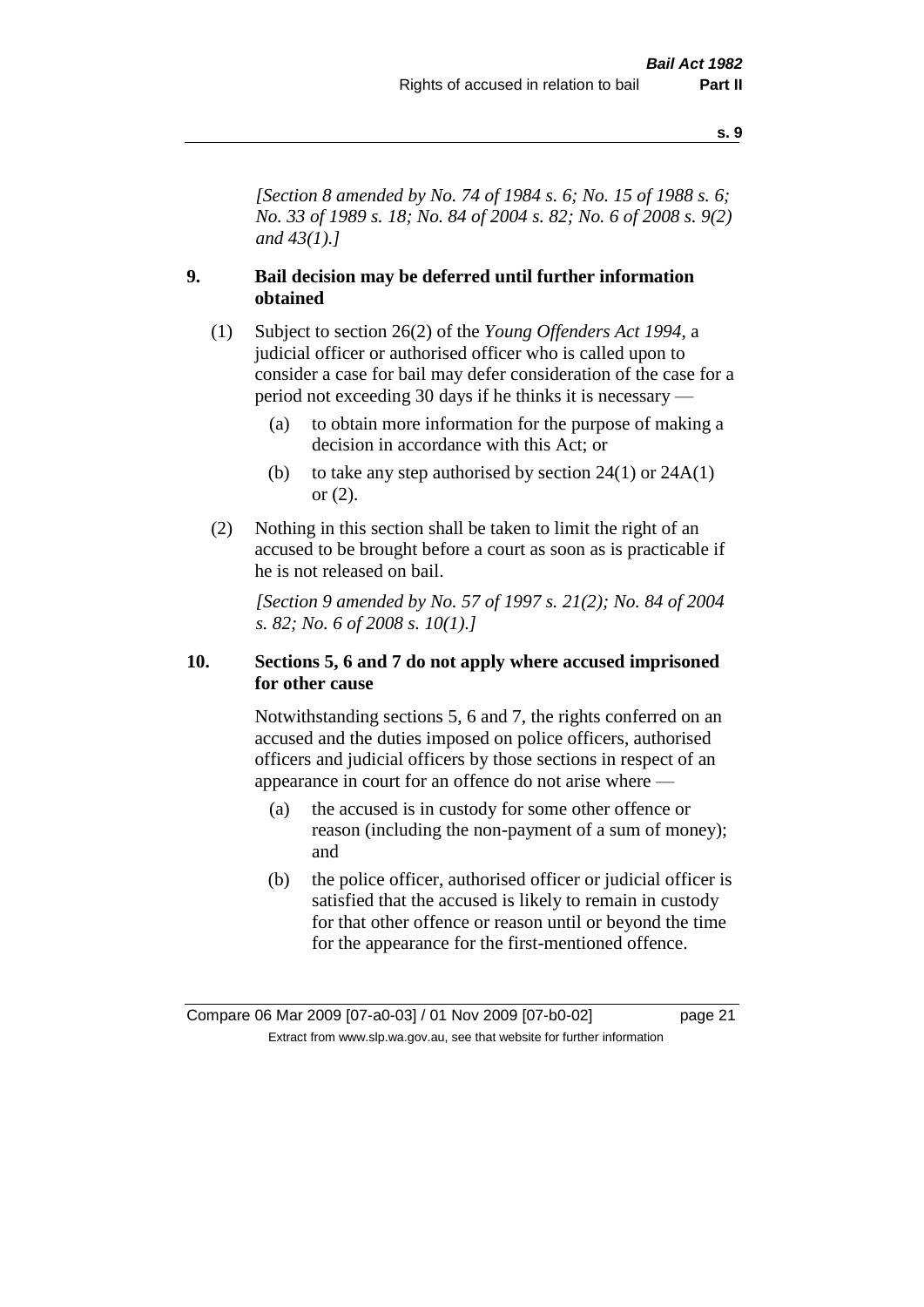*[Section 10 amended by No. 84 of 2004 s. 82.]*

# **11. Rights following grant of bail**

- $(1)$  When
	- (a) bail has been granted to an accused for an appearance in court;
	- (b) all conditions which are to be complied with before the release of the accused have been complied with; and
	- (c) he has entered into a bail undertaking for that appearance or his bail undertaking is deemed to be amended under section 31(3),

the accused has a right to be at liberty until he is required to appear, or to next appear, before a court, but subject to —

- (d) any requirement that he be in custody for some other reason;
- (e) the exercise of the powers in sections 14(3), 17A, 46, 50F, 54 and 55; and
- (f) the limitation mentioned in section 12.
- (2) Where the accused is in custody in a lock-up, court custody centre or prison, the right conferred by subsection (1) is also subject to the person in charge of the lock-up, court custody centre or prison either —
	- (a) signing a certificate under subsection (3); or
	- (b) receiving notice that a certificate has been signed by another person under that subsection.
- (3) After an accused becomes entitled to be at liberty as provided in subsection (1), a person referred to in section 29 may sign a certificate to that effect in the prescribed form.
- (4) The person in charge of a lock-up, court custody centre or prison in which the accused is in custody shall release the accused from custody as soon as is practicable after —

page 22 Compare 06 Mar 2009 [07-a0-03] / 01 Nov 2009 [07-b0-02] Extract from www.slp.wa.gov.au, see that website for further information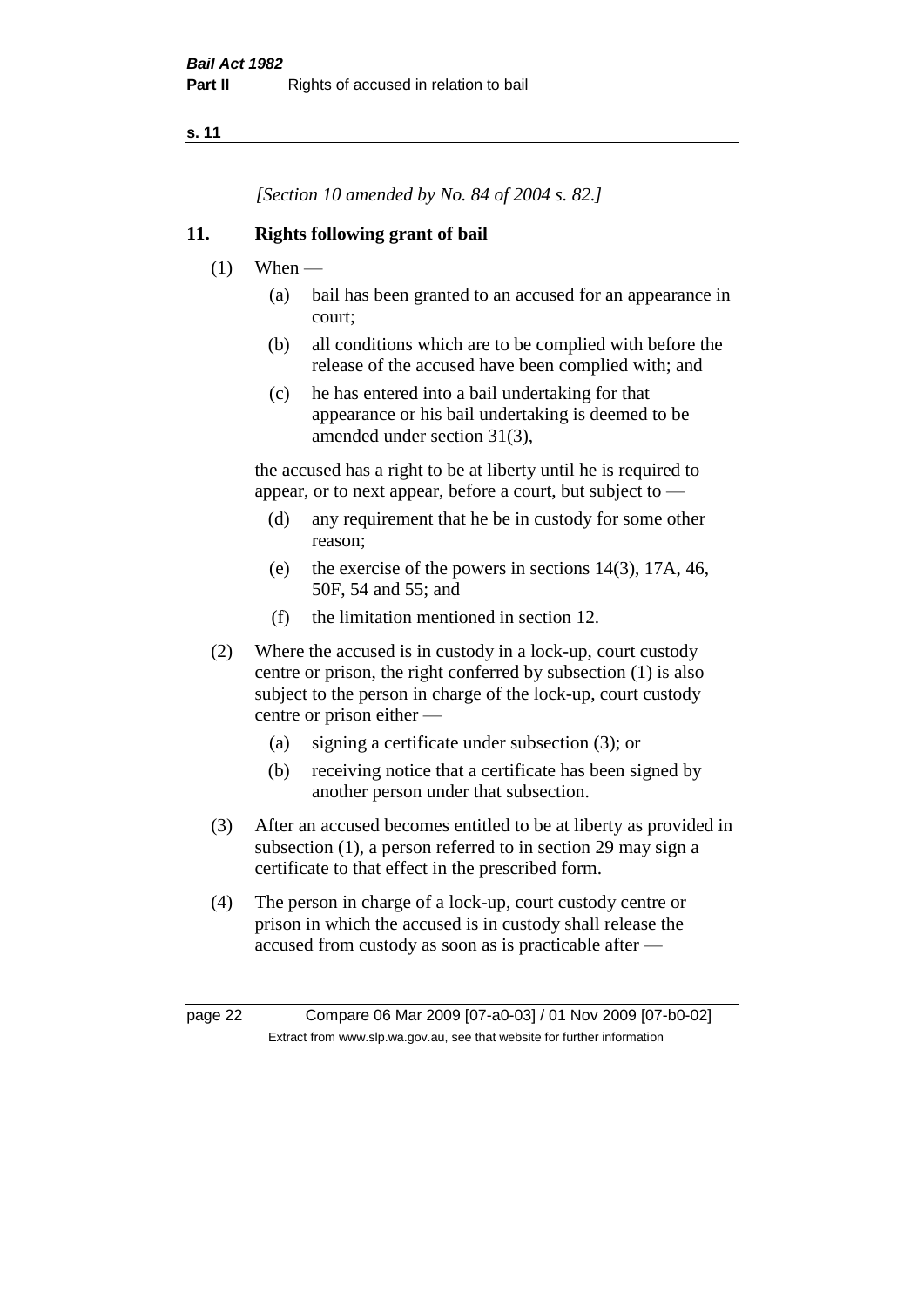- (a) the person in charge signs the certificate; or
- (b) if the certificate is signed by a person other than the person in charge, the person in charge receives notice as described in subsection (2)(b).

*[Section 11 amended by No. 74 of 1984 s. 7; No. 15 of 1988 s. 7; No. 49 of 1988 s. 81; No. 45 of 1993 s. 7; No. 47 of 1999 s. 8; No. 59 of 2004 s. 141; No. 84 of 2004 s. 82; No. 6 of 2008 s. 11(1) and (2).]* 

### **12. Further limitation on rights in s. 7A(2) and 11**

The right of an accused to have his case for bail considered as soon as is practicable, his right to be at liberty as mentioned in sections 7A(2) and 11(1), and the corresponding duties created by this Part, are limited so far as is reasonably necessary for the exercise or performance by a person of any statutory power or function vested in him which requires or permits the continued custody of the accused, including the exercise of the powers set out in Part 12 of the *Criminal Investigation Act 2006* and Parts 6 and 7 of the *Criminal Investigation (Identifying People) Act 2002*.

*[Section 12 amended by No. 6 of 2002 s. 96; No. 84 of 2004 s. 82; No. 59 of 2006 s. 6; No. 6 of 2008 s. 12.]*

Compare 06 Mar 2009 [07-a0-03] / 01 Nov 2009 [07-b0-02] page 23 Extract from www.slp.wa.gov.au, see that website for further information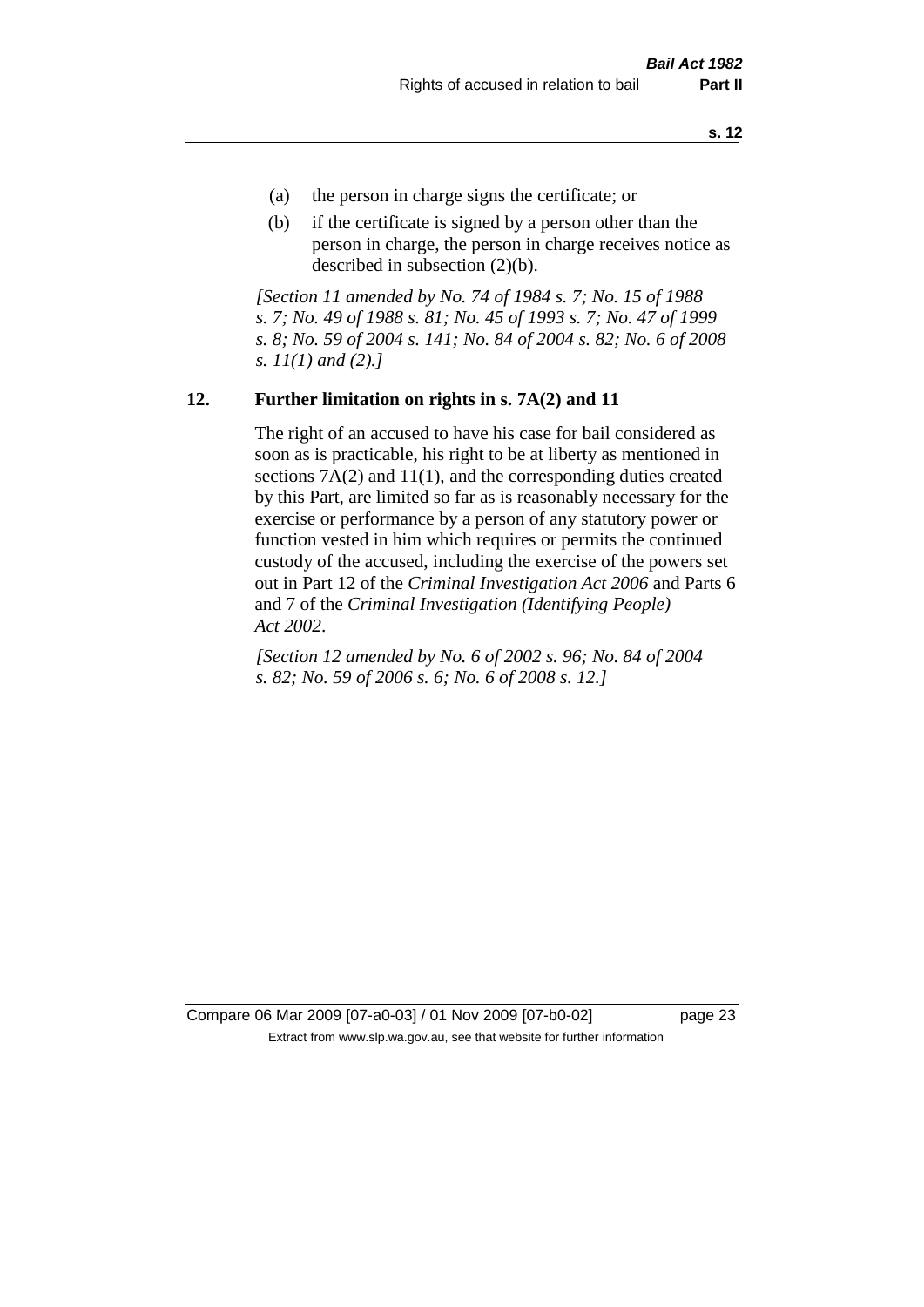# **Part III — Jurisdiction relating to bail**

*[Heading inserted by No. 6 of 2008 s. 13.]*

# **13. Jurisdiction to grant bail**

- (1) Jurisdiction to grant bail for any appearance described in the first column of Part A of Schedule 1 is vested in the judicial officer or authorised officer specified in the second column of that Part opposite thereto and shall be exercised subject to and in accordance with this Part and the further provisions in Parts B, C and D of Schedule 1.
- (2) A home detention condition shall not be imposed as a condition of bail except by a judicial officer.

*[Section 13 amended by No. 61 of 1990 s. 5; No. 45 of 1993 s. 12.]* 

# **13A. Jurisdiction to dispense with bail and how jurisdiction to be exercised**

- (1) Jurisdiction to dispense with the requirement for bail under section 7A for any appearance described in the first column of Schedule 1 Part A clause 2 or 3 is vested, subject to Schedule 1 Part B, in the judicial officer specified in the second column of that clause opposite that description, but Schedule 1 Part A clause 7 does not apply for the purposes of this subsection.
- (2) The jurisdiction referred to in subsection (1) is exercisable  $only$ —
	- (a) in respect of an appearance in court before conviction for an offence; and
	- (b) if it appears to the judicial officer that bail would be granted in accordance with Schedule 1 Part C clause 1 or 2 but that in the circumstances the completion of bail papers is an unnecessary imposition.
- (3) Where a judicial officer dispenses with the requirement for bail for an appearance by an accused the registrar of the court shall,

page 24 Compare 06 Mar 2009 [07-a0-03] / 01 Nov 2009 [07-b0-02] Extract from www.slp.wa.gov.au, see that website for further information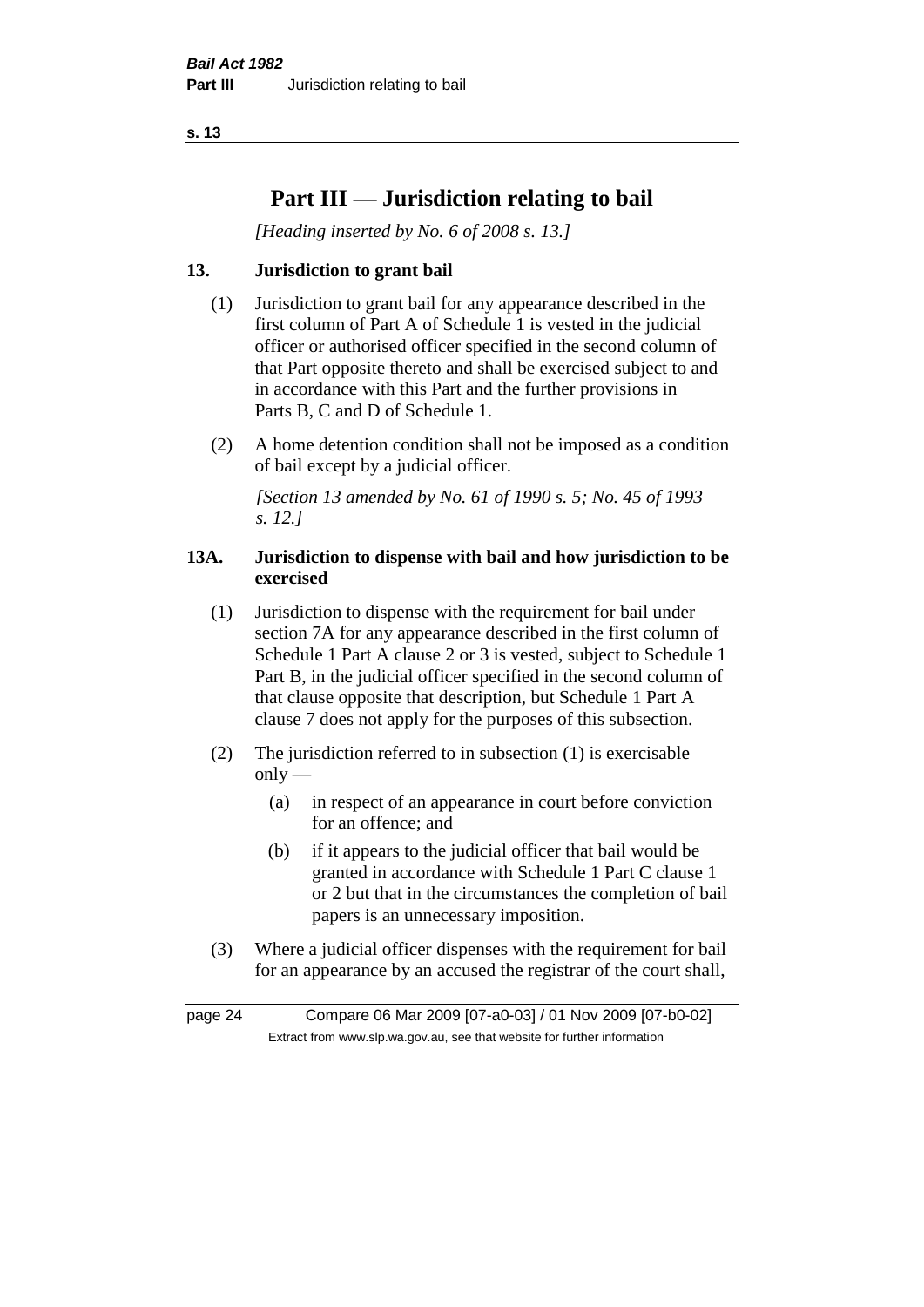in accordance with section 13B, give written notice to the accused of the time and place for the appearance.

*[Section 13A inserted by No. 6 of 2008 s. 14.]*

# **13B. Giving and proof of notices under s. 13A(3)**

- (1) A written notice to an accused under section  $13A(3)$  shall be
	- (a) given to the accused personally; or
	- (b) sent to the accused
		- (i) by post to the accused's address appearing in the records of the court; or
		- (ii) in urgent cases or with the accused's consent, by electronic communication.
- (2) A person who gives or sends a notice in accordance with subsection (1) shall endorse on a file copy of the notice a certificate showing —
	- (a) that the person has done so; and
	- (b) the time of doing so.
- (3) If a notice is sent by post under subsection  $(1)(b)(i)$ , the notice is to be presumed, unless the contrary is shown, to have been received at the time when, in the ordinary course of events, it would have been delivered.
- (4) In any proceedings
	- (a) a document purporting to be a copy of a notice referred to in subsection (1) is evidence of the terms of the notice; and
	- (b) an endorsement on a copy of a notice referred to in subsection (2) purporting to be a certificate referred to in that subsection is evidence of the matters appearing in the certificate without proof of the signature of the person who made the endorsement.

*[Section 13B inserted by No. 6 of 2008 s. 14.]*

Compare 06 Mar 2009 [07-a0-03] / 01 Nov 2009 [07-b0-02] page 25 Extract from www.slp.wa.gov.au, see that website for further information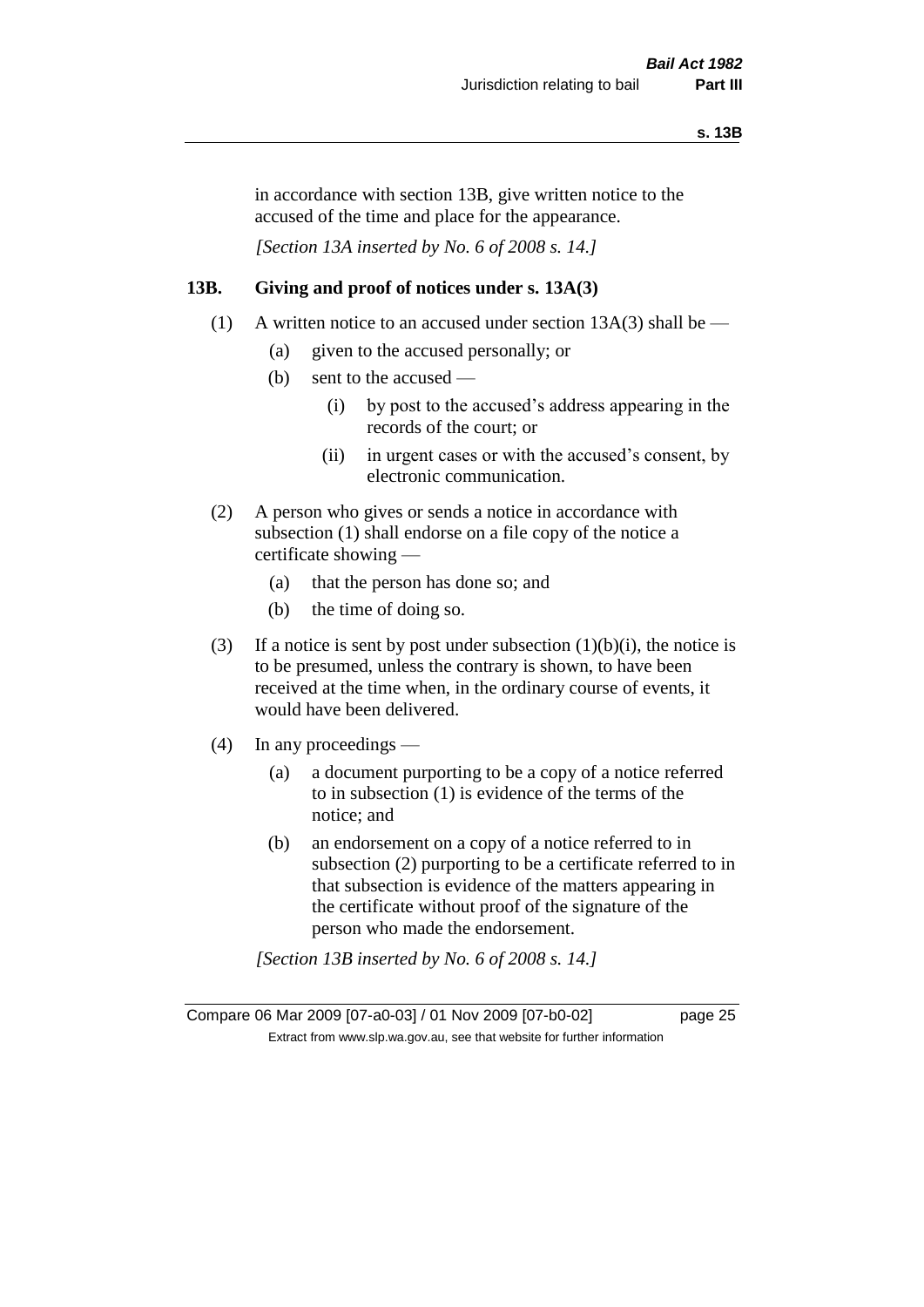# **14. Extent of judge's jurisdiction**

- (1) A judge may, in accordance with this Act
	- (a) exercise a power to grant bail which is conferred upon any other judicial officer or any authorised officer by this Act; and
	- (b) revoke or vary any bail previously granted by any other such officer; and
	- (c) under section 7A dispense with the requirement for bail or revoke an existing dispensation.

(2) Subject to subsection (2a), the jurisdiction of a judge under subsection (1) in respect of an appearance by an accused may be invoked by application made by either the prosecutor or the accused, and whether or not any other judicial officer has —

- (a) previously granted, refused or dispensed with bail; or
- (b) exercised any power conferred on him by section 55,

in respect of that appearance.

(2a) After the jurisdiction under subsection (1) has been invoked once by an accused in relation to an offence or group of offences for which he is required to appear, it may not be further invoked by that accused in relation to that offence or group of offences unless the accused satisfies a judge that —

- (a) new facts have been discovered, new circumstances have arisen or the circumstances have changed since the occasion when the jurisdiction was invoked; or
- (b) he failed to adequately present his case for bail on that occasion.
- (3) Where under subsection (1) a judge
	- (a) revokes the bail of an accused who is at liberty, he may order that the accused be returned to custody to await the appearance for which the bail was granted;

page 26 Compare 06 Mar 2009 [07-a0-03] / 01 Nov 2009 [07-b0-02] Extract from www.slp.wa.gov.au, see that website for further information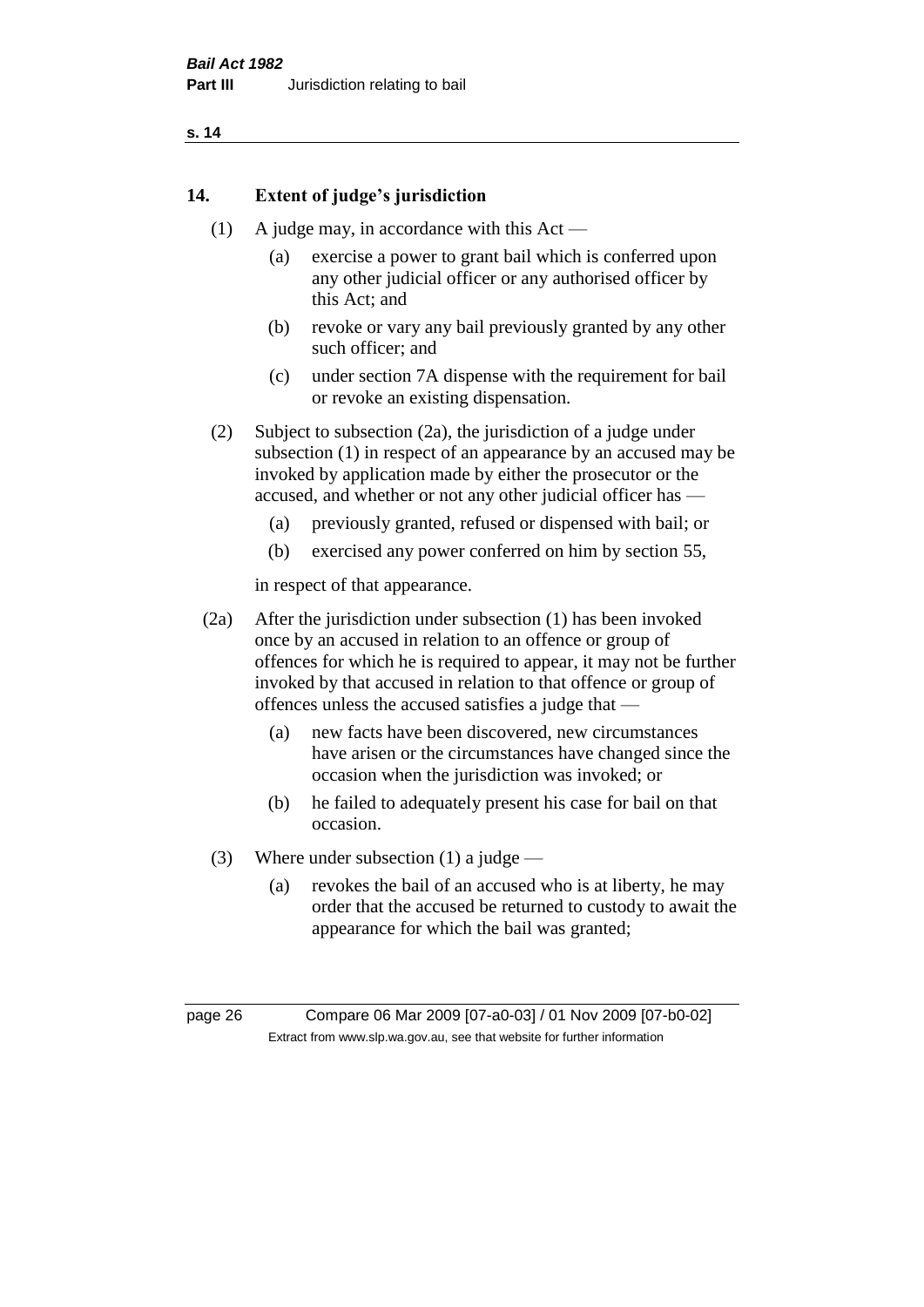and the judge may issue any warrant which may be necessary to carry such an order into effect.

- $(4)$  In this section
	- (a) references to a judge are references —

to be at liberty pursuant to section 11,

- (i) in the case of a child charged with an offence before the Children's Court, to a judge of that Court; and
- (ii) in the case of an accused committed for trial or sentence to the District Court, to a judge of that Court; and
- (iii) in any other case, to a judge of the Supreme Court;

and

- (b) references to any other judicial officer
	- (i) in relation to the exercise of powers under this section by a judge, are references to any judicial officer whose jurisdiction is inferior to that of the judge; but
	- (ii) in relation to the exercise of powers under this section by a judge of the Supreme Court, do not include a judge of the Children's Court or a judge of the District Court.

*[Section 14 amended by No. 74 of 1984 s. 8; No. 49 of 1988 s. 82; No. 84 of 2004 s. 82; No. 6 of 2008 s. 15(1)-(4).]* 

# **15. Exclusive jurisdiction of Supreme Court judge in murder cases**

(1) Where an accused is in custody for murder, the power to grant bail shall be exercised only by a judge of the Supreme Court, or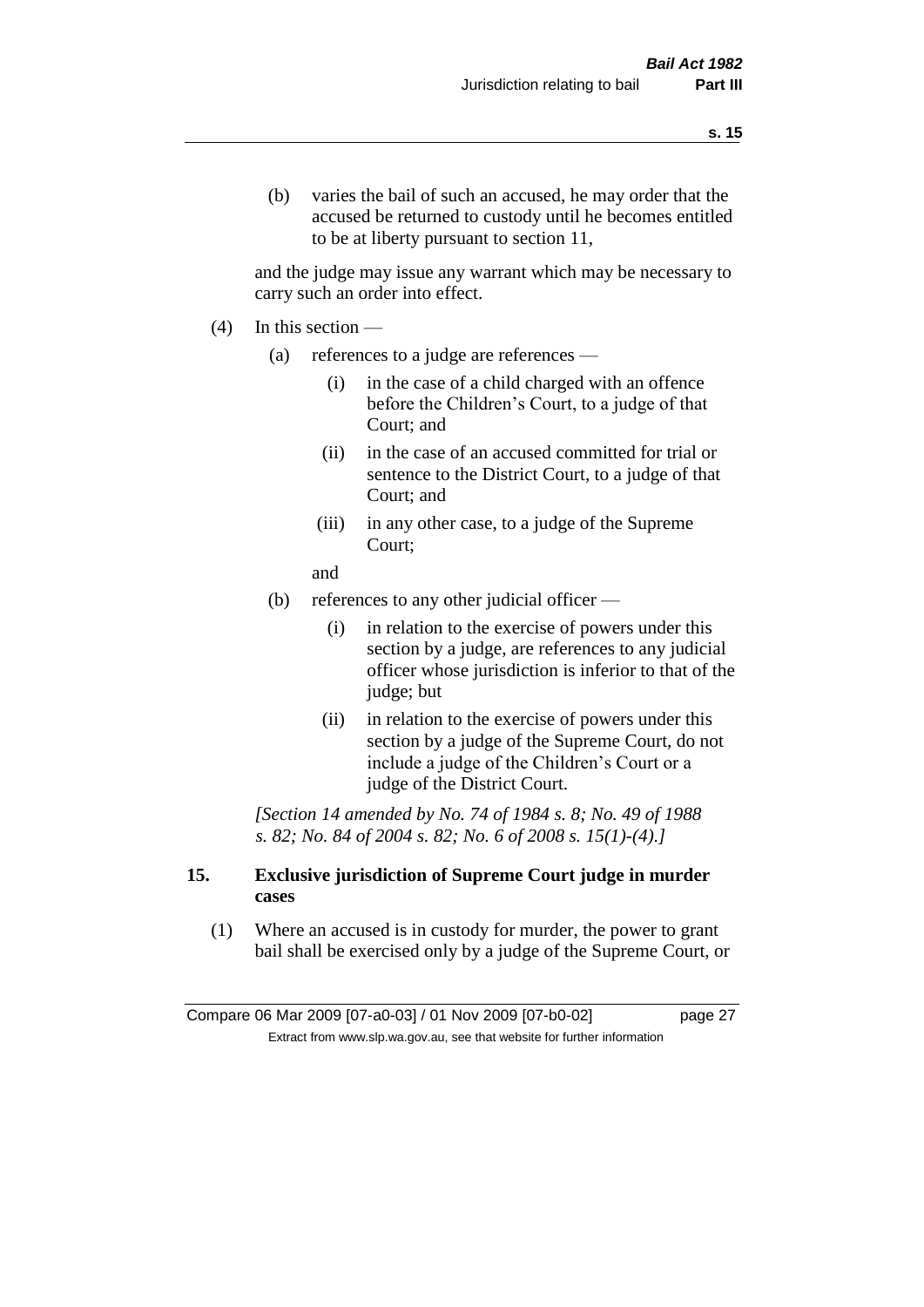#### **s. 15A**

in the case of an accused who is a child by a judge of the Children's Court, except —

- (a) where section  $31(2)(d)$  applies; or
- (b) to the extent that the Court of Appeal exercises its powers under Part A of Schedule 1.
- *[(2) deleted]*

*[Section 15 amended by No. 52 of 1984 s. 35; No. 74 of 1984 s. 9; No. 49 of 1988 s. 83; No. 70 of 1988 s. 45; No. 45 of 1993 s. 12; No. 45 of 2004 s. 28(4); No. 84 of 2004 s. 82; No. 29 of 2008 s. 24(5).]* 

# **15A. Appeal from decision of judge**

 $(1)$  In this section —

*bail decision* means a decision —

- (a) to grant or refuse bail; or
- (b) to vary or revoke bail; or
- (c) to dispense with the requirement for bail; or
- (d) to impose any condition on a grant of bail,

and includes a decision under section 55 or 59A(4).

- (2) The prosecutor or the accused may appeal to the Court of Appeal against a bail decision of —
	- (a) a judge of the Children's Court; or
	- (b) a judge of the District Court; or
	- (c) a judge of the Supreme Court.
- (3) The leave of the Court of Appeal is required for each ground of appeal in an appeal under this section.
- (4) The *Criminal Appeals Act 2004* section 27(2), (3) and (4) apply, with necessary modifications, as if an appeal under this section were an appeal under Part 3 of that Act.

page 28 Compare 06 Mar 2009 [07-a0-03] / 01 Nov 2009 [07-b0-02] Extract from www.slp.wa.gov.au, see that website for further information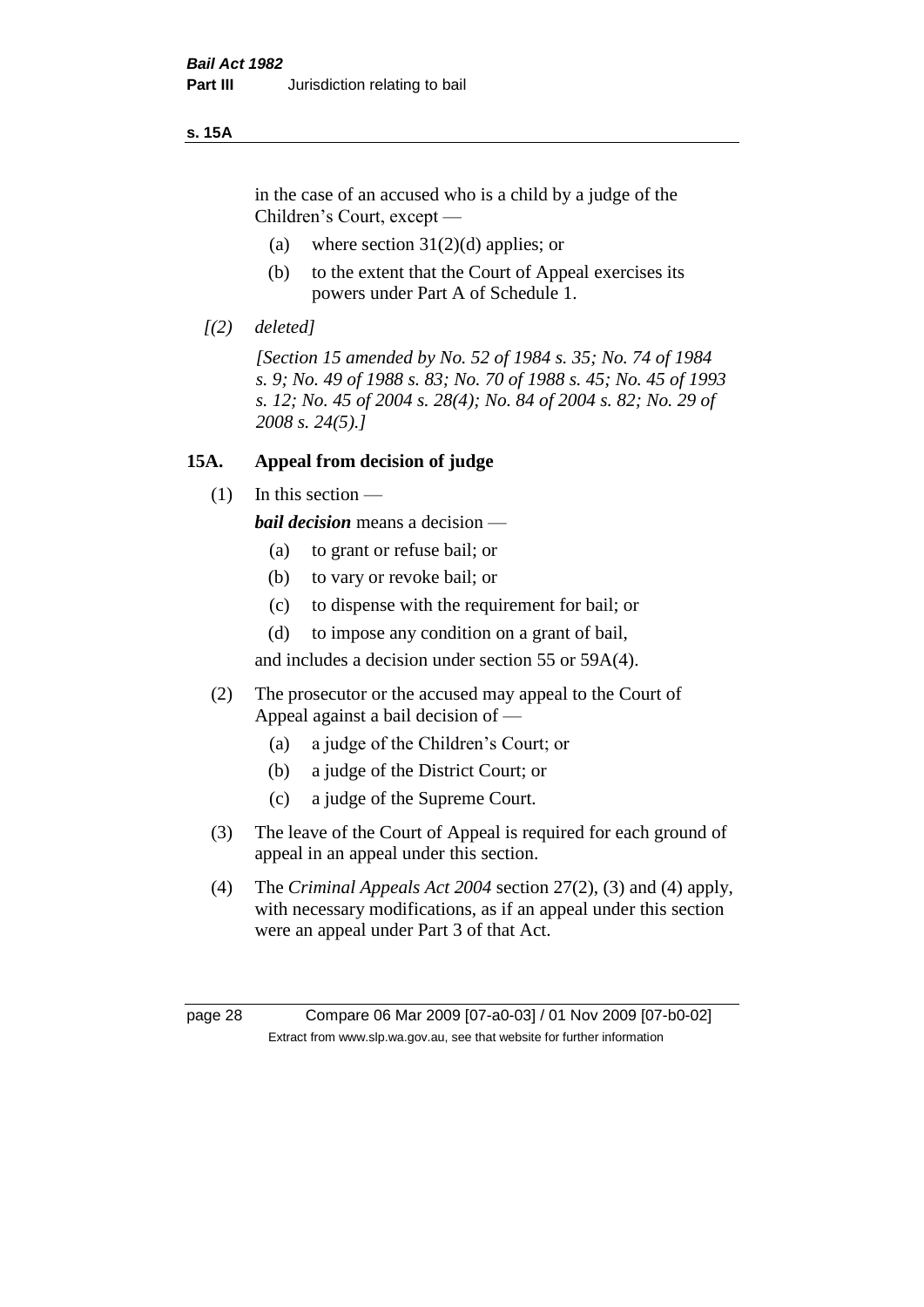- (5) An appeal under this section shall be commenced and conducted in accordance with this section, section 15B and rules of court made by the Supreme Court.
- (6) An appeal under this section shall be commenced by lodging with the Court of Appeal an application for leave to appeal that sets out the grounds of the appeal.
- (7) An appeal under this section cannot be commenced later than 21 days after the date of the bail decision unless the Court of Appeal orders otherwise.
- (8) An accused who is a party to an appeal under this section and who is in custody is entitled to be present at the hearing of the appeal if the accused so requests, and any official responsible for that custody who is informed of such a request shall do what is necessary to give effect to it.
- (9) For the purposes of giving effect to a request referred to in subsection (8), arrangements may be made for the accused to appear before the Court of Appeal by means of a video link or an audio link in accordance with section 66B, unless the Court of Appeal has ordered that the accused appear before it in person.

*[Section 15A inserted by No. 6 of 2008 s. 16(1).]*

### **15B. Determination of appeal under s. 15A and related provisions**

- (1) The Court of Appeal has jurisdiction to hear and determine an appeal under section 15A.
- (2) The Court of Appeal shall determine an appeal on the material and evidence that was before the judge whose decision is the subject of the appeal.
- (3) Any decision of the Court of Appeal in relation to bail shall be made in accordance with the relevant provisions of sections 13A and 17 and Schedule 1.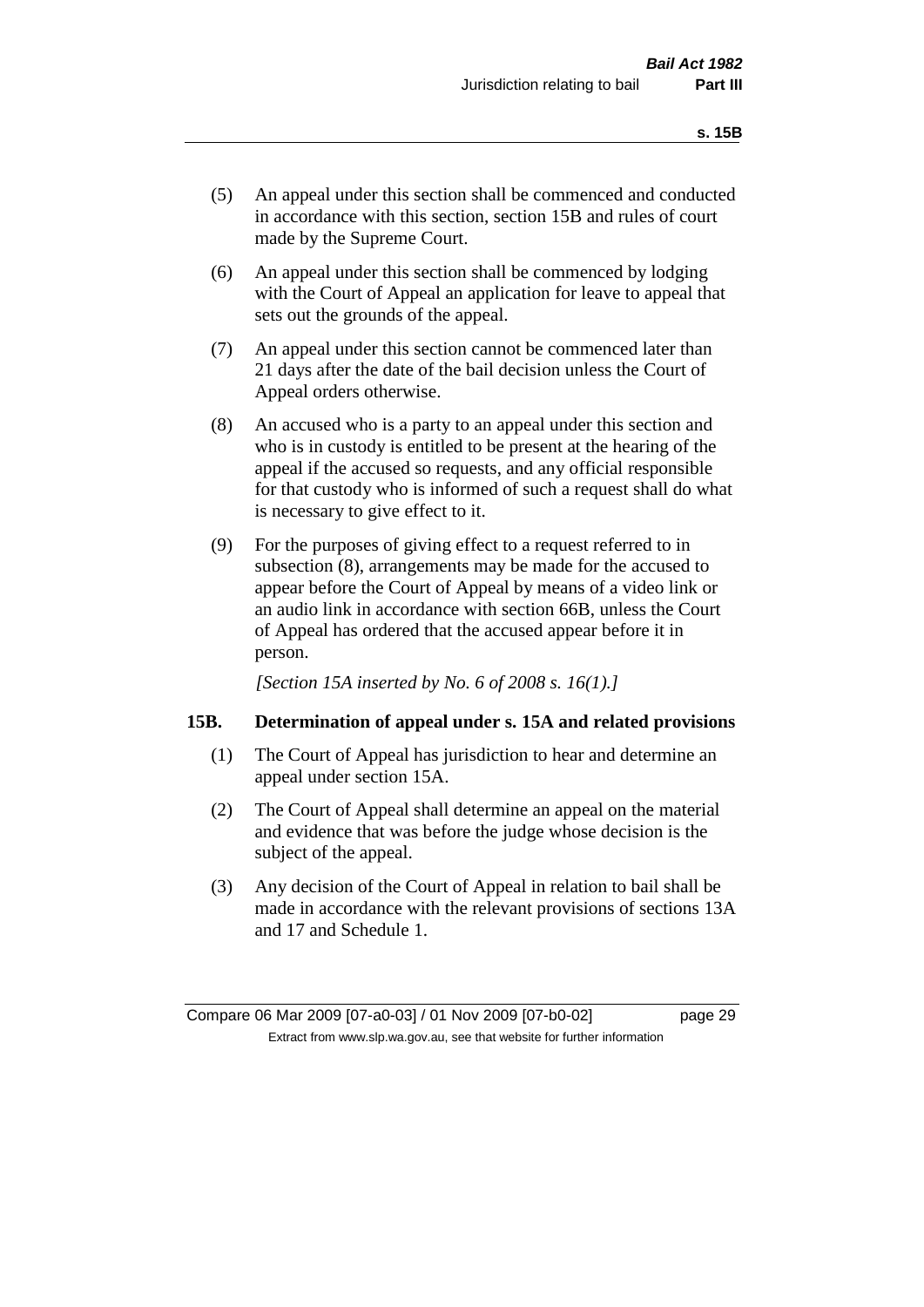(4) Where in determining an appeal the Court of Appeal revokes the bail of an accused who is at liberty, it may order that the accused be returned to custody to await the appearance for

- (5) Where in determining an appeal the Court of Appeal varies the bail of an accused who is at liberty, it may order that the accused be returned to custody until the accused becomes entitled to be again at liberty pursuant to section 11.
- (6) A judge of appeal may issue any warrant that may be necessary to carry into effect an order under subsection (4) or (5).

*[Section 15B inserted by No. 6 of 2008 s. 16(1).]*

### **16. Bail of person arrested on warrant**

which the bail was granted.

- (1) Subject to sections 14 and 15 where the arrest of an accused for an offence is made pursuant to a warrant he shall not be granted bail before he is brought before a court or judicial officer as commanded by the warrant, except by a justice acting in terms of section 6(9).
- (2) Notwithstanding subsection (1) or any other provision of this Act, an accused who has been arrested pursuant to a warrant —
	- (a) issued under section 59B; or
	- (b) issued under the *Criminal Procedure Act 2004* for an offence against section 51(1) or (2),

shall not have a right to have his case for bail considered, and shall not be granted bail, before he is brought before the court as commanded by the warrant.

*[Section 16 amended by No. 59 of 2004 s. 141; No. 84 of 2004 s. 11 and 82; No. 59 of 2006 s. 4(3); No. 6 of 2008 s. 36(2).]*

page 30 Compare 06 Mar 2009 [07-a0-03] / 01 Nov 2009 [07-b0-02] Extract from www.slp.wa.gov.au, see that website for further information

**s. 16**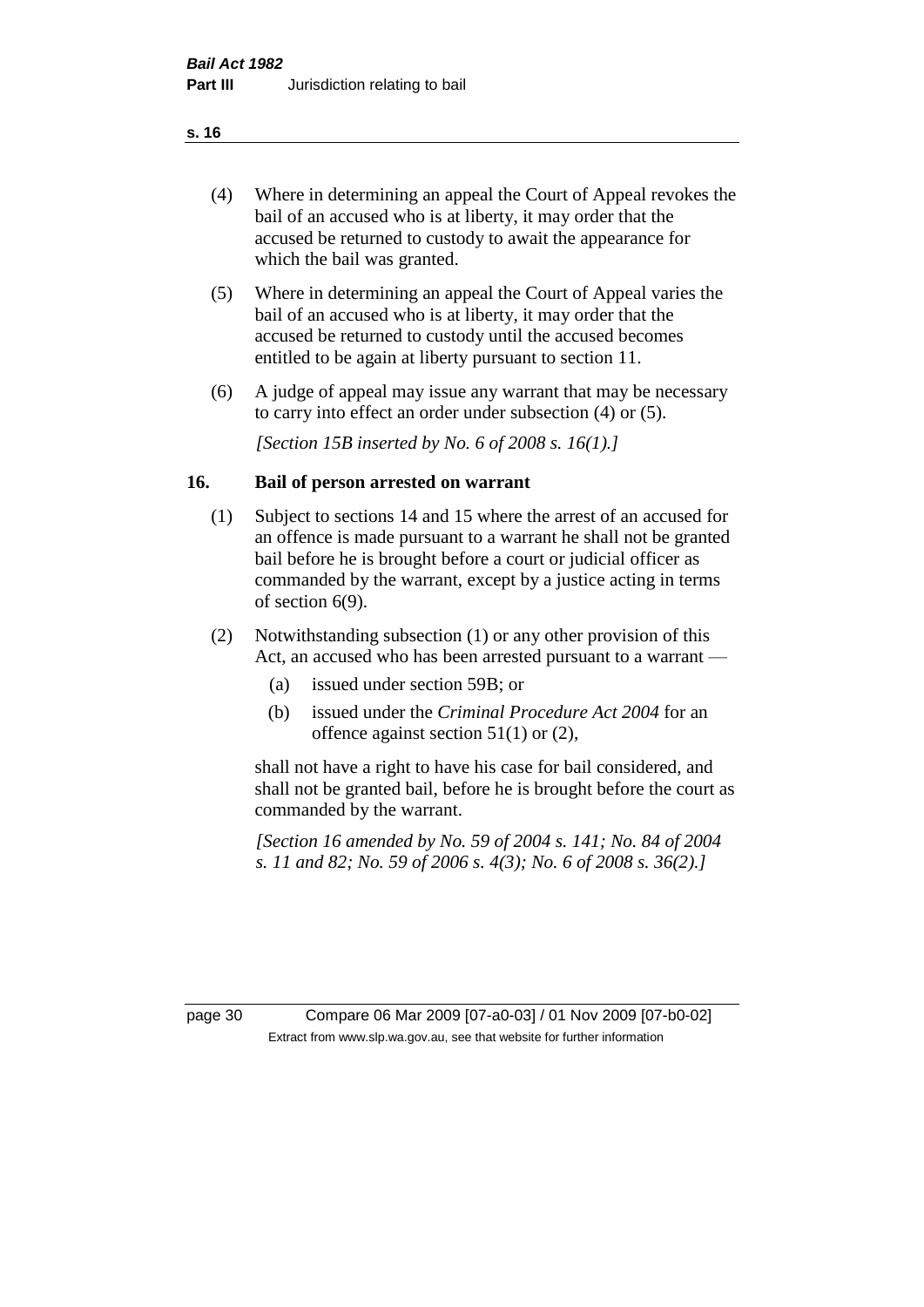# **16A. Restrictions on powers of authorised officers and justices in certain cases**

- (1) Where this section applies to a person who has been arrested for an offence jurisdiction does not arise under section 13 until the person is brought before —
	- (a) a court constituted by or so as to include a magistrate; or
	- (b) where section 15 applies, a judge of the Supreme Court or a judge of the Children's Court as the case may require.
- (2) This section applies where
	- (a) a person has been arrested in an urban area for a serious offence; and
	- (b) the serious offence is alleged to have been committed while the accused was —
		- (i) on bail for; or
		- (ii) at liberty under an early release order made in respect of,

another serious offence.

- (3) This section also applies where a person has been arrested in an urban area for an offence against section 61(1) of the *Restraining Orders Act 1997* (which creates offences for breaches of violence restraining orders).
- (4) In this section —

*urban area* means —

- (a) the metropolitan region as defined in the *Planning and Development Act 2005* and any prescribed area that adjoins that region; and
- (b) any other prescribed area of the State, being the whole or part of, or an area adjoining, a local government district under the *Local Government Act 1995* that is designated under that Act as a city or a town.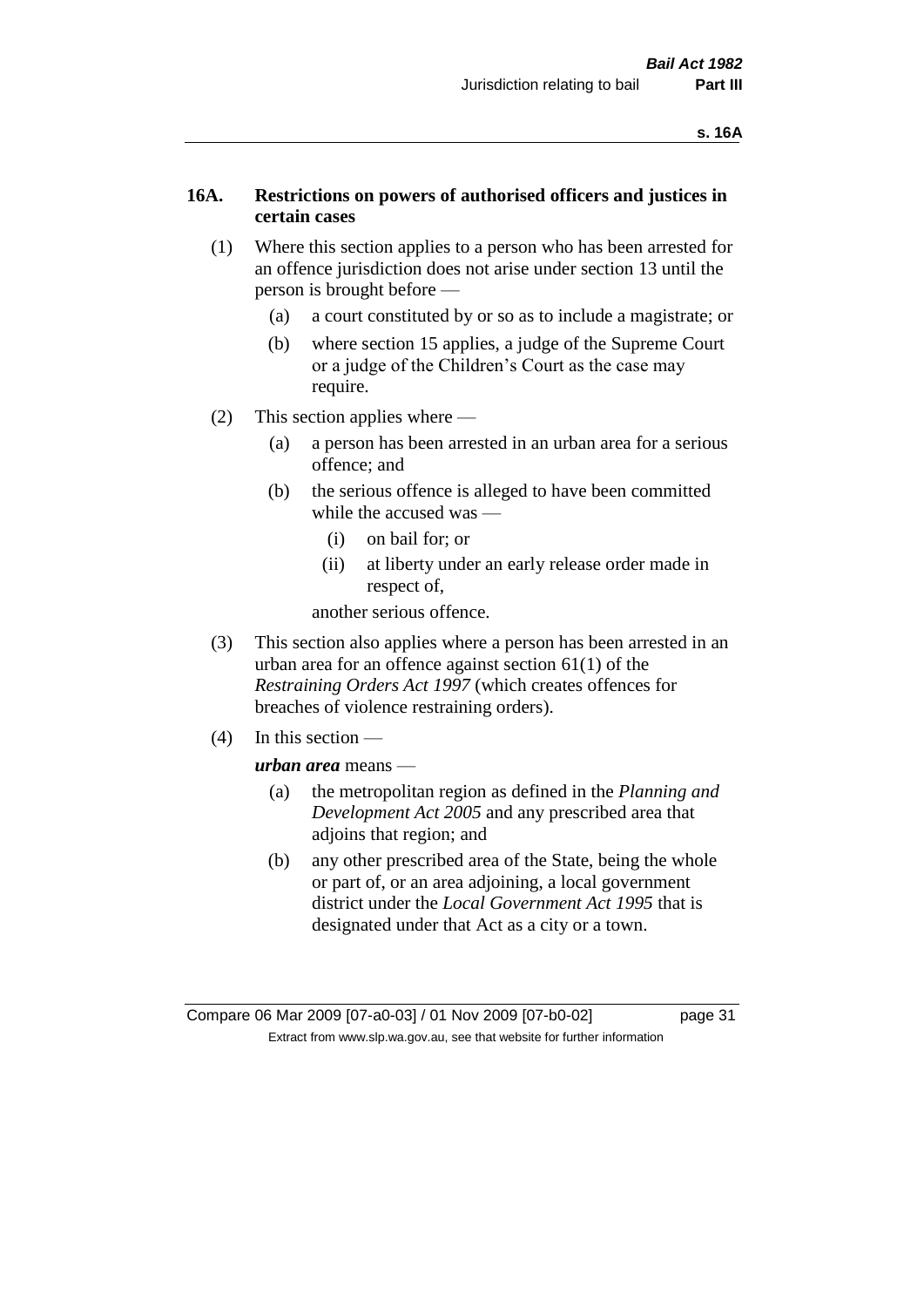*[Section 16A inserted by No. 54 of 1998 s. 6(1); amended by No. 38 of 2004 s. 59; No. 84 of 2004 s. 82; No. 38 of 2005 s. 15.]*

# **17. Conditions which may be imposed**

- (1) A judicial officer or authorised officer may impose conditions on a grant of bail only to the extent that he is authorised to do so by clause 2(3)(c) of Part C and Part D of Schedule 1.
- (2) Conditions imposed on a grant of bail shall not be any more onerous on the accused than the judicial officer or authorised officer considers is required in the public interest having regard to the nature of the offence for which the accused is in custody and the circumstances of the accused.

*[Section 17 amended by No. 45 of 1993 s. 8 and 12; No. 84 of 2004 s. 82.]* 

# **17A. Further provisions as to responsible person's undertaking (Schedule 1 Part C clause 2)**

- (1) Where this section applies, an authorised police officer may
	- (a) cancel an undertaking of the kind described in clause 2(3)(c) of Part C of Schedule 1;
	- (b) approve of another person as a responsible person within the meaning in that clause; and
	- (c) detain the accused or order his detention until the person so approved enters into an undertaking of the kind mentioned in paragraph (a).
- (2) Subsection (1) applies where
	- (a) a person has entered into an undertaking referred to in paragraph (a) of that subsection;
	- (b) a judicial officer when granting bail ordered that the person may under this section be released from the undertaking by an authorised police officer; and
	- (c) the person wishes to be so released.

page 32 Compare 06 Mar 2009 [07-a0-03] / 01 Nov 2009 [07-b0-02] Extract from www.slp.wa.gov.au, see that website for further information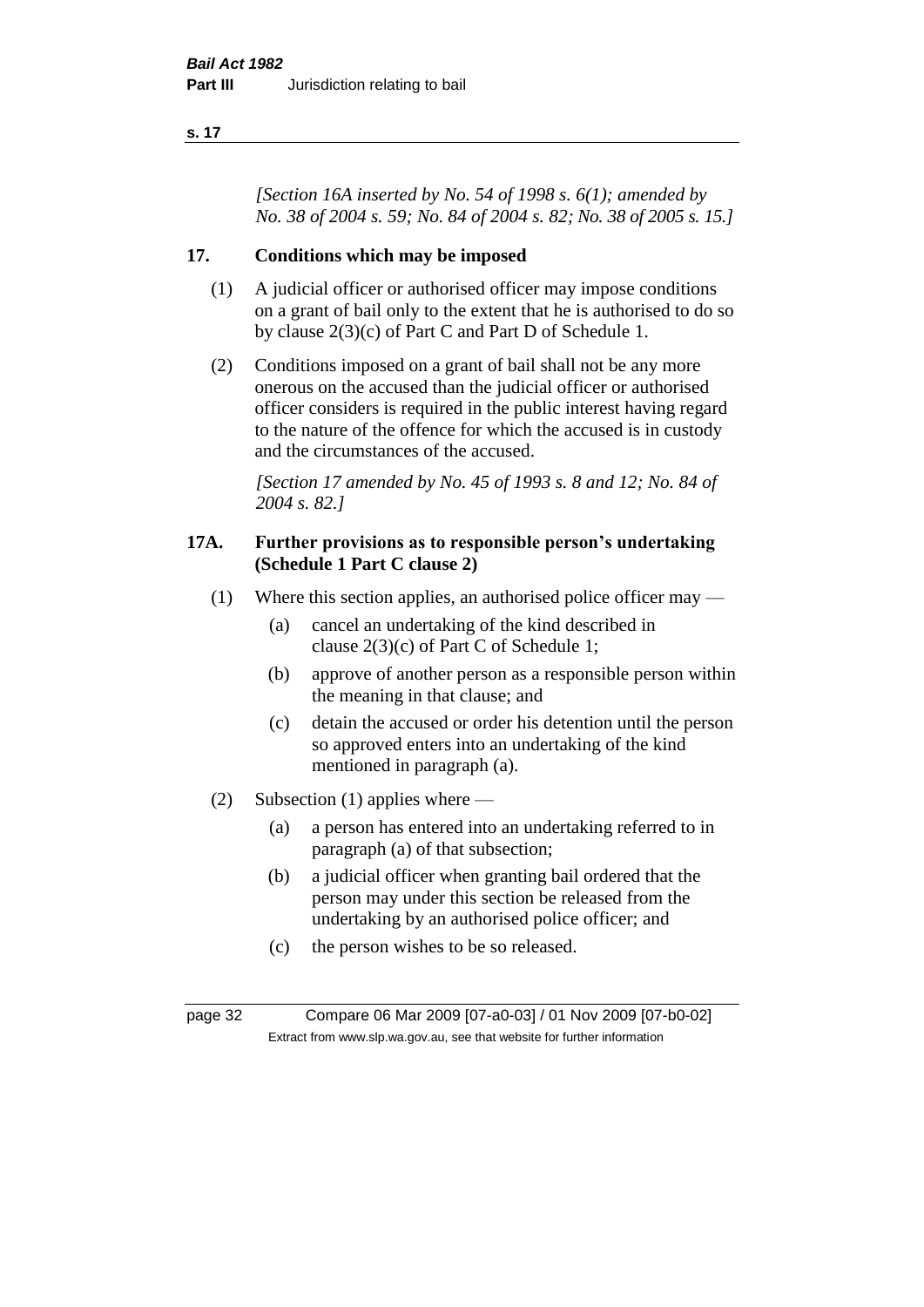- (3) A police officer may, for the purpose of the exercise of the powers in subsection (1), take into custody a child accused who has been released on bail.
- (4) If the police officer is not an authorised police officer he shall, as soon as is practicable, bring the accused before an authorised police officer for the purpose referred to in subsection (3).
- (5) After an undertaking has been entered into as mentioned in subsection  $(1)(c)$ , the accused, subject to this Act, has a right to be at liberty until he is required to appear before a court.

*[Section 17A inserted by No. 45 of 1993 s. 9; amended by No. 84 of 2004 s. 82.]* 

*[18-19. Deleted by No. 59 of 2006 s. 7(1).]*

Compare 06 Mar 2009 [07-a0-03] / 01 Nov 2009 [07-b0-02] page 33 Extract from www.slp.wa.gov.au, see that website for further information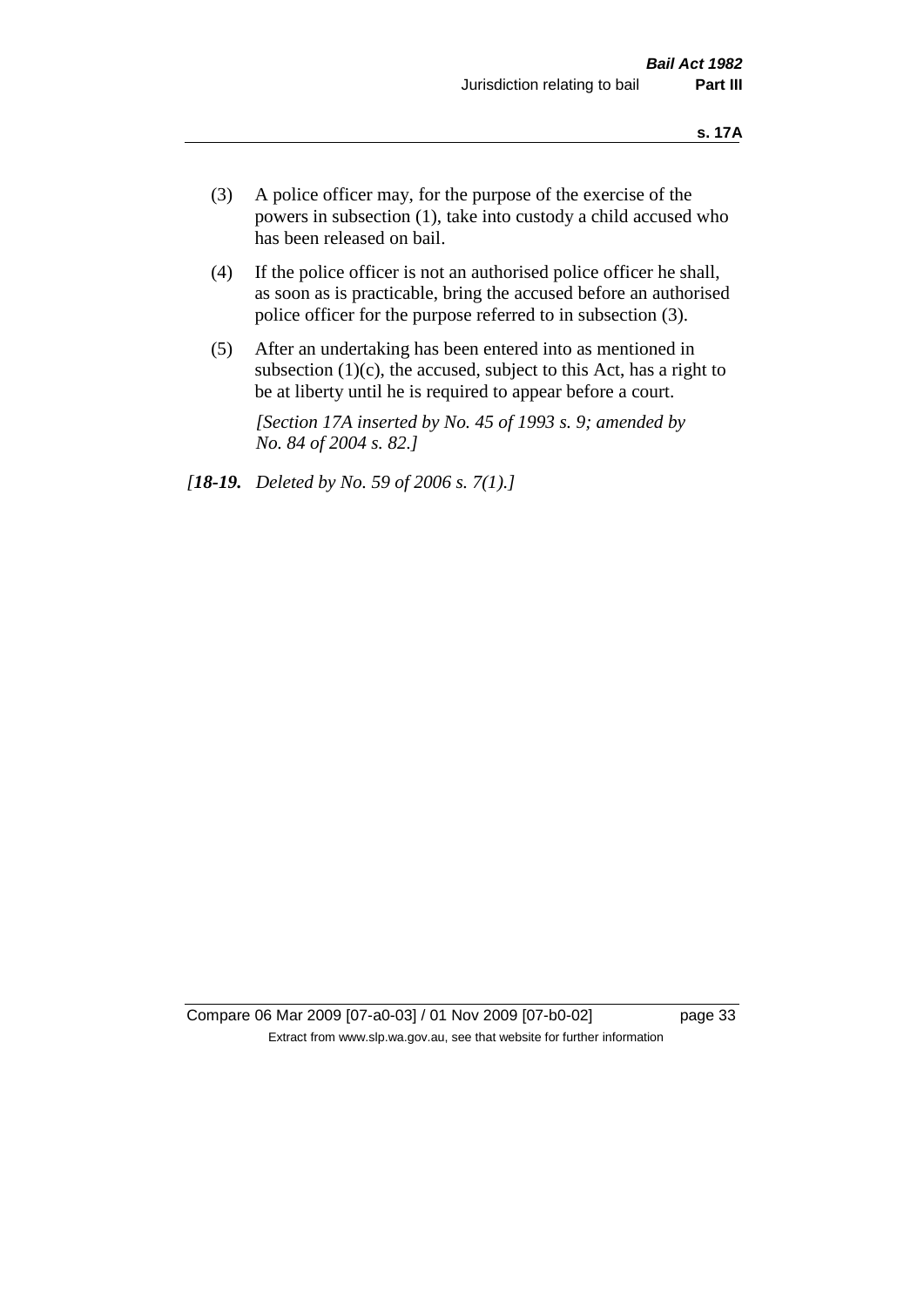# **Part IV — Hearing of case for bail, parties, and evidence**

# **20. Power to consider bail** *in camera* **and to prohibit publication**

- (1) On the consideration by a judicial officer of a case for bail of an accused who is charged with an offence triable by jury, the judicial officer may, to avoid prejudice to either party, exercise the powers described in subsection (2), but shall only exercise the power in paragraph (b) thereof if he considers that the exercise of the power in paragraph (a) is not, on its own, likely to be sufficient to avoid prejudice.
- (2) The powers referred to in subsection (1) are to order
	- (a) that no report, or summary, of any statement, or of any specified statement, made or furnished at the hearing shall be published by any means;
	- (b) that the bail application be heard *in camera*.
- (3) Where an order is made under subsection (2)(a), no report, or summary, of any statement referred to in that paragraph shall be published by any means —
	- (a) if the offence is one that may be tried on indictment, before a court decides that it is to be tried on indictment;
	- (b) if the accused is discharged from further proceedings upon the prosecution notice or indictment brought against him for the offence, before he is so discharged; or
	- (c) if the accused is tried on indictment for the offence, before the trial is ended.
- (4) A person who, except with lawful excuse, fails to comply with an order made under this section commits an offence.

Penalty: \$1 000.

*[Section 20 amended by No. 50 of 2003 s. 37(2); No. 4 of 2004 s. 58; No. 84 of 2004 s. 11 and 82.]*

page 34 Compare 06 Mar 2009 [07-a0-03] / 01 Nov 2009 [07-b0-02] Extract from www.slp.wa.gov.au, see that website for further information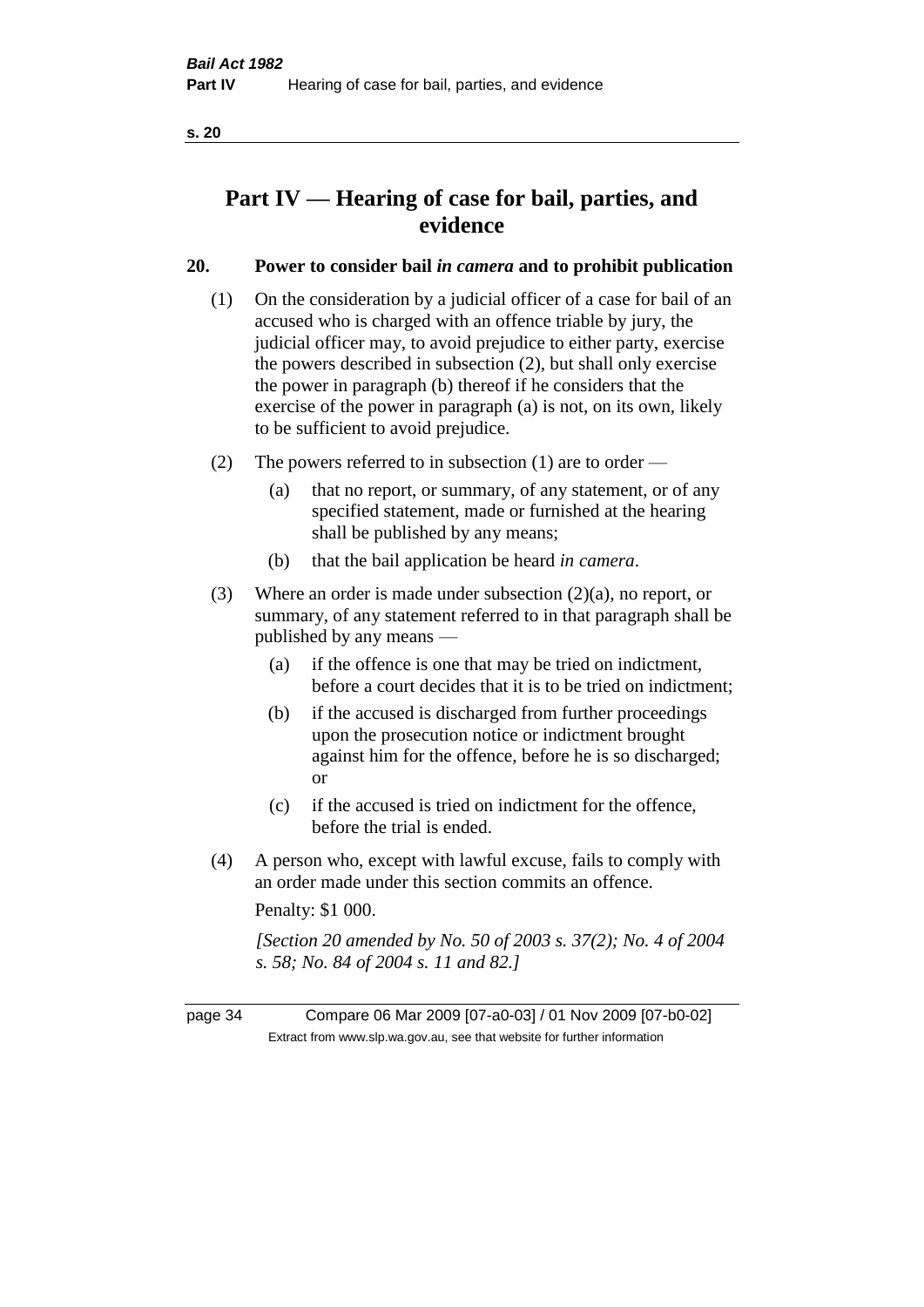# **21. Parties**

- (1) The parties to proceedings on a case for bail are the prosecutor and the accused and, subject to subsection (2), no other person shall be a party to, or be represented at, the proceedings.
- (2) Nothing in subsection (1) affects the right of
	- (a) the Attorney General to apply for leave, or be an appellant, under Part 2 of the *Criminal Appeals Act 2004*; or
	- (b) the Director of Public Prosecutions or the State Solicitor to receive notice and be heard under section 7F(2); or
	- (c) an officer referred to in section 33 of the *Children's Court of Western Australia Act 1988* to be present at and participate in proceedings concerning a child under that section.

*[Section 21 amended by No. 15 of 1988 s. 9; No. 49 of 1988 s. 84; No. 33 of 1989 s. 18; No. 31 of 1993 s. 7; No. 65 of 2003 s. 88(3); No. 59 of 2004 s. 141; No. 84 of 2004 s. 11 and 82; No. 6 of 2008 s. 9(3).]* 

#### **22. Evidence**

A judicial officer or authorised person may in considering any case for bail receive and take into account such information as he thinks fit whether or not the same would normally be admissible in a court of law.

#### **23. Accused not bound to supply information**

An accused is not obliged to complete, or furnish information for, the form referred to in section  $8(1)(b)$ , or for any revision thereof, or to furnish any information, whether on oath or otherwise, for the purpose of having his case for bail considered.

*[Section 23 amended by No. 84 of 2004 s. 82; No. 6 of 2008 s. 43(2).]* 

Compare 06 Mar 2009 [07-a0-03] / 01 Nov 2009 [07-b0-02] page 35 Extract from www.slp.wa.gov.au, see that website for further information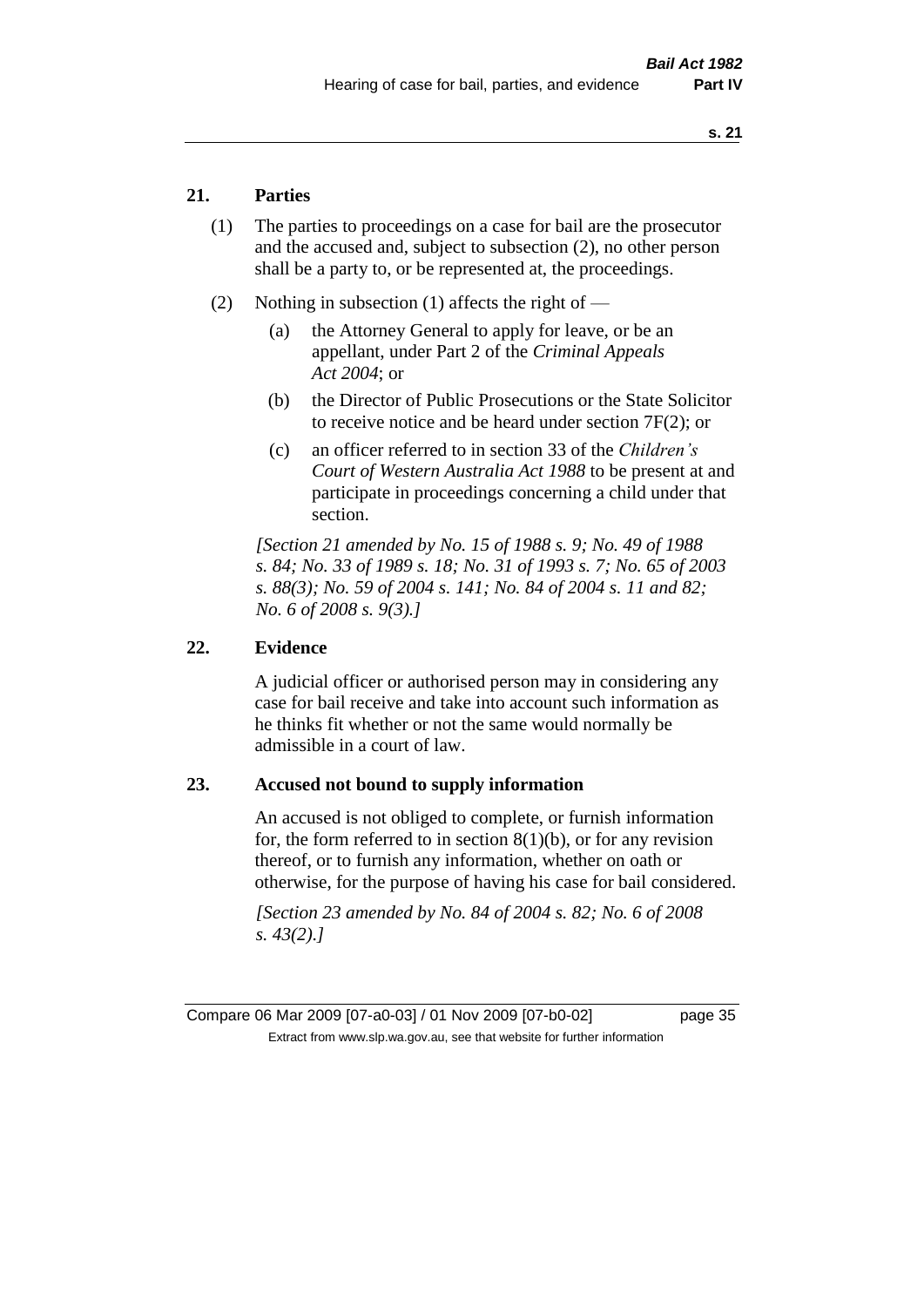|--|

# **24. Information may be referred to police officer for verification or for report**

- (1) A judicial officer or authorised officer who is called upon to consider a case for bail may —
	- (a) request that any information placed before the judicial officer or authorised officer by the accused for the purposes of the case be verified by a police officer, and to that end may refer to a police officer the form mentioned in section 8(1)(b), after it has been completed or revised;
	- (b) request that a report on any matter mentioned in Part C of Schedule 1, so far as it applies to an accused whose case is being or to be considered, be made by a police officer.
- (2) Where a reference or request is made under subsection (1) a police officer shall, as soon as is practicable —
	- (a) make a report to the judicial officer or the authorised officer accordingly; and
	- (b) furnish a copy of the report to the accused or his solicitor or counsel.

*[Section 24 inserted by No. 61 of 1990 s. 6; amended by No. 45 of 1993 s. 12; No. 84 of 2004 s. 82; No. 6 of 2008 s. 43(2).]* 

## **24A. Information may be referred to community corrections officer for verification or for report**

- (1) A judicial officer who is called upon to consider a case for bail may refer to a community corrections officer any matter referred to in section 24(1) and may request a community corrections officer to do any matter referred to in that section.
- (2) A judicial officer who is called upon to consider a case for bail and who desires to impose a home detention condition as a condition on a grant of bail, shall request that a report be made

page 36 Compare 06 Mar 2009 [07-a0-03] / 01 Nov 2009 [07-b0-02] Extract from www.slp.wa.gov.au, see that website for further information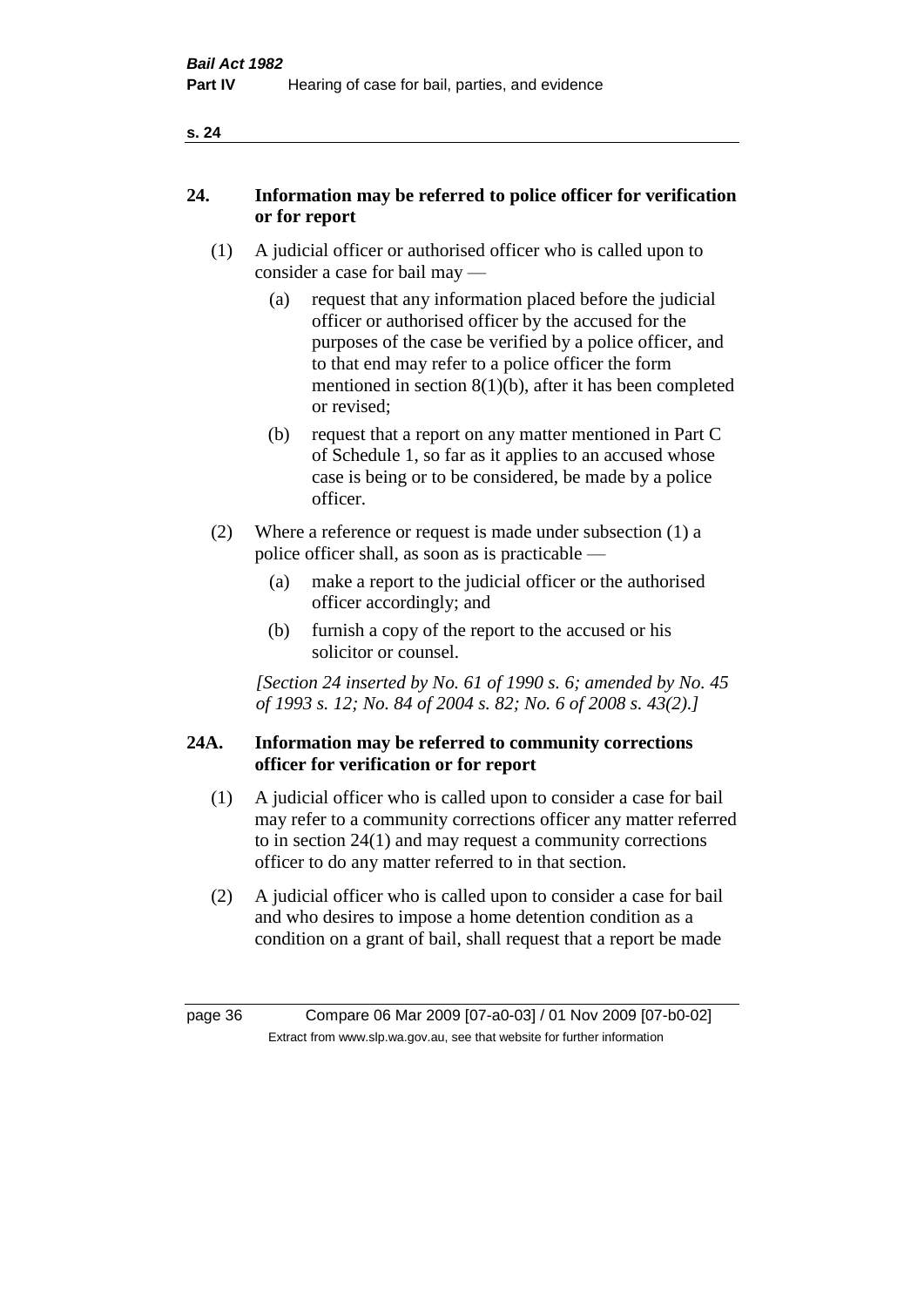by a community corrections officer about the suitability of the accused to be subject to a home detention condition.

- (3) Where a reference or a request is made under subsection (1) or a report is requested under subsection (2) a community corrections officer shall, as soon as is practicable, make a report to the judicial officer and, at the discretion of the judicial officer, copies may be made available to the prosecution or to the accused or his solicitor or counsel.
- (4) Where a community corrections officer makes a report that an accused is suitable to be subject to a home detention condition, the officer shall annex to the report and provide to the accused or his solicitor or counsel, a list of those conditions in rules made under section 50L that may be applied to the accused by the CEO (corrections) while the accused is subject to the home detention condition.

*[Section 24A inserted by No. 61 of 1990 s. 7; amended by No. 31 of 1993 s. 9; No. 84 of 2004 s. 82; No. 65 of 2006 s. 53.]* 

# **25. Protection of accused as to information given for bail purposes**

A statement made by an accused to a judicial officer or authorised officer for the purpose of a decision whether bail should be granted to him for any appearance in court for an offence shall not be admissible in evidence against him at his trial for that offence.

*[Section 25 amended by No. 84 of 2004 s. 82.]* 

# **26. Record of decision and reasons**

- (1) A bail record form shall be completed by an authorised officer or a justice if he —
	- (a) refuses to grant bail to an accused; or
	- (b) grants bail to an accused in the circumstances referred to in clause 3 of Part B of Schedule 1; or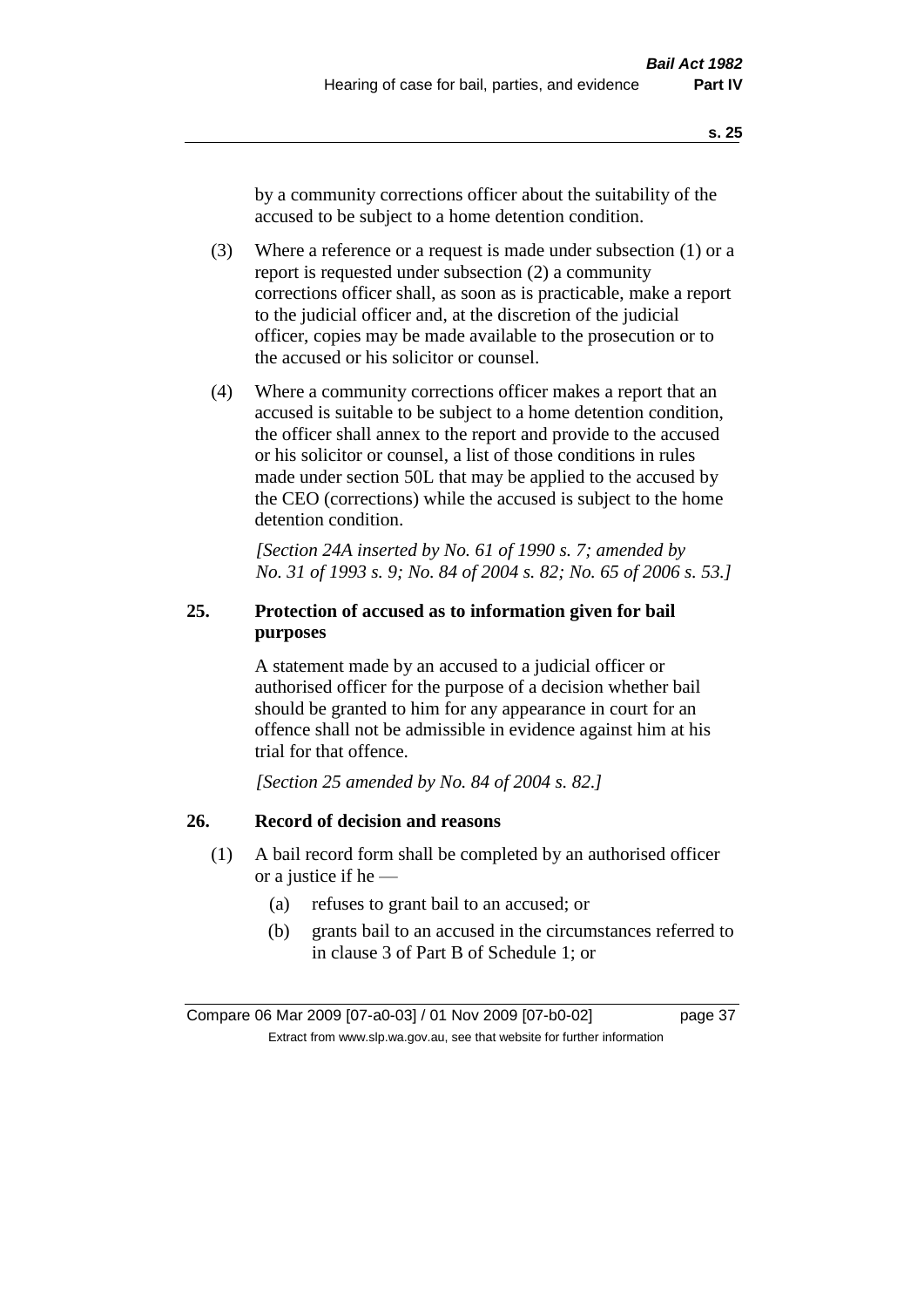| (ba) | grants bail to an accused for a serious offence to which |
|------|----------------------------------------------------------|
|      | Schedule 1 Part C clause 3A applies; or                  |

- (c) imposes any condition on a grant of bail and it appears to him that the accused is dissatisfied with the condition.
- (2) Where a judicial officer, other than a justice
	- (a) refuses to grant bail to an accused; or
	- (aa) grants bail to an accused for a serious offence to which Schedule 1 Part C clause 3A applies; or
	- (b) imposes any condition on a grant of bail and it appears to him that the accused is dissatisfied with the condition,

a record of the decision and of the reasons therefor shall be made.

- (3) The accused, the prosecutor or an intending prosecutor shall be entitled, upon request, to be furnished with a copy of the bail record form or, where subsection (2) applies, of the record made.
- (4) For the purposes of this section
	- (a) references to a justice do not include a magistrate or a judge of the District Court or the Supreme Court or the Children's Court who is a justice; and
	- (b) a bail record form is an approved form designed to contain a summary of the matters relevant to the decision as to the bail of an accused, including those matters set out in Part C of Schedule 1, the decision made, and the reasons for the decision.

*[Section 26 inserted by No. 15 of 1988 s. 10; amended by No. 49 of 1988 s. 85; No. 45 of 1993 s. 12; No. 59 of 2004 s. 141; No. 84 of 2004 s. 82; No. 6 of 2008 s. 17 and 43(1).]* 

# **27. Transmission of relevant papers to court**

(1) An authorised officer and a judicial officer who consider an accused's case for bail for an appearance for an offence and a

page 38 Compare 06 Mar 2009 [07-a0-03] / 01 Nov 2009 [07-b0-02] Extract from www.slp.wa.gov.au, see that website for further information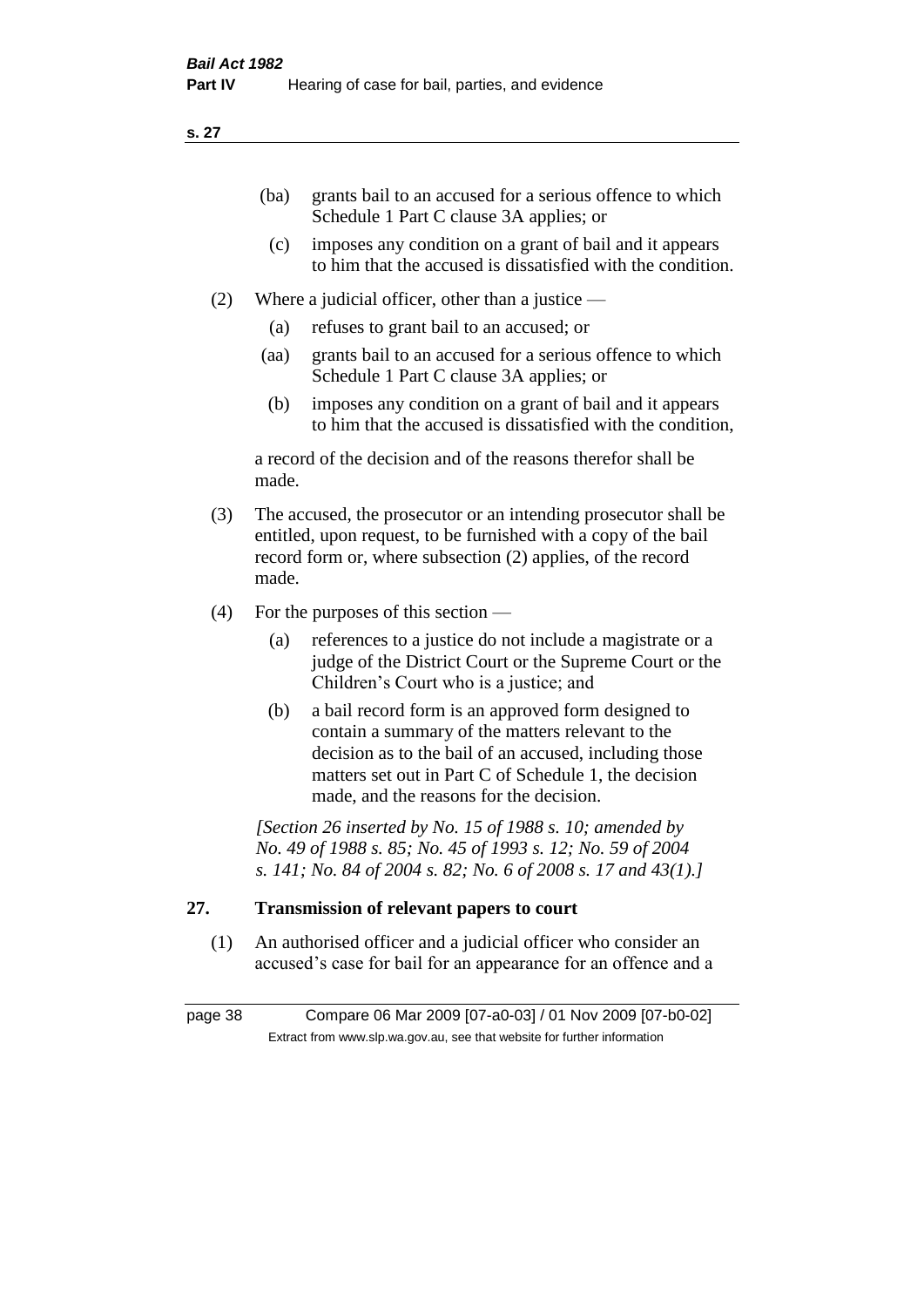person before whom a bail undertaking or a surety undertaking is entered into shall ensure that the relevant papers are sent as soon as is practicable, to the court before which the accused is required to appear.

(2) In subsection (1) *the relevant papers* in relation to any particular officer or person means such papers as are prescribed to be sent by that officer or person.

*[Section 27 amended by No. 84 of 2004 s. 82; No. 59 of 2006 s. 7(2).]* 

# **27A. Transmission of papers to CEO (corrections)**

A judicial officer who grants bail subject to a home detention condition shall ensure that a copy of the bail record form and of the bail undertaking are sent as soon as is practicable to the CEO (corrections).

*[Section 27A inserted by No. 61 of 1990 s. 8; amended by No. 31 of 1993 s. 9; No. 65 of 2006 s. 53.]* 

Compare 06 Mar 2009 [07-a0-03] / 01 Nov 2009 [07-b0-02] page 39 Extract from www.slp.wa.gov.au, see that website for further information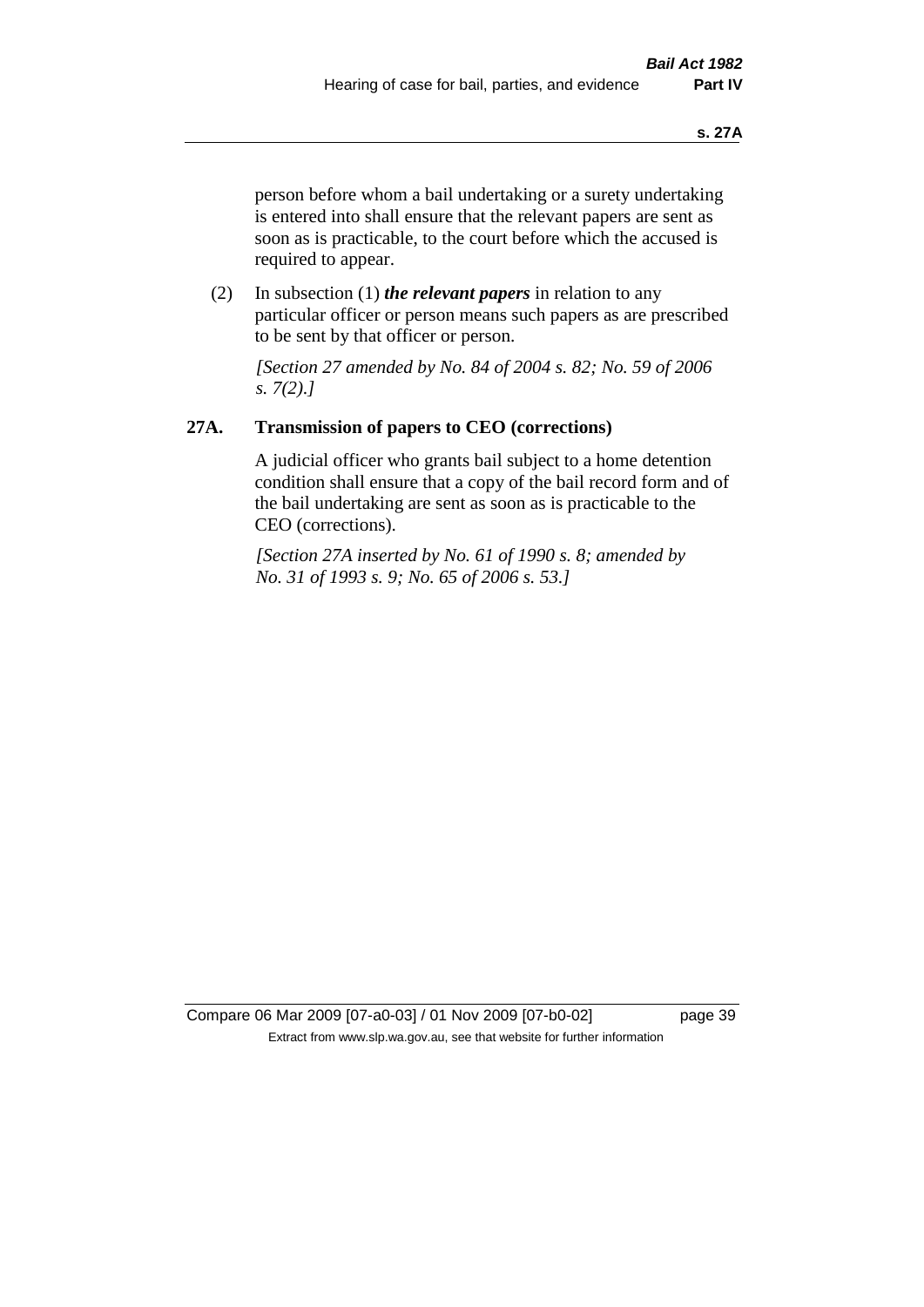# **Part V — Bail undertakings**

## **28. Bail undertaking**

- (1) A person shall not be released on bail for an appearance in court unless he has entered into a bail undertaking for that appearance or is deemed to have done so under section 31(3).
- (2) A bail undertaking is an undertaking in writing by an accused in the prescribed form —
	- (a) that he will appear at a time and place specified, or deemed by section 31(3) to be specified, in the undertaking; and
	- (b) that if the accused fails to appear at that time and place the accused will, as soon as is practicable, appear at the court at which the accused was required to appear, when that court is sitting; and
	- (c) that he will comply with such conditions as may be imposed on him under clause 2 of Part D of Schedule 1; and
	- (d) that he will comply with any home detention condition which may be imposed as a condition on a grant of bail to him pursuant to clause 3 of Part D of Schedule 1,

and containing any agreement as to forfeiture of money by the accused which may be required pursuant to clause 1 of that Part.

- (3) A bail undertaking for any appearance may be entered into in respect of more than one offence.
- (4) The undertakings mentioned in subsection  $(2)(a)$  and  $(b)$  are, subject to section 34, enforceable under sections 51, 57 and 58.

*[Section 28 amended by No. 61 of 1990 s. 9; No. 45 of 1993 s. 12; No. 59 of 2004 s. 141; No. 84 of 2004 s. 82; No. 6 of 2008 s. 18(1).]* 

page 40 Compare 06 Mar 2009 [07-a0-03] / 01 Nov 2009 [07-b0-02] Extract from www.slp.wa.gov.au, see that website for further information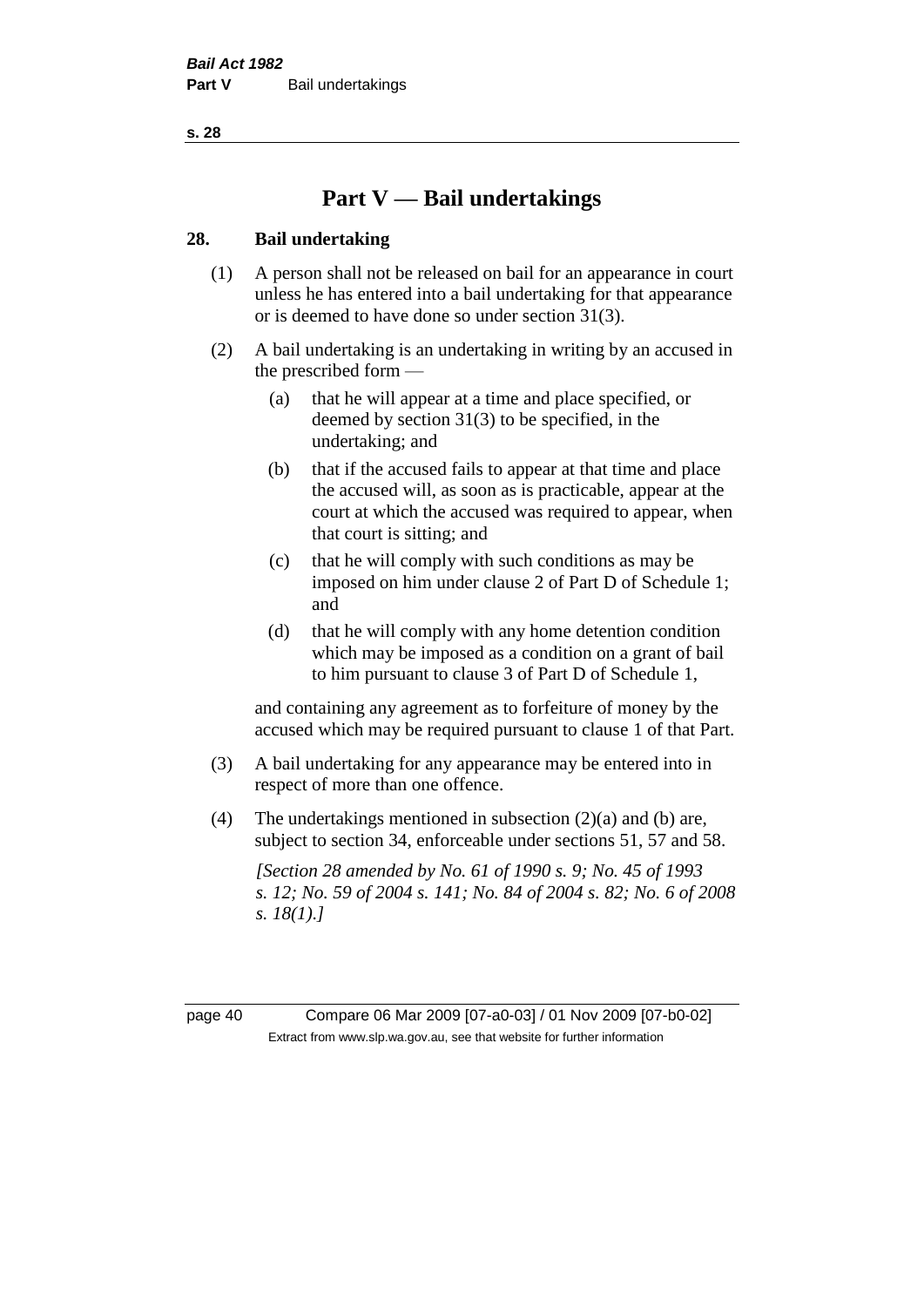## **29. Before whom bail undertaking may be entered into**

A bail undertaking need not be entered into before the judicial officer or authorised officer who granted bail but may be entered into before any of the following persons —

- (a) a judicial officer;
- (b) a registrar of a court, other than a deputy registrar of the Magistrates Court or the Children's Court;
- (c) an authorised police officer;
- (d) an associate of a judge of the Supreme Court, the District Court or the Children's Court;
- (e) where the accused is in a lock-up or prison, any person for the time being in charge of the lock-up or prison;
- (f) where the accused is in a court custody centre, any person for the time being in charge of the centre who is approved for the purposes of this paragraph by the chief executive officer of the department of the Public Service principally assisting in the administration of the *Court Security and Custodial Services Act 1999*;
- (g) where the accused is a child, any authorised community services officer.

*[Section 29 amended by No. 15 of 1988 s. 11; No. 49 of 1988 s. 86; No. 2 of 1996 s. 61; No. 59 of 2004 s. 141; No. 84 of 2004 s. 82; No. 6 of 2008 s. 19.]* 

#### **30. Duties of person before whom bail undertaking is entered into**

- (1) The person before whom a bail undertaking is to be entered into by an accused shall before it is entered into —
	- $(a)$  either
		- (i) read it to the accused; or
		- (ii) be informed by the accused that the accused has read it; or
		- (iii) if necessary, have it translated to the accused;

Compare 06 Mar 2009 [07-a0-03] / 01 Nov 2009 [07-b0-02] page 41 Extract from www.slp.wa.gov.au, see that website for further information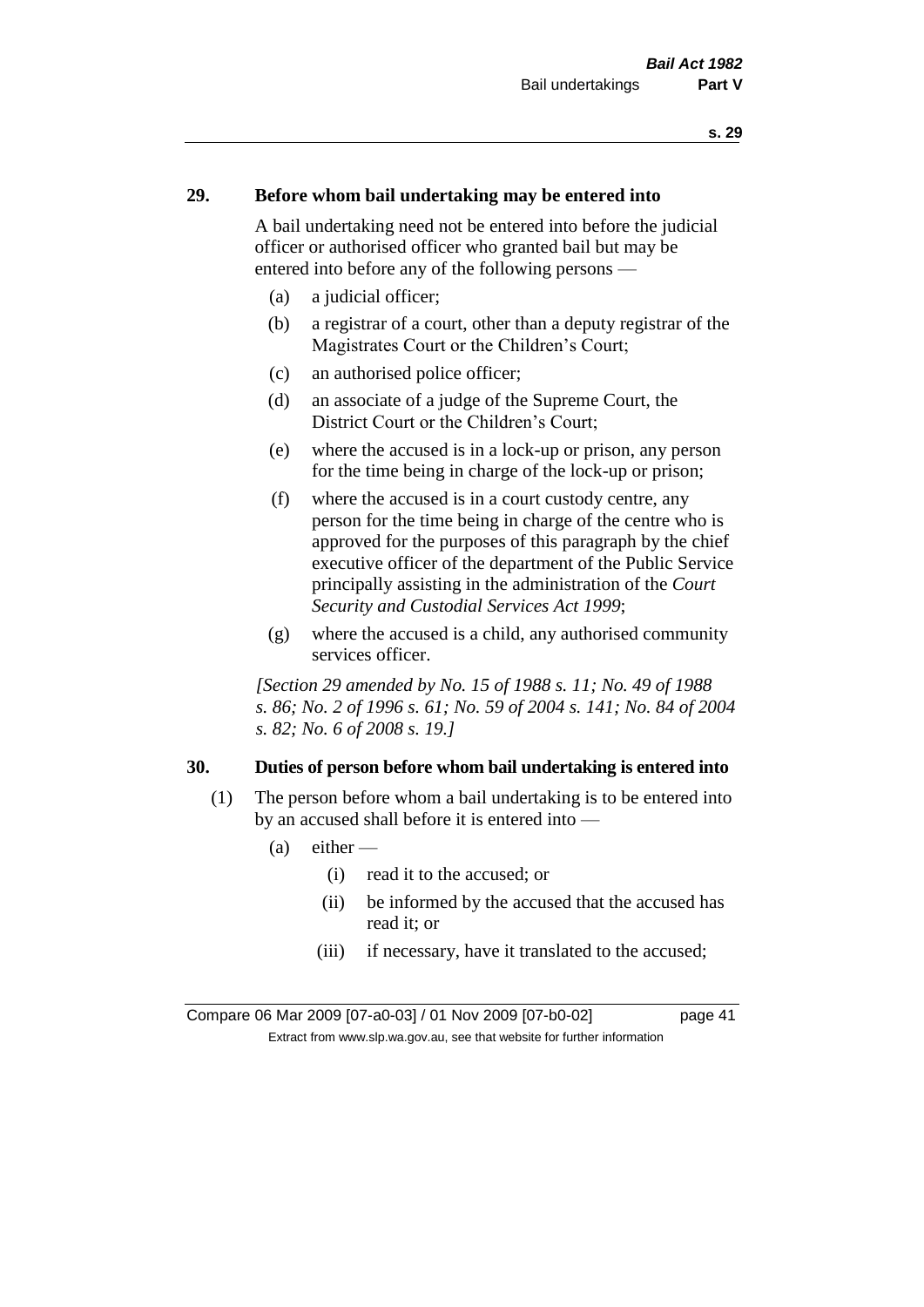and

- (b) ensure that all conditions which are to be complied with before the release of the accused have been complied with.
- (2) The person before whom a bail undertaking is entered into by an accused shall give to him, or cause to be given to him —
	- (a) a copy of the bail undertaking as duly completed; and
	- (b) a notice in writing in the approved form showing
		- (i) his obligations pursuant to the undertaking; and
		- (ii) the consequences of his failure to comply with them.
- (3) The person before whom a bail undertaking is entered into by an accused shall enquire of the accused whether he requires the notice referred to in subsection (2)(b) to be read or translated to him and shall take such steps as are necessary to comply with any such requirement of the accused.

*[Section 30 inserted by No. 15 of 1988 s. 12; amended by No. 84 of 2004 s. 82; No. 6 of 2008 s. 20 and 43(3).]* 

## **31. Different time and place for appearance may be substituted**

- (1) A different time or a different time and place may be substituted in accordance with this section for the time and place for appearance specified, or deemed by this section to be specified, in a bail undertaking.
- (2) A different time, or a different time and place, for the appearance by the accused may be substituted as mentioned in subsection  $(1)$  —
	- (a) upon an adjournment of proceedings at which the accused is present, by the judicial officer, if he has power to grant bail for that appearance, fixing a time and place for the resumed proceedings and notifying the accused orally thereof;

**s. 31**

page 42 Compare 06 Mar 2009 [07-a0-03] / 01 Nov 2009 [07-b0-02] Extract from www.slp.wa.gov.au, see that website for further information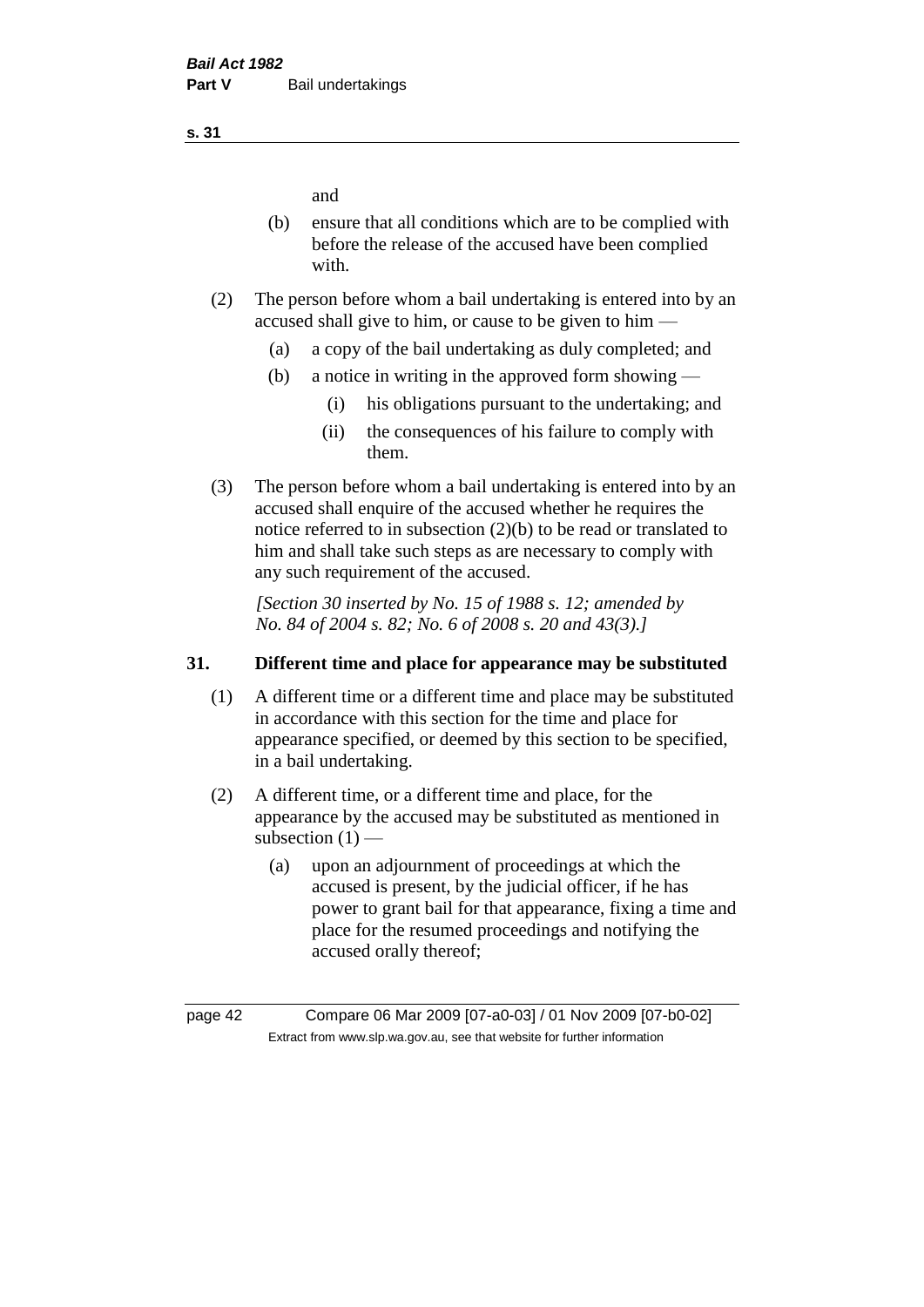- (b) upon an adjournment of proceedings from which the accused is absent for reasonable cause, by the judicial officer, if he has power to grant bail for that appearance, fixing a time and place for the resumed proceedings and directing the registrar of the court to cause written notice of the time and place to be given to the accused;
- (c) where
	- (i) a judge of the Supreme Court or a judge of the Children's Court has granted bail to an accused under section 15; and
	- (ii) a judicial officer, other than such a judge, has committed the accused to the Supreme Court,

by a judge of the Supreme Court or a judge of the Children's Court, as the case may require, notifying the accused orally, or directing the registrar of the court to cause written notice to be given to the accused of the time or time and place for the proceedings;

- $(d)$  where
	- (i) a judge of the Supreme Court or a judge of the Children's Court has granted bail to an accused under section 15;
	- *[(ii) deleted]*
	- (iii) the judicial officer is satisfied that there has been no material change in the facts or circumstances which applied on the grant of bail,

by the judicial officer notifying the accused orally, or directing the registrar of the court to cause written notice to be given to the accused, of the time or time and place for the resumed proceedings;

(e) upon a committal to the Supreme Court or District Court, by a judicial officer, if he has power to grant bail for that appearance, fixing a specified day in a specified sitting or session of that court and directing the registrar

Compare 06 Mar 2009 [07-a0-03] / 01 Nov 2009 [07-b0-02] page 43 Extract from www.slp.wa.gov.au, see that website for further information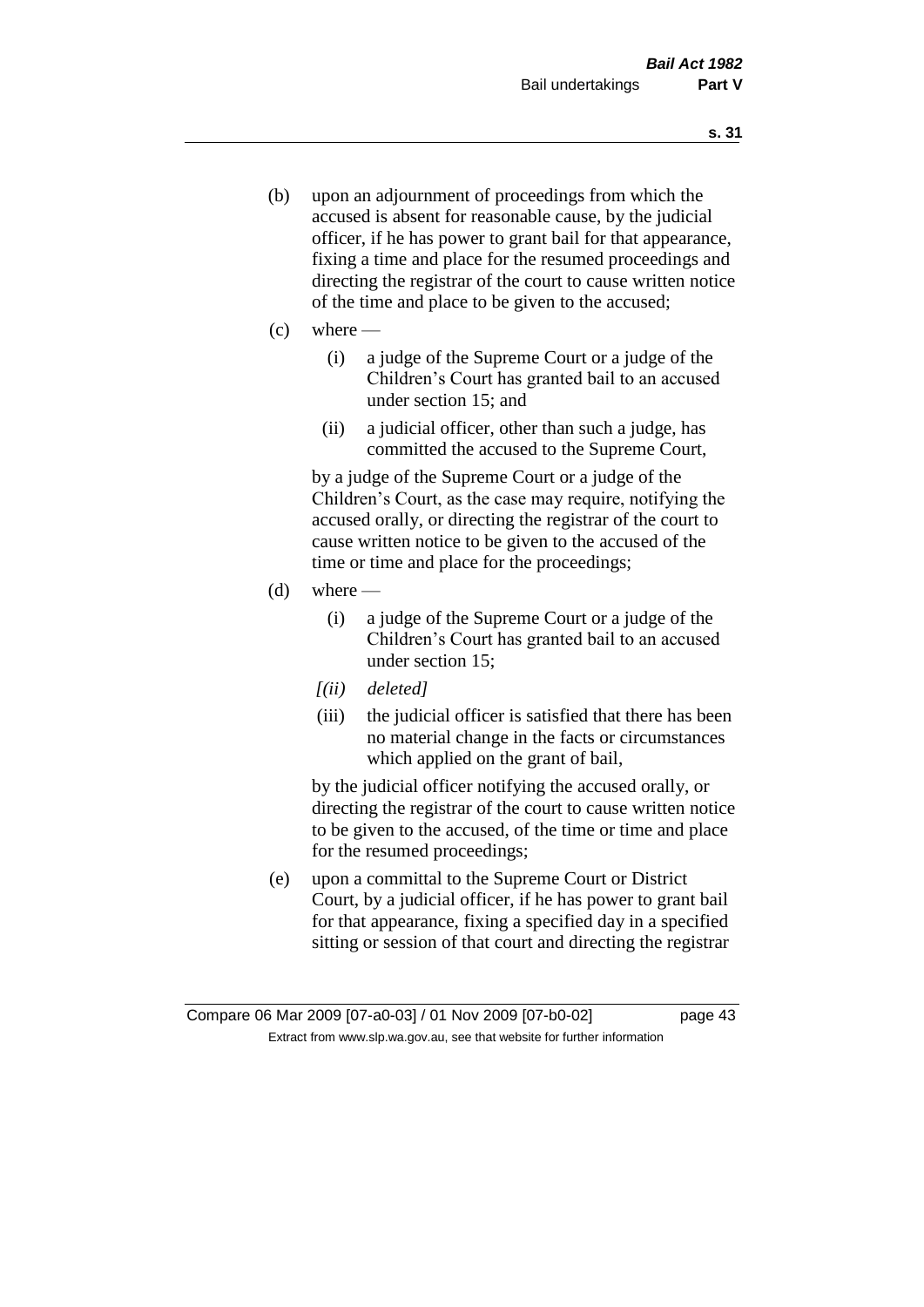#### **s. 31A**

of the court to cause written notice of the day to be given to the accused;

- (f) where an accused has been committed for trial in the Supreme Court or the District Court in a specified sitting or session thereof or on a specified day in a specified sitting or session thereof, by an officer of the court, or a person authorised under subsection (5), fixing a time for the trial in that sitting or session and causing written notice of the time to be given to the accused;
- (g) if the parties agree to a different time or a different time and place for the proceedings, by an officer of the court giving written notice thereof to the accused.
- (3) Where a different time or a different time and place is notified to an accused pursuant to subsection (2) the bail undertaking shall be deemed to be amended to specify that time or that time and place for appearance, and the terms and conditions thereof shall continue to apply as so amended as if the accused had entered into the bail undertaking in that form.
- (4) Where the power in subsection  $(2)(b)$  is exercised upon an adjournment of proceedings the right of the accused to be at liberty under section 11(1) does not lapse by reason only that there is an interval between the adjournment of the proceedings and the time when he is notified of the time and place for the resumed proceedings.
- (5) The Chief Justice, in respect of committals to the Supreme Court, and the Chief Judge, in respect of committals to the District Court, may authorise a person or persons, by name or office, to perform the functions referred to in subsection (2)(f).

*[Section 31 amended by No. 15 of 1988 s. 13; No. 49 of 1988 s. 87; No. 27 of 2002 s. 21; No. 59 of 2004 s. 141; No. 84 of 2004 s. 82; No. 6 of 2008 s. 21(1) and (2).]* 

page 44 Compare 06 Mar 2009 [07-a0-03] / 01 Nov 2009 [07-b0-02] Extract from www.slp.wa.gov.au, see that website for further information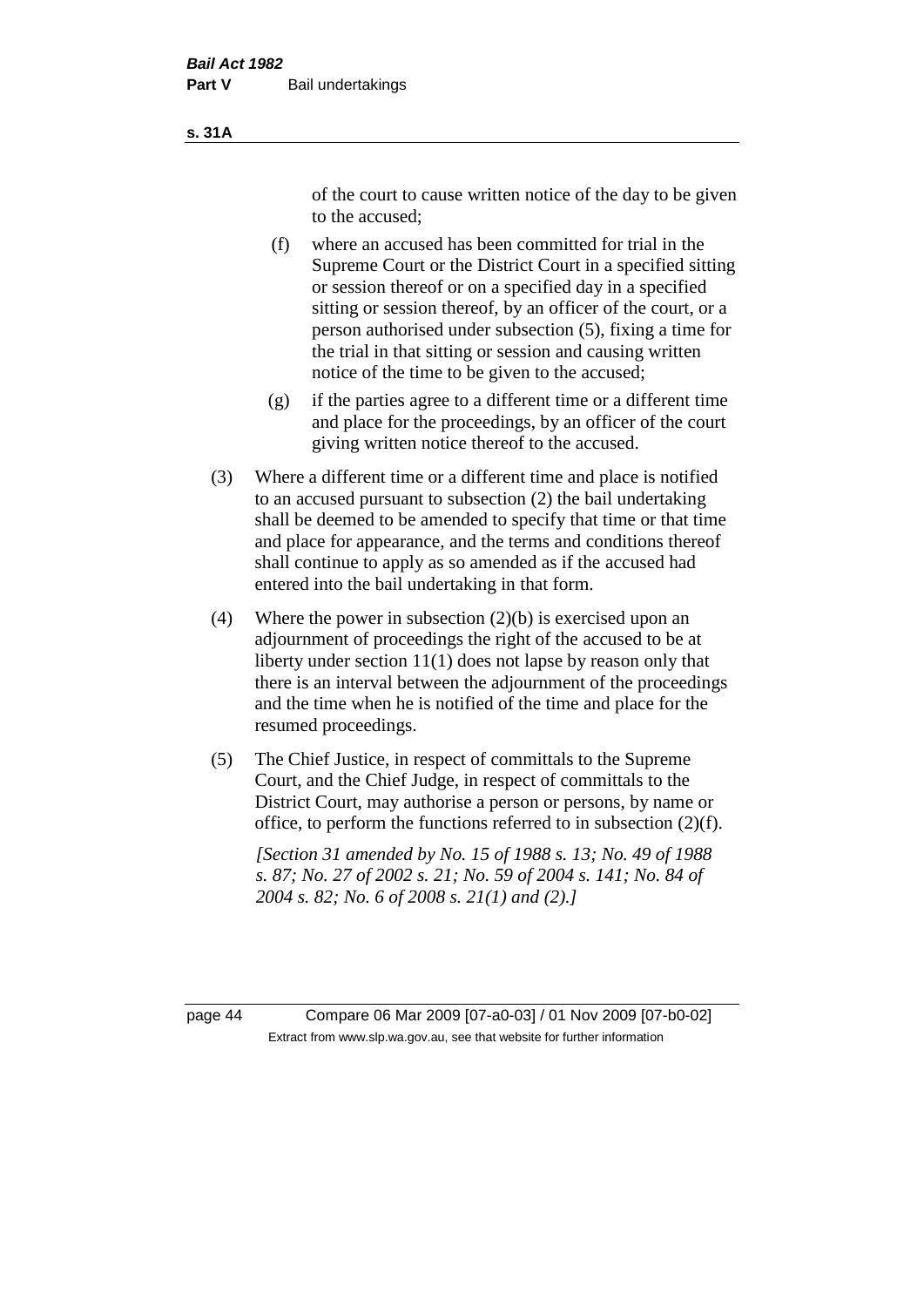## **31A. Amendment of conditions during trial**

(1) In this section —

*amendment* means an addition, variation or cancellation under subsection (2);

*trial* means that part of proceedings for an offence when evidence is being received by the court in respect of the offence and also extends to any time when —

- (a) legal argument is being heard; or
- (b) a judicial officer or a jury is deliberating.

#### $(2)$  Where —

- (a) an accused has been granted bail for the accused's appearance for trial for an offence; and
- (b) the trial extends beyond one day,

a judicial officer who grants bail for the next appearance by exercising the power in section  $31(2)(a)$  may also do one or more of the following —

- (c) add any condition to the extent that is authorised by clause 2 or 3 of Part D of Schedule 1;
- (d) vary a condition to that extent;
- (e) cancel a condition.
- (3) A judicial officer who adds, varies or cancels a condition under subsection (2) shall cause an officer of the court —
	- (a) to endorse the amendment on the accused's copy of the bail undertaking or, if that copy is not available for endorsement, to give written notice of the amendment to the accused; and
	- (b) to endorse on a file copy of the undertaking a certificate as to the amendment and the action taken under paragraph (a).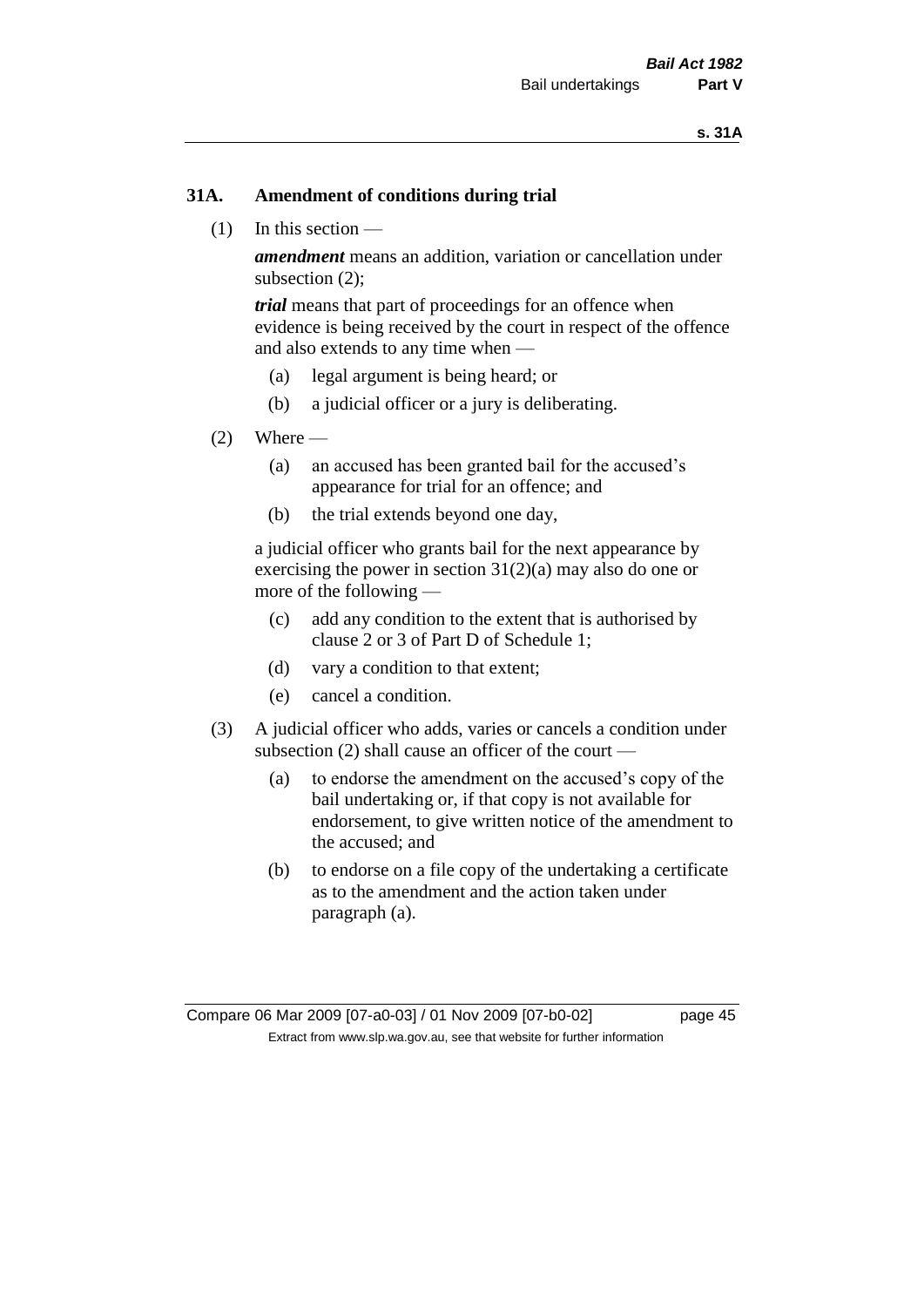- (4) If the judicial officer considers that the amendment is of a minor nature, the judicial officer may, for the purposes of section 44(4), cause the officer of the court to include a statement to that effect in the endorsement or notice under subsection (3)(a) and the certificate under subsection (3)(b).
- (5) When action is taken under subsection  $(3)(a)$ 
	- (a) the bail undertaking is to be regarded as having been amended as provided in the endorsement or notice, as the case requires; and
	- (b) the terms and conditions of the bail undertaking continue to apply as so amended as if the accused had entered into the bail undertaking in that form.
- (6) In any proceedings an endorsement on a copy of a bail undertaking referred to in subsection (3)(b) purporting to be a certificate referred to in that paragraph is evidence of the matters appearing in it without proof of the signature of the person who made the endorsement.

*[Section 31A inserted by No. 6 of 2008 s. 22(1).]*

#### **32. Giving and proof of notices under s. 31**

- (1) A written notice to an accused under section  $31(2)$ 
	- (a) shall be given to the accused personally; or
	- (b) shall be sent to the accused by post to the accused's address appearing in the records of the court; or
	- (c) in urgent cases or with the accused's consent, shall be sent to the accused by electronic communication.
- (2) A person who gives or sends a notice in accordance with subsection (1) shall endorse on a file copy of the notice a certificate showing —
	- (a) that the person has done so; and
	- (b) the time of doing so.

#### **s. 32**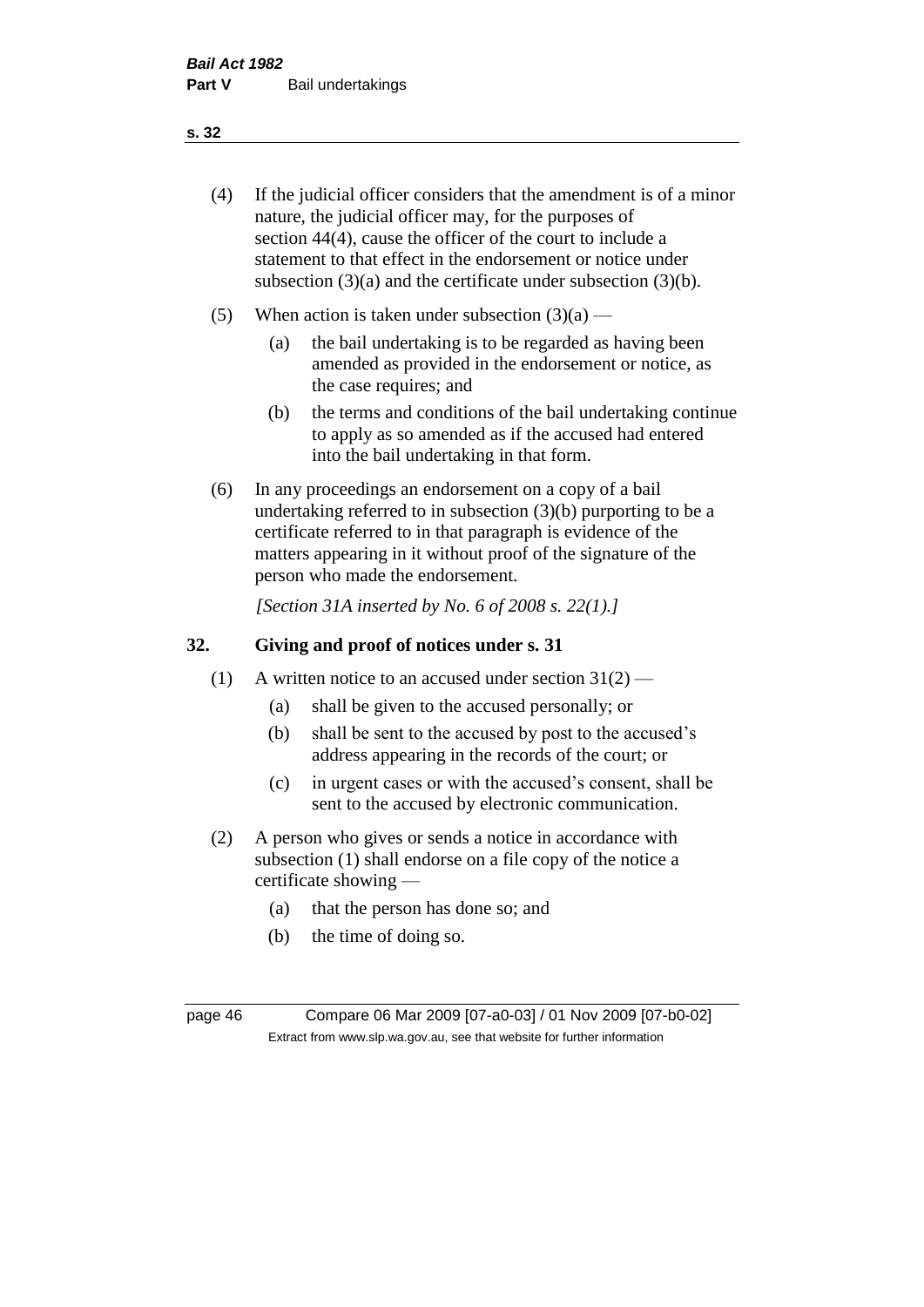- (3) If a notice is sent by post under subsection  $(1)(b)$ , the notice is to be presumed, unless the contrary is shown, to have been received at the time when, in the ordinary course of events, it would have been delivered.
- (4) The judicial officer who under section  $31(2)(a)$  notifies an accused of the time and place for resumed proceedings shall cause to be endorsed on the accused's bail undertaking a certificate showing details of such time and place and that the accused has been notified of them.
- (5) In any proceedings
	- (a) a document purporting to be a copy of a notice referred to in subsection (1) shall be evidence of the terms of the notice; and
	- (b) an endorsement
		- (i) on a copy of a notice referred to in subsection (2); or
		- (ii) on a bail undertaking,

purporting to be a certificate referred to in subsection (2) or (4) is evidence of the matters appearing in it without proof of the signature of the person who made the endorsement.

*[Section 32 amended by No. 74 of 1984 s. 12; No. 84 of 2004 s. 82; No. 6 of 2008 s. 23(1)-(3).]* 

## **33. Judicial officer may order accused to enter into bail undertaking**

(1) Where bail is granted to an accused by a judicial officer, whether with or without any condition being attached thereto, and the accused fails or refuses to enter into a bail undertaking in terms of the grant, the judicial officer who granted bail may, subject to subsection (3), order that the accused enter into the bail undertaking within such time as he may specify.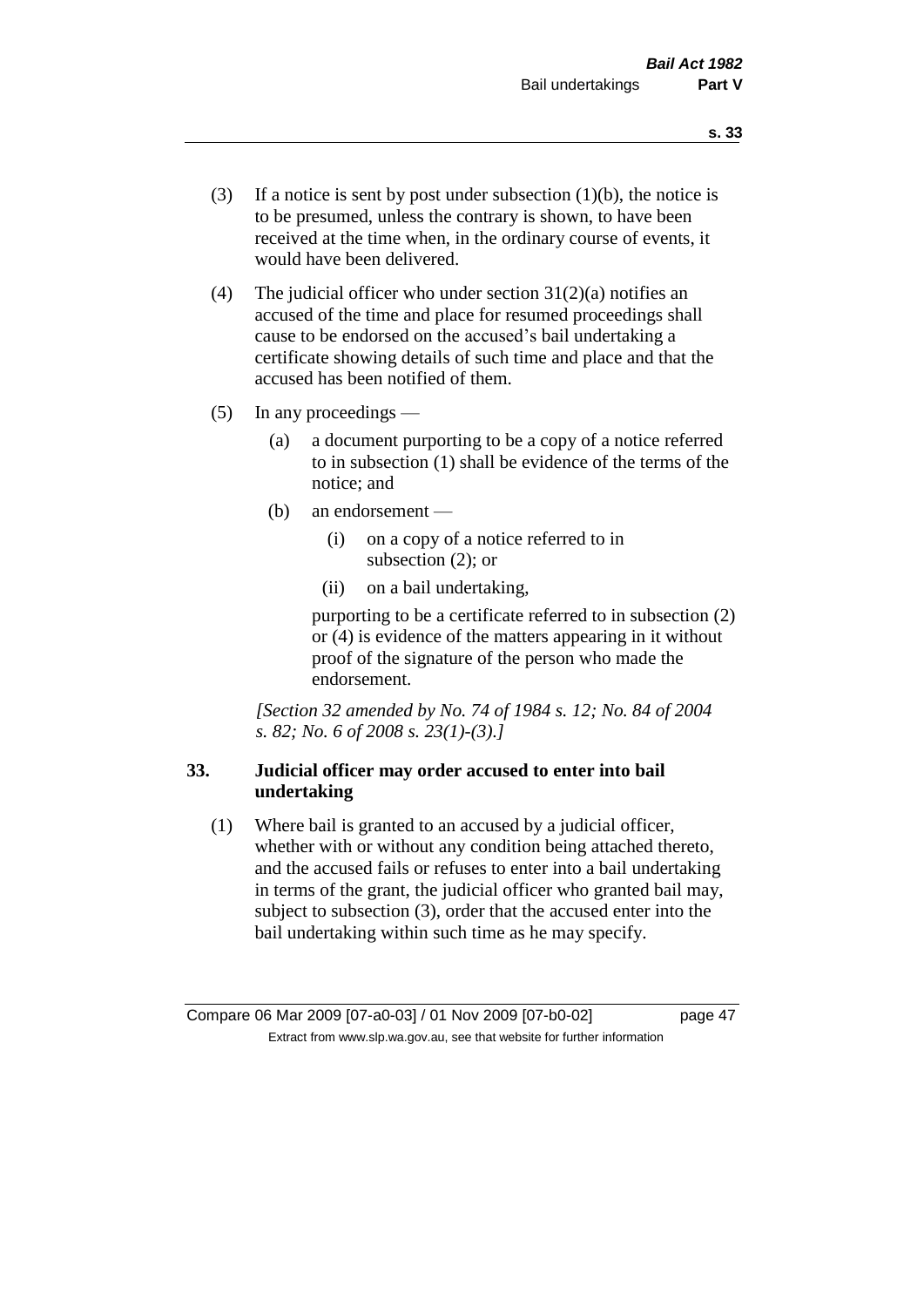- (2) If an accused does not comply with an order under subsection (1), the judicial officer may, subject to subsection (3), further order that a bail undertaking, in such form as the judicial officer may approve, shall be deemed to have been entered into by the accused on the date of such further order, and thereupon that undertaking shall be treated as if it had been duly entered into by the accused for the purposes of this Act.
- (3) A judicial officer shall not
	- (a) make an order under subsection (2) unless he has personally informed the accused of the terms and effect of the order made under subsection (1);
	- (b) exercise any of the powers conferred on him by this section unless he is satisfied that the accused has the capacity to enter into and comply with the undertaking.

*[Section 33 amended by No. 84 of 2004 s. 82.]* 

## **34. Cessation and suspension of bail undertaking**

A bail undertaking ceases to have effect —

- (a) upon the revocation of bail under section 55;
- (b) upon the death of the accused, but only if no order has been made under section 57;
- (c) subject to section 31, upon the appearance in court by the accused as required by his bail undertaking;
- (d) upon the discharge of the accused according to law from any further proceedings for the offence, or all of the offences, to which the bail undertaking relates;
- (e) during any period before the time at which the accused is required to appear in court when he is in custody for any other offence or reason.

*[Section 34 amended by No. 84 of 2004 s. 82.]* 

page 48 Compare 06 Mar 2009 [07-a0-03] / 01 Nov 2009 [07-b0-02] Extract from www.slp.wa.gov.au, see that website for further information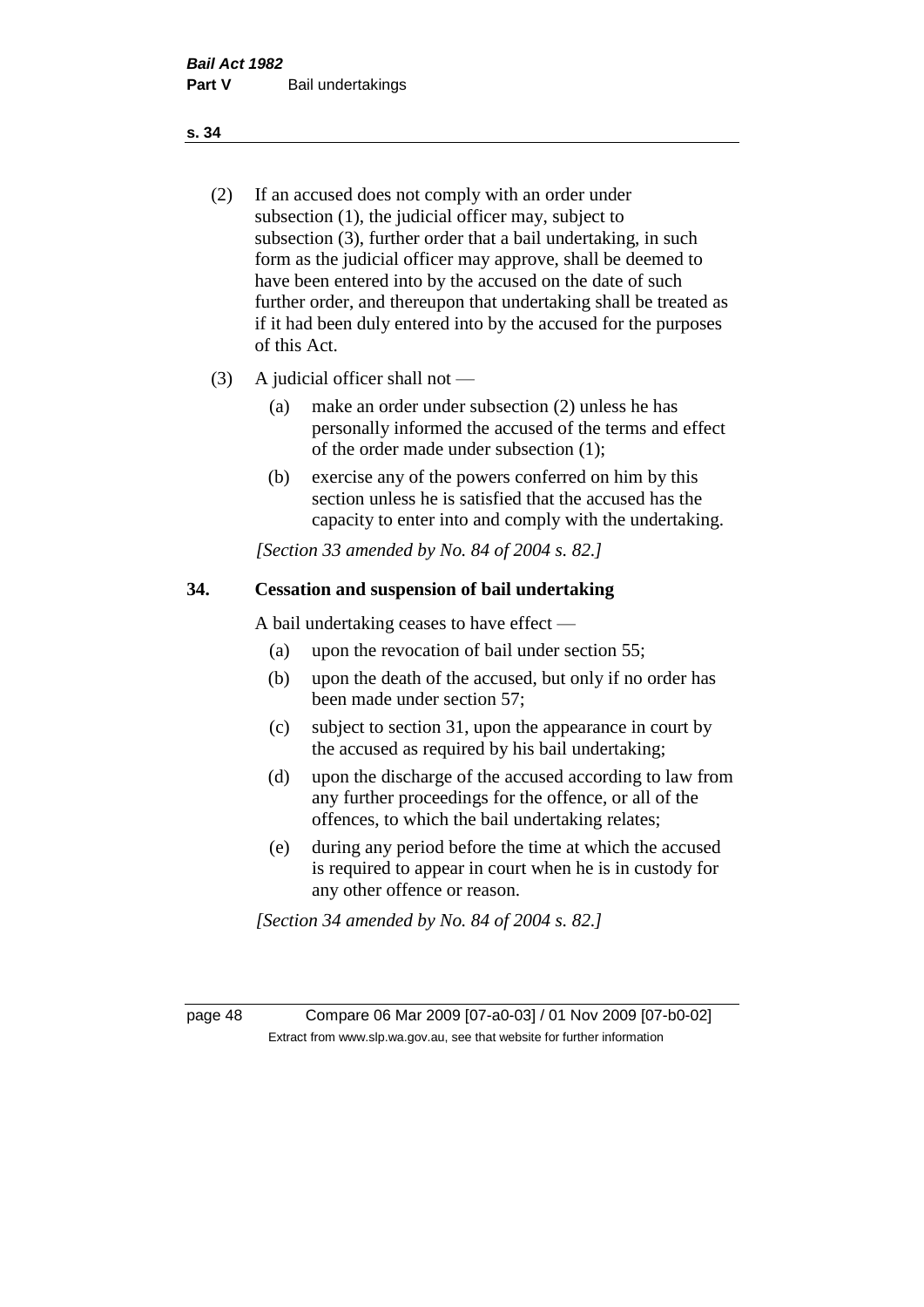# **Part VI — Sureties and surety undertakings**

#### **35. Surety and surety undertaking**

- (1) A surety is a person who, as a condition of the grant of bail to an accused, enters into a surety undertaking, that is to say, undertakes in writing that he will, subject to this Act, forfeit a specified amount of money if the accused fails to comply with any requirement of his bail undertaking mentioned in section  $28(2)(a)$  and (b).
- (2) A surety is required to be approved under section 40.
- (3) A forfeiture of money by a surety as mentioned in subsection (1) is enforceable as provided in section 49 but not otherwise.

*[Section 35 amended by No. 84 of 2004 s. 82; No. 6 of 2008 s. 18(3).]* 

## **36. Authority to approve sureties**

- (1) The decision whether an applicant should be approved as a surety in any case is to be made —
	- (a) by a person referred to in section 29(a) to (d); or
	- (b) where the accused to whom bail has been granted is in prison, by a person for the time being in charge of the prison; or
	- (c) where the accused to whom bail has been granted is a child, by an authorised community services officer.
- (2) A judicial officer when granting bail to an accused subject to a requirement for a surety or sureties may make an order as to —
	- (a) the giving of notice to the prosecutor of an application for approval of any surety; or
	- (b) the person or persons who are to, or may, approve any surety,

and subsection (1) has effect subject to any such order.

Compare 06 Mar 2009 [07-a0-03] / 01 Nov 2009 [07-b0-02] page 49 Extract from www.slp.wa.gov.au, see that website for further information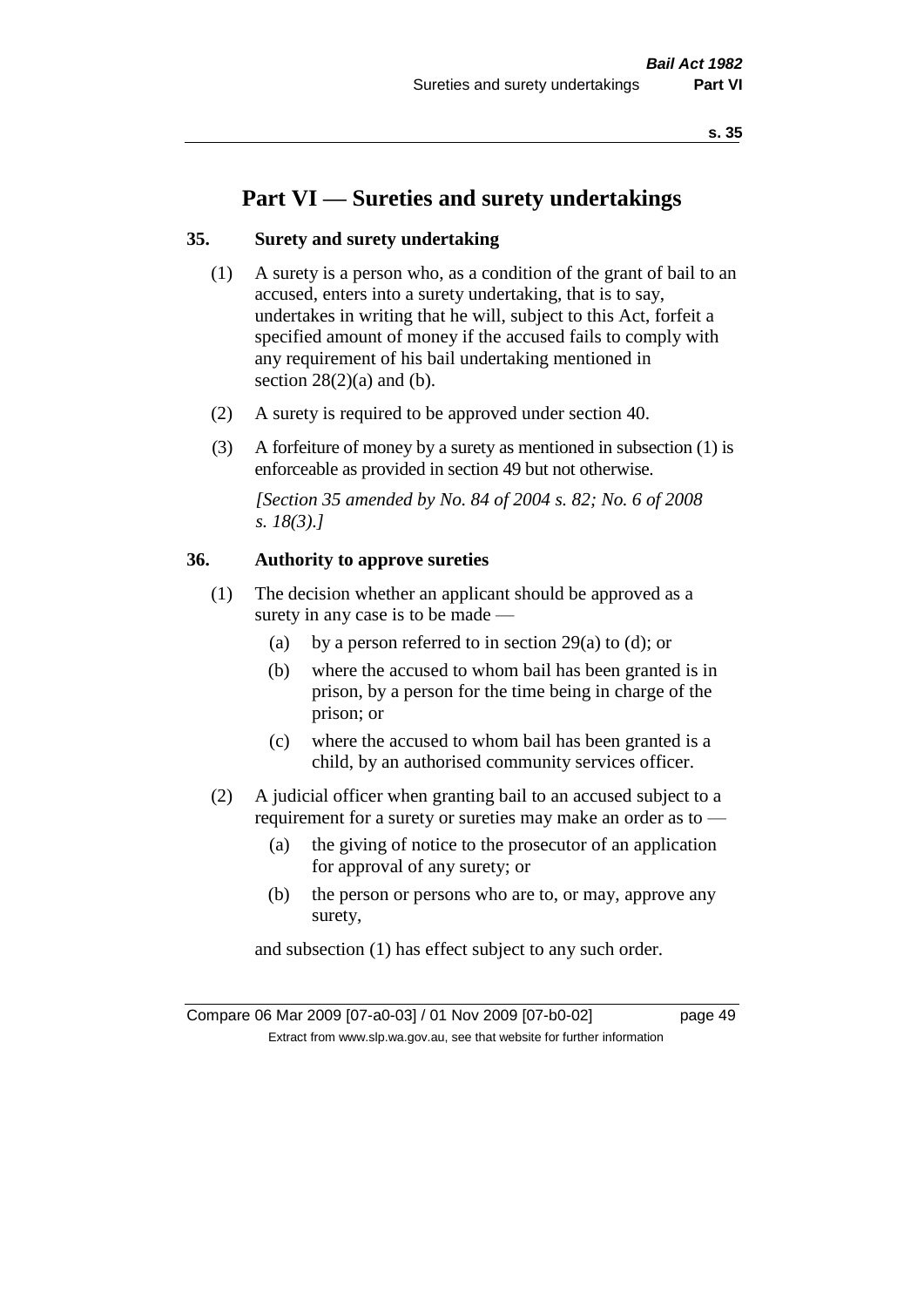*[Section 36 inserted by No. 6 of 2008 s. 24(1).]*

# **37. Proposed surety to receive certain information and prescribed form for completion**

- (1) Whenever a surety approval officer is called upon to decide whether an applicant should be approved as a surety, he shall ensure that the applicant is, or has been, given —
	- (a) a duly completed notice in the prescribed form showing details of the terms and conditions on which bail has been granted to the accused in whose case the surety is required;
	- (b) such information in writing as to the effect of this Act in relation to the rights, obligations and liabilities of sureties as is prescribed for the purposes of this paragraph; and
	- (c) a prescribed form of declaration for completion designed to disclose to the surety approval officer all information relevant to the decision.
- (2) Before he makes his decision, the surety approval officer shall ensure that the applicant furnishes to him the declaration referred to in subsection (1)(c) duly completed.
- (3) For the purposes of this section it is sufficient if  $-$ 
	- (a) the notice, information and declaration referred to in subsection (1) are sent by electronic communication to an electronic address provided by the applicant; and
	- (b) the declaration referred to in subsection  $(1)(c)$  duly completed is sent by electronic communication to an electronic address provided by the surety approval officer.

*[Section 37 amended by No. 84 of 2004 s. 82; No. 6 of 2008 s. 24(4), (5) and 25.]* 

page 50 Compare 06 Mar 2009 [07-a0-03] / 01 Nov 2009 [07-b0-02] Extract from www.slp.wa.gov.au, see that website for further information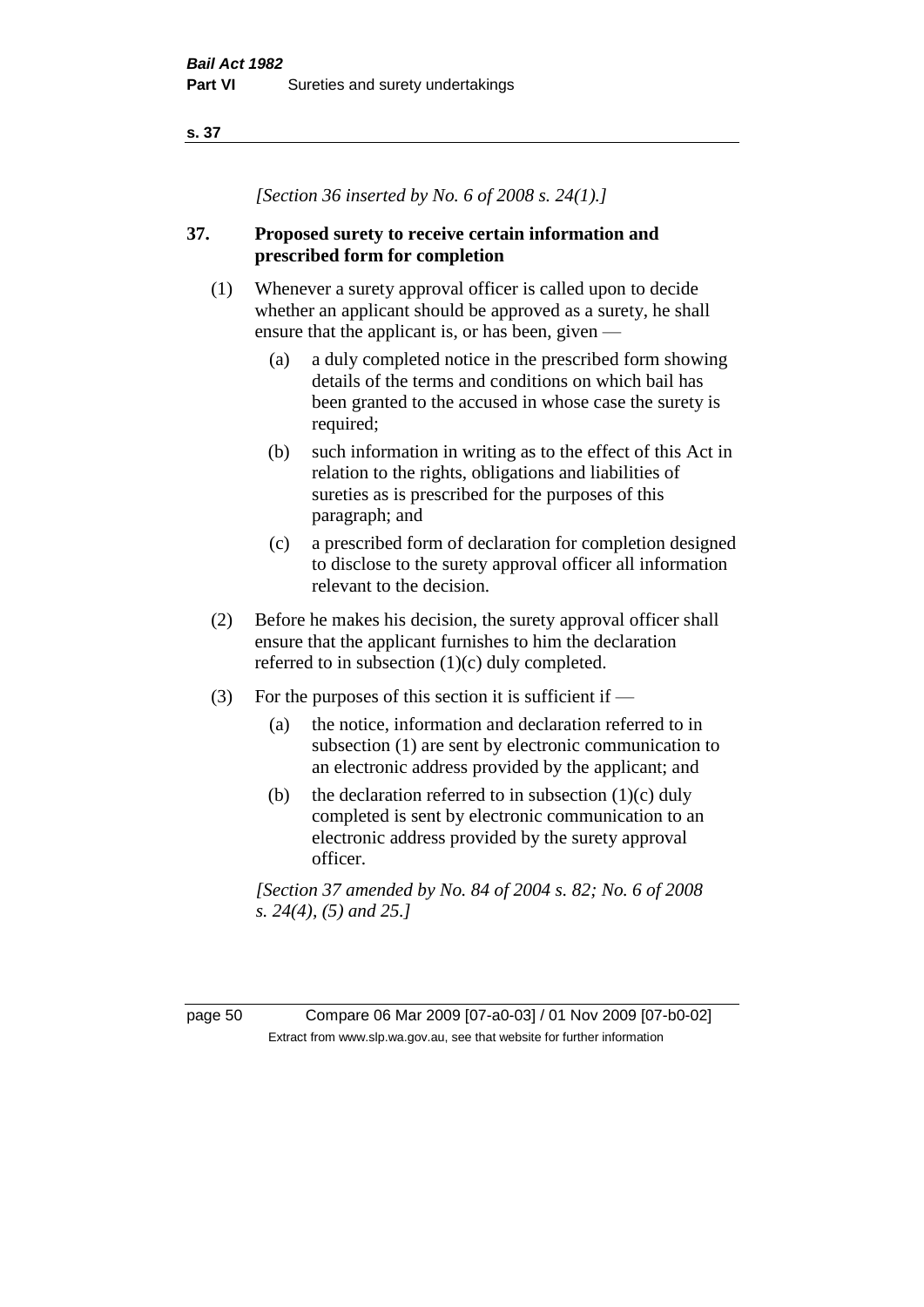## **38. Persons disqualified from being sureties**

- (1) A person is not qualified to be approved as a surety if  $-$ 
	- (a) he is under 18 years of age; or
	- (b) subject to subsection (2), the value of his assets, after provision is made for his debts and liabilities, is less than the amount which he might become liable to forfeit under his proposed surety undertaking; or
	- (c) there are reasonable grounds for believing that he has been, or will be, indemnified by any person against any forfeiture referred to in paragraph (b).
- (2) Subsection (1)(b) does not apply where the applicant for approval is required to give security sufficient to cover the amount which he might become liable to forfeit.

## **39. Matters relevant to approval of sureties**

In determining whether an applicant is suitable to be a surety a surety approval officer shall have regard to all matters which appear to him to be relevant including, as well as any others, the following —

- (a) the character and antecedents of the applicant;
- (b) his proximity to or connection with the accused, whether by kinship, place of residence or otherwise; and
- (c) his ability to pay, or give security for, the amount which he might become liable to forfeit under his proposed surety undertaking, without excessive hardship to himself or his dependants.

*[Section 39 amended by No. 84 of 2004 s. 82; No. 6 of 2008 s. 24(4).]* 

#### **40. Decision on application by proposed surety**

(1) Upon receipt of the duly completed declaration referred to in section  $37(1)(c)$ , the surety approval officer shall, after making any enquiries which he thinks desirable, make a decision, as

Compare 06 Mar 2009 [07-a0-03] / 01 Nov 2009 [07-b0-02] page 51 Extract from www.slp.wa.gov.au, see that website for further information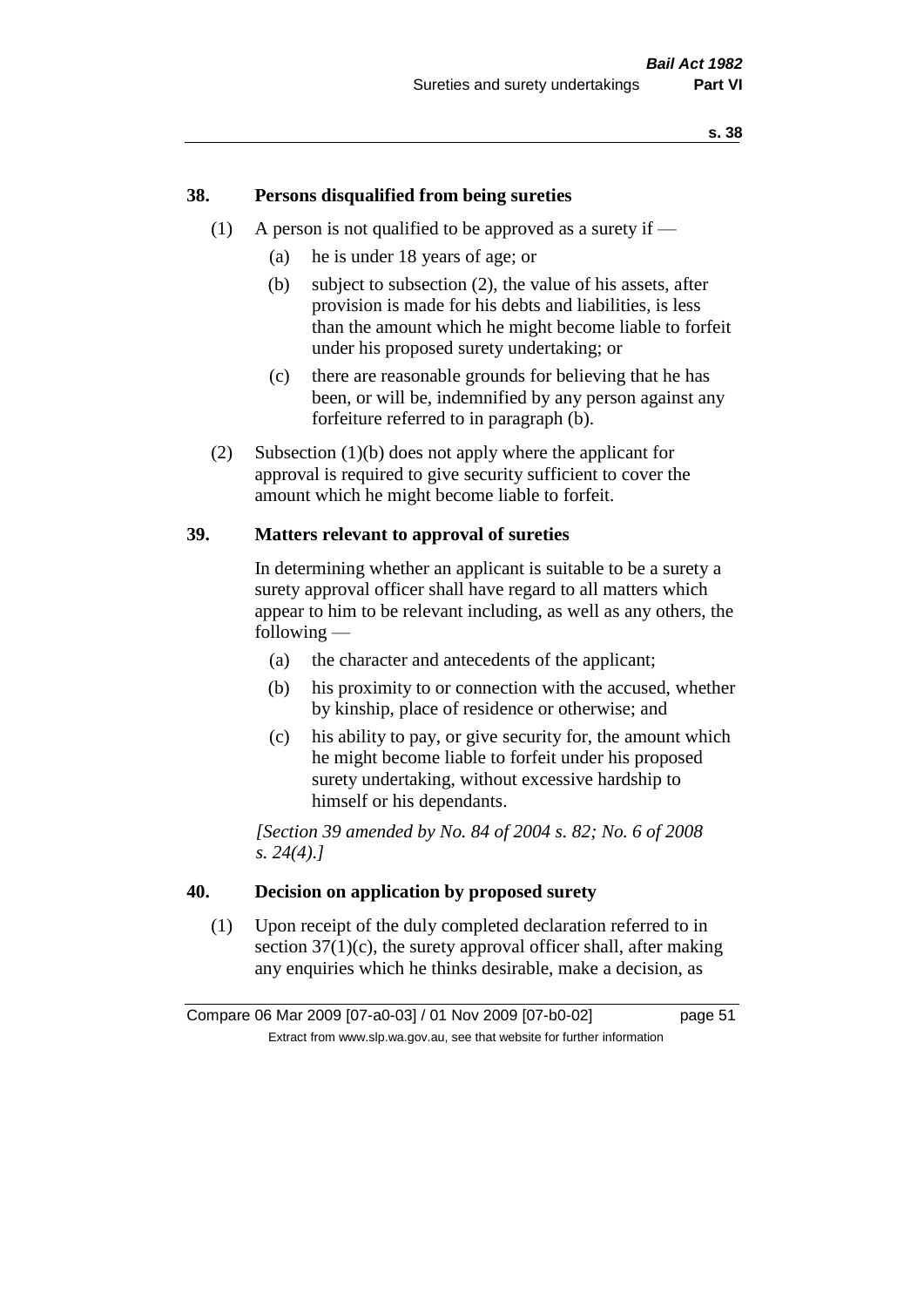soon as is practicable, either to approve or not to approve of the applicant as a surety in that case.

(2) If the surety approval officer does not approve of the applicant as a surety he shall record the reasons for his doing so and inform the applicant and the accused thereof, or cause them to be so informed.

*[Section 40 amended by No. 15 of 1988 s. 15; No. 84 of 2004 s. 82; No. 6 of 2008 s. 24(5).]* 

## **41. Finality of decision to refuse approval**

- (1) A decision by a surety approval officer not to approve of the applicant as a surety is final unless the applicant becomes entitled to re-apply under subsection (2).
- (2) An applicant who is refused approval as a surety may re-apply for approval to the surety approval officer who made that decision, or if that officer is absent or unavailable to another surety approval officer, on the ground that —
	- (a) new facts have been discovered, new circumstances have arisen or the circumstances have changed since he was refused approval; or
	- (b) he failed to adequately present his case for approval on his previous application,

and the provisions of this Act, except section 37, shall, with necessary modifications, apply to any such further application and the decision thereon.

*[Section 41 amended by No. 6 of 2008 s. 24(3) and (4).]*

## **42. Before whom surety undertaking may be entered into**

A surety undertaking need not be entered into before the surety approval officer who approved the surety but may be entered into before any person before whom the accused for whose appearance the surety is approved might enter into his bail undertaking under section 29.

page 52 Compare 06 Mar 2009 [07-a0-03] / 01 Nov 2009 [07-b0-02] Extract from www.slp.wa.gov.au, see that website for further information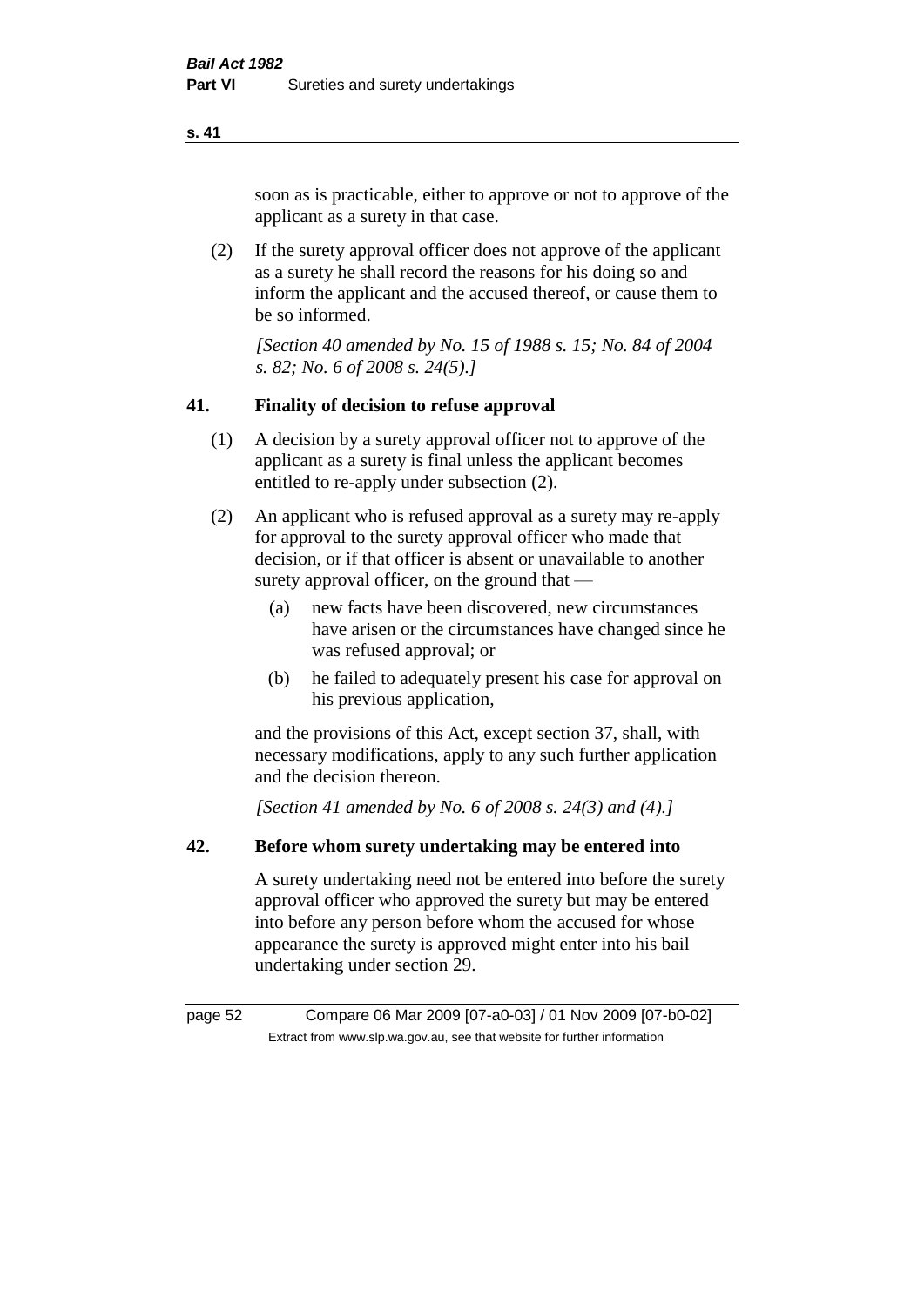*[Section 42 amended by No. 84 of 2004 s. 82; No. 6 of 2008 s. 24(5).]* 

## **43. Duties of persons before whom surety undertaking is entered into**

A person before whom a surety undertaking is to be entered into —

- $(a)$  shall
	- (i) read to the surety;
	- (ii) be informed by the surety that he has read; or
	- (iii) if necessary, have translated to the surety,

the documents described in section  $37(1)(a)$  and (b), and the surety undertaking, before the surety enters into the undertaking;

- (b) shall ensure that all conditions which are to be complied with by the surety have been complied with before the surety enters into his undertaking; and
- (c) shall give to the surety a copy of his surety undertaking as duly completed.

*[Section 43 amended by No. 74 of 1984 s. 13.]* 

## **43A. Use of video link and electronic communication where proposed surety is interstate**

(1) In this section —

*proposed surety* means a person who is to enter into a surety undertaking;

*relevant official* means the person before whom the surety undertaking is to be entered into or was entered into, as the case requires;

*video link* means facilities (including closed circuit television) that enable, at the same time —

(a) the relevant official to see and hear the proposed surety; and

Compare 06 Mar 2009 [07-a0-03] / 01 Nov 2009 [07-b0-02] page 53 Extract from www.slp.wa.gov.au, see that website for further information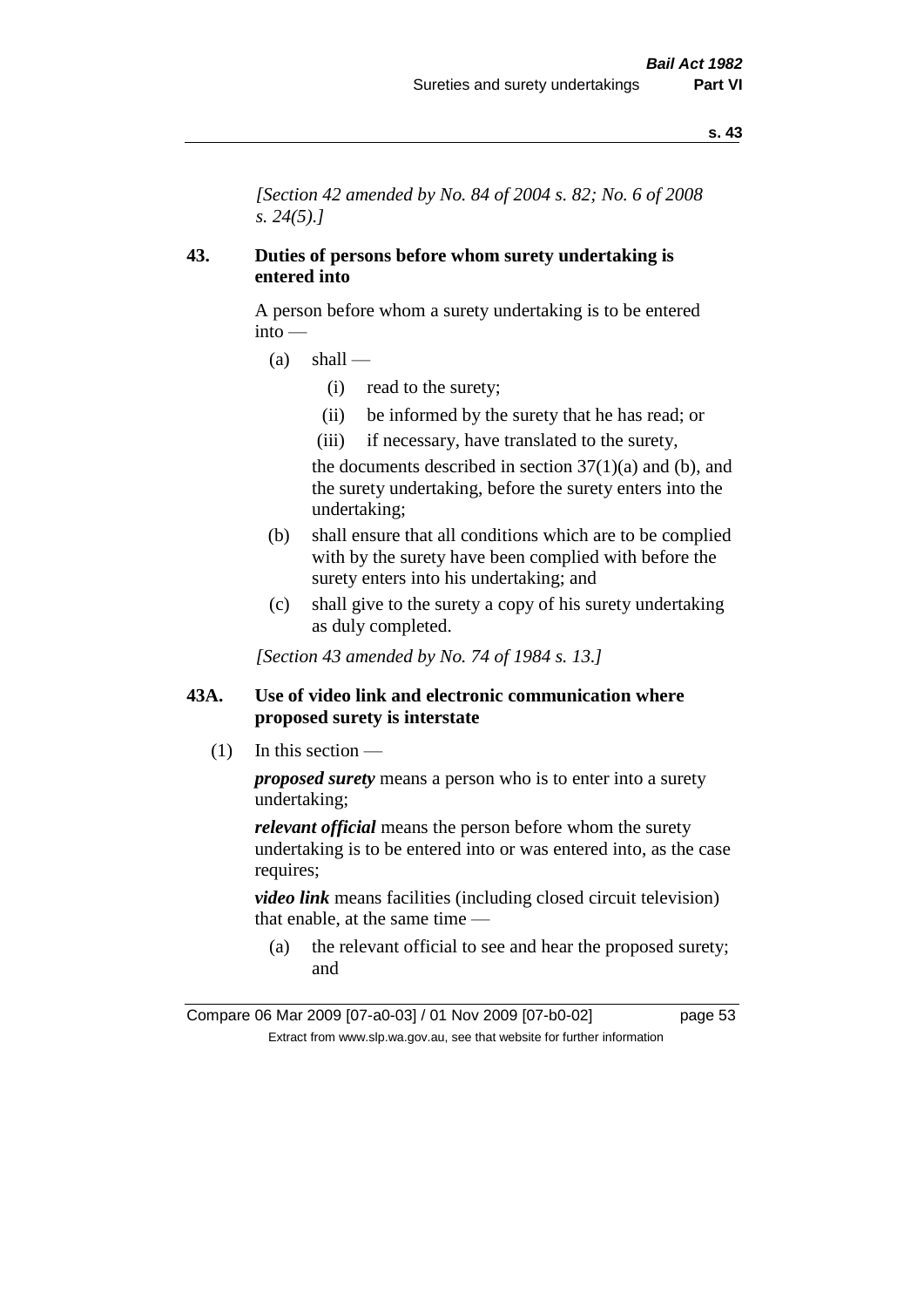**s. 43A**

- (b) the proposed surety to see and hear the relevant official.
- (2) This section applies if a proposed surety is in another State or a Territory.
- (3) The relevant official may comply with section 43(a) and (b) by means of a video link.
- (4) The relevant official may send the surety undertaking to the proposed surety by electronic communication for completion.
- (5) The proposed surety may enter into the surety undertaking by sending the completed surety undertaking to the relevant official by electronic communication.
- (6) If the surety undertaking is sent by electronic communication under subsection (4) or (5), any requirement for the proposed surety or the relevant official to sign it is to be taken to have been complied with if the full name of the proposed surety or the relevant official, as the case requires, appears in the appropriate place in the undertaking.
- (7) The relevant official may comply with section 43(c) by sending a copy of the surety undertaking as duly completed to the surety by electronic communication.
- (8) A surety undertaking that is entered into in accordance with this section is to be taken to have been entered into before the relevant official.
- (9) In any proceedings a document purporting to be a copy of a surety undertaking and purporting to be certified by the relevant official to be a copy of a surety undertaking entered into in accordance with this section is evidence of the surety undertaking without proof of the signature of the relevant official.
- (10) A reference in this section to sending a surety undertaking or copy of a surety undertaking to a person by electronic communication is a reference to sending the undertaking or

page 54 Compare 06 Mar 2009 [07-a0-03] / 01 Nov 2009 [07-b0-02] Extract from www.slp.wa.gov.au, see that website for further information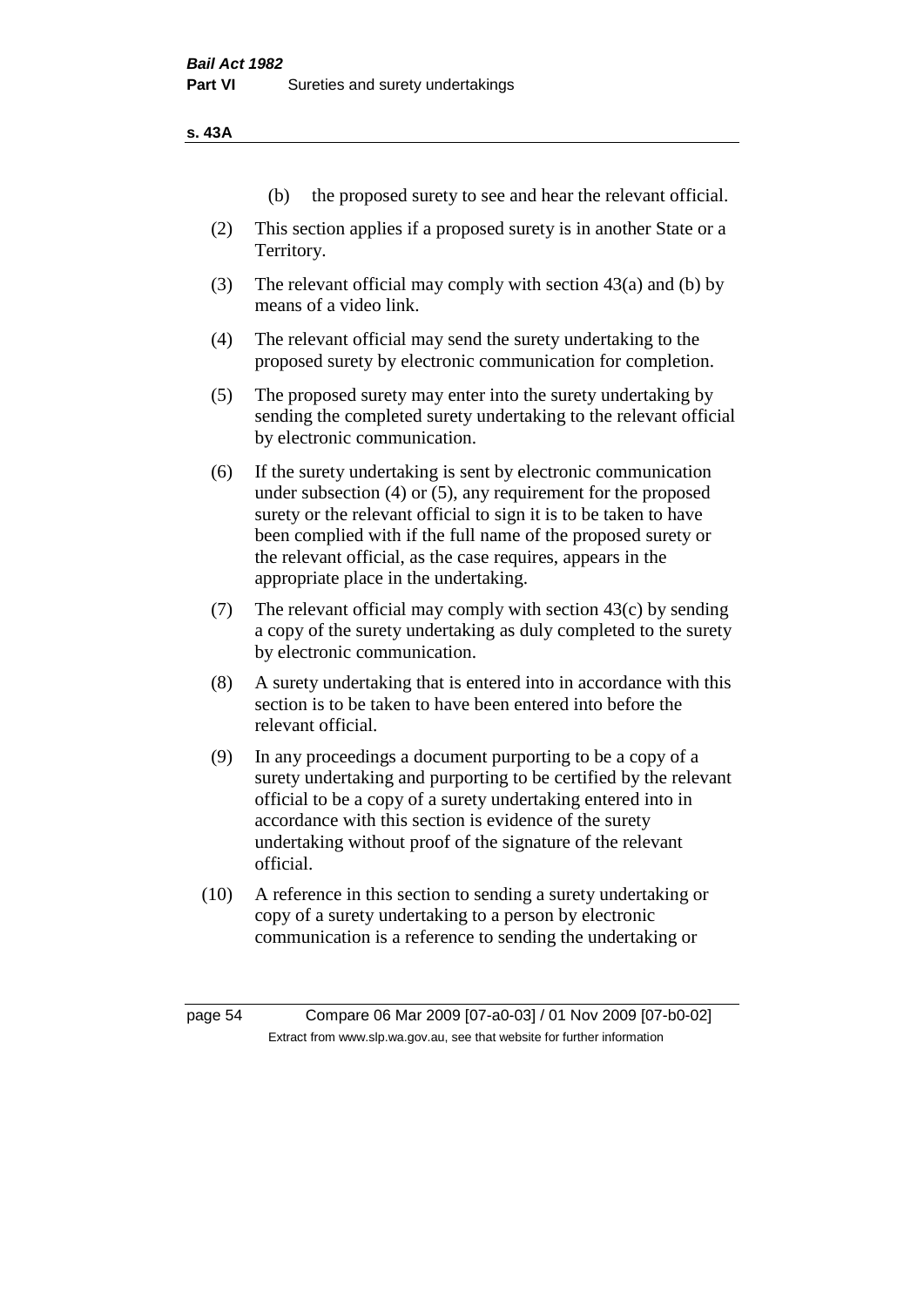copy by electronic communication to an electronic address provided by the person.

*[Section 43A inserted by No. 6 of 2008 s. 26.]*

# **44. When surety undertaking extends to different time or different time and place substituted under s. 31**

- (1) A surety undertaking does not extend to the failure by the accused to appear at a different time or a different time and place substituted pursuant to section 31 unless —
	- (a) the surety undertaking contains a provision stating that it does so extend and, where applicable under subsection (5), the surety has received notice as mentioned in that subsection; or
	- (b) subsection (2) applies.
- (2) A surety undertaking extends to the failure by the accused to appear at a different time substituted pursuant to section 31 during a trial if, at the option of the surety, the undertaking contains a provision stating —
	- (a) that it does so extend; and
	- (b) the effect of subsection (4).
- (3) In subsection  $(2)$  —

*trial* means that part of proceedings for an offence when evidence is being received by the court in respect of the offence and also extends to any time when —

- (a) legal argument is being heard; or
- (b) a judicial officer or a jury is deliberating.
- (4) Subsection (2) applies despite any amendment as defined in section 31A(1) if the endorsement or notice under section  $31A(3)(a)$  in respect of the amendment includes a statement referred to in section 31A(4).
- (5) A surety undertaking may, at the option of the surety, also contain a provision stating that where —

Compare 06 Mar 2009 [07-a0-03] / 01 Nov 2009 [07-b0-02] page 55 Extract from www.slp.wa.gov.au, see that website for further information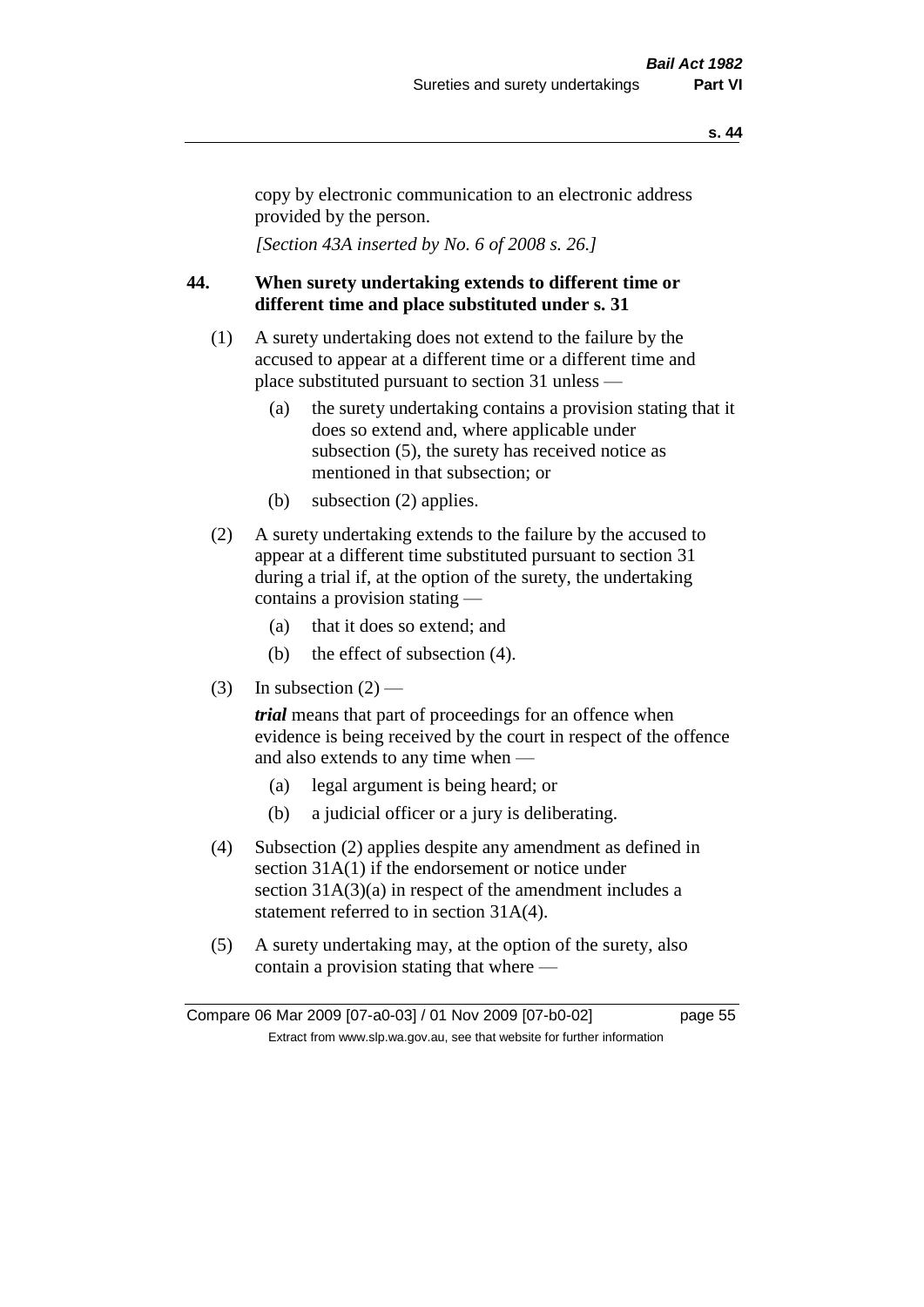- (a) a different time or a different time and place for the accused's appearance is substituted pursuant to section 31; and
- (b) subsection (2) does not apply,

the surety's liability only arises if the surety is given notice, as soon as is practicable, of the different time or the different time and place.

(6) Where, by operation of this section, a surety undertaking would extend to the failure by the accused to appear at a different time or a different time and place substituted pursuant to section 31, that extension is not affected by a reduction in the number of offences to which the accused's bail undertaking relates.

*[Section 44 inserted by No. 6 of 2008 s. 27(1).]*

# **45. Giving and proof of notices under s. 44**

- (1) For the purposes of section 44(5) notice to a surety may be given —
	- (a) orally to the surety by the judicial officer when he fixes a time and place for the proceedings or the resumed proceedings; or
	- (b) in the approved form to the surety personally; or
	- (c) by a person authorised under subsection (5) sending or causing to be sent the approved form to the surety —
		- (i) by post to the surety's address appearing in the records of the court; or
		- (ii) in urgent cases or with the surety's consent, by electronic communication.
- (2) A person who gives a notice in accordance with subsection  $(1)(b)$  or  $(c)$  shall endorse on a file copy of the notice a certificate showing —
	- (a) that the person has done so; and
	- (b) the time of doing so.

page 56 Compare 06 Mar 2009 [07-a0-03] / 01 Nov 2009 [07-b0-02] Extract from www.slp.wa.gov.au, see that website for further information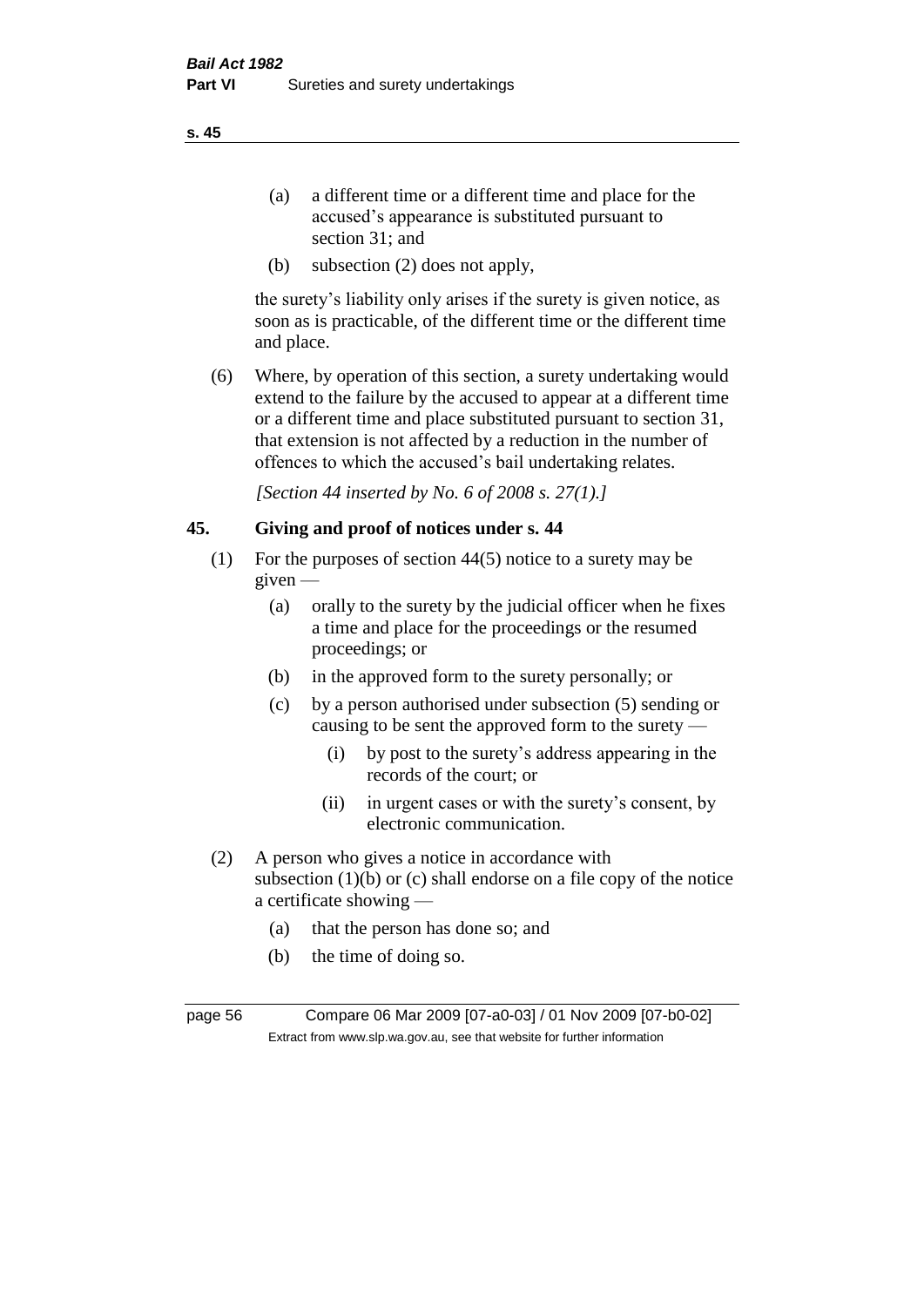- (2a) If a notice is sent by post under subsection  $(1)(c)$ , the notice is to be presumed, unless the contrary is shown, to have been received at the time when, in the ordinary course of events, it would have been delivered.
- (3) A judicial officer who, under subsection  $(1)(a)$ , notifies a surety of the time and place for the proceedings or the resumed proceedings shall cause to be endorsed on a file copy of the surety's undertaking a certificate showing details of such time and place and that the surety has been notified of them.
- (4) In any proceedings
	- (a) a document purporting to be a copy of a notice referred to in section 44(5) shall be evidence of the terms of the notice; and
	- (b) an endorsement
		- (i) on a file copy of a notice given under subsection  $(1)(b)$  or  $(c)$  purporting to be a certificate referred to in subsection (2); or
		- (ii) on a file copy of a surety undertaking purporting to be a certificate referred to in subsection (3),

is evidence of the matters appearing in the certificate without proof of the signature of the person who made the endorsement.

- (5) A registrar of the court, other than a deputy registrar of the Magistrates Court or the Children's Court, is an authorised person for the purposes of subsection  $(1)(c)$  and in addition —
	- (a) in respect of committals to the Supreme Court, the Chief Justice; and
	- (b) in respect of committals to the District Court, the Chief Judge,

may authorise a person or persons, by name or office, to perform the function referred to in subsection  $(1)(c)$ .

Compare 06 Mar 2009 [07-a0-03] / 01 Nov 2009 [07-b0-02] page 57 Extract from www.slp.wa.gov.au, see that website for further information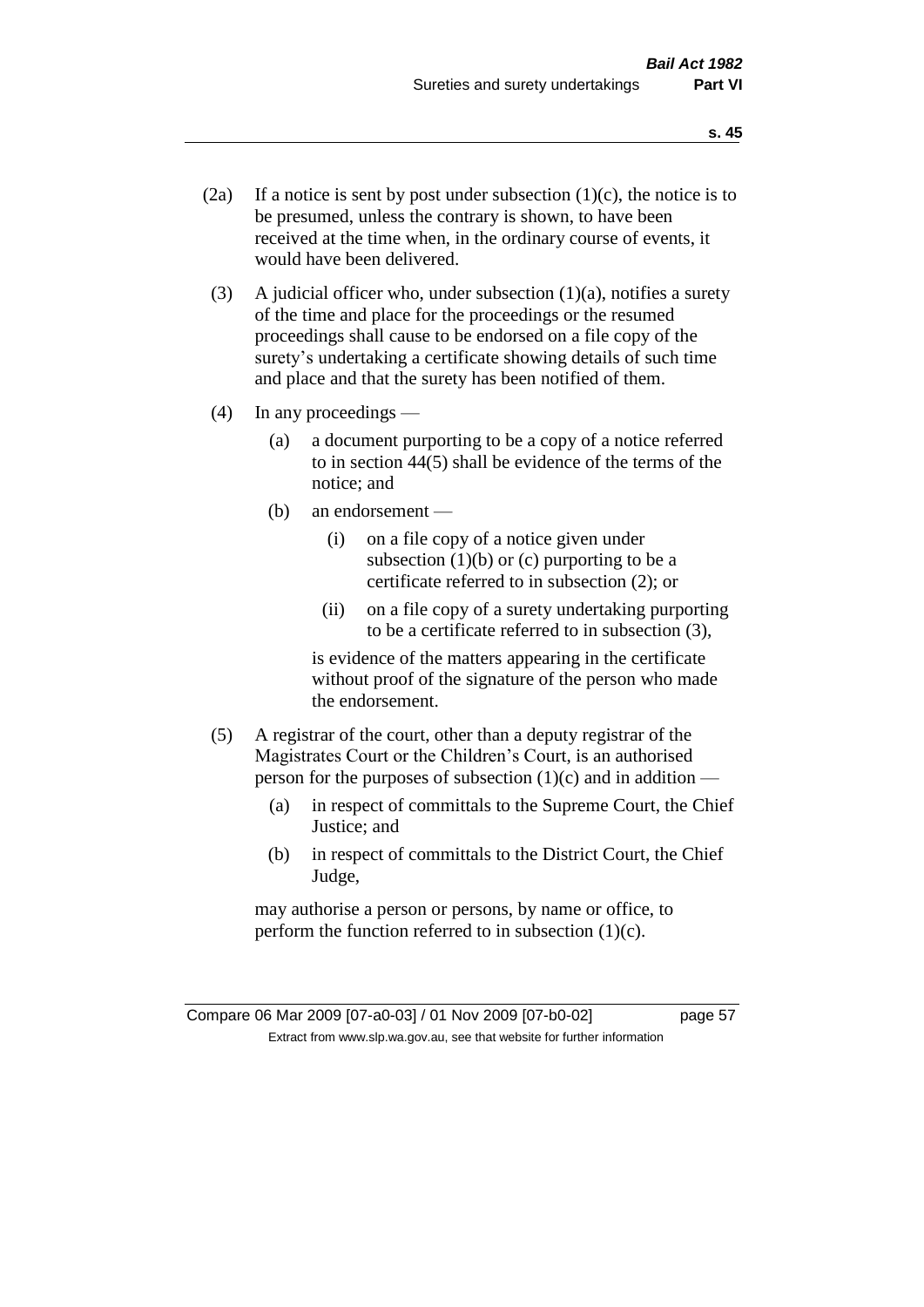*[Section 45 amended by No. 74 of 1984 s. 15; No. 59 of 2004 s. 141; No. 6 of 2008 s. 28(1)-(5).]* 

## **46. Power of surety to apprehend accused**

- (1) A surety may arrest an accused for whose appearance in court he has entered into a surety undertaking if the surety has reasonable grounds to believe that —
	- (a) the accused
		- (i) is not likely to comply with the requirements of his bail undertaking mentioned in section  $28(2)(a)$  or (b);
		- (ii) is, or has been, in breach of any condition of his bail undertaking mentioned in section 28(2)(c); or
		- (iii) is, or has been, in breach of a home detention condition mentioned in section 28(2)(d);
		- and
	- (b) it is not expedient to invoke the assistance of the relevant officer under section 54(1) because the delay occasioned by doing so would defeat the purpose of that section.
- (2) A surety who arrests an accused under subsection (1) shall, as soon as is practicable, deliver him into the custody of a police officer and thereafter he shall be dealt with under section 54(4) and section 55, and those provisions shall apply, as if he had been arrested by a police officer under section 54(2).

*[Section 46 amended by No. 74 of 1984 s. 16; No. 61 of 1990 s. 10; No. 84 of 2004 s. 82; No. 6 of 2008 s. 33(5).]* 

## **47. Cessation and suspension of surety undertaking**

A surety undertaking ceases to have effect —

(a) upon the revocation of bail under section  $55(1)$ ;

page 58 Compare 06 Mar 2009 [07-a0-03] / 01 Nov 2009 [07-b0-02] Extract from www.slp.wa.gov.au, see that website for further information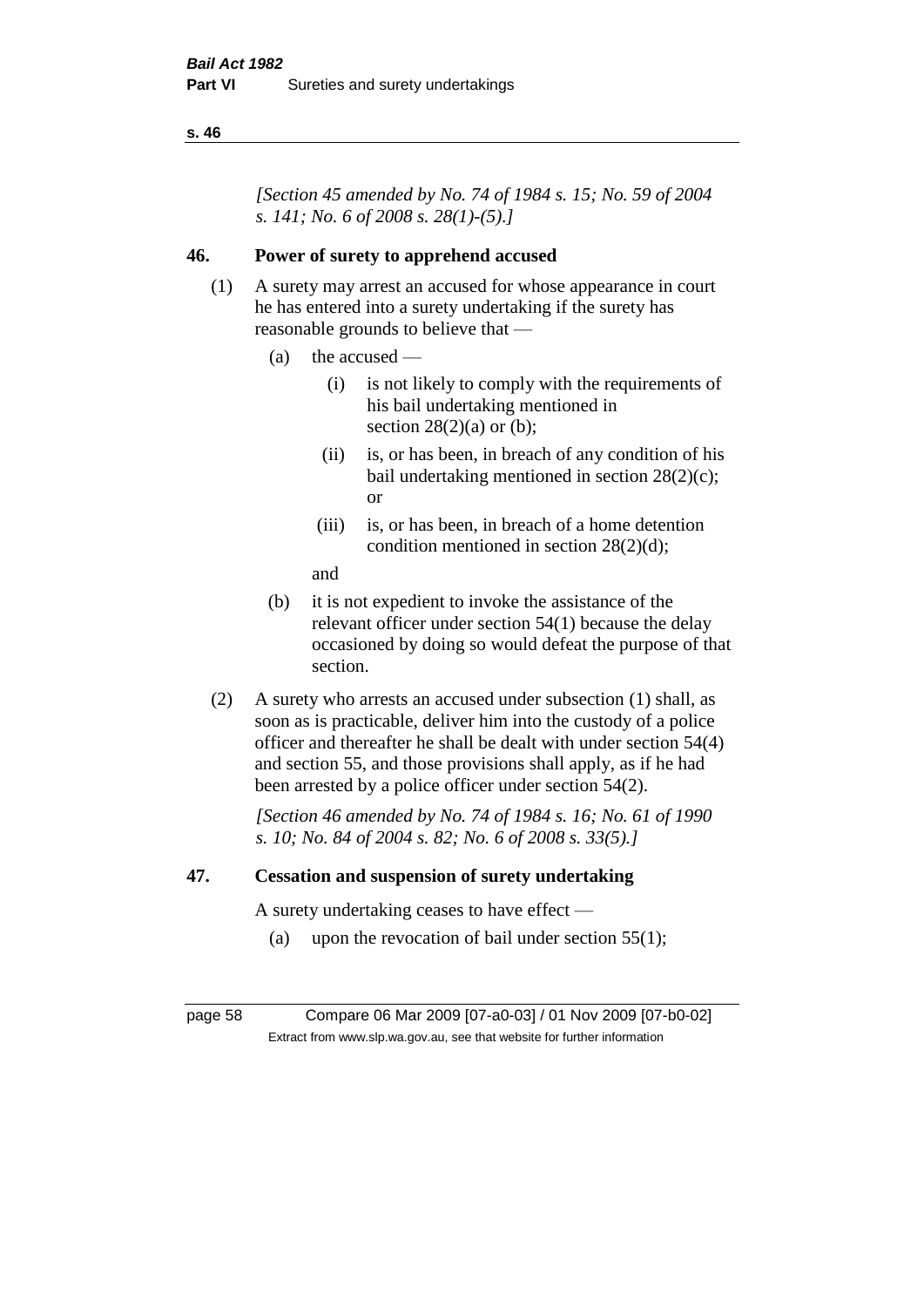- (b) upon the release of an accused under section 55(2) if the surety does not consent to the continuance in force of his surety undertaking;
- (c) upon its being cancelled under section 48(4) (and as from the time fixed therefor) by an appropriate judicial officer;
- (d) upon the death of the surety, but only if no order under section 49(1) has been made before then;
- (e) subject to sections 31 and 44, upon the appearance in court by the accused as required by his bail undertaking;
- (f) upon the discharge of the accused according to law from any further proceedings for the offence, or all of the offences, to which the surety undertaking relates; or
- (g) during any period before the time at which the accused is required to appear in court when he is in custody for any other offence or reason.

*[Section 47 amended by No. 84 of 2004 s. 82.]* 

## **48. Surety may apply for cancellation of his undertaking**

- (1) A surety may apply to an appropriate judicial officer for cancellation of his undertaking.
- (2) An application under subsection (1) may be made at any time before that specified, or deemed by section 31(3) to be specified, in the accused's bail undertaking for his appearance in court.
- (3) Upon an application being made under subsection (1) an appropriate judicial officer shall cause the accused to appear before him or another such officer and may issue a warrant or summons for that purpose.
- (4) Upon the appearance of the accused before the time mentioned in subsection (2) an appropriate judicial officer shall —
	- (a) cancel the surety undertaking; and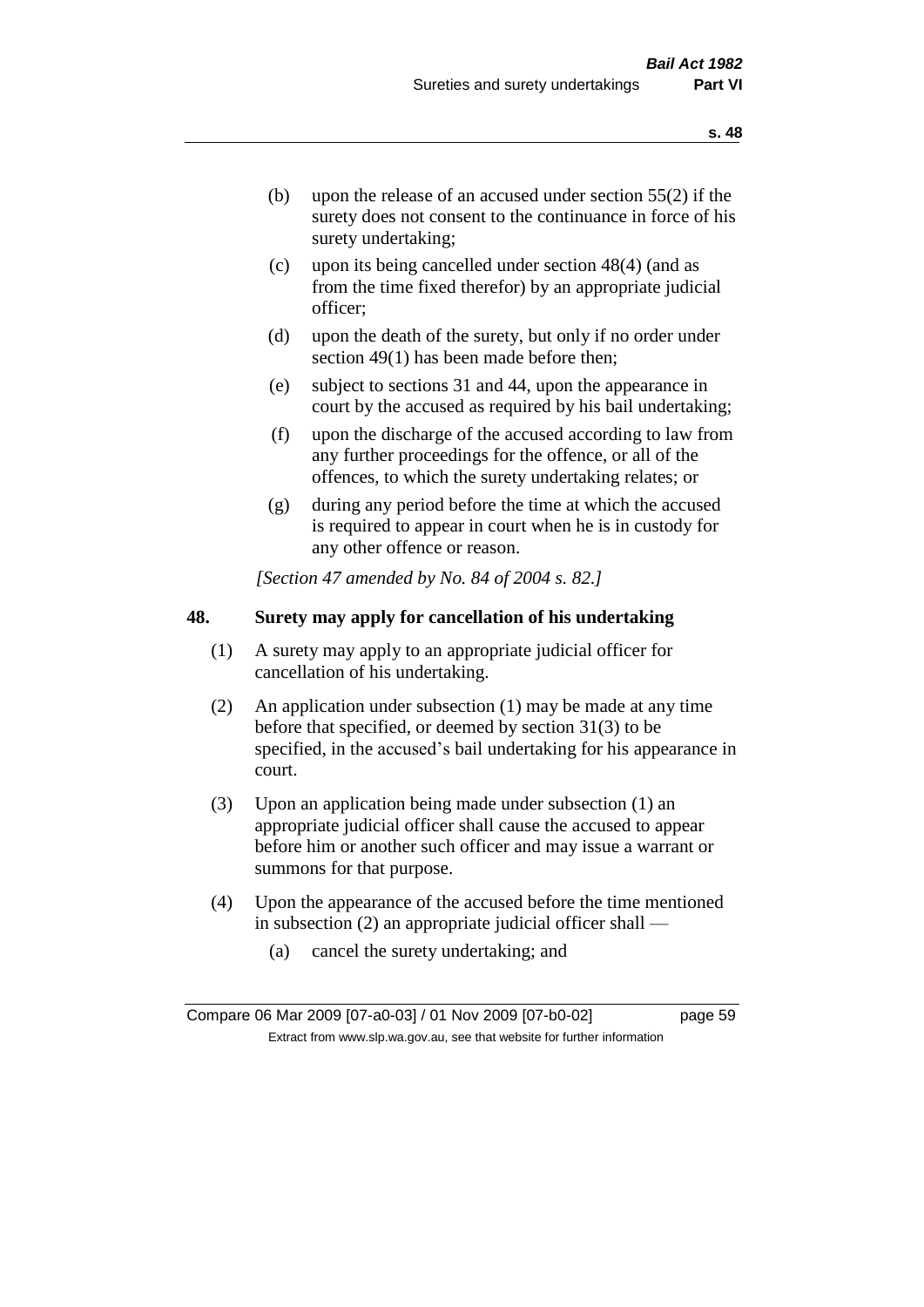- (b) exercise one of the powers set out in section  $55(1)(d)$ or (e).
- (5) An application under subsection (1) must be made, and proceedings on it are to be conducted —
	- (a) in a court of summary jurisdiction in accordance with the regulations;
	- (b) in the Supreme Court or the District Court in accordance with rules of court.

*[Section 48 amended by No. 59 of 2004 s. 141; No. 84 of 2004 s. 7 and 82; No. 6 of 2008 s. 29.]* 

# **49. Forfeiture of money under surety's undertaking**

- (1) Where an accused has failed to comply with any requirement of his bail undertaking mentioned in section 28(2)(a) or (b) the following provisions of this section apply for the purpose of enforcing payment to the State of any sum thereupon payable by a surety in terms of his surety undertaking —
	- (a) an application for an order that the sum be paid may be made to an appropriate judicial officer —
		- (i) by the Director of Public Prosecutions where the court before which the accused failed to appear was —
			- (I) the District Court, the Supreme Court or the Court of Appeal; or
			- (II) another court, if the Director of Public Prosecutions is the prosecutor in that court of the case against the accused;
			- or
		- (ii) in other cases, by the State Solicitor or the registrar of the court before which the accused failed to appear;
	- *[(b) deleted]*

page 60 Compare 06 Mar 2009 [07-a0-03] / 01 Nov 2009 [07-b0-02] Extract from www.slp.wa.gov.au, see that website for further information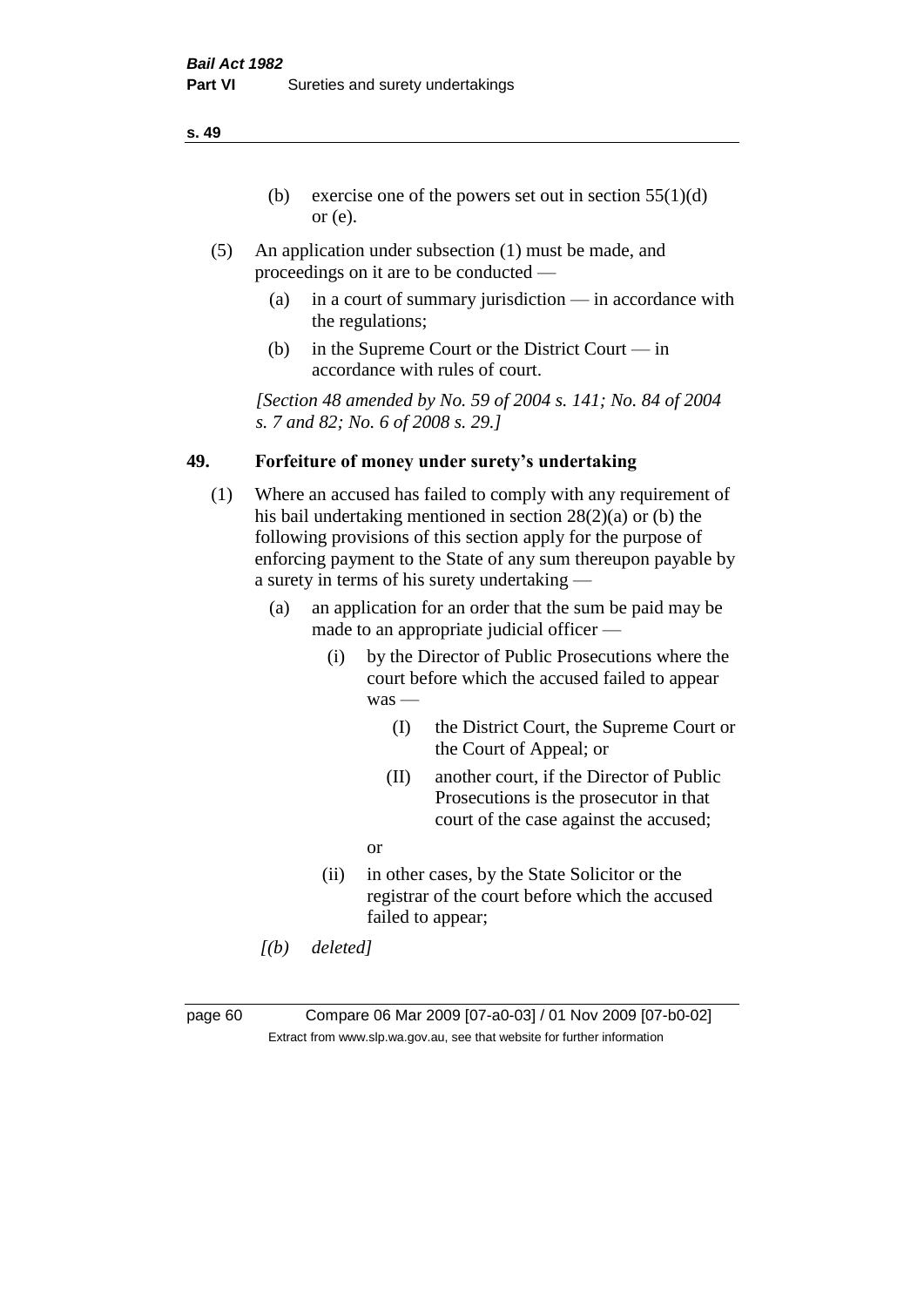- (c) on the hearing of the application and upon proof of the surety's liability in terms of his undertaking, the judicial officer shall order forfeiture of the full amount specified in the undertaking unless the surety attends at the hearing and shows to the satisfaction of the judicial officer that there was reasonable cause for the failure of the accused to comply with the requirement to which the application relates;
- (d) notwithstanding paragraph (c), the judicial officer may decline to make an order under that paragraph or may order forfeiture in part only where the surety attends and shows to the satisfaction of the judicial officer —
	- (i) that, by reason of a change of circumstances since the undertaking was entered into, an order for forfeiture, or for forfeiture in full (as the case may be), would cause excessive hardship to the surety or his dependants; and
	- (ii) that such hardship would not be relieved by the exercise of one or more of the powers conferred by section 59;
- (e) an order may be made under this section whether or not the accused has been convicted of an offence against section 51(1) or (2) but if, after an order has been made, the surety satisfies the Governor that new facts have been discovered or new circumstances have arisen which show that there was reasonable cause for the failure of the accused as mentioned in paragraph (c), the Governor may exercise the power in section 139 of the *Sentencing Act 1995* as if the forfeiture were one to which that section applied.
- (2) An application under subsection (1) must be made, and proceedings on it are to be conducted —
	- (a) in a court of summary jurisdiction in accordance with the regulations;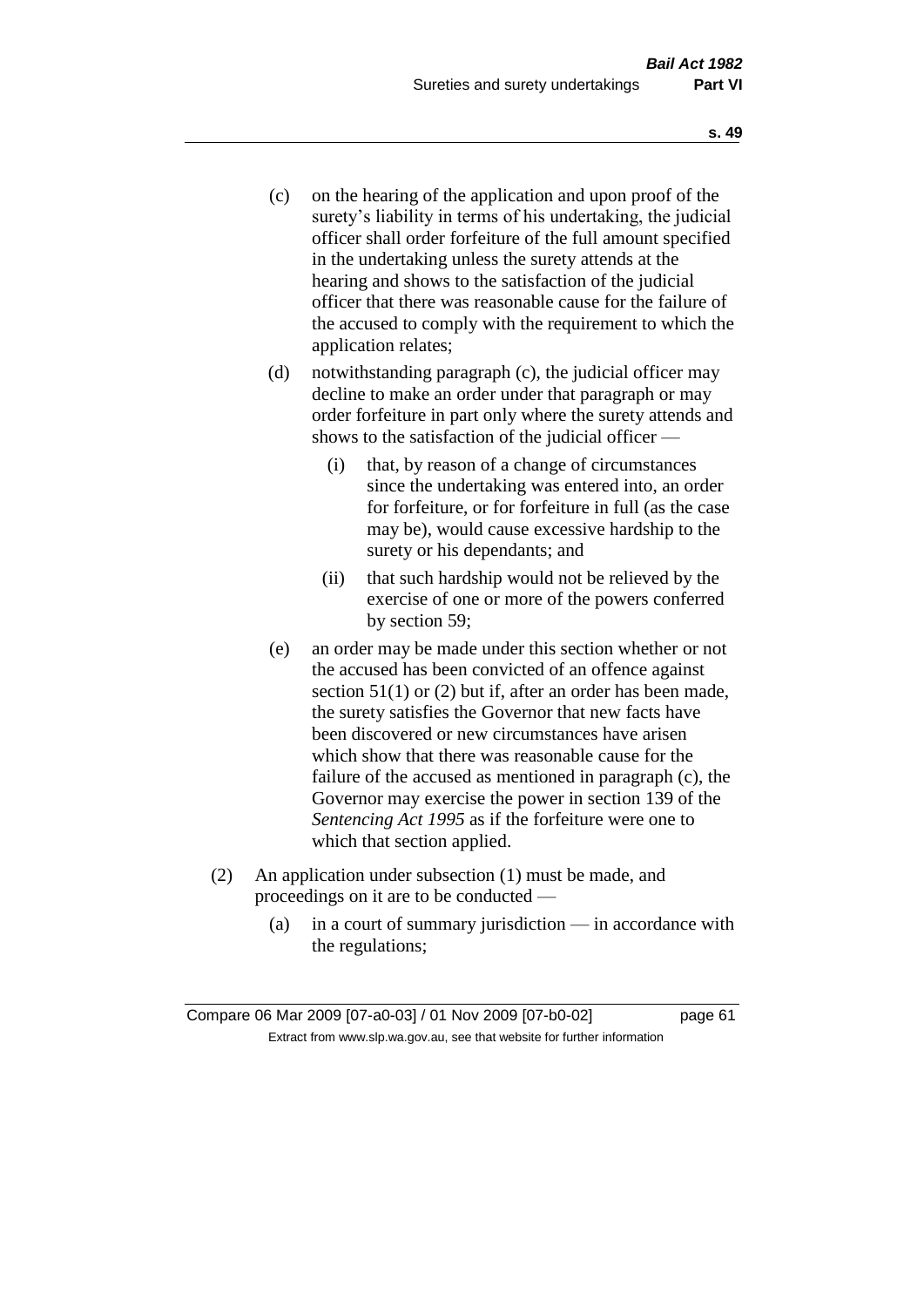- (b) in the Supreme Court or the District Court  $-\text{in}$ accordance with rules of court.
- (3) Without prejudice to the recovery of such an amount as a civil debt due to the State, any amount to be paid under an order made under this section is to be paid, and its payment may be enforced under Part 5 of the *Fines, Penalties and Infringement Notices Enforcement Act 1994*, unless an order has been made under subsection (4).
- (4) If under this section the Supreme Court or the District Court makes an order requiring the payment of money, the court may make an order under section 59 of the *Sentencing Act 1995* in respect of the amount payable and for that purpose that section, with any necessary changes, applies as if the amount were a fine imposed on the surety.

*[Section 49 amended by No. 74 of 1984 s. 17; No. 92 of 1994 s. 5; No. 78 of 1995 s. 8; No. 65 of 2003 s. 121(3); No. 74 of 2003 s. 29; No. 59 of 2004 s. 141; No. 84 of 2004 s. 8, 11 and 82; No. 6 of 2008 s. 18(2) and 30(1) and (2).]* 

# **50. Offence to indemnify surety**

(1) If a person indemnifies, or agrees to indemnify, a surety or proposed surety against any liability which the surety or proposed surety may incur under this Act (including this section) he and the surety or proposed surety and any person with whom he agrees as aforesaid each commits an offence.

Penalty: \$1 000 or imprisonment for 12 months or both.

- (2) An offence is committed under subsection  $(1)$ 
	- (a) whether the agreement is made before or after the surety undertaking is entered into and whether or not a proposed surety actually becomes a surety; and
	- (b) whether the compensation is to be in money or in money's worth.

page 62 Compare 06 Mar 2009 [07-a0-03] / 01 Nov 2009 [07-b0-02] Extract from www.slp.wa.gov.au, see that website for further information

#### **s. 50**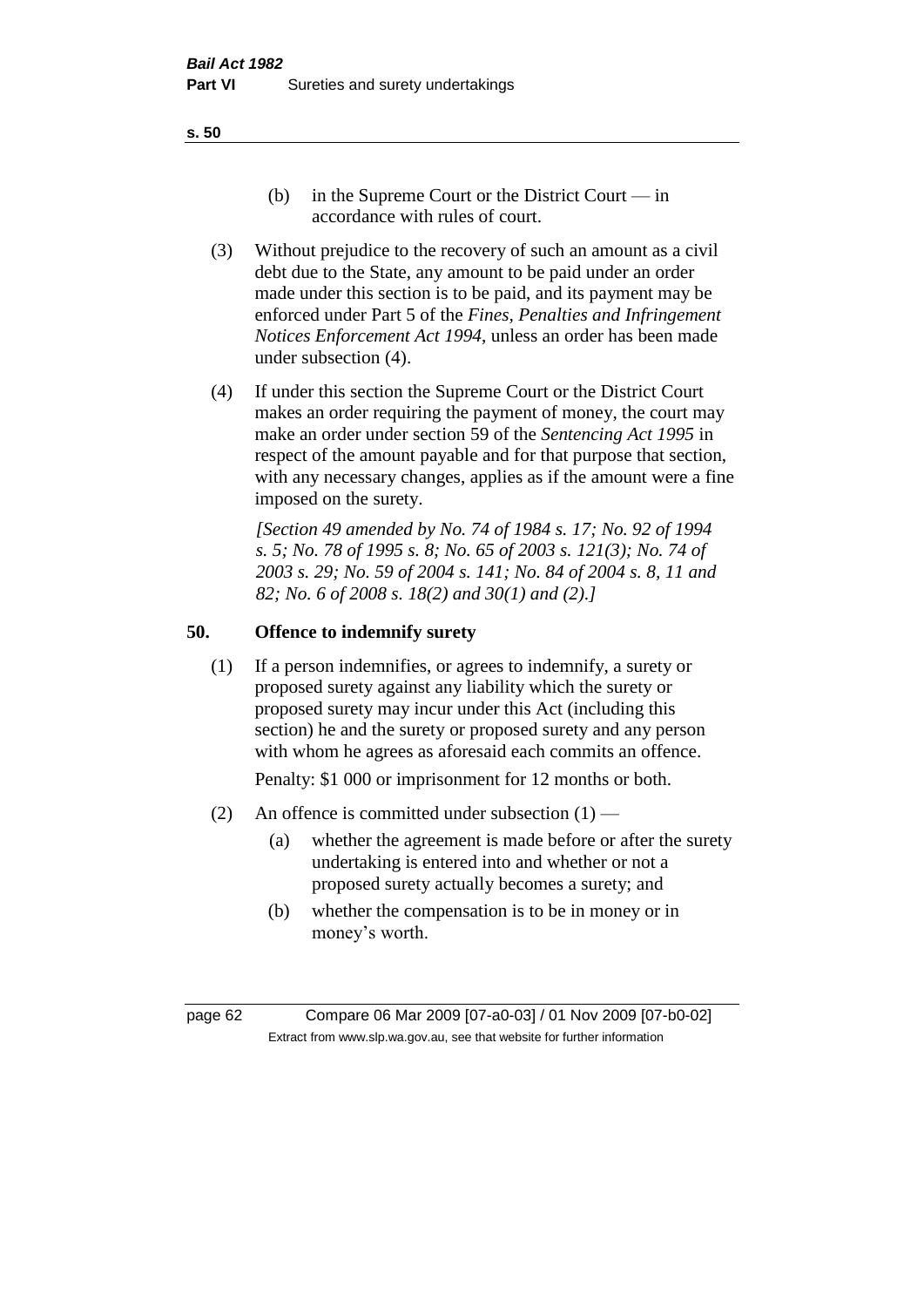- (3) An offence is not committed under subsection (1) by a surety or proposed surety if he shows —
	- (a) that he had no knowledge of an agreement within the meaning of subsection (1) proposed to be entered into between 2 other persons; or
	- (b) that having such knowledge he took all steps reasonably available to him to prevent the agreement being entered into.

*[Section 50 amended by No. 74 of 1984 s. 18.]* 

Compare 06 Mar 2009 [07-a0-03] / 01 Nov 2009 [07-b0-02] page 63 Extract from www.slp.wa.gov.au, see that website for further information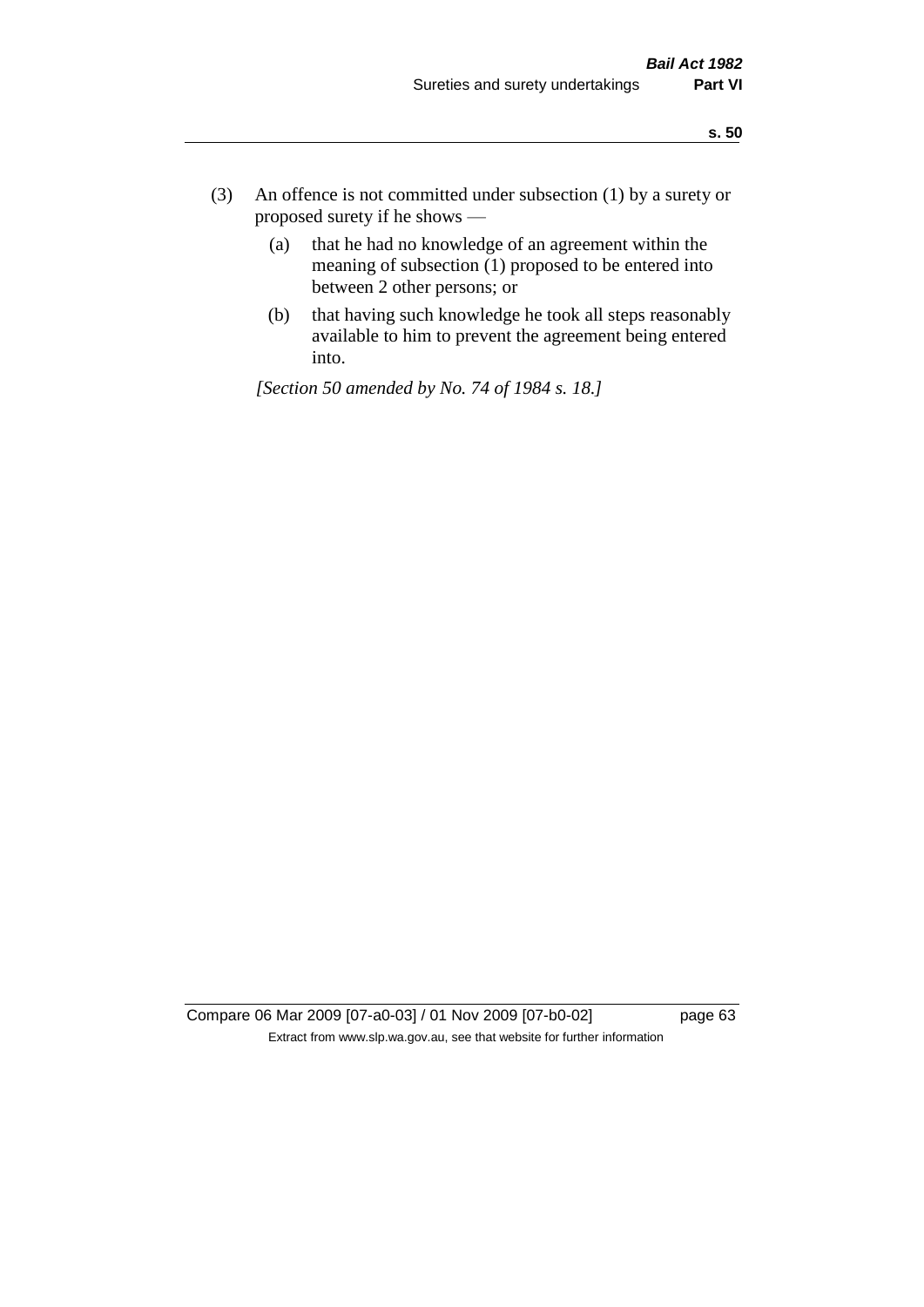**s. 50A**

# **Part VIA — Administration of home detention conditions**

*[Heading inserted by No. 61 of 1990 s. 11.]* 

## **50A. Powers of CEO (corrections)**

The CEO (corrections) has all of the powers conferred under this Act on a community corrections officer and may review, vary, or rescind a direction given by a community corrections officer.

*[Section 50A inserted by No. 61 of 1990 s. 11; amended by No. 31 of 1993 s. 9; No. 65 of 2006 s. 53.]* 

*[50B. Deleted by No. 78 of 1995 s. 8.]* 

# **50C. Powers and duties of community corrections officers**

- (1) A community corrections officer may give such reasonable directions to an accused subject to a home detention condition as are necessary for the proper administration of the condition and any other condition imposed on the grant of bail to the accused including, without limiting the generality of the foregoing, directions as to —
	- (a) when the accused may leave the place where he is required by the home detention condition to remain;
	- (b) the period of any authorised absence from the place where he is required by the home detention condition to remain;
	- (c) when the accused shall return to the place where he is required by the home detention condition to remain;
	- (d) the method of travel to be used by the accused during any absence from the place where he is required by the home detention condition to remain; and
	- (e) the manner in which the accused shall report his whereabouts.

page 64 Compare 06 Mar 2009 [07-a0-03] / 01 Nov 2009 [07-b0-02] Extract from www.slp.wa.gov.au, see that website for further information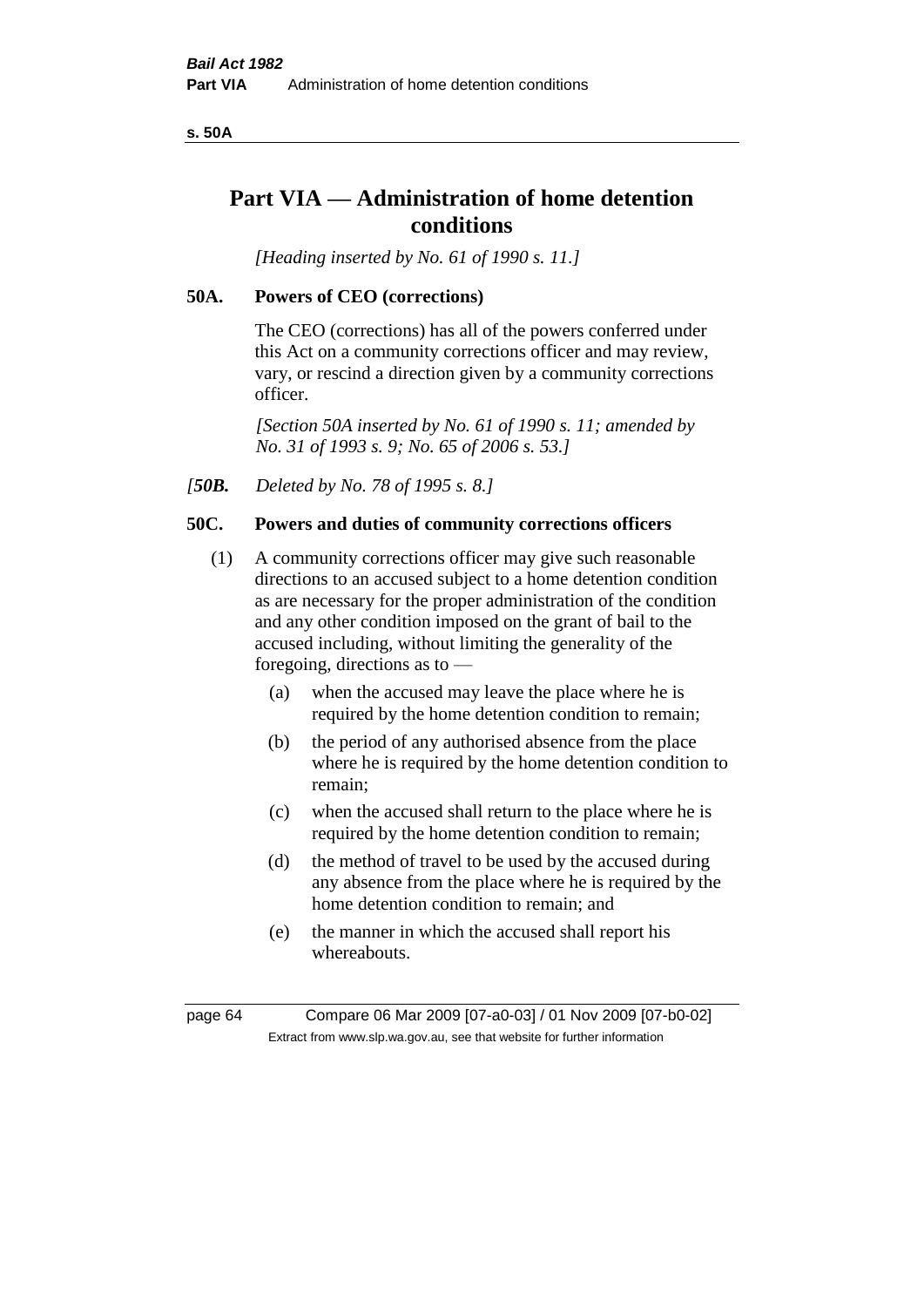- (2) For the purpose of ascertaining whether or not an accused is complying with a home detention condition or any direction given pursuant to subsection (1), a community corrections officer may, at any time —
	- (a) enter or telephone the place where the accused is required by a home detention condition to remain;
	- (b) enter or telephone the accused's place of employment or any other place where the accused is permitted or required to attend; or
	- (c) question any person at any place referred to in paragraph (a) or (b).
- $(3)$  A person who
	- (a) hinders a person exercising powers under subsection (2); or
	- (b) fails to answer a question put pursuant to subsection  $(2)(c)$  or gives an answer that the person knows is false or misleading in a material particular,

commits an offence.

Penalty: \$2 000 and imprisonment for 12 months.

- (4) A community corrections officer
	- (a) shall keep such records and make such returns and reports in relation to accused persons subject to home detention conditions as the CEO (corrections) directs; and
	- (b) shall make any records relating to an accused subject to a home detention condition available on the request of the CEO (corrections) to him.

*[Section 50C inserted by No. 61 of 1990 s. 11; amended by No. 31 of 1993 s. 9; No. 50 of 2003 s. 37(3); No. 84 of 2004 s. 82 and 83(3); No. 65 of 2006 s. 53; No. 2 of 2008 s. 56(2).]*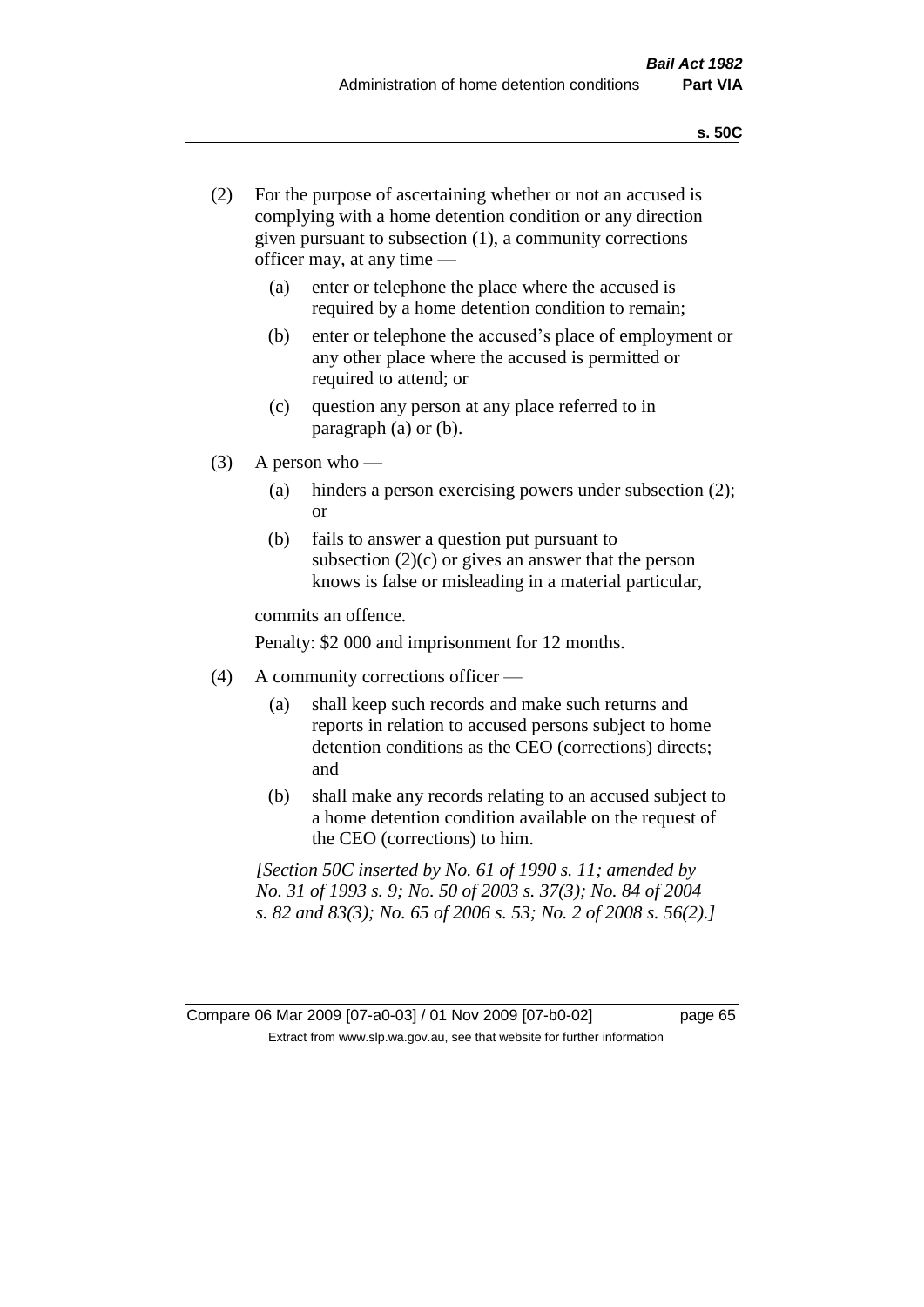| v<br>۰,<br>×<br>۰.<br>× |  |
|-------------------------|--|
|-------------------------|--|

#### **50D. Powers of members of the Police Force**

- (1) For the purpose of ascertaining whether or not an accused is complying with a home detention condition, a member of the Police Force may —
	- (a) require the accused to produce a copy of his bail undertaking and any notice by the CEO (corrections) under section 50E(a) for inspection; and
	- (b) require the accused to explain why he is absent from the place where he is required by the home detention condition to remain.
- (2) An accused who fails to comply with subsection  $(1)(a)$  or who fails to explain when required to do so under subsection (1)(b) or who gives an explanation that the accused knows is false or misleading in a material particular, commits an offence.

Penalty: \$2 000.

*[Section 50D inserted by No. 61 of 1990 s. 11; amended by No. 31 of 1993 s. 9; No. 50 of 2003 s. 37(4); No. 84 of 2004 s. 82; No. 65 of 2006 s. 53.]* 

## **50E. CEO (corrections) may substitute a different place of detention and apply conditions**

The CEO (corrections) may, at any time, by notice in writing given to an accused granted bail subject to a home detention condition —

- (a) substitute a different place for the place where an accused is required by a home detention condition to remain;
- (b) require the accused to comply with such of the conditions specified in the list provided to the accused under section 24A(4) as are specified in the notice.

*[Section 50E inserted by No. 61 of 1990 s. 11; amended by No. 31 of 1993 s. 9; No. 84 of 2004 s. 82; No. 65 of 2006 s. 53.]* 

page 66 Compare 06 Mar 2009 [07-a0-03] / 01 Nov 2009 [07-b0-02] Extract from www.slp.wa.gov.au, see that website for further information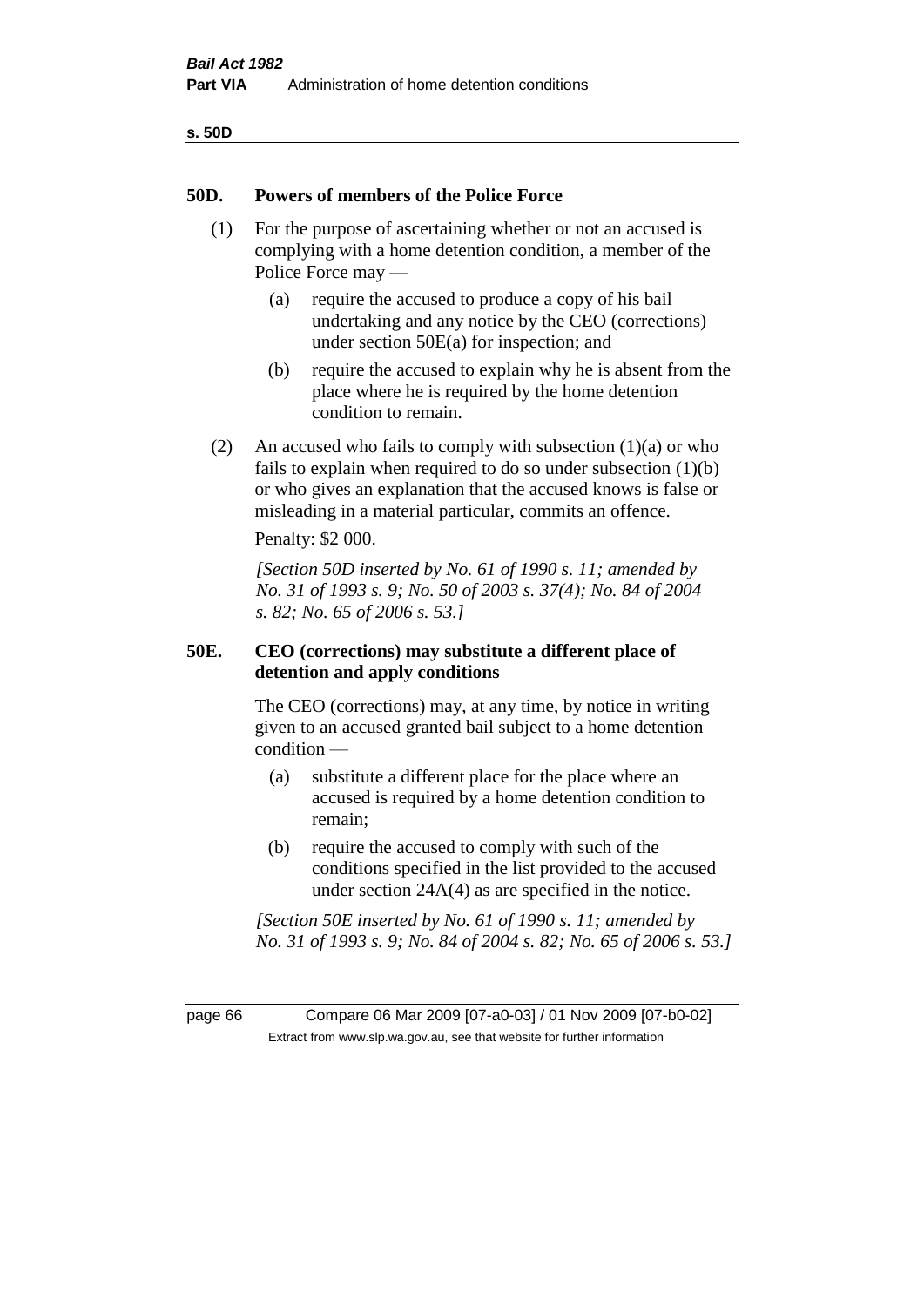#### **50F. CEO (corrections) may revoke bail**

- (1) Where a home detention condition has been imposed as a condition on a grant of bail to an accused the CEO (corrections) may, in his absolute discretion, by instrument signed by him and if practicable, given to the accused, revoke the bail.
- (2) Without limiting the generality of subsection (1), the power to revoke bail may be exercised where the accused —
	- (a) is not likely to comply with any requirement of his bail undertaking mentioned in section  $28(2)(a)$  or (b); or
	- (b) is, or has been, or is likely to be in breach of any condition of his bail undertaking mentioned in section  $28(2)(c)$ .
- (3) Subject to subsection (4), where the CEO (corrections) revokes bail he shall include a statement of his reasons for the cancellation in the instrument cancelling the bail.
- (4) Where the CEO (corrections) is of the opinion that it would be in the interest of the accused or any other person, or the public, to withhold from the accused any or all of the reasons referred to in subsection (3), the CEO (corrections) may so withhold the reason or reasons.
- (5) Where the CEO (corrections) revokes bail, he may, whenever necessary, issue a warrant directed to all members of the Police Force to have the accused arrested and brought before an appropriate judicial officer.

*[Section 50F inserted by No. 61 of 1990 s. 11; amended by No. 31 of 1993 s. 9; No. 84 of 2004 s. 82; No. 65 of 2006 s. 53.]* 

#### **50G. Procedure on arrest after revocation of bail**

(1) An accused arrested pursuant to a warrant issued under section 50F shall be taken as soon as is practicable before an appropriate judicial officer unless he is arrested less than

Compare 06 Mar 2009 [07-a0-03] / 01 Nov 2009 [07-b0-02] page 67 Extract from www.slp.wa.gov.au, see that website for further information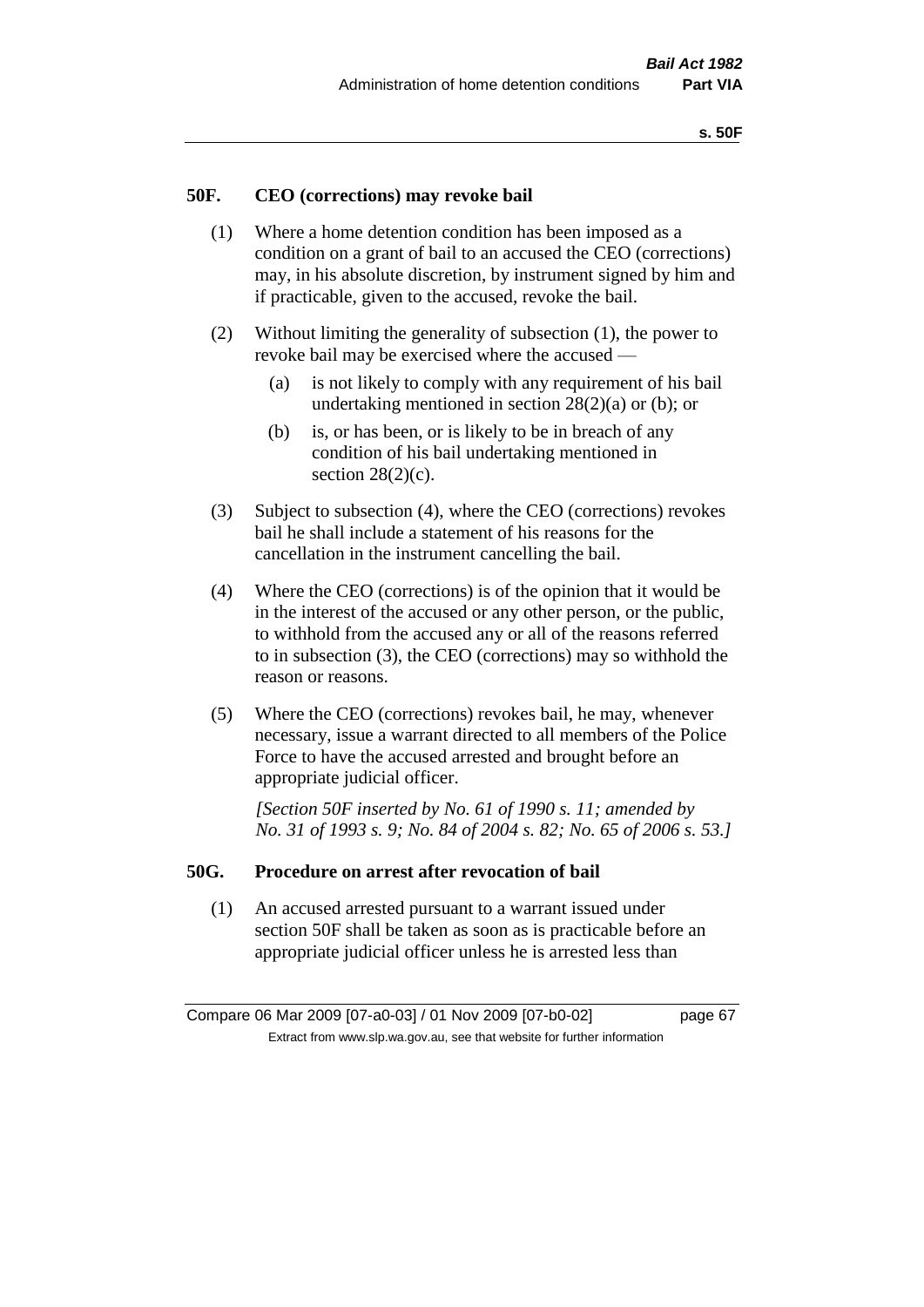**s. 50H**

24 hours before the time at which he is due to appear in accordance with his bail undertaking, in which case he shall be held in custody and brought before an appropriate judicial officer at that time.

- (2) The judicial officer before whom an accused appears under this section may —
	- (a) remand the accused in custody to appear at the time and place specified, or deemed by section 31(3) to be specified, in his bail undertaking; or
	- (b) grant fresh bail to the accused in accordance with this Act, other than clause 2 of Part B of Schedule 1.

*[Section 50G inserted by No. 61 of 1990 s. 11; amended by No. 45 of 1993 s. 12; No. 84 of 2004 s. 82.]* 

# **50H. Exclusion of the rules of natural justice**

The rules known as the rules of natural justice (including any duty of procedural fairness) do not apply to or in relation to the doing or omission of any act, matter or thing under this Part by the CEO (corrections).

*[Section 50H inserted by No. 61 of 1990 s. 11; amended by No. 31 of 1993 s. 9; No. 65 of 2006 s. 53.]* 

## **50J. Delegation by CEO (corrections)**

The CEO (corrections) may, either generally or as otherwise provided by the instrument of delegation, by writing signed by him, delegate to any person any power or duty under this Part, other than this power of delegation.

*[Section 50J inserted by No. 61 of 1990 s. 11; amended by No. 31 of 1993 s. 9; No. 65 of 2006 s. 53.]* 

# **50K. Retrieval of monitoring equipment**

If under rules made under section 50L any device or equipment has been installed at the place where an accused is required by a

page 68 Compare 06 Mar 2009 [07-a0-03] / 01 Nov 2009 [07-b0-02] Extract from www.slp.wa.gov.au, see that website for further information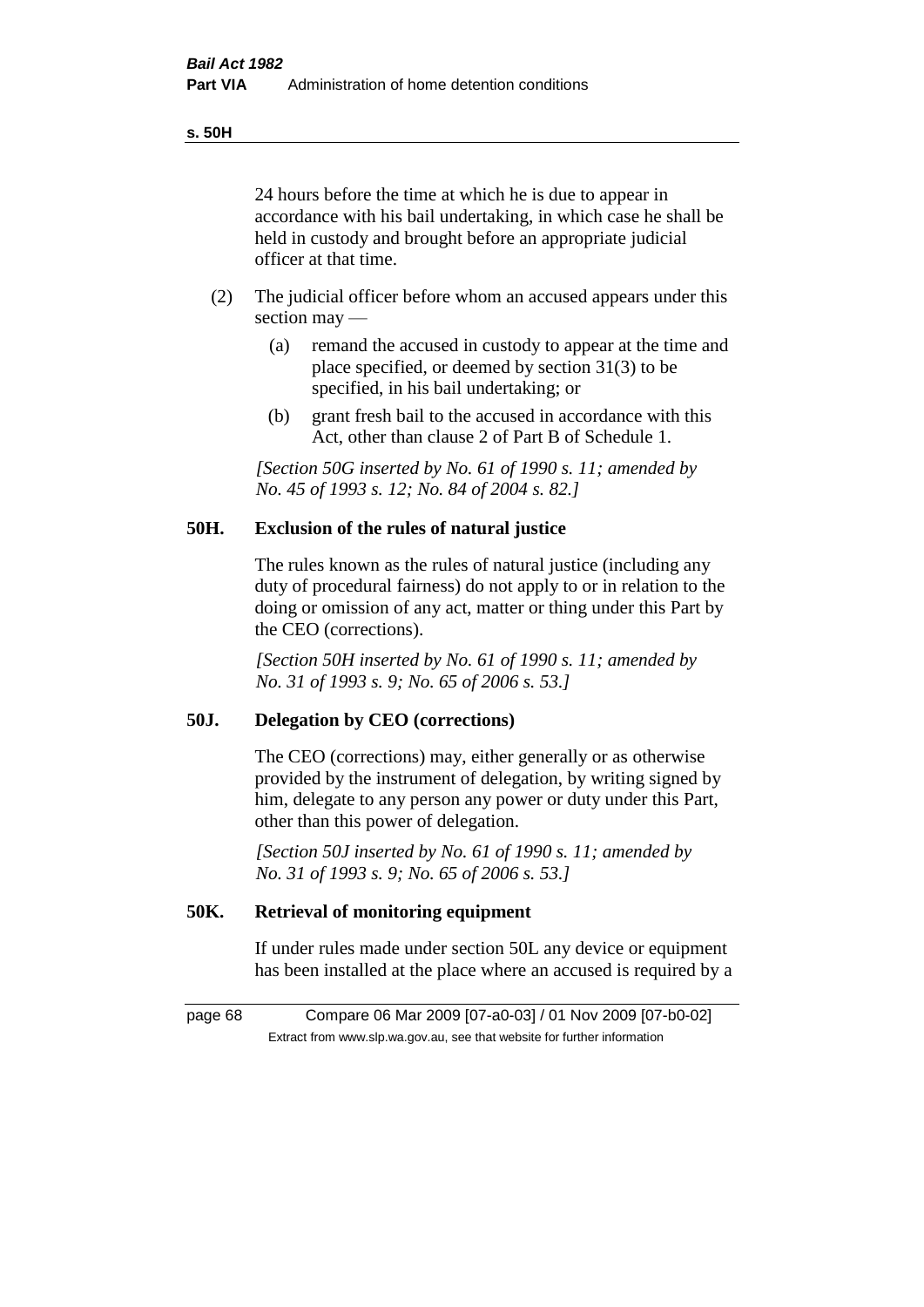#### **s. 50L**

home detention condition to remain, section 118 of the *Sentence Administration Act 2003* applies.

*[Section 50K inserted by No. 78 of 1995 s. 8; amended by No. 50 of 2003 s. 29(3); No. 84 of 2004 s. 82.]* 

# **50L. Rules**

- (1) The CEO (corrections) may, with the approval of the Minister, make rules for the purposes of this Part which may provide for the manner of ensuring that accused persons are complying with home detention conditions and for conditions to be applied to accused persons granted bail subject to home detention conditions including conditions —
	- (a) requiring an accused to wear any device;
	- (b) requiring an accused to permit the CEO (corrections) to install any device or equipment at the place where the accused is required by a home detention condition to remain.
- (2) Rules made under this section may confer a discretionary authority on any person or class of persons.
- (3) Sections 41 and 42 of the *Interpretation Act 1984* do not apply to rules made under this section.

*[Section 50L inserted by No. 61 of 1990 s. 11; amended by No. 31 of 1993 s. 9; No. 84 of 2004 s. 82 and 83(3); No. 65 of 2006 s. 53; No. 2 of 2008 s. 56(3) and (4).]*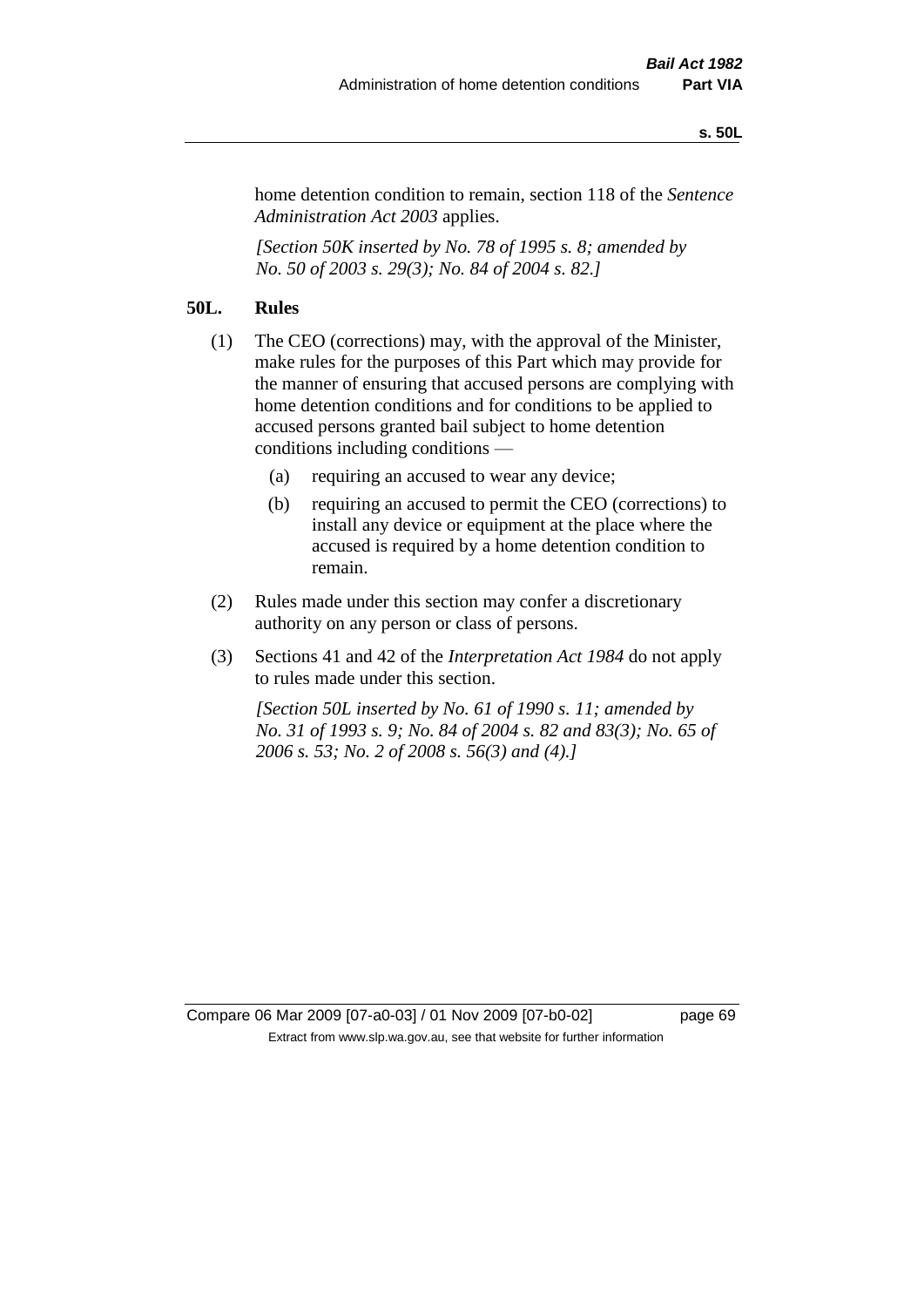# **Part VII — Enforcement of bail undertakings**

# **51. Offence to fail to comply with bail undertaking**

- (1) An accused who, without reasonable cause, fails to comply with the requirement of his bail undertaking mentioned in section 28(2)(a) commits an offence.
- (2) An accused who fails to comply with the requirement of his bail undertaking mentioned in section 28(2)(b) commits an offence.
- $(2a)$  An accused
	- (a) whose bail undertaking includes any condition imposed for a purpose mentioned in clause  $2(2)(c)$  or (d) of Part D of Schedule 1; and
	- (b) who fails to comply with the condition,

commits an offence.

- (3) An accused shall not be convicted in his absence of an offence against this section.
- (4) An accused who is charged with an offence against subsection (1) or (2) may be convicted of the other of those offences if that other offence is proved by the evidence.
- (5) A prosecution for an offence against subsection (1), (2) or (2a) may be brought at any time.
- (6) A person who is convicted of an offence against subsection (1), (2) or (2a) is liable to a fine not exceeding \$10 000 or imprisonment for a term not exceeding 3 years, or both.
- (7) A court which convicts an accused of an offence against this section may, in addition to any penalty which it may impose, order that the accused pay such sum as it may fix in or towards defraying the costs and expenses of and consequent upon his apprehension following the failure to comply with his bail undertaking for which he was convicted.

page 70 Compare 06 Mar 2009 [07-a0-03] / 01 Nov 2009 [07-b0-02] Extract from www.slp.wa.gov.au, see that website for further information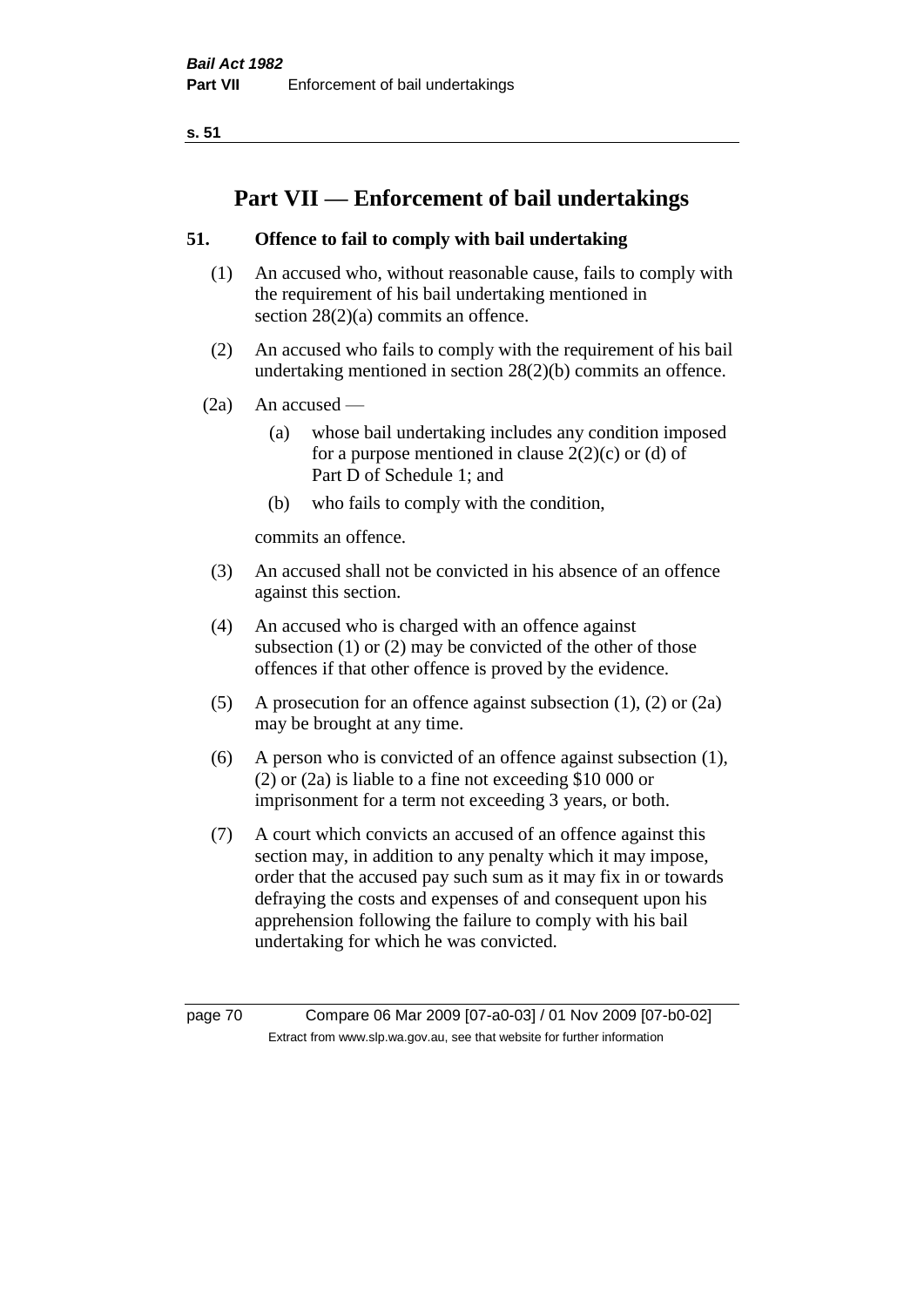- (8) An order made under subsection (7)
	- (a) shall specify to whom and in what manner the sum shall be paid; and
	- (b) may be enforced as though the sum were a penalty imposed under this section.

*[Section 51 amended by No. 54 of 1998 s. 9; No. 59 of 2004 s. 141; No. 84 of 2004 s. 11 and 82; No. 6 of 2008 s. 18(3).]*

## **51A. Proceedings before courts of summary jurisdiction for an offence under s. 51**

- (1) This section applies for the purpose of prosecuting an offence against section  $51(1)$ ,  $(2)$  or  $(2a)$  where the court before which the accused is bound to appear at the time when the accused fails to comply with the accused's bail undertaking is a court of summary jurisdiction.
- (2) Where this section applies, the prosecution shall be commenced and conducted by the person who was conducting the proceedings in which the accused failed to comply with the accused's bail undertaking or by a police officer.
- (3) Where this section applies, the registrar of the court before which the accused was bound to appear shall cause to be issued to the Commissioner of Police a certificate under section 64 as to the accused's failure to appear.

*[Section 51A inserted by No. 6 of 2008 s. 31(1).]*

## **52. Provisions as to summary proceedings before superior courts for an offence under s. 51**

(1) This section applies, notwithstanding any other Act, for the purpose of prosecuting an offence against section 51(1), (2) or (2a) where the court before which the accused is bound to appear at the time when he fails to comply with his bail undertaking is the Supreme Court or the District Court.

Compare 06 Mar 2009 [07-a0-03] / 01 Nov 2009 [07-b0-02] page 71 Extract from www.slp.wa.gov.au, see that website for further information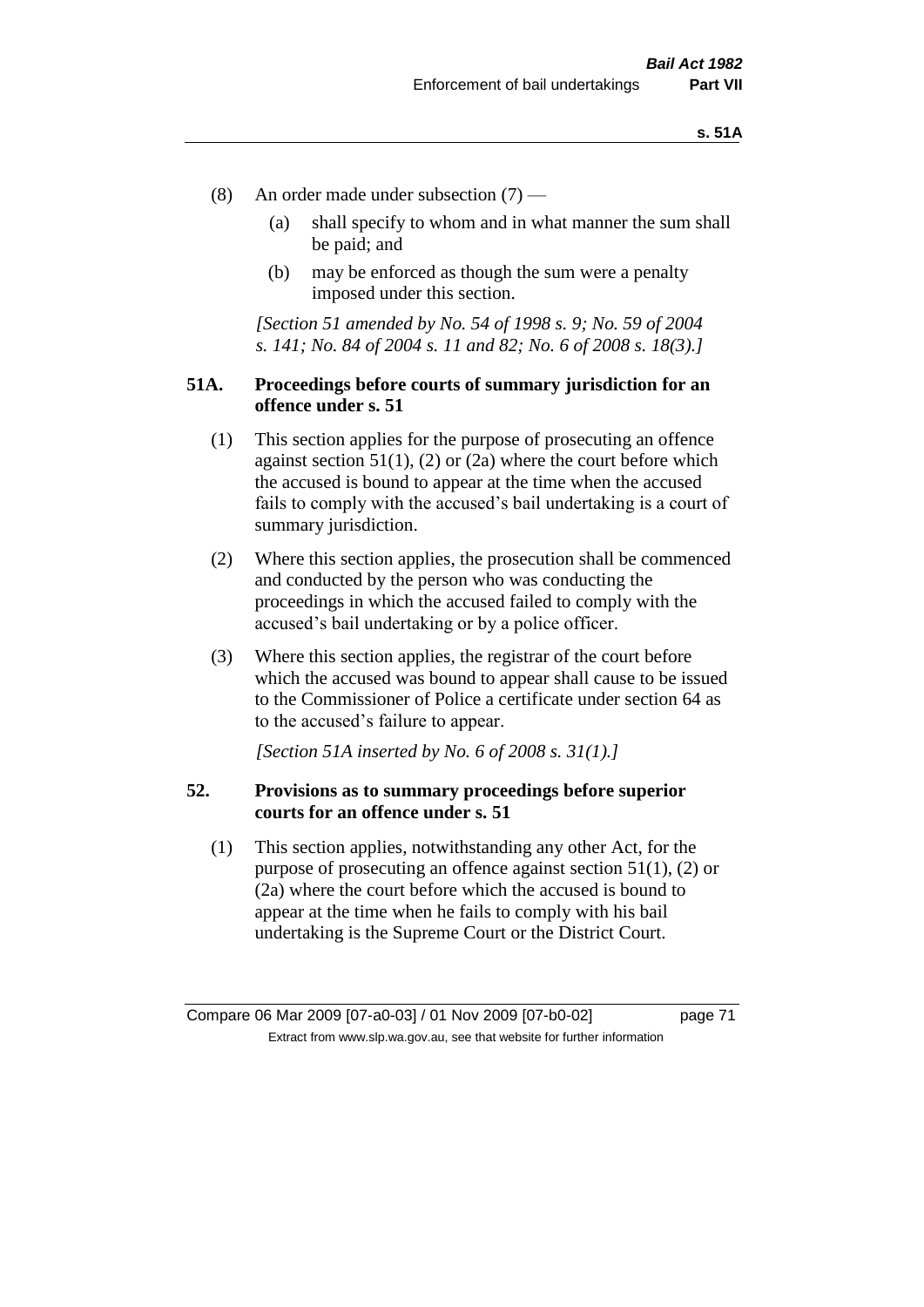# **s. 52**

- (2) Where this section applies, the accused shall be dealt with summarily for the offence and shall be so dealt with —
	- (a) by a judge of the Supreme Court in any case where the accused was bound to appear before the General Division of the Supreme Court;
	- (ab) by a judge of appeal in any case where the accused was bound to appear before the Court of Appeal;
	- (b) by a judge of the District Court in any case where the accused was bound to appear before that Court.
- (3) A prosecution for an offence which is to be dealt with under this section shall be commenced by the authorised officer (as defined in section 80 of the *Criminal Procedure Act 2004*) who was conducting the proceedings in which the accused failed to comply with his bail undertaking or by a police officer —
	- (a) where subsection  $(2)(a)$  or (ab) applies, in the Supreme Court; and
	- (b) where subsection (2)(b) applies, in the District Court.
- (3a) Where this section applies, a person authorised under subsection (3b) shall cause to be issued to the Commissioner of Police a certificate under section 64 as to the accused's failure to appear.
- (3b) The Chief Justice, in respect of cases where the court before which the accused was bound to appear is the Supreme Court, and the Chief Judge, in respect of cases where the court before which the accused was bound to appear is the District Court, may authorise a person or persons, by name or office, to perform the function referred to in subsection (3a).
- (3c) A prosecution that has been commenced under subsection (3) by a police officer shall be conducted by the Director of Public Prosecutions.
- (4) Subject to section 51(3) and (5), a prosecution for an offence which is to be dealt with under this section is to be commenced

page 72 Compare 06 Mar 2009 [07-a0-03] / 01 Nov 2009 [07-b0-02] Extract from www.slp.wa.gov.au, see that website for further information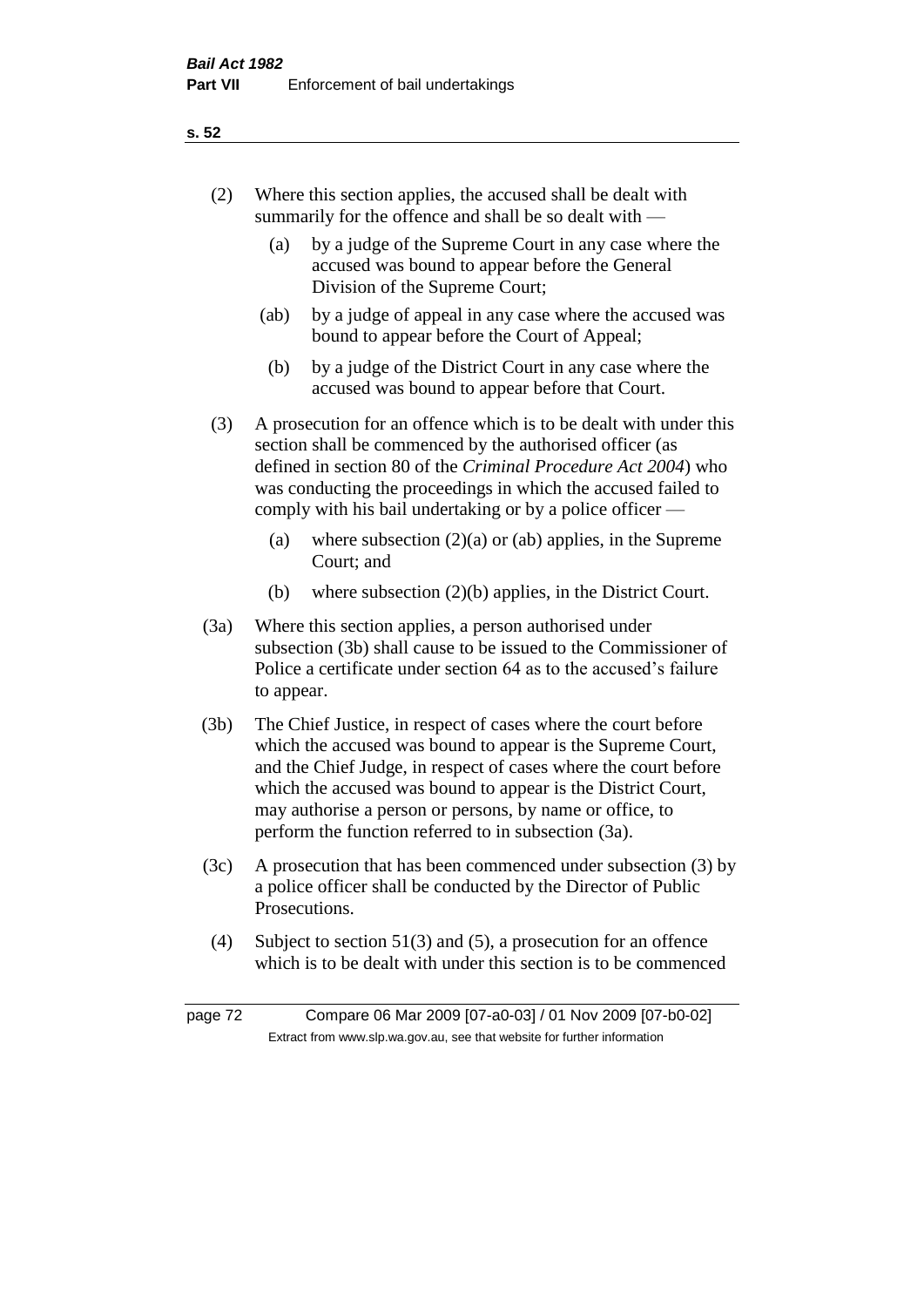and conducted under the *Criminal Procedure Act 2004* as if it were a prosecution of a simple offence in a court of summary jurisdiction, but —

- (a) no fees shall be charged by the Supreme Court or District Court for or in respect of any act or proceeding that relates to the prosecution; and
- (b) the Supreme Court or District Court cannot order a party to the prosecution to pay another party's costs of or relating to the prosecution, except under section 166(2) of the *Criminal Procedure Act 2004*.
- (5) If under section 51(6) or (7) the Supreme Court or the District Court imposes a pecuniary penalty the court may make an order under section 59 of the *Sentencing Act 1995* in respect of the amount payable.

*[Section 52 amended by No. 92 of 1994 s. 6; No. 78 of 1995 s. 8; No. 54 of 1998 s. 10; No. 45 of 2004 s. 28(2) and (4); No. 59 of 2004 s. 141; No. 84 of 2004 s. 11 and 82; No. 2 of 2008 s. 56(5); No. 6 of 2008 s. 32(1) and (2).]* 

# **53. Appeals against decisions made under s. 52**

- (1) A person who is dissatisfied with a decision (as defined in section 6 of the *Criminal Appeals Act 2004*) made under section 52 may, with the leave of the Court of Appeal, appeal against it.
- (2) For the purposes of subsection (1), Part 2 of the *Criminal Appeals Act 2004*, with any necessary changes, applies as if —
	- (a) the decision referred to in subsection (1) were a decision of a court of summary jurisdiction;
	- (b) a reference in that Part to a court of summary jurisdiction were a reference to the court that made the decision referred to in subsection (1); and
	- (c) a reference in that Part to commencing an appeal were a reference to applying for leave to appeal.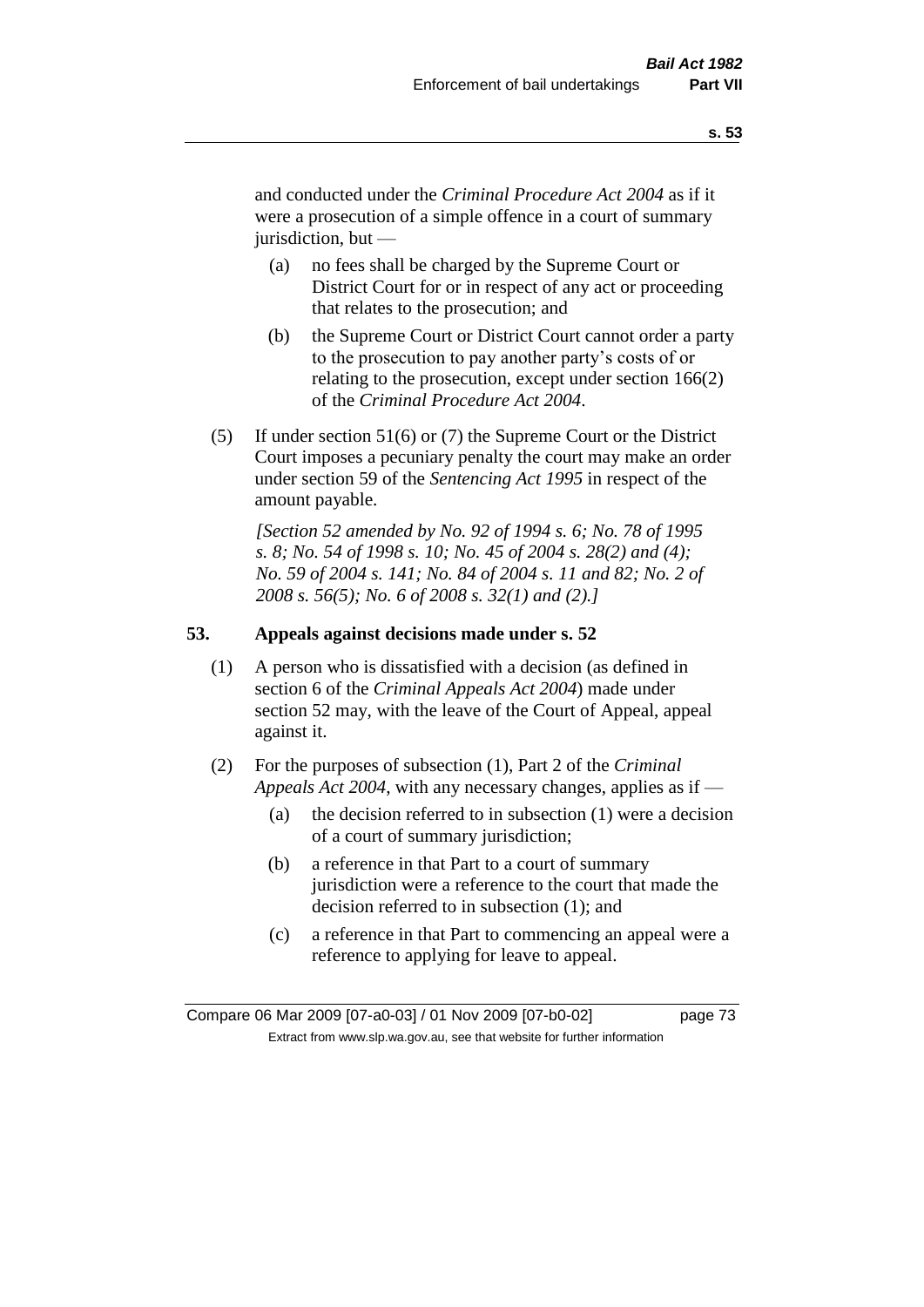#### **s. 54**

(3) Despite section 13(1) of the *Criminal Appeals Act 2004*, the appeal is to be dealt with by the Court of Appeal.

*[Section 53 inserted by No. 45 of 2004 s. 28(3); amended by No. 84 of 2004 s. 11 and 82.]*

# **54. Accused on bail may be taken before a judicial officer for variation or revocation of bail**

 $(1a)$  In this section —

*relevant officer* means —

- (a) if the court before which the accused is required to appear is the District Court, the Supreme Court or the Court of Appeal — the prosecutor; or
- (b) in any other case the prosecutor or a police officer.
- (1) Where an accused has been released on bail the relevant officer may cause the accused to appear before an appropriate judicial officer to show cause why the accused's bail should not be varied or revoked if the relevant officer —
	- (a) has reasonable grounds to believe, or is notified in writing by a surety for the accused that the surety has reasonable grounds to believe, that the accused —
		- (i) is not likely to comply with any requirement of his bail undertaking mentioned in section  $28(2)(a)$  or (b);
		- (ii) is, or has been, or is likely to be in breach of any condition of his bail undertaking mentioned in section  $28(2)(c)$ ; or
		- (iii) is, or has been, in breach of a home detention condition mentioned in section 28(2)(d);
	- (b) has reasonable grounds to believe that
		- (i) any surety for the accused's appearance is no longer suitable under section 39 to be a surety, or is dead;

page 74 Compare 06 Mar 2009 [07-a0-03] / 01 Nov 2009 [07-b0-02] Extract from www.slp.wa.gov.au, see that website for further information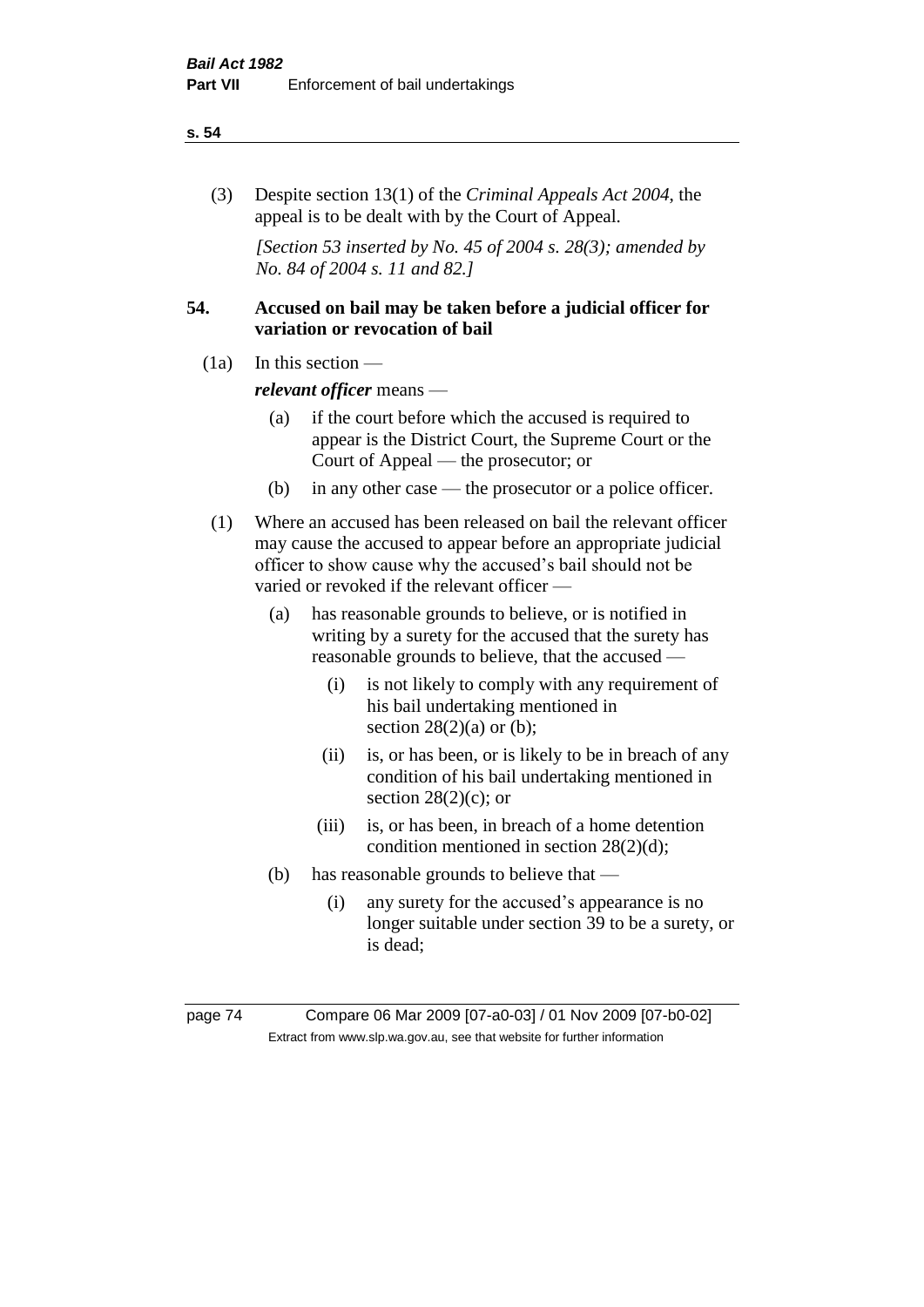- (ii) for any reason any security required under Part D of Schedule 1 is no longer sufficient; or
- (iii) in a case where the accused has been granted bail for the purposes of an appeal, the accused has discontinued the appeal or has not prosecuted it with all due diligence.
- (2) For the purposes of causing an accused to appear before an appropriate judicial officer as provided in subsection  $(1)$  -
	- (a) a police officer may arrest the accused without warrant and bring the accused before an appropriate judicial officer; or
	- (b) the relevant officer may apply to an appropriate judicial officer for a summons or warrant on any ground specified in subsection  $(1)$ .
- (2a) A police officer shall not exercise the power conferred by subsection (2)(a) unless the police officer is the relevant officer or is requested in writing to do so by the relevant officer.
- (3) An application under subsection (2)(b) must be made, and proceedings on it are to be conducted —
	- (a) in a court of summary jurisdiction in accordance with regulations made under the *Criminal Procedure Act 2004*;
	- (b) in the Supreme Court or the District Court in accordance with rules of court made under the *Criminal Procedure Act 2004*.
- (4) An accused arrested under this section shall be taken as soon as is practicable before an appropriate judicial officer unless he is arrested less than 24 hours before the time at which he is due to appear in accordance with his bail undertaking, in which case he shall be held in custody and brought before an appropriate judicial officer at that time.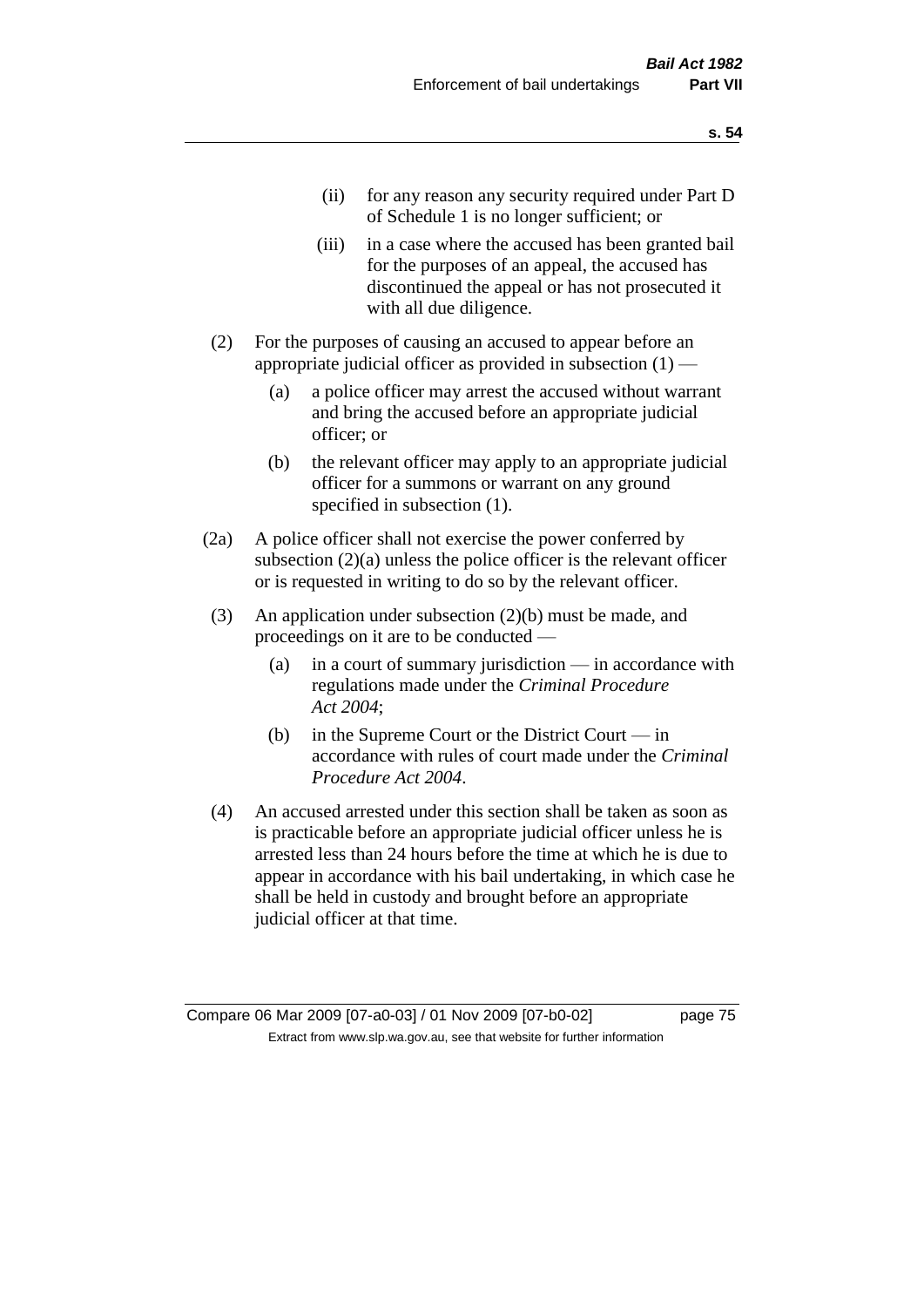- $(5)$  If
	- (a) the court before which the accused is required to appear is the District Court, the Supreme Court or the Court of Appeal; and
	- (b) a police officer is satisfied that because of the urgency of the case it is not practicable for the prosecutor to exercise the power conferred by subsection (1),

the police officer may exercise that power.

(6) If a police officer, acting under subsection (5), exercises the power conferred by subsection (1), the police officer is to be regarded as the relevant officer for the purposes of this section.

*[Section 54 amended by No. 33 of 1989 s. 18; No. 61 of 1990 s. 12; No. 45 of 1993 s. 12; No. 59 of 2004 s. 141; No. 84 of 2004 s. 9, 11 and 82; No. 6 of 2008 s. 33(1)-(4).]* 

# **54A. Accused on committal may be taken before court by which committed**

- (1) This section applies to an accused
	- (a) who has been released on bail following the accused's committal to the District Court or the Supreme Court to be tried (otherwise than for murder) or sentenced or otherwise dealt with; and
	- (b) who has not made an appearance in that court on the committal; and
	- (c) who, in the opinion of the relevant officer under section 54, should be made to show cause in terms of subsection (1) of that section.
- (2) The relevant officer may, under section 54, cause an accused to whom this section applies to appear before a judicial officer who is empowered to exercise jurisdiction in the court in which the committal order was made, instead of before an appropriate judicial officer.

page 76 Compare 06 Mar 2009 [07-a0-03] / 01 Nov 2009 [07-b0-02] Extract from www.slp.wa.gov.au, see that website for further information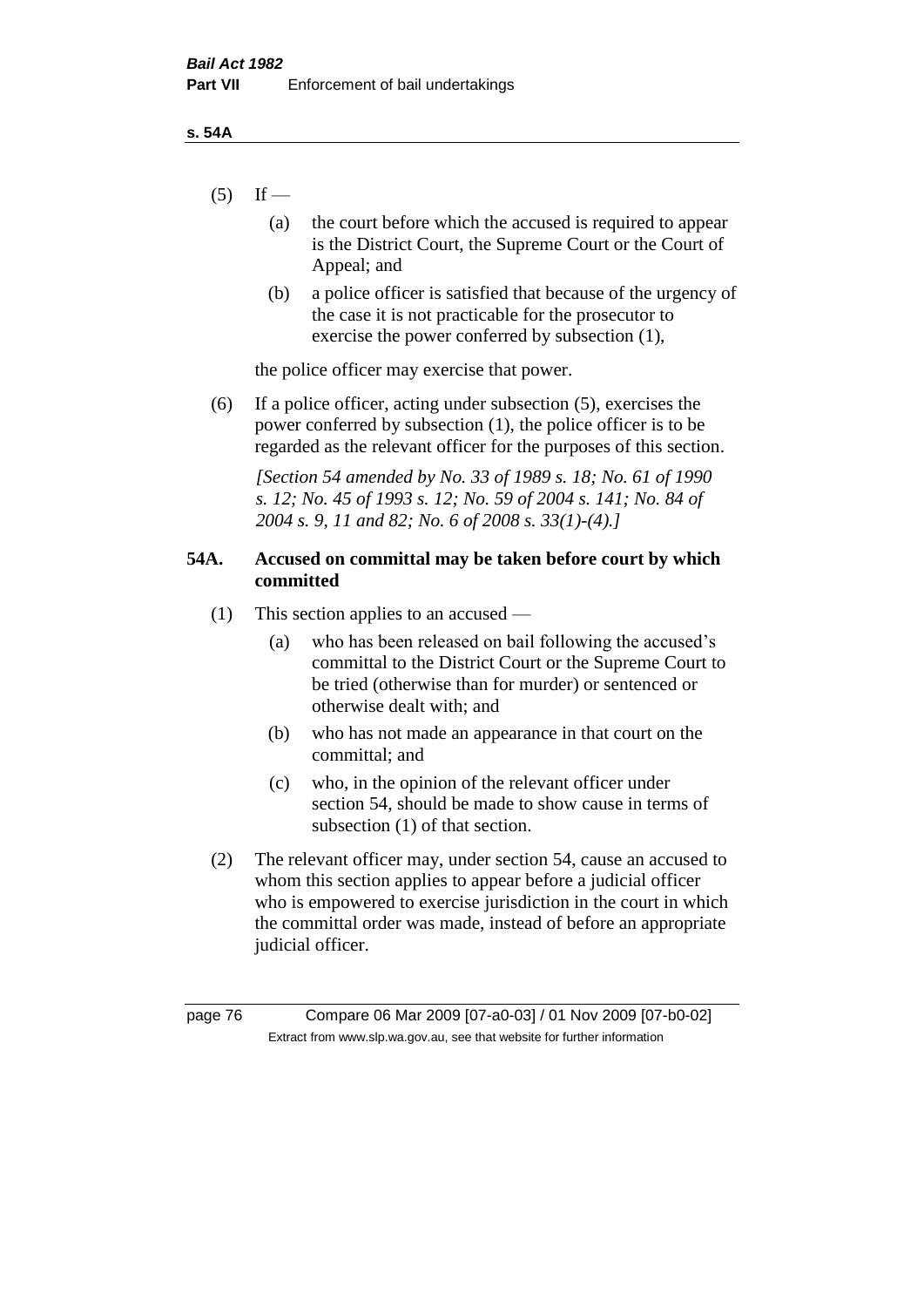- (3) A judicial officer before whom an accused so appears is to be regarded as an appropriate judicial officer for the purposes of section 54(2).
- (4) A judicial officer before whom an accused so appears is not obliged to exercise any power conferred by section 55 but may refuse to do so and direct the relevant officer to cause the accused to appear before an appropriate judicial officer.
- (5) A relevant officer shall comply with a direction given to that officer under subsection (4).

*[Section 54A inserted by No. 6 of 2008 s. 34; amended by No. 29 of 2008 s. 24(6).]*

## **55. Powers of judicial officer to revoke or vary bail**

- (1) If the judicial officer before whom an accused appears under section 54 is satisfied that —
	- (a) the accused is not likely to comply with any requirement of his bail undertaking mentioned in section 28(2)(a) or  $(b)$ :
	- (b) he is, or has been, or is likely to be, in breach of any condition of his bail undertaking mentioned in section  $28(2)(c)$ ;
	- (ba) he is, or has been, in breach of a home detention condition mentioned in section 28(2)(d); or
		- (c) any of the grounds set out in section  $54(1)(b)$  has been established,

#### he may —

- (d) revoke the bail and remand the accused in custody to appear at the time and place specified, or deemed by section 31(3) to be specified, in his bail undertaking; or
- (e) revoke the bail and grant fresh bail to the accused in accordance with this Act, other than clause 2 of Part B of Schedule 1.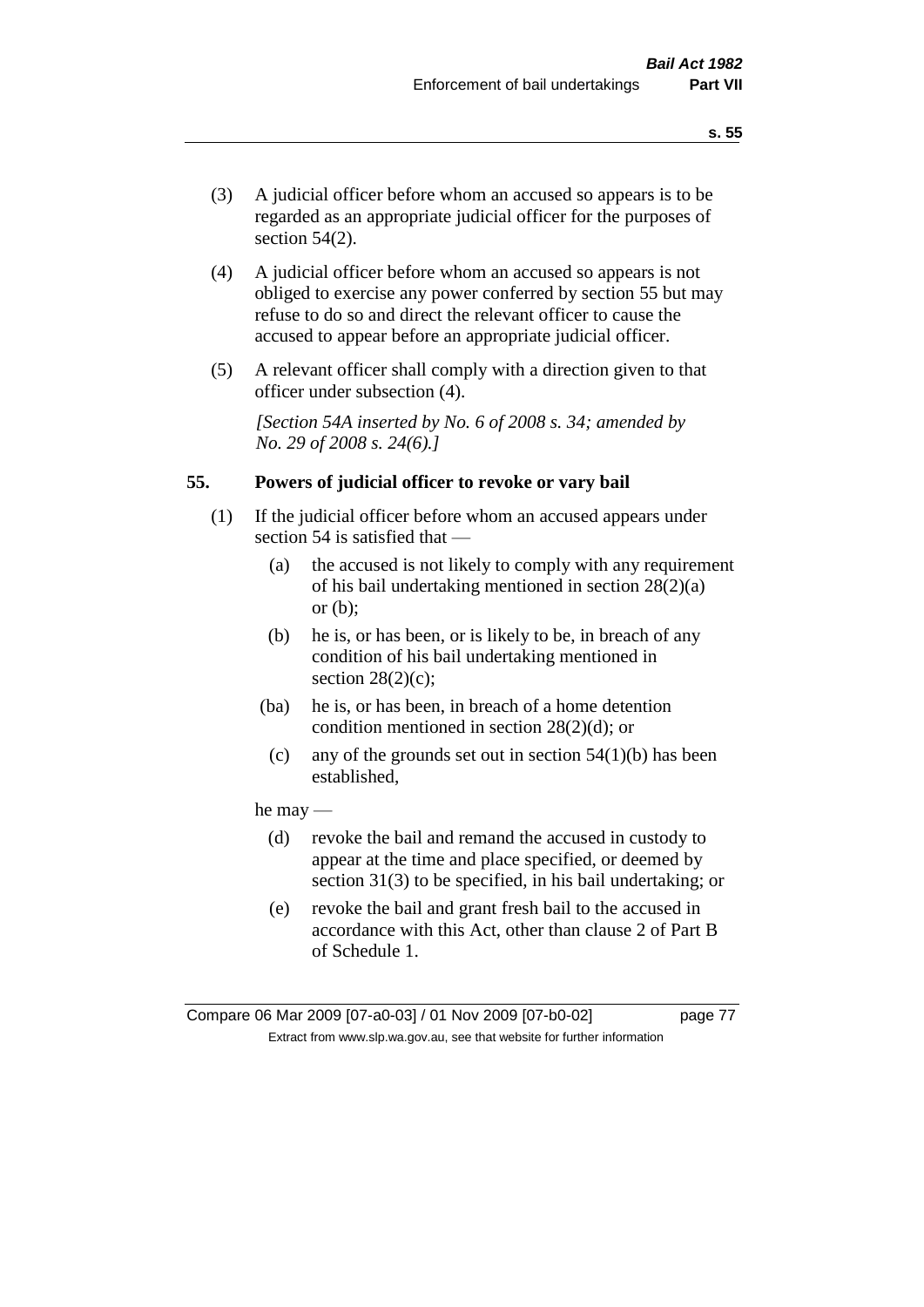**s. 57**

(2) If the judicial officer before whom the accused so appears is not satisfied as to any of the matters mentioned in subsection (1)(a), (b), or (c) he shall release the accused on his existing bail undertaking and, with the consent in writing of the surety, on any existing surety undertaking.

*[Section 55 amended by No. 61 of 1990 s. 13; No. 45 of 1993 s. 12; No. 84 of 2004 s. 82.]* 

*[56. Deleted by No. 6 of 2008 s. 35.]*

# **57. Forfeiture of money under bail undertaking**

- (1) Where an accused is convicted of an offence against section  $51(1)$ , (2) or (2a), the court by which he is convicted shall, whether or not an application is made therefor by the prosecutor, order that the full amount agreed to be forfeited, in the accused's bail undertaking, be forfeited to the State.
- (2) Notwithstanding subsection (1), the court may decline to make an order thereunder or may order forfeiture in part only where the accused shows to the satisfaction of the judicial officer —
	- (a) that, by reason of a change of circumstances since the bail undertaking was entered into, an order for forfeiture, or for forfeiture in full (as the case may be), would cause excessive hardship to the accused or his dependants; and
	- (b) that such hardship would not be relieved by the exercise of one of the powers conferred by section 59.
- (3) Without prejudice to the recovery of such an amount as a civil debt due to the State, any amount to be paid under an order made under this section is to be paid, and its payment may be enforced under Part 5 of the *Fines, Penalties and Infringement Notices Enforcement Act 1994*, unless an order has been made under subsection (4).
- (4) If under this section the Supreme Court or the District Court makes an order requiring the payment of money, the court may make an order under section 59 of the *Sentencing Act 1995* in

page 78 Compare 06 Mar 2009 [07-a0-03] / 01 Nov 2009 [07-b0-02] Extract from www.slp.wa.gov.au, see that website for further information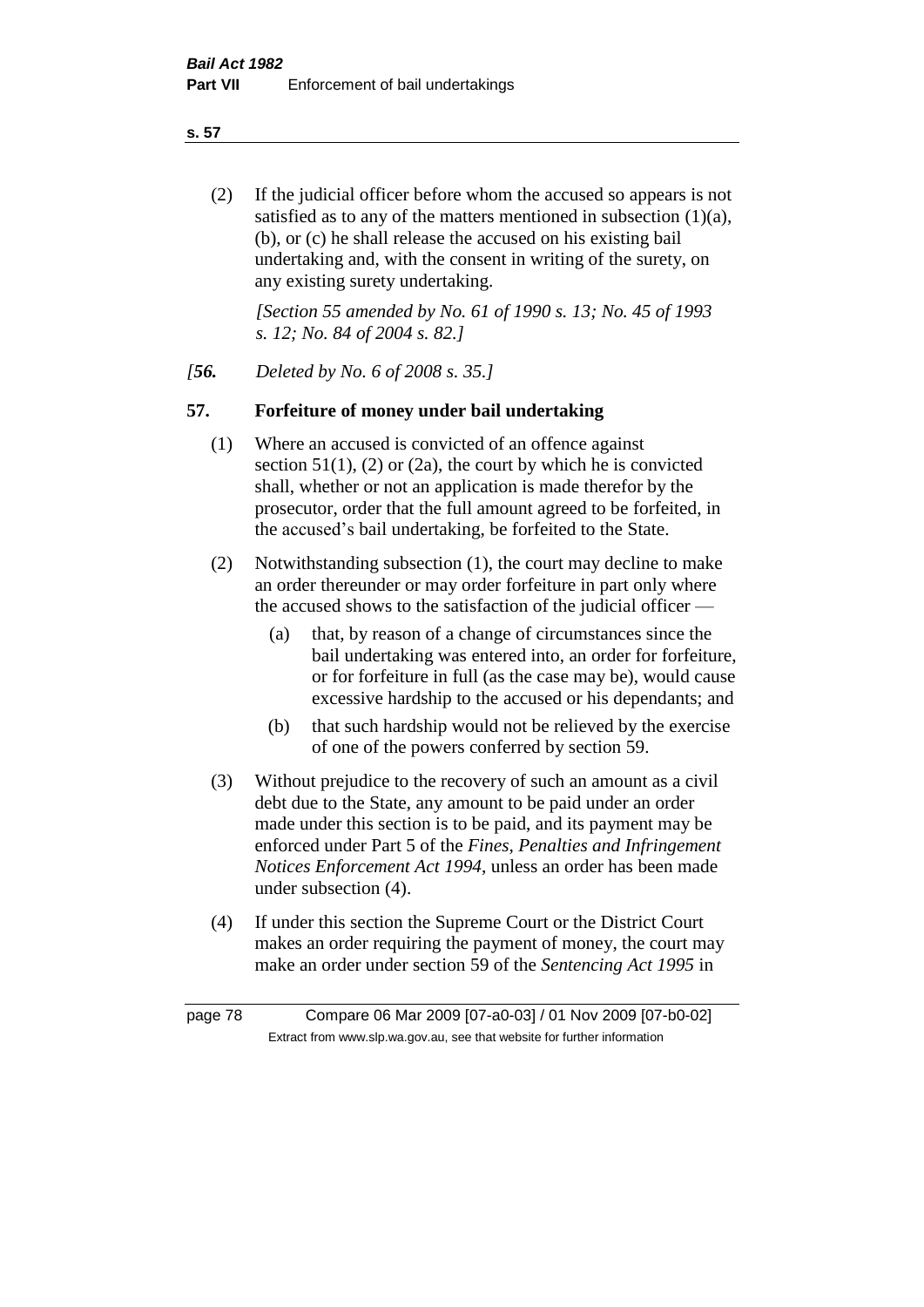respect of the amount payable and for that purpose that section, with any necessary changes, applies as if the amount were a fine imposed on the accused.

*[Section 57 amended by No. 74 of 1984 s. 19; No. 92 of 1994 s. 7; No. 78 of 1995 s. 8; No. 54 of 1998 s. 11; No. 65 of 2003 s. 121(3); No. 84 of 2004 s. 82.]* 

# **58. Automatic forfeiture on expiration of one year after absconding**

- (1) If after the expiration of one year from the day on which the accused is required to appear in court in accordance with the requirement of his bail undertaking mentioned in section  $28(2)(a)$  he has not —
	- (a) been arrested under section 59B; or
	- (b) appeared in court in accordance with the requirement of his bail undertaking mentioned in section 28(2)(b); or
	- (c) otherwise surrendered himself or been taken into custody to be dealt with on the charge or charges for which the bail undertaking was entered into,

the full amount specified in the bail undertaking shall, on the expiration of the said period, be forfeited to the State by virtue of this section without any order of the court or other formality.

(2) Upon the occurrence of a forfeiture under subsection (1) any security given by the accused may be resorted to by the State as if an order of forfeiture had been made under section 57(1).

*[Section 58 amended by No. 65 of 2003 s. 121(3); No. 84 of 2004 s. 82; No. 6 of 2008 s. 18(3) and 36(2).]*

Compare 06 Mar 2009 [07-a0-03] / 01 Nov 2009 [07-b0-02] page 79 Extract from www.slp.wa.gov.au, see that website for further information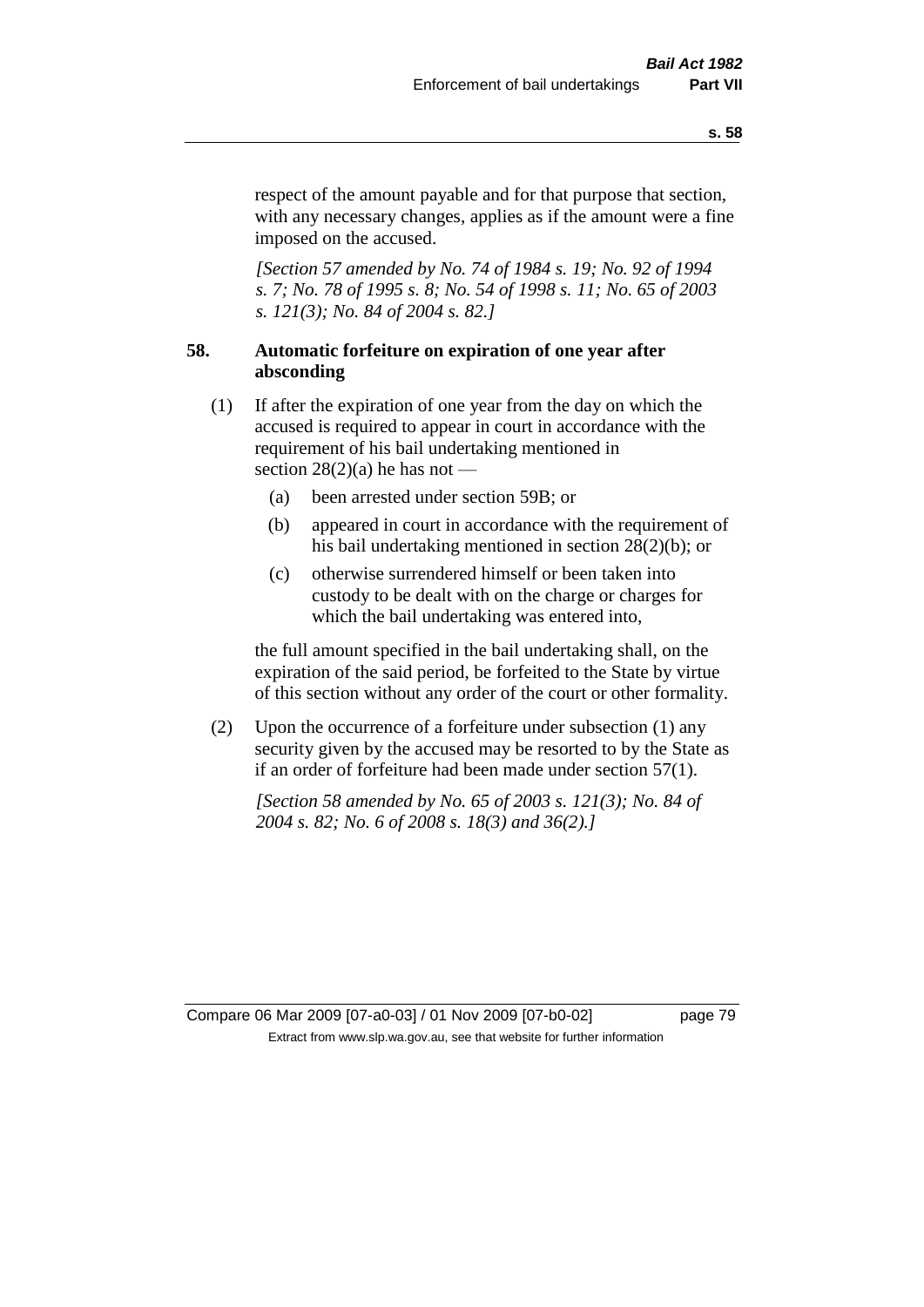**Part VIII — Miscellaneous** 

# **59. Further power of judicial officer in relation to enforcement of undertakings**

A court or an appropriate judicial officer who makes an order for forfeiture under section 49 or 57 may, when doing so, or at any time thereafter, further order —

- (a) that payment of any sum be made by specified instalments or be postponed to a specified date;
- (b) that any security given be applied in or towards payment of the sum forfeited; or
- (c) that the accused or the surety, as the case may be, do all such things and execute all such documents as may be necessary, or as may be specified in the order, for the purpose of vesting any security in the State or enabling the State to realize the same or to resort thereto to recover the sum forfeited,

and the court or an appropriate judicial officer may at any time vary or revoke an order made under paragraph (a), (b), or (c).

*[Section 59 amended by No. 65 of 2003 s. 121(3); No. 84 of 2004 s. 82.]*

# **59A. Where bail dispensed with, accused may be taken before judicial officer for reconsideration of matter**

- $(1)$  In this section *relevant officer* has the meaning given in section 54(1a).
- (2) Where the requirement for bail has been dispensed with for an accused under section 7A, the relevant officer may cause the accused to appear before an appropriate judicial officer for reconsideration of the matter, if the relevant officer has reasonable grounds to believe that the accused is not likely to appear at the time and place specified in a notice under section 13A(3).

page 80 Compare 06 Mar 2009 [07-a0-03] / 01 Nov 2009 [07-b0-02] Extract from www.slp.wa.gov.au, see that website for further information

**s. 59**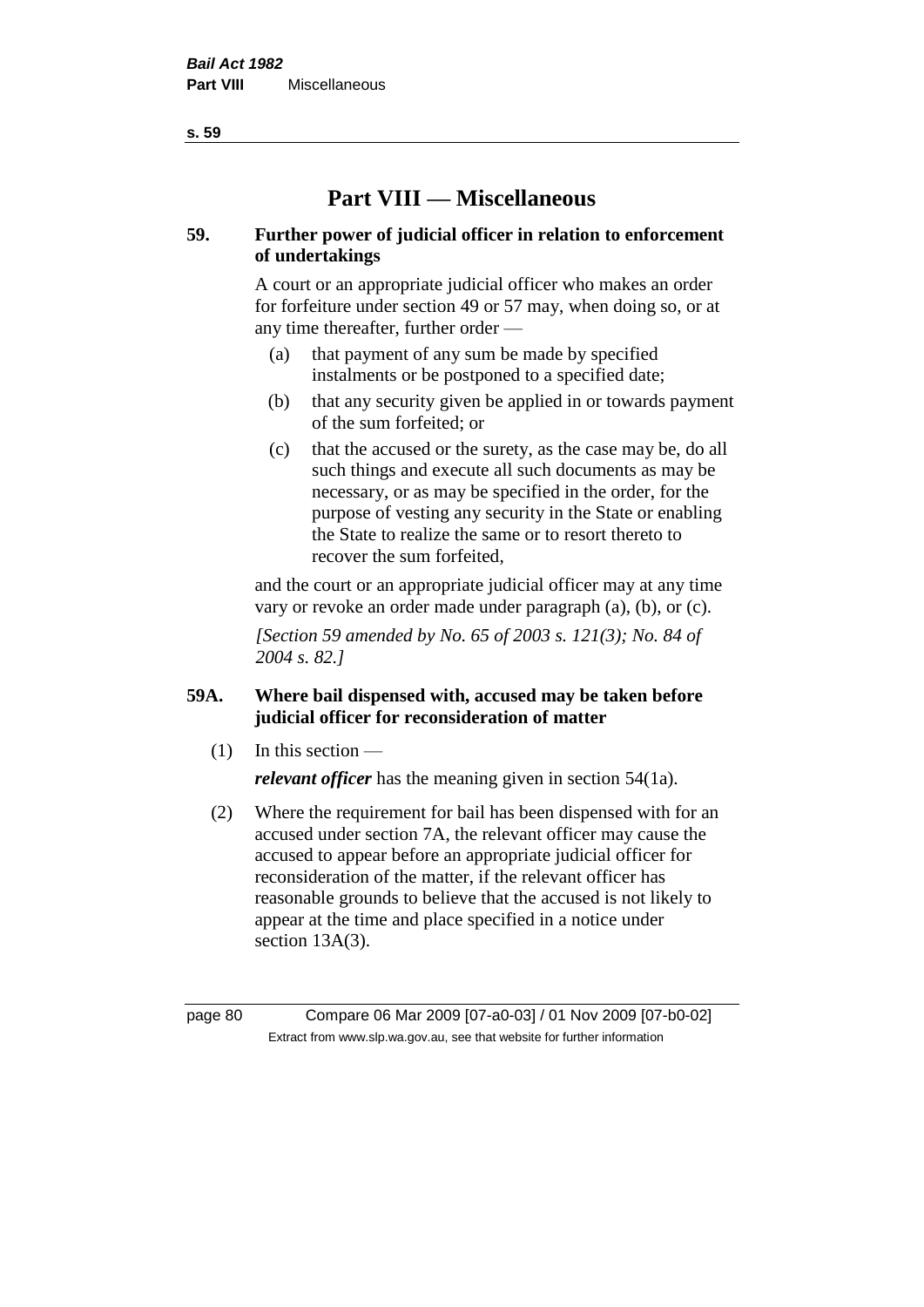- (3) Section 54(2), (2a), (3) and (4) apply, with necessary modifications, for the purposes of subsection (2).
- (4) The judicial officer before whom an accused appears under subsection (2) shall reconsider the accused's case and may, notwithstanding section 13 —
	- (a) again dispense with the requirement for bail; or
	- (b) grant bail; or
	- (c) refuse to grant bail,

in accordance with this Act, for the accused's appearance in court.

- $(5)$  If
	- (a) the court before which the accused is required to appear is the District Court, the Supreme Court or the Court of Appeal; and
	- (b) a police officer is satisfied that because of the urgency of the case it is not practicable for the prosecutor to exercise the power conferred by subsection (2),

the police officer may exercise that power.

(6) If a police officer, acting under subsection (5), exercises the power conferred by subsection (2), the police officer is to be regarded as the relevant officer for the purposes of this section.

*[Section 59A inserted by No. 6 of 2008 s. 36(1).]*

#### **59B. Warrant for arrest of absconding accused**

Where —

(a) at any time after that specified in an accused's bail undertaking for an accused's appearance the accused has failed to comply with the requirements of the accused's bail undertaking mentioned in section 28(2)(a) or (b); or

Compare 06 Mar 2009 [07-a0-03] / 01 Nov 2009 [07-b0-02] page 81 Extract from www.slp.wa.gov.au, see that website for further information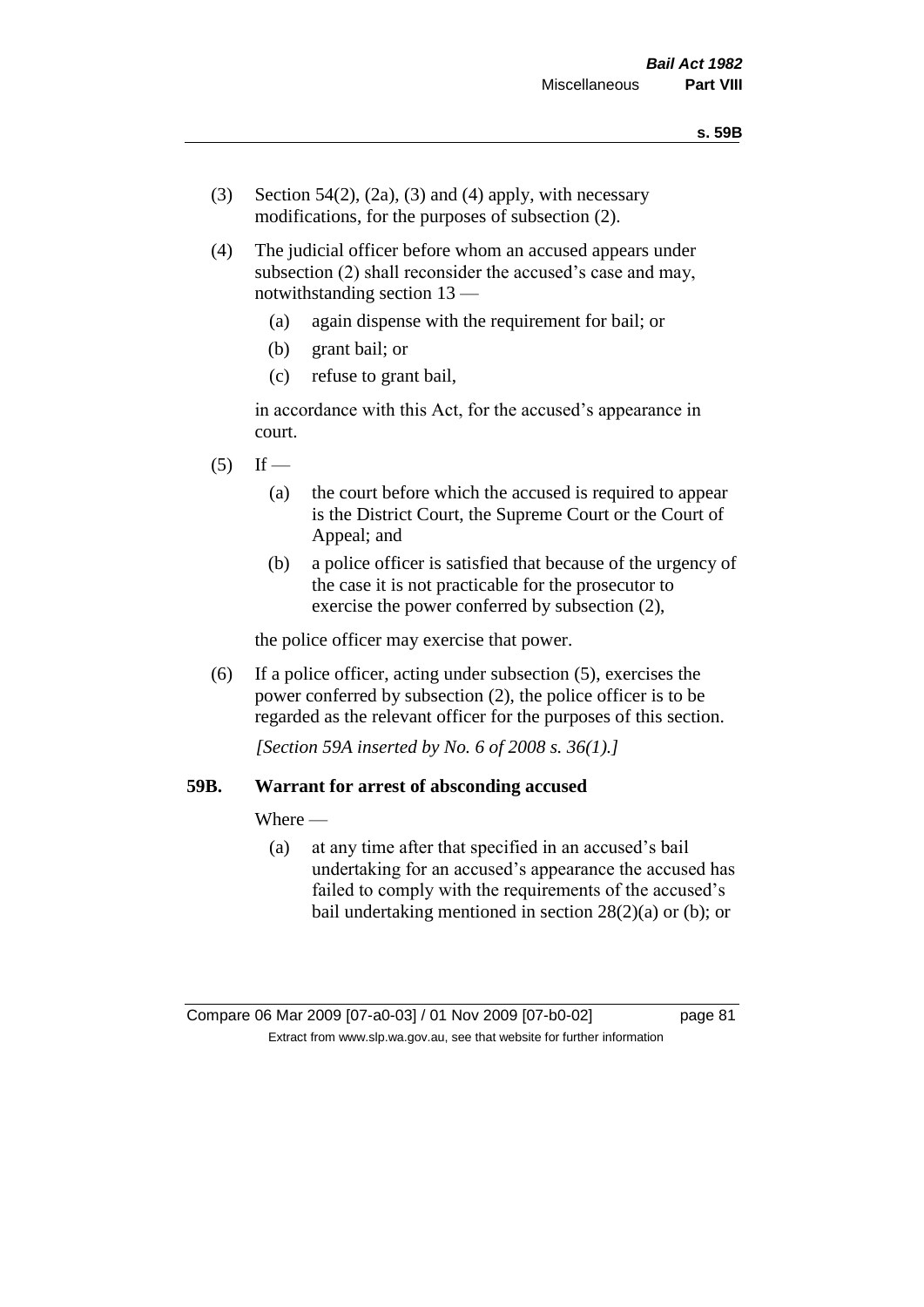(b) an accused has failed to appear at the time and place specified in a notice under section 13A(3).

the court before which the accused was required to appear may issue a warrant to arrest the accused and bring the accused before that court or a court of like jurisdiction.

*[Section 59B inserted by No. 6 of 2008 s. 36(1).]*

## **60. Accused and surety to notify any change of address**

Where the residential address of —

- (a) an accused who has been released on bail or for whom the requirement for bail has been dispensed with; or
- (b) a surety,

changes from that appearing on his bail undertaking, surety undertaking or notice under section 13A(3), as the case may be, he shall forthwith, in writing, notify details of the change to the registrar of the court before which, at the time when the change occurs, the accused is required to appear, and if without reasonable cause he fails to do so he commits an offence.

#### Penalty: \$1 000.

*[Section 60 amended by No. 50 of 2003 s. 37(5); No. 59 of 2004 s. 141; No. 84 of 2004 s. 82; No. 6 of 2008 s. 37.]*

# **61. Offence of failing to bring arrested person before court or person able to grant bail**

- (1) A person to whom this section applies commits an offence if, having arrested another for an offence, he wilfully and without reasonable excuse fails to take that other person, or cause him to be taken, as soon as is practicable —
	- (a) before an authorised officer or judicial officer empowered by this Act to grant bail for that offence; or
	- (b) before a court.

Penalty: \$1 000 or imprisonment for 12 months or both.

page 82 Compare 06 Mar 2009 [07-a0-03] / 01 Nov 2009 [07-b0-02] Extract from www.slp.wa.gov.au, see that website for further information

**s. 60**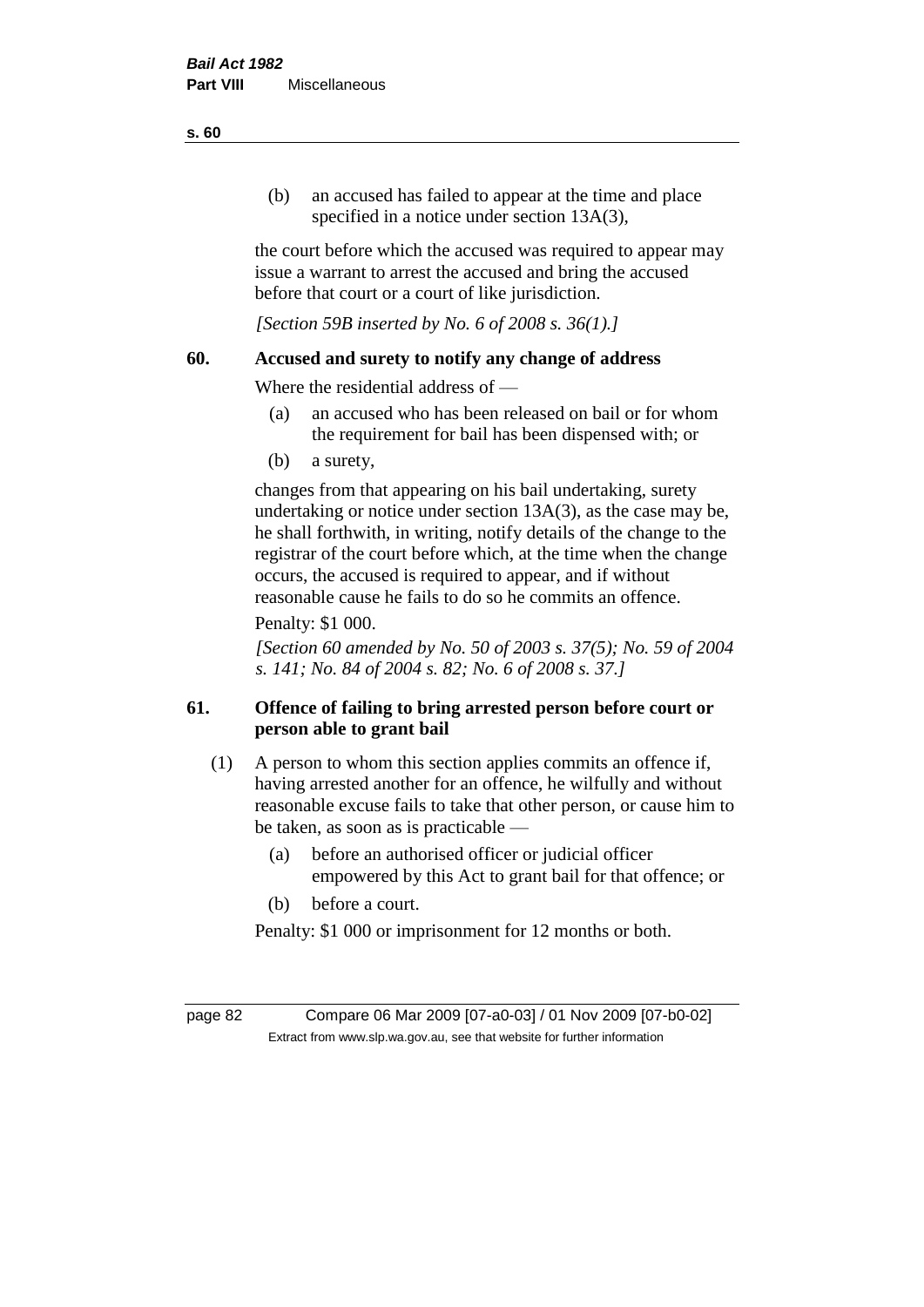- (2) This section applies to a person who
	- (a) is not empowered by this Act to grant bail for the offence; or
	- (b) being so empowered, elects to act under section 6(7).

*[Section 61 amended by No. 15 of 1988 s. 17; No. 59 of 2006 s. 4(4); No. 6 of 2008 s. 38.]* 

## **62. Offence to give false information for bail purposes**

A person who for the purpose of obtaining —

- (a) a grant of bail for himself or a variation of the terms and conditions thereof; or
- (b) approval of himself as a surety,

makes any statement which he knows is false in a material particular, or recklessly makes any statement which is false in a material particular, commits an offence.

Penalty: \$1 000 or imprisonment for 12 months or both.

#### **63. Protection of persons carrying out this Act**

A person shall not be liable in civil proceedings on account of anything done, or omitted to be done, by him in good faith in the course of carrying out any provision of this Act, or purporting to be so done or omitted; but the liability (if any) of any other person (including the State or the Commonwealth) as his employer is not affected by this section and shall be determined as if it had not been passed.

*[Section 63 amended by No. 65 of 2003 s. 121(4).]*

## **64. Evidence of non-appearance etc. by an accused**

Where it is required for the purposes of this Act to prove —

(a) that an accused did not appear before a particular court, at a particular place, on a particular day, at a particular time or during a particular period; or

Compare 06 Mar 2009 [07-a0-03] / 01 Nov 2009 [07-b0-02] page 83 Extract from www.slp.wa.gov.au, see that website for further information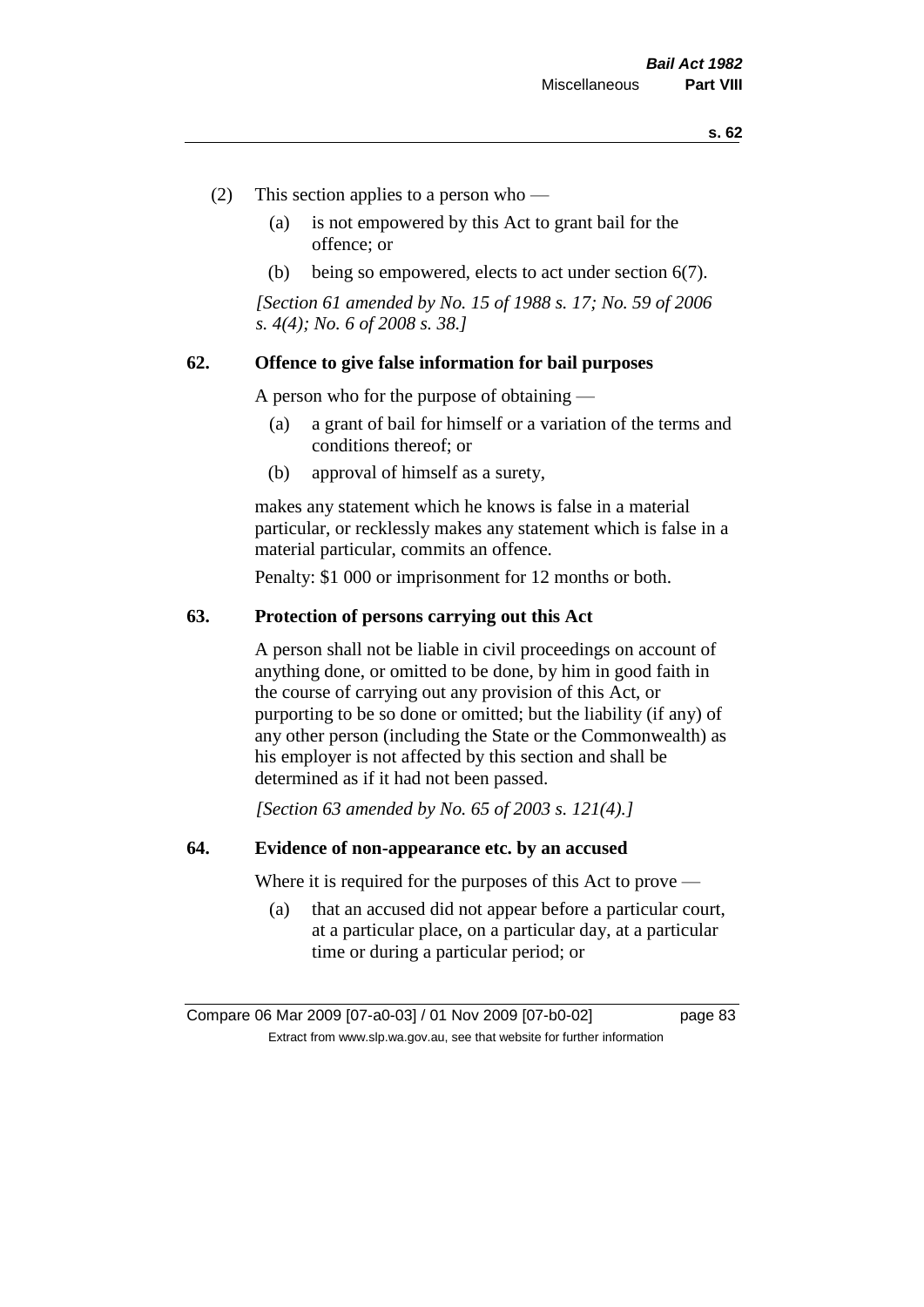(b) the day, time or period when or during which an accused did appear before a particular court at a particular place,

a certificate as to any such matter, purporting to be signed by a judicial officer or registrar of the court before which the accused was required to appear, shall be evidence of the matter so certified.

*[Section 64 amended by No. 59 of 2004 s. 141; No. 84 of 2004 s. 82.]* 

# **65. Bail undertakings by minors**

A bail undertaking entered into by a person who is under the age of 18 years shall bind him as if he were of full age.

# **66. Abolition of other powers to grant bail**

- (1) Any power or duty that, at the commencement of this Act, exists apart from statute to grant bail to an accused awaiting an appearance in court for an offence, is abolished.
- (2) Subsection (1) has effect notwithstanding anything in section 16 of the *Supreme Court Act 1935*.
- (3) In subsection (1) *statute* means an Act of the Parliament of Western Australia, other than the *Supreme Court Act 1935*.

*[Section 66 amended by No. 84 of 2004 s. 82.]*

# **66A. Delegation by registrar**

- (1) The registrar of a court may, either generally or as otherwise provided by the instrument of delegation, by instrument signed by him, delegate to an officer of that court any function conferred on him by or under this Act other than —
	- (a) this power of delegation; or
	- (aa) a function conferred by section  $11(3)$  or  $36(1)(a)$ ; or
	- (b) any function that a judicial officer has required him to perform personally.

page 84 Compare 06 Mar 2009 [07-a0-03] / 01 Nov 2009 [07-b0-02] Extract from www.slp.wa.gov.au, see that website for further information

**s. 65**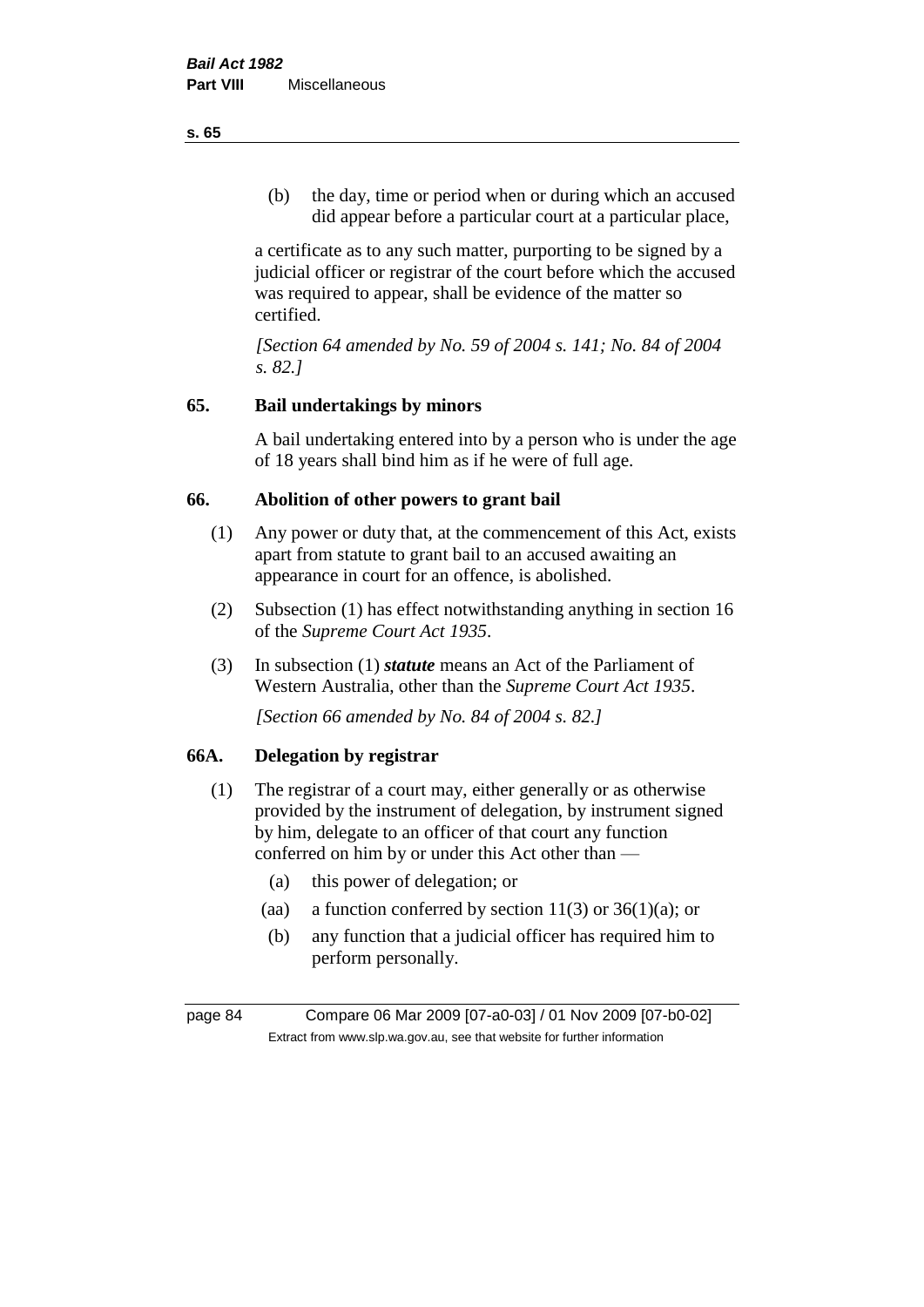(2) The superintendent of a detention centre under the *Young Offenders Act 1994* may, either generally or as otherwise provided by the instrument of delegation, by instrument signed by him, delegate to an officer of the Public Sector agency principally assisting the Minister administering that Act in its administration any function conferred on him by or under this Act, other than this power of delegation.

*[Section 66A inserted by No. 15 of 1988 s. 18; amended by No. 49 of 1988 s. 89; No. 31 of 1993 s. 8; No. 59 of 2004 s. 141; No. 65 of 2006 s. 52; No. 6 of 2008 s. 39.]* 

# **66B. Use of video link or audio link**

(1) In this section —

*audio link* means facilities (including telephone) that enable, at the same time, a judicial officer or authorised officer at one place to hear the accused at another place and vice versa;

*bail proceedings* means any proceedings under this Act including —

- (a) proceedings on a case for bail;
- (b) proceedings relating to the variation or revocation of bail;
- (c) proceedings on an application under section 48 or 49;
- (d) proceedings on an appeal under section 15A or 53;

*video link* means facilities (including closed circuit television) that enable, at the same time, a judicial officer or authorised officer at one place to see and hear the accused at another place and vice versa.

- (2) Bail proceedings may be conducted by means of a video link or an audio link.
- (3) Without limiting subsection (2), if a provision of this Act requires or authorises an accused to be brought before, or appear before, a court, judicial officer or authorised officer, the accused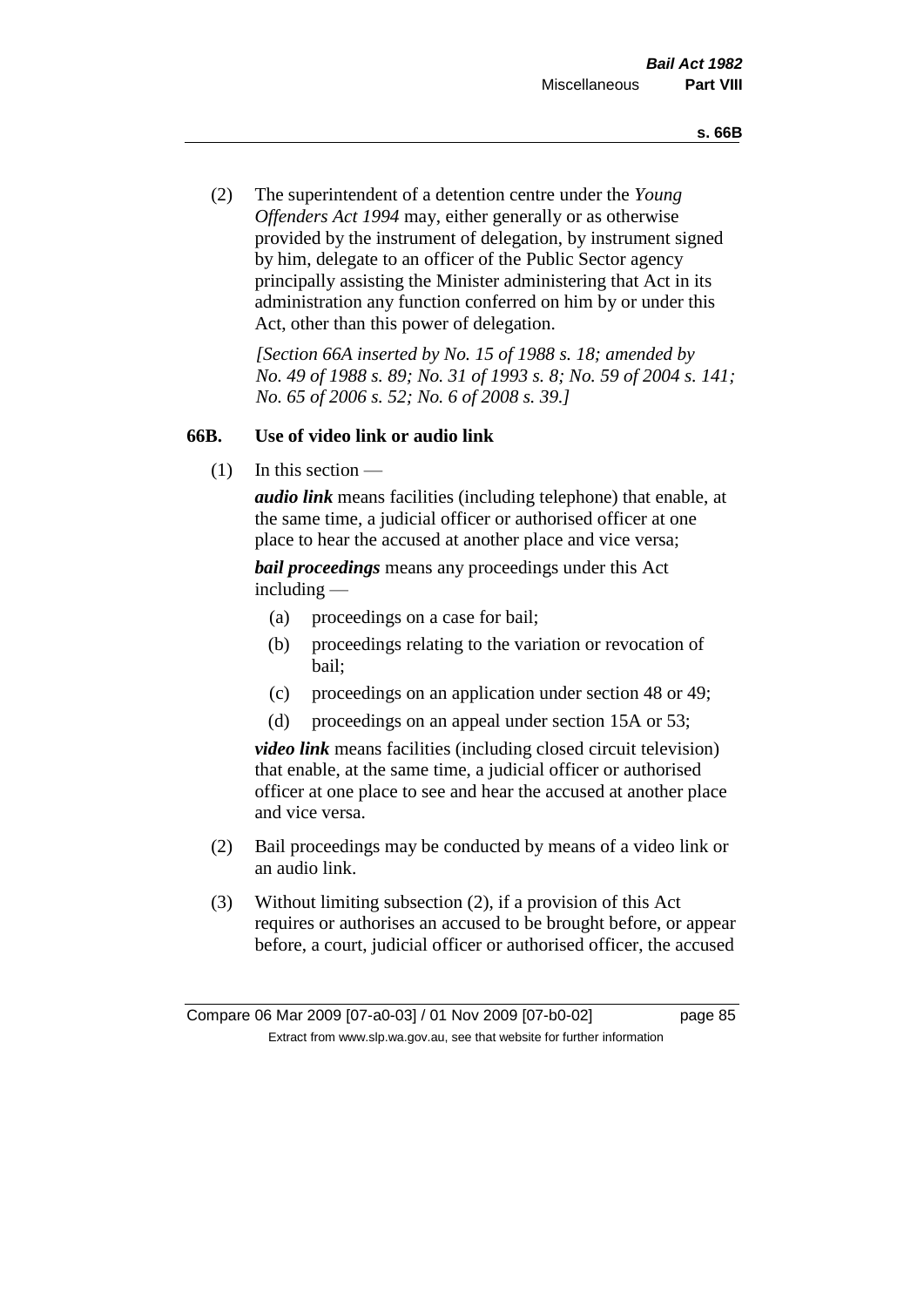may be brought before, or appear before, the court or officer by means of a video link or an audio link.

- (4) An audio link is not to be used under this section unless a video link is not available and cannot reasonably be made available.
- (5) Nothing in this section prevents a court, judicial officer or authorised officer from requiring that an accused be brought before, or appear before, the court or officer in person for the purposes of bail proceedings.

*[Section 66B inserted by No. 6 of 2008 s. 40(1).]*

# **67. Regulations**

- (1) The Governor may make regulations, not inconsistent with this Act, prescribing such things as are required or permitted by this Act to be prescribed or as it is necessary or expedient to prescribe for the purposes thereof.
- (2) Without limiting the generality of subsection (1) regulations  $may$ —
	- (a) make provision for or with respect to the making of applications —
		- (i) for or in relation to bail;
		- (ii) for the approval of sureties;
		- (iii) for the approval of security to be given by accused persons and sureties;
		- (iv) for the cancellation of a surety undertaking;
		- (v) for an order under section 49,

and for the manner in which such applications are to be made and the procedure to be followed on such applications;

(b) for the purposes of clause 5 of Part A of Schedule 1, prescribe the officer or officers who may grant bail for any prescribed appearance or class of appearance in court by an accused who is in custody;

**s. 67**

page 86 Compare 06 Mar 2009 [07-a0-03] / 01 Nov 2009 [07-b0-02] Extract from www.slp.wa.gov.au, see that website for further information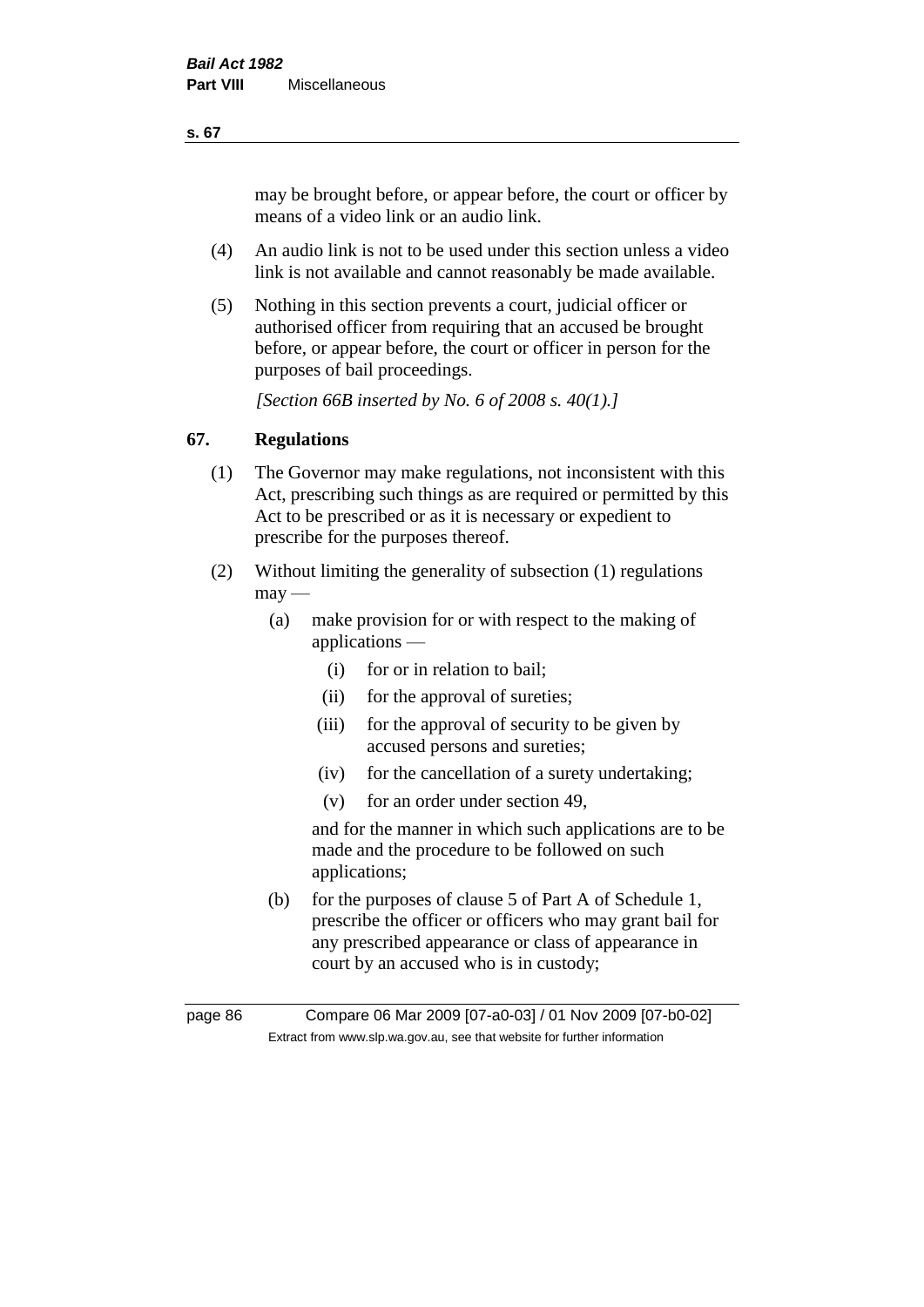- (c) make provision for, or with respect to the management, control, supervision and good order of premises established for the accommodation of persons to whom bail has been granted.
- (3) Regulations made under this section may provide that a contravention or failure to comply with a regulation constitutes an offence and may provide for penalties not exceeding a fine of \$500 for offences against the regulations.

*[Section 67 amended by No. 45 of 1993 s. 12; No. 84 of 2004 s. 83(3); No. 2 of 2008 s. 56(6); No. 6 of 2008 s. 30(3).]* 

*[68. Omitted under the Reprints Act 1984 s. 7(4)(g).]*

Compare 06 Mar 2009 [07-a0-03] / 01 Nov 2009 [07-b0-02] page 87 Extract from www.slp.wa.gov.au, see that website for further information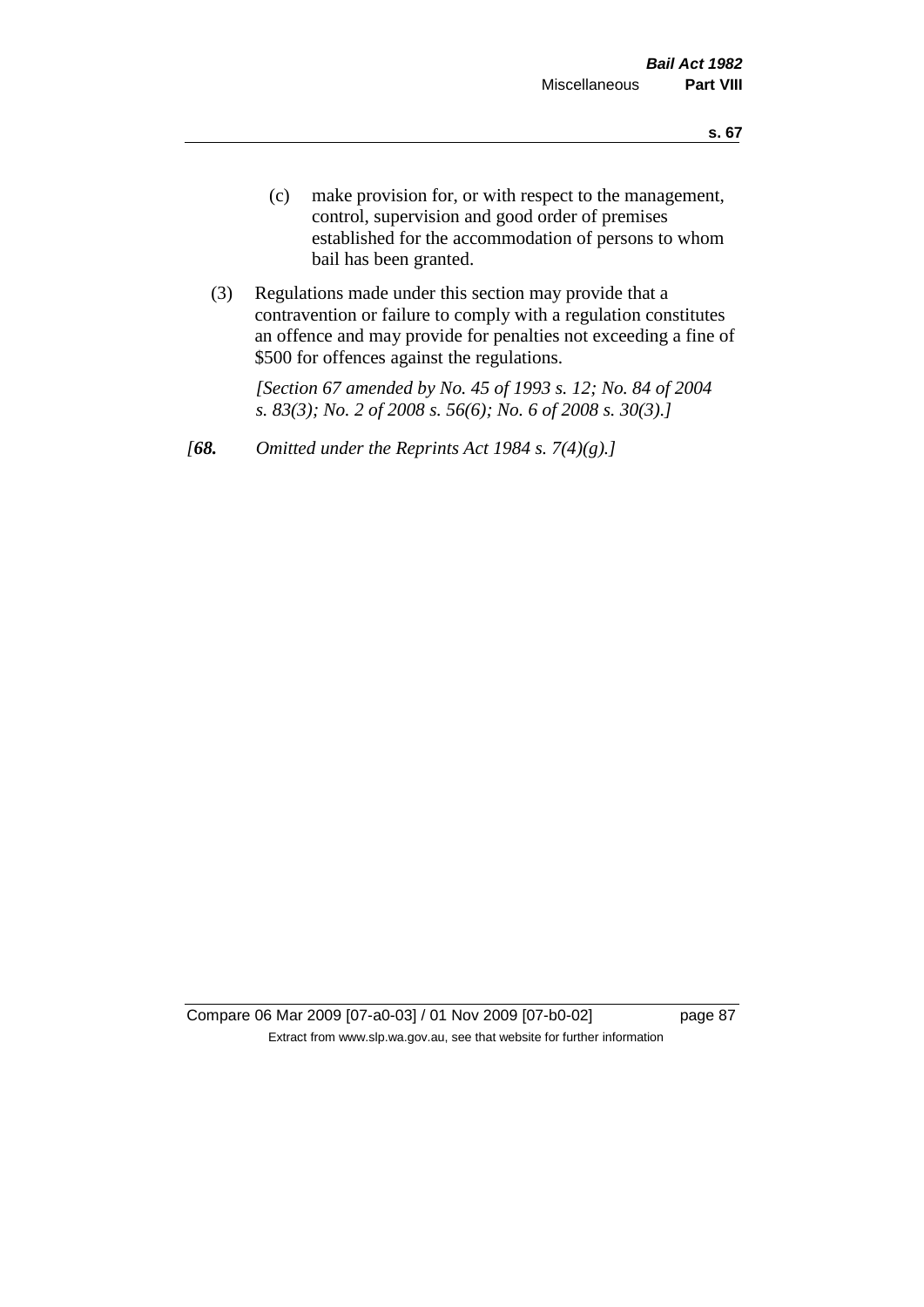# **Schedule 1 — Jurisdiction as to bail and related matters**

[s. 13, 17]

*[Heading inserted by No. 6 of 2008 s. 41(1).]*

## **Part A** — **Jurisdiction relating to bail**

*[Heading inserted by No. 6 of 2008 s. 41(2)(a).]*

# **First Column** *Appearances in court*

#### **Second Column**

*By whom bail may be granted or (where applicable) dispensed with*

*[Heading amended by No. 6 of 2008 s. 41(2)(b) and (c).]*

## **1. Initial appearance**

| (1)       | The initial appearance in a<br>court of summary<br>jurisdiction or the Children's<br>Court by an accused in, or in<br>connection with,<br>proceedings for an offence. | (a)<br>(b) | In any case $-$<br>a justice; or<br>an authorised police<br>officer; and<br>in addition, in the case of a child,<br>an authorised community<br>services officer. |
|-----------|-----------------------------------------------------------------------------------------------------------------------------------------------------------------------|------------|------------------------------------------------------------------------------------------------------------------------------------------------------------------|
| $\bigcap$ | The initial announces in the Asiades of the District Count on a                                                                                                       |            |                                                                                                                                                                  |

(2) The initial appearance in the A judge of the District Court or a District Court or the Supreme Court, not being the initial appearance to which clause 3 applies. judge of the Supreme Court, as the case requires.

*[Clause 1 amended by No. 15 of 1988 s. 19; No. 49 of 1988 s. 90(a)(i); No. 59 of 2004 s. 141; No. 84 of 2004 s. 10(1) and 82.]*

**2. Appearance after adjournment** Appearance in any court or before a judicial officer by an accused after any adjournment of proceedings for an offence, not being a committal under clause 3. The judicial officer who orders the adjournment. *[Clause 2 amended by No. 84 of 2004 s. 82.]*

page 88 Compare 06 Mar 2009 [07-a0-03] / 01 Nov 2009 [07-b0-02] Extract from www.slp.wa.gov.au, see that website for further information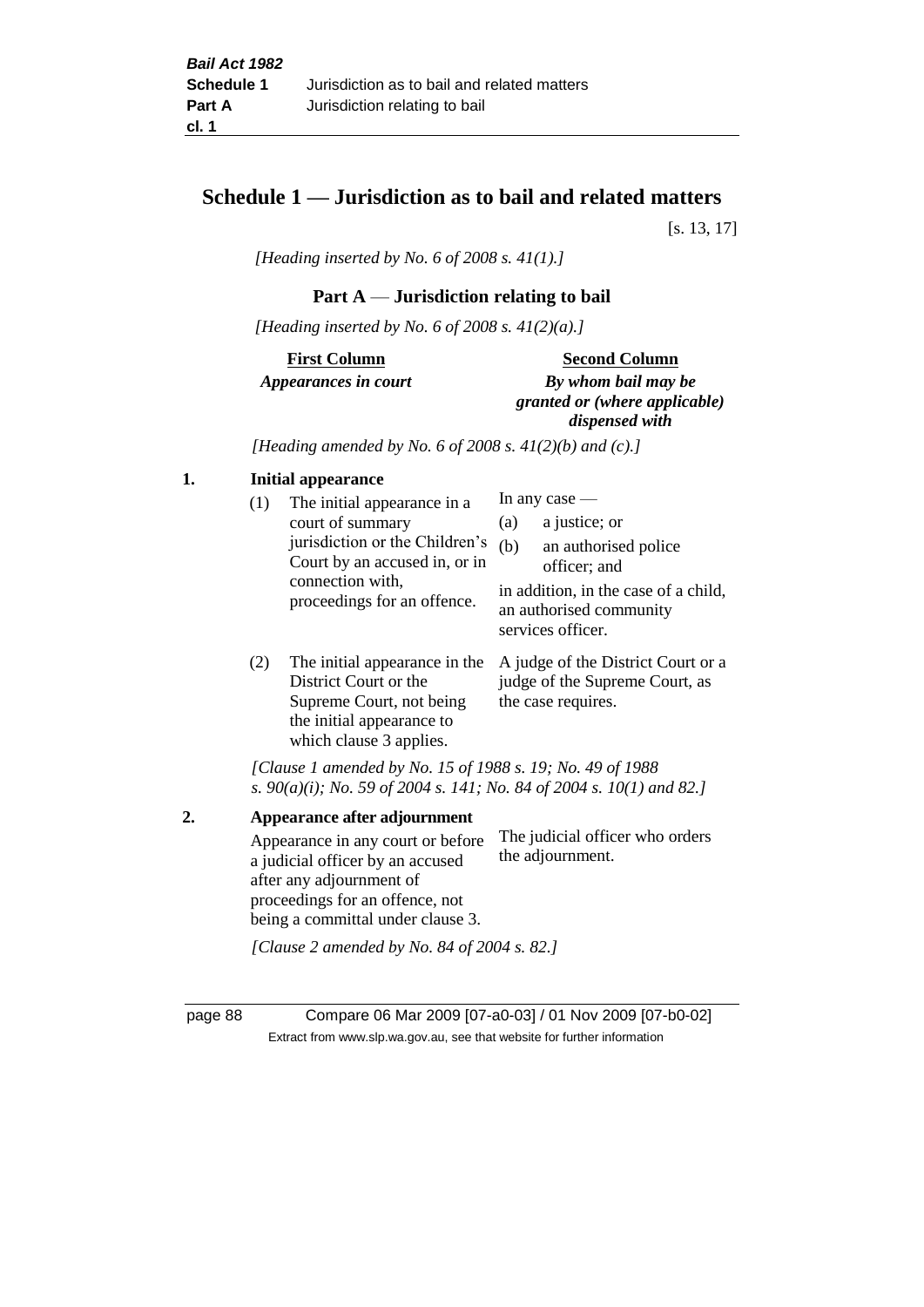the committal.

| <b>First Column</b>  |  |
|----------------------|--|
| Appearances in court |  |

**Second Column** *By whom bail may be granted or (where applicable) dispensed with*

The judicial officer who orders

# **3. Appearance on committal to Supreme Court or District Court**

The initial appearance by an accused in the Supreme Court or District Court after he has been committed thereto under any Act to be tried or sentenced or otherwise dealt with.

*[Clause 3 amended by No. 84 of 2004 s. 82.]*

## **4. Appearance in connection with appeal etc.**

| (1) | Appearance in connection<br>with an application or appeal<br>made under the Criminal<br><i>Appeals Act 2004</i> or with<br>any order made in<br>determining the application<br>or appeal. | If the appeal is being determined<br>by a single judge of the Supreme<br>Court, a single judge of the<br>Supreme Court;<br>If the appeal is being determined<br>by the Court of Appeal, the Court<br>of Appeal or a single judge of<br>appeal. |
|-----|-------------------------------------------------------------------------------------------------------------------------------------------------------------------------------------------|------------------------------------------------------------------------------------------------------------------------------------------------------------------------------------------------------------------------------------------------|
| (2) | Appearance in connection<br>with a rehearing of<br>proceedings ordered under<br>section 28 of the <i>Children's</i><br>Court of Western Australia<br>Act 1988.                            | The Children's Court.                                                                                                                                                                                                                          |
| (3) | Appearance in connection<br>with the reconsideration of<br>an order under section 40 of<br>the Children's Court of<br>Western Australia Act 1988.                                         | The Children's Court constituted<br>by the President.                                                                                                                                                                                          |

*[Clause 4 inserted by No. 84 of 2004 s. 10(2).]*

Compare 06 Mar 2009 [07-a0-03] / 01 Nov 2009 [07-b0-02] page 89 Extract from www.slp.wa.gov.au, see that website for further information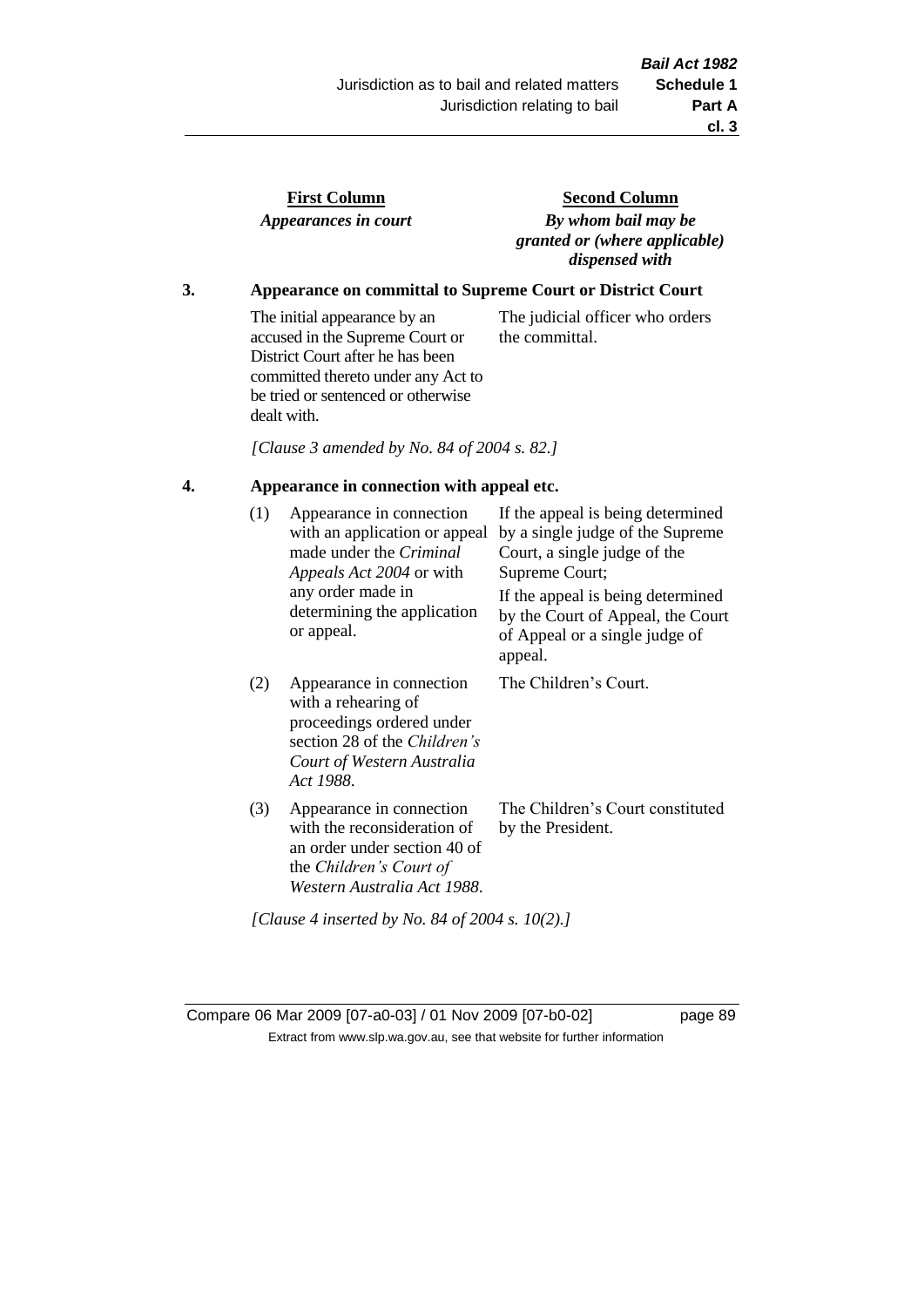|    |                                        |                                                                                                                                             | <b>First Column</b>                                                                                                              | <b>Second Column</b>                                                   |  |
|----|----------------------------------------|---------------------------------------------------------------------------------------------------------------------------------------------|----------------------------------------------------------------------------------------------------------------------------------|------------------------------------------------------------------------|--|
|    |                                        |                                                                                                                                             | Appearances in court                                                                                                             | By whom bail may be<br>granted or (where applicable)<br>dispensed with |  |
| 5. |                                        | Appearance prescribed by regulation                                                                                                         |                                                                                                                                  |                                                                        |  |
|    |                                        |                                                                                                                                             | Appearance in a court for any<br>other purpose or following any<br>other occurrence prescribed by<br>regulations under this Act. | The judicial or other officer<br>prescribed by such regulations.       |  |
| 6. | Appearances not otherwise provided for |                                                                                                                                             |                                                                                                                                  |                                                                        |  |
|    |                                        | Act.                                                                                                                                        | Any appearance in a court not<br>otherwise provided for in this<br>Part or by regulations under this                             | The judicial officer who, or court<br>which, orders the appearance.    |  |
| 7. |                                        | Term used: proceedings for an offence                                                                                                       |                                                                                                                                  |                                                                        |  |
|    |                                        | In this Part, unless the contrary intention appears —                                                                                       |                                                                                                                                  |                                                                        |  |
|    |                                        | <i>proceedings for an offence</i> in clause 2 (but not in clause 1) includes<br>any of the following proceedings relating to that offence — |                                                                                                                                  |                                                                        |  |
|    |                                        | (a)                                                                                                                                         | appeal proceedings;                                                                                                              |                                                                        |  |
|    |                                        | (b)                                                                                                                                         | proceedings on a writ of habeas corpus; and                                                                                      |                                                                        |  |
|    |                                        | (c)                                                                                                                                         | section 50 of the Sentencing Act 1995.                                                                                           | proceedings on the re-appearance of an offender under                  |  |
|    |                                        | [Clause 7 inserted by No. 84 of 2004 s. $10(3)$ .]                                                                                          |                                                                                                                                  |                                                                        |  |
|    |                                        |                                                                                                                                             | Part $B$ — Cessation of powers relating to bail                                                                                  |                                                                        |  |
|    |                                        |                                                                                                                                             | [Heading inserted by No. 6 of 2008 s. $41(3)(a)$ .]                                                                              |                                                                        |  |
| 1. |                                        | Upon decision by judge, power of other officers ceases                                                                                      |                                                                                                                                  |                                                                        |  |
|    | (1)                                    | In this clause $-$                                                                                                                          |                                                                                                                                  |                                                                        |  |
|    |                                        | <i>judge</i> means a judge of the Supreme Court, the Children's Court or<br>the District Court.                                             |                                                                                                                                  |                                                                        |  |

page 90 Compare 06 Mar 2009 [07-a0-03] / 01 Nov 2009 [07-b0-02] Extract from www.slp.wa.gov.au, see that website for further information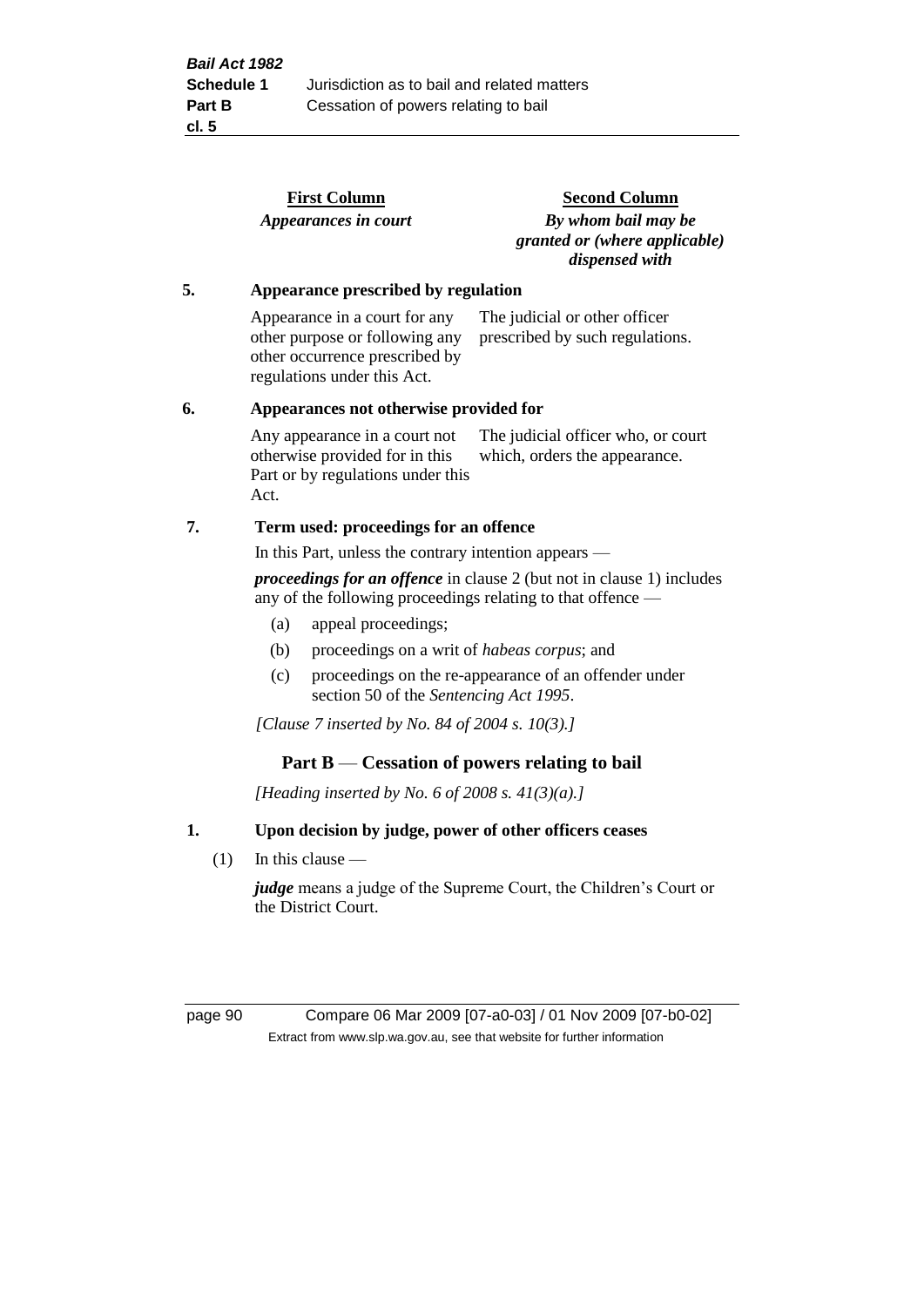- (2) After a judge has granted or refused bail for an appearance by an accused the power to grant bail for that appearance ceases to be vested  $in -$ 
	- (a) any judicial officer whose jurisdiction is inferior to that of the judge; or
	- (b) any authorised officer.
- (3) After a judge has dispensed with the requirement for bail for an appearance by an accused the power to grant or refuse bail for that appearance ceases to be vested in any officer referred to in subclause  $(2)(a)$  or  $(b)$ .

*[Clause 1 inserted by No. 6 of 2008 s. 41(3)(b).]*

## **1A. Upon decision by Court of Appeal, other powers cease**

After the Court of Appeal on an appeal under section 15A —

- (a) has granted or refused bail for an appearance by an accused, the power to grant or refuse bail for that appearance; or
- (b) has dispensed with the requirement for bail for an appearance by an accused, the power to grant or refuse bail for that appearance,

ceases to be vested in any judicial officer or in any authorised officer.

*[Clause 1A inserted by No. 6 of 2008 s. 41(3)(b).]*

# **2. Upon decision by judicial officer, his power and that of his peers ceases**

Except where clause 4 applies, the power to grant, refuse or dispense with bail for an appearance by an accused ceases to be vested in any judicial officer (including a judge of the Supreme Court) after he, or another judicial officer whose jurisdiction is co-extensive with his, has granted, refused or dispensed with bail for that appearance.

*[Clause 2 amended by No. 84 of 2004 s. 82; No. 6 of 2008 s. 41(3)(c) and (d).]*

Compare 06 Mar 2009 [07-a0-03] / 01 Nov 2009 [07-b0-02] page 91 Extract from www.slp.wa.gov.au, see that website for further information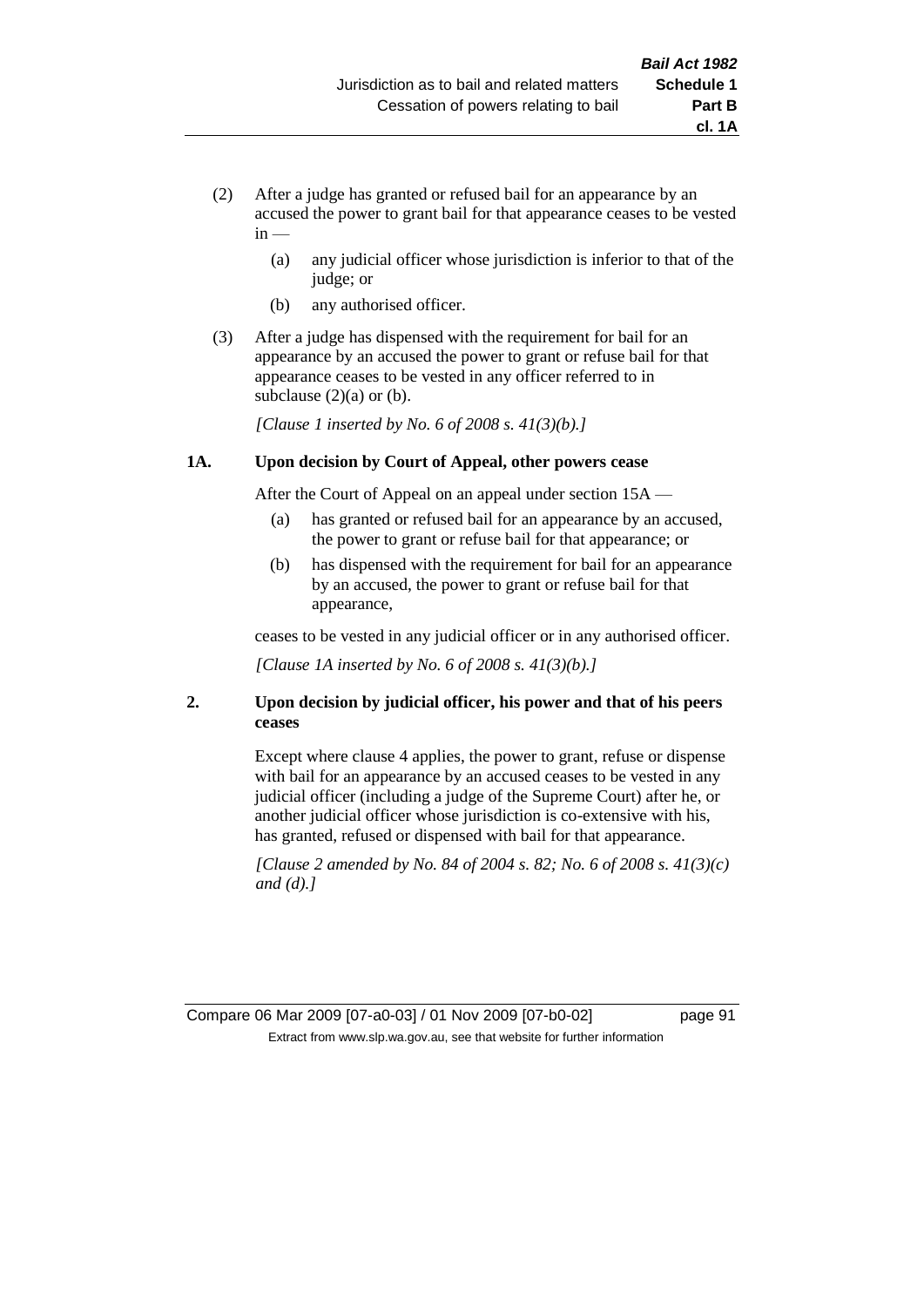#### **3. Cessation of power upon refusal of bail for initial appearance**

- (1) After an authorised officer has refused bail for an initial appearance by an accused, the power to grant bail for that appearance ceases to be vested in another authorised officer, but a justice may nevertheless grant bail for that appearance.
- (2) After a justice has refused bail for an initial appearance by an accused, the power to grant bail for that appearance ceases to be vested in an authorised officer or another justice.

*[Clause 3 inserted by No. 6 of 2008 s. 41(3)(e).]*

## **4. Judicial officer's powers where accused proves new facts or changed circumstances**

Notwithstanding clause 2, where an accused has been refused bail for an appearance or has been granted bail therefor on terms or conditions with which he is unable or unwilling to comply, the judicial officer who granted or refused bail or another judicial officer whose jurisdiction is co-extensive with his has power to grant bail for that appearance or to vary the terms or conditions of bail previously granted therefor if the accused makes application and satisfies him  $that -$ 

- (a) new facts have been discovered, new circumstances have arisen or the circumstances have changed since bail was previously granted or refused for that appearance;
- (b) he failed to adequately present his case for bail on the previous occasion when it was considered; or
- (c) where bail was granted subject to a home detention condition, he has, since the previous occasion when his case for bail was considered, complied with the home detention condition for a period of one month or more.

*[Clause 4 amended by No. 61 of 1990 s. 14; No. 84 of 2004 s. 82.]*

# **Part C — Manner in which jurisdiction to be exercised**

*[Heading deleted by No. 6 of 2008 s. 41(4)(a).]*

page 92 Compare 06 Mar 2009 [07-a0-03] / 01 Nov 2009 [07-b0-02] Extract from www.slp.wa.gov.au, see that website for further information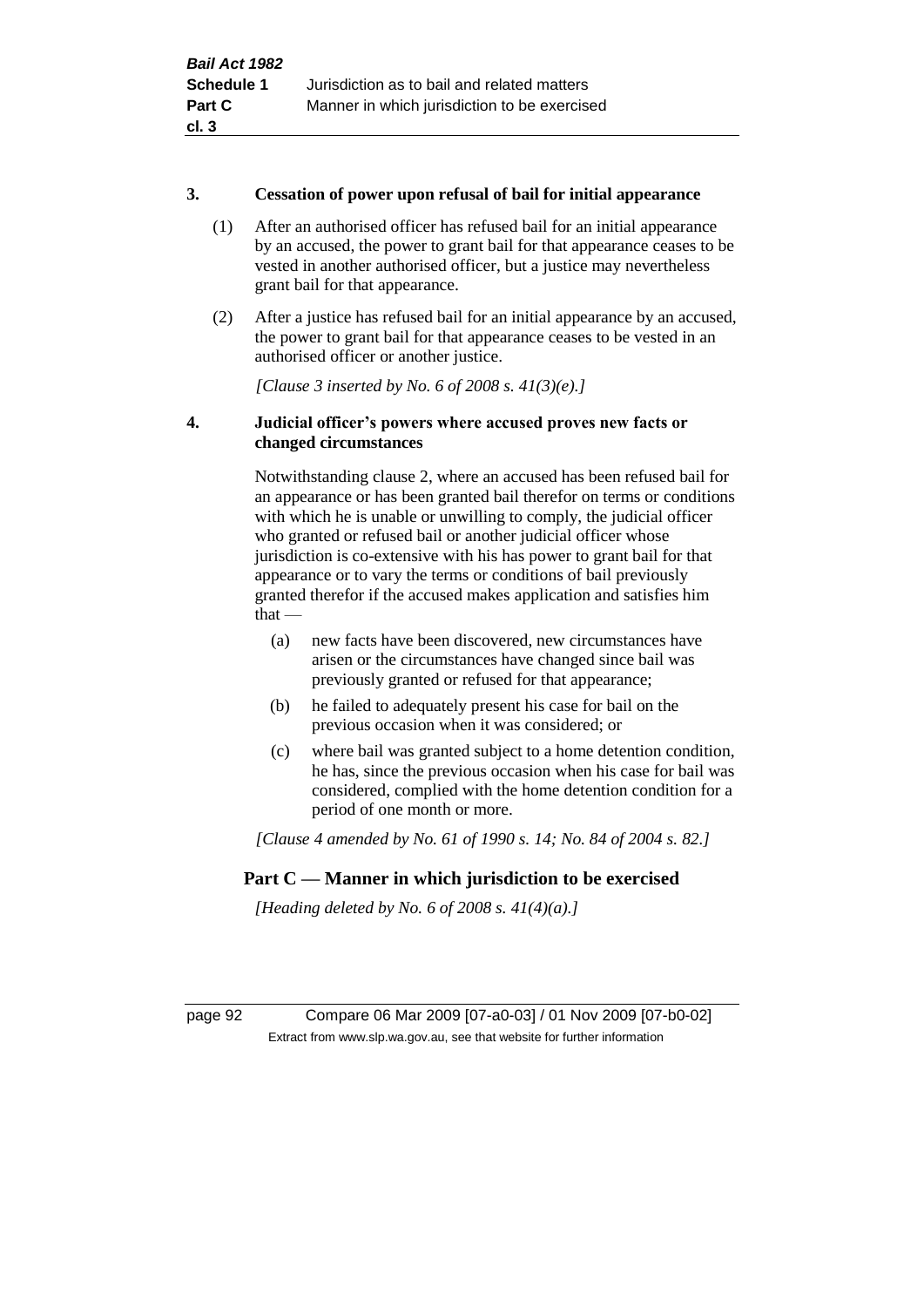## **1. Bail before conviction to be at discretion of bail authority, except for a child**

Subject to clauses 3A and 3C, the grant or refusal of bail to an accused, other than a child, who is in custody awaiting an appearance in court before conviction for an offence shall be at the discretion of the judicial officer or authorised officer in whom jurisdiction is vested, and that discretion shall be exercised having regard to the following questions as well as to any others which he considers relevant —

- (a) whether, if the accused is not kept in custody, he may
	- (i) fail to appear in court in accordance with his bail undertaking;
	- (ii) commit an offence;
	- (iii) endanger the safety, welfare, or property of any person; or
	- (iv) interfere with witnesses or otherwise obstruct the course of justice, whether in relation to himself or any other person;
- (b) whether the accused needs to be held in custody for his own protection;
- (c) whether the prosecutor has put forward grounds for opposing the grant of bail;
- (d) whether, as regards the period when the accused is on trial, there are grounds for believing that, if he is not kept in custody, the proper conduct of the trial may be prejudiced;
- (e) whether there is any condition which could reasonably be imposed under Part D which would —
	- (i) sufficiently remove the possibility referred to in paragraphs (a) and (d);
	- (ii) obviate the need referred to in paragraph (b); or
	- (iii) remove the grounds for opposition referred to in paragraph (c);
- (f) where the accused is charged with an offence that is alleged to have been committed in respect of a child, whether a condition should be imposed under Part D requiring the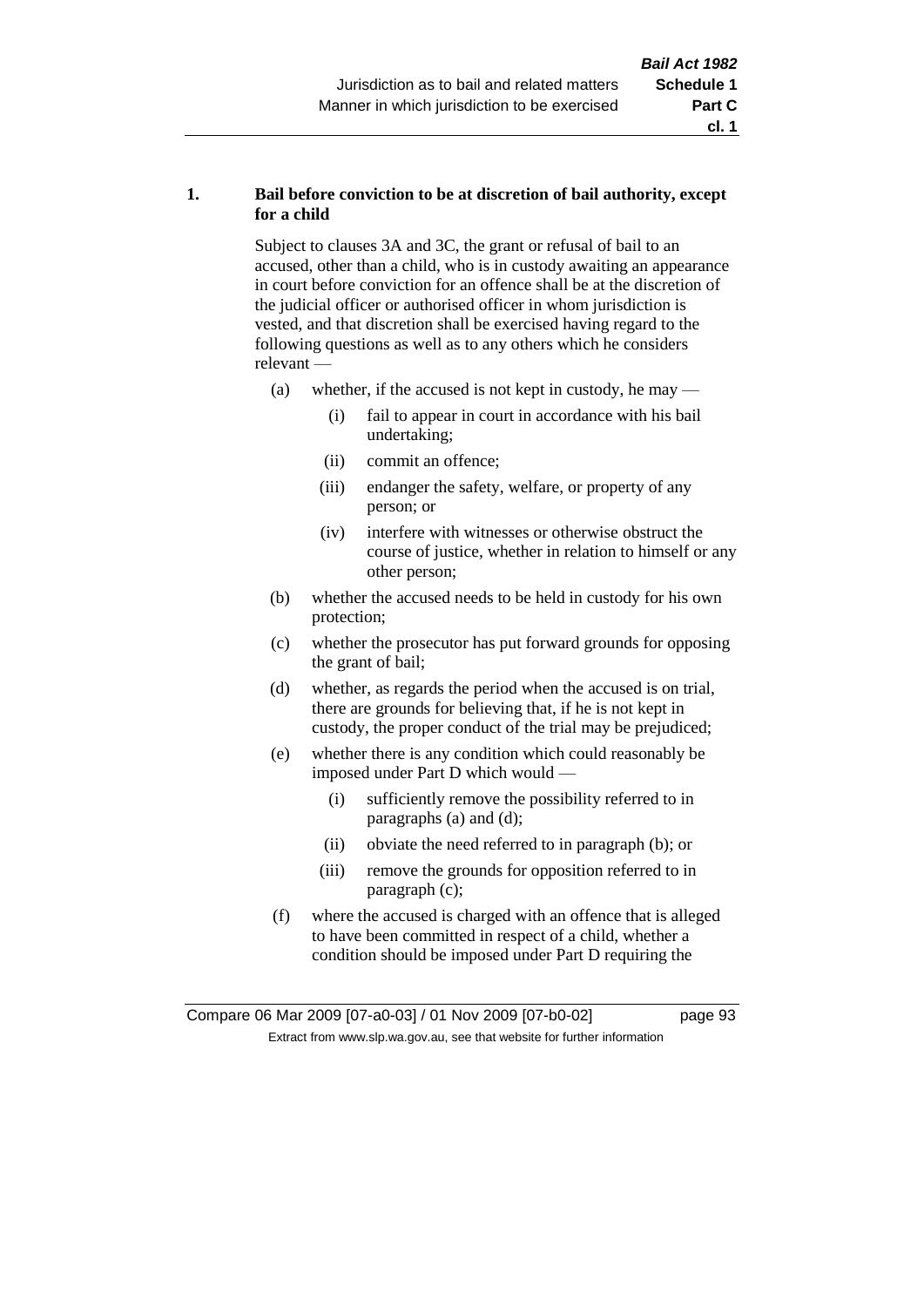accused to reside at a place other than the place where the child resides;

(g) whether the alleged circumstances of the offence or offences amount to wrongdoing of such a serious nature as to make a grant of bail inappropriate.

*[Clause 1 amended by No. 14 of 1992 s. 11; No. 45 of 1993 s. 10(2)(a); No. 54 of 1998 s. 8(a) and (b); No. 84 of 2004 s. 82; No. 6 of 2008 s. 41(4)(b).]*

#### **2. Child to have qualified right to bail**

(1) In this clause —

*responsible person* means a parent, relative, employer or other person who, in the opinion of the judicial officer or authorised officer, is in a position to both influence the conduct of the child and provide the child with support and direction.

- (2) Subject to subclause (3), a child accused who is in custody awaiting an appearance in court before conviction for an offence has a right to be granted bail unless —
	- (a) in the opinion of the judicial officer or authorised officer in whom jurisdiction is vested —
		- (i) one or more of the questions set out in clause  $1(a)$ , (b), (d) and (g) must be answered in the affirmative; and
		- (ii) there is no condition which he could reasonably impose under Part D which would satisfy the relevant provision of clause 1(e);
		- or
	- (b) there is no responsible person willing to enter into an undertaking of the kind described in subclause (3)(c),

and if the child is refused bail he shall be dealt with in accordance with section 19(2) of the *Young Offenders Act 1994*.

- (3) The right of a child accused under subclause (2) is subject to
	- (a) clauses 3A and 3C; and
	- *[(b) deleted]*

page 94 Compare 06 Mar 2009 [07-a0-03] / 01 Nov 2009 [07-b0-02] Extract from www.slp.wa.gov.au, see that website for further information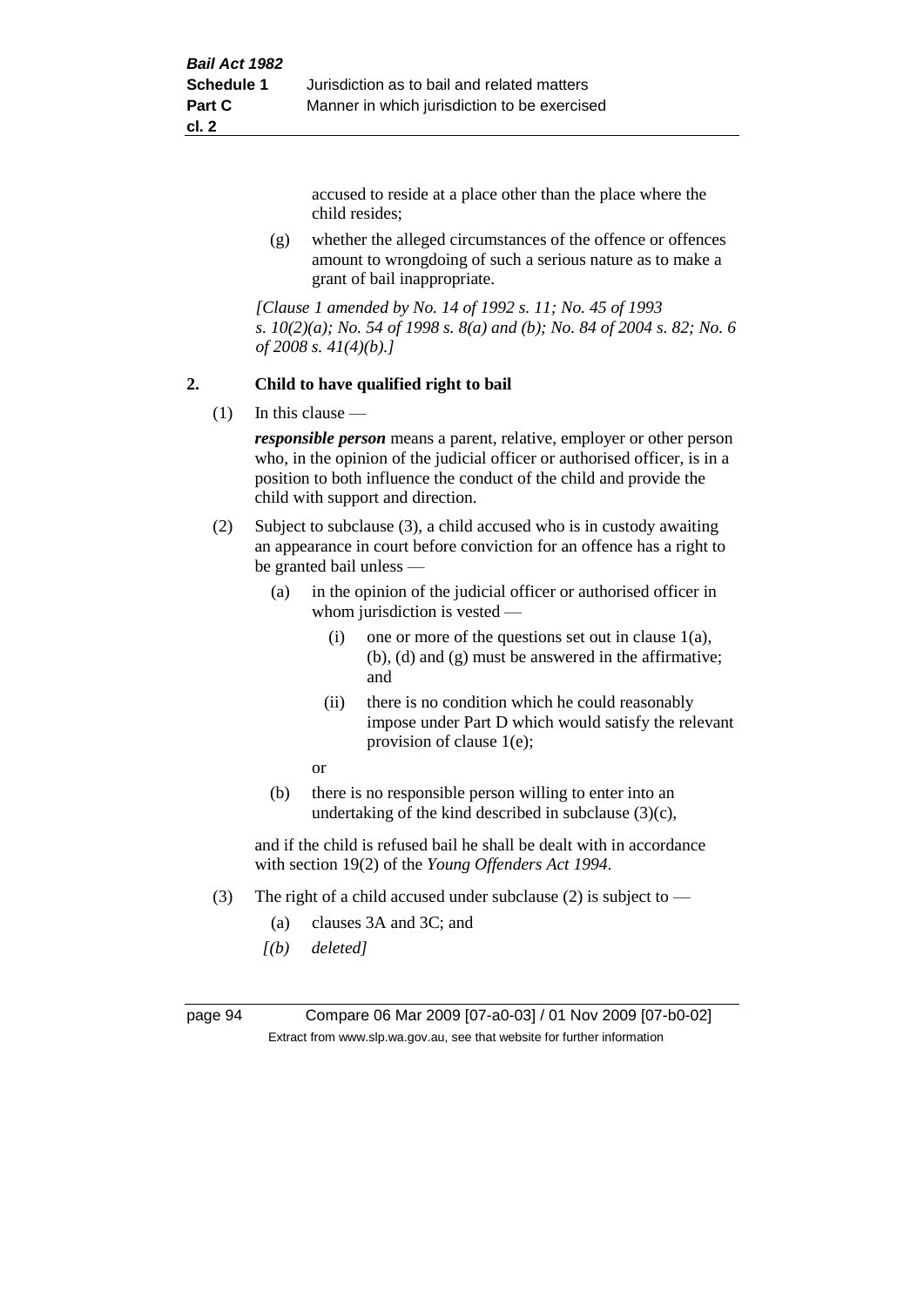- (c) there being imposed as a condition on the grant of bail a requirement that before the release of the child on bail a responsible person undertakes in writing in the approved form to ensure that the child complies with any requirement of his bail undertaking mentioned in section  $28(2)(a)$ , (b), (c) and (d).
- (4) Subclauses  $(2)(b)$  and  $(3)(c)$  do not apply to a child accused if it appears to the judicial officer or authorised officer that the accused —
	- (a) is over the age of 17 years; and
	- (b) has sufficient maturity to live independently without the guidance or control of a parent or guardian.
- (5) For the purposes of this clause, the provisions of sections 46, 47, 48, 54, 55(2), 60 and  $67(2)(a)(iv)$  apply with all necessary changes as  $if -$ 
	- (a) references in those provisions to a surety and a surety undertaking were references to a responsible person and to an undertaking referred to in subclause (3)(c) respectively; and
	- (b) section  $54(1)(b)(i)$  read as follows
		- .<br>.<br>.
- (i) a person who has entered into an undertaking referred to in clause 2(3)(c) of Part C of Schedule 1 should no longer be regarded as a responsible person for the purposes of that clause, or is dead;
- ".
- (6) Where a child accused is released on bail his right to be at liberty is subject to the exercise of the powers in section 17A.

*[Clause 2 inserted by No. 45 of 1993 s. 10(2)(b); amended by No. 57 of 1997 s. 21(3)(a); No. 54 of 1998 s. 8(c); No. 34 of 2004 s. 251; No. 84 of 2004 s. 82; No. 6 of 2008 s. 41(4)(c) and 43(4).]*

#### **3. Matters relevant to consideration of clause 1(a)**

In considering whether an accused may do any of the things mentioned in clause 1(a), the judicial officer or authorised officer

Compare 06 Mar 2009 [07-a0-03] / 01 Nov 2009 [07-b0-02] page 95 Extract from www.slp.wa.gov.au, see that website for further information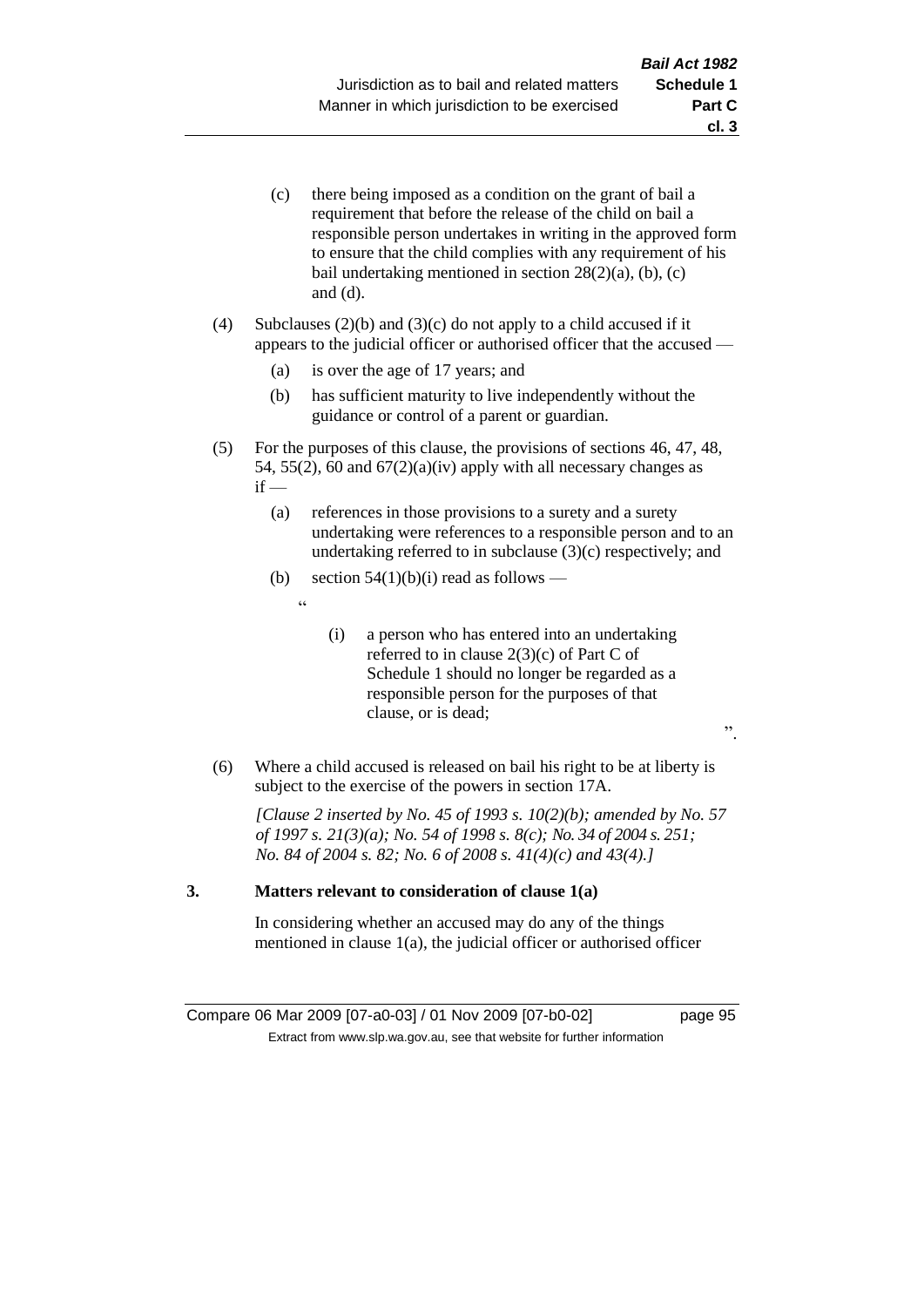shall have regard to the following matters, as well as to any others which he considers relevant —

- (a) the nature and seriousness of the offence or offences (including any other offence or offences for which he is awaiting trial) and the probable method of dealing with the accused for it or them, if he is convicted;
- (b) the character, previous convictions, antecedents, associations, home environment, background, place of residence, and financial position of the accused;
- (c) the history of any previous grants of bail to him; and
- (d) the strength of the evidence against him.

*[Clause 3 amended by No. 84 of 2004 s. 82.]*

#### **3A. Bail where serious offence committed while accused on bail for another serious offence**

- (1) Notwithstanding clause 1, 2 or 4 or any other provision of this Act, where —
	- (a) an accused is in custody
		- (i) awaiting an appearance in court before conviction for a serious offence; or
		- (ii) waiting to be sentenced or otherwise dealt with for a serious offence of which the accused has been convicted;
		- and
	- (b) the serious offence is alleged to have been committed while the accused was —
		- (i) on bail for; or
		- (ii) at liberty under an early release order made in respect of,

another serious offence,

the judicial officer or (if section 16A does not apply) the authorised officer in whom jurisdiction is vested shall refuse to grant bail for the serious offence referred to in paragraph (a) unless the judicial officer or authorised officer —

page 96 Compare 06 Mar 2009 [07-a0-03] / 01 Nov 2009 [07-b0-02] Extract from www.slp.wa.gov.au, see that website for further information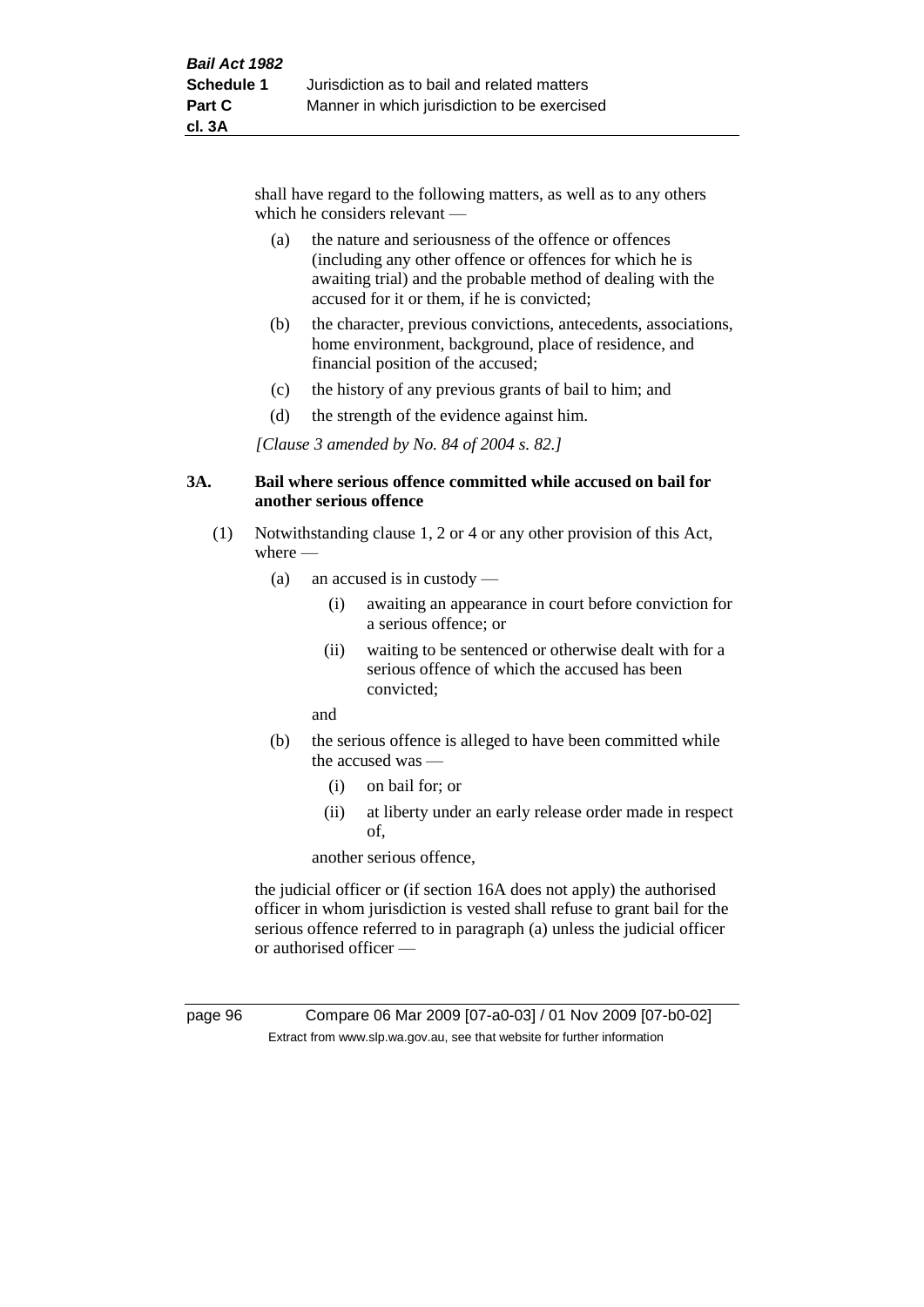- (c) is satisfied that there are exceptional reasons why the accused should not be kept in custody and, if clause 3B applies, is so satisfied only after complying with that clause; and
- (d) is also satisfied that bail may properly be granted having regard to the provisions of clauses 1 and 3 or, in the case of a child accused, clauses 2 and 3.
- (2) Notwithstanding section 7(1), where an accused is refused bail under subclause (1) for an appearance for a serious offence his case for bail need not be considered again under that subsection for an appearance for that offence unless he satisfies the judicial officer who may order his detention that —
	- (a) new facts have been discovered, new circumstances have arisen or the circumstances have changed since bail was refused; or
	- (b) he failed to adequately present his case for bail on the occasion of that refusal.
- (3) Where a child accused is refused bail under subclause (1) he shall be dealt with in accordance with section 19(2) of the *Young Offenders Act 1994*.

*[Clause 3A inserted by No. 45 of 1993 s. 10(2)(c); amended by No. 57 of 1997 s. 21(3)(b); No. 54 of 1998 s. 7 and 13(1); No. 84 of 2004 s. 82; No. 6 of 2008 s. 41(4)(d).]*

#### **3B. Determination of exceptional reasons under clause 3A(1)**

- (1) This clause applies where it appears to the judicial officer or (if section 16A does not apply) the authorised officer that all or any of the acts alleged to constitute a serious offence referred to in clause 3A(1)(b) would, if proved in the appropriate proceedings, amount to a breach by the accused of a protective condition or order.
- (2) The judicial officer or authorised officer shall, before making a decision that there are exceptional reasons for the purposes of clause  $3A(1)(c)$ , make enquiry, or cause enquiry to be made, whether there has already been —
	- (a) any breach by the accused of the protective condition or order that has been proved in proceedings;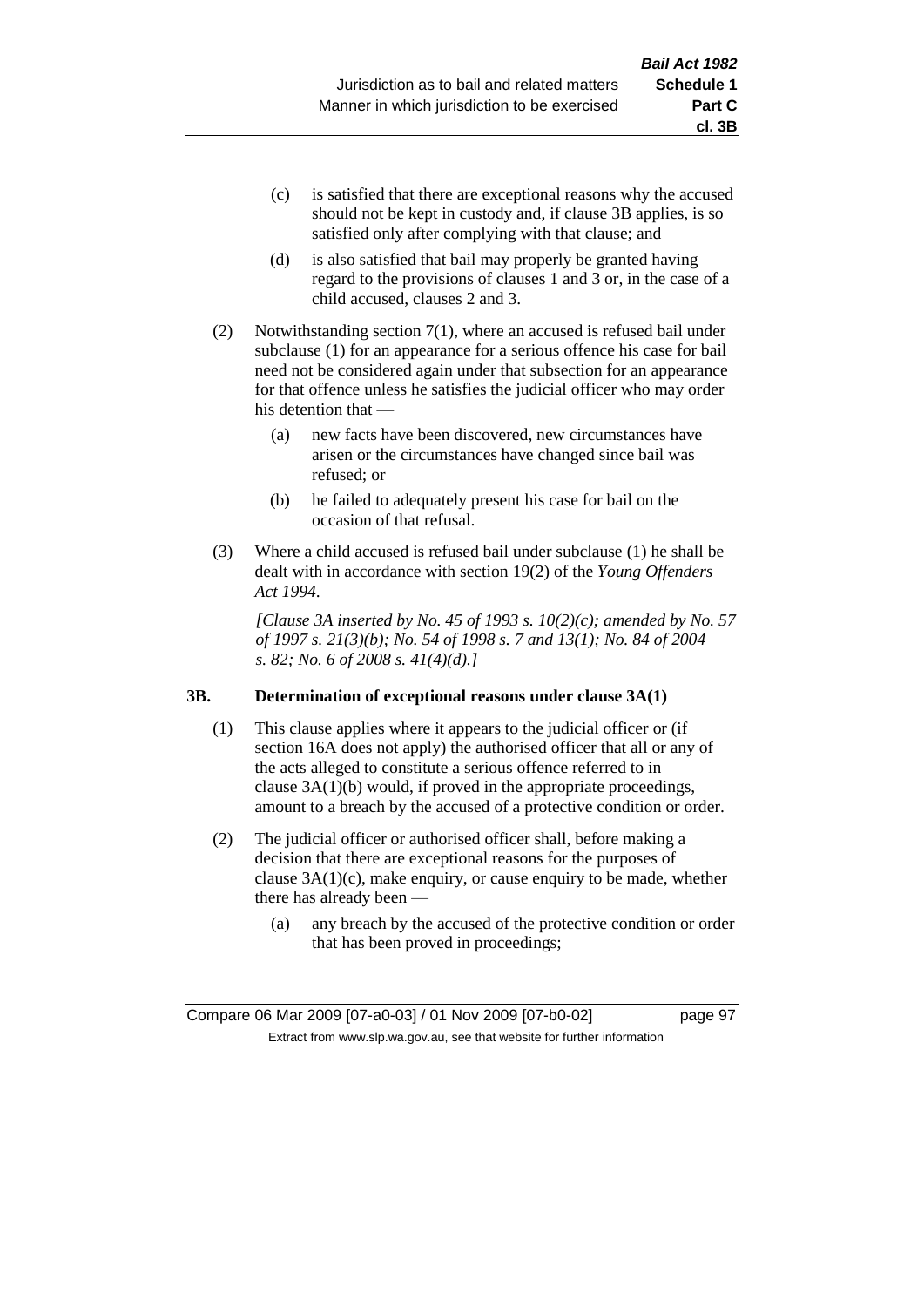- (b) any alleged breach by the accused of the protective condition or order that has not been so proved, including an allegation that has not been the subject of a prosecution or any other communication to any relevant official; or
- (c) any alleged breach by the accused of any other protective condition or order that has been the subject of a prosecution.
- (3) On becoming aware of any such alleged breach, the judicial officer or authorised officer shall give each person for whose protection a protective condition or order referred to in subclause (2) was imposed or made (a *relevant person*) a reasonable opportunity to give evidence by affidavit on matters relating to that protective condition or order.
- (4) The judicial officer or authorised officer shall in making any decision for the purposes of clause  $3A(1)(c)$  —
	- (a) give due weight to  $-$ 
		- (i) any evidence given under subclause (3);
		- (ii) any adverse effect that a grant of bail to the accused would have on a relevant person; and
		- (iii) any difficulty that a relevant person might have in proving any future breach of a protective condition or order;
	- (b) consider whether it would be appropriate to refuse bail and make a hospital order under section 5 of the *Criminal Law (Mentally Impaired Accused) Act 1996*;
	- (c) in the case of a condition imposed for a purpose mentioned in clause  $2(2)(c)$  or (d) of Part D, treat any alleged breach of the condition as a serious matter even if the conduct alleged to amount to the breach in itself appears to be trivial; and
	- (d) consider whether any alleged breach of a protective condition or order that has occurred shows that the purpose of the condition or order has not been achieved and that the accused should be kept in custody.
- (5) The provisions of this clause do not limit the matters that the judicial officer or authorised officer may take into account for the purposes of clause  $3A(1)(c)$ .
- (6) In this clause —

page 98 Compare 06 Mar 2009 [07-a0-03] / 01 Nov 2009 [07-b0-02] Extract from www.slp.wa.gov.au, see that website for further information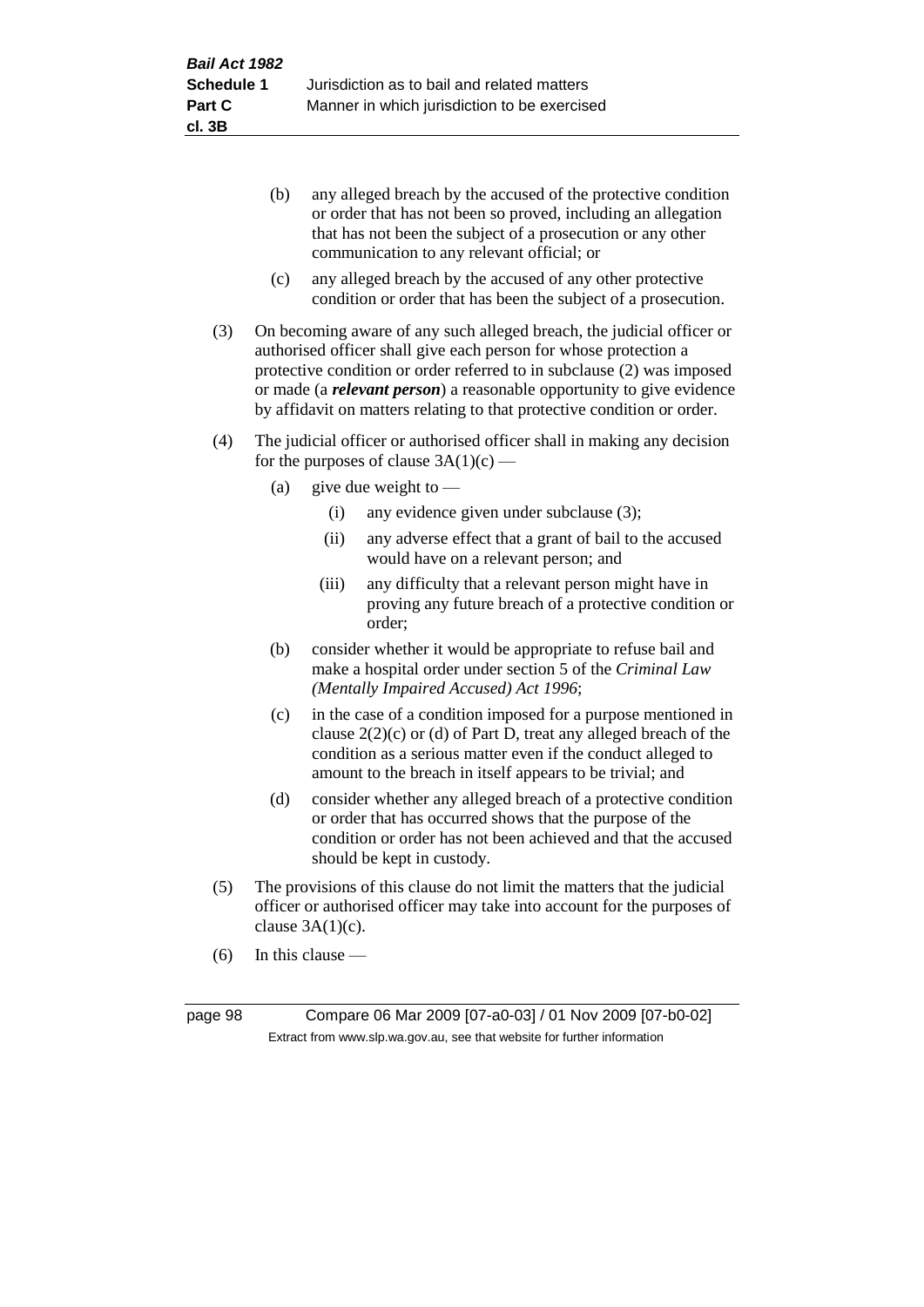*protective condition or order* means —

- (a) a condition imposed for a purpose mentioned in clause  $2(2)(c)$  or (d) of Part D;
- (b) a violence restraining order or a police order under the *Restraining Orders Act 1997*; or
- (c) a Part VII order under the *Justices Act 1902* <sup>3</sup>
	- (i) that under section 86 of the *Restraining Orders Act 1997* is taken to be a misconduct restraining order under that Act; and
	- (ii) that shows on the face of the order that the causing or threatening of personal injury by the accused was a ground for the making of the order.

*[Clause 3B inserted by No. 54 of 1998 s. 13(2); amended by No. 38 of 2004 s. 60; No. 59 of 2004 s. 141; No. 84 of 2004 s. 11 and 82.]*

#### **3C. Bail in murder cases**

Notwithstanding clause 1, 2 or 4 or any other provision of this Act, where an accused is in custody —

- (a) awaiting an appearance in court before conviction for an offence of murder; or
- (b) waiting to be sentenced or otherwise dealt with for an offence of murder of which the accused has been convicted,

the judicial officer in whom jurisdiction is vested shall refuse to grant bail for the offence unless the judicial officer is satisfied that —

- (c) there are exceptional reasons why the accused should not be kept in custody; and
- (d) bail may properly be granted having regard to the provisions of clauses 1 and 3 or, in the case of a child, clauses 2 and 3.

*[Clause 3C inserted by No. 6 of 2008 s. 41(4)(e); amended by No. 29 of 2008 s. 24(7).]*

#### **4. Bail after conviction: accused awaiting sentence**

(1) Subject to clauses 3A and 3C, the grant or refusal of bail to an accused, other than a child, who is in custody waiting to be sentenced or otherwise dealt with for an offence of which the accused has been

Compare 06 Mar 2009 [07-a0-03] / 01 Nov 2009 [07-b0-02] page 99 Extract from www.slp.wa.gov.au, see that website for further information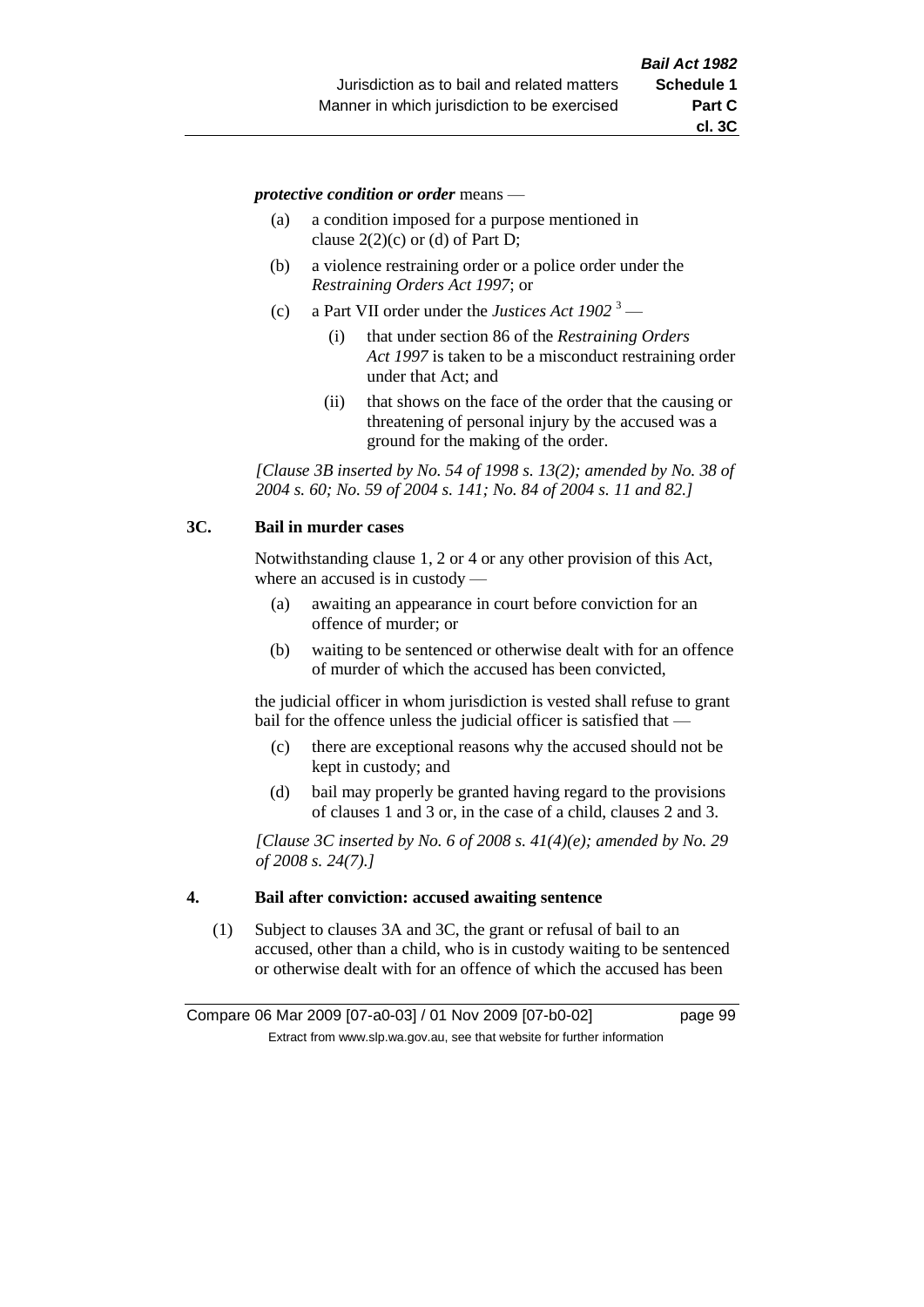convicted shall be at the discretion of the judicial officer in whom jurisdiction is vested, and that discretion shall be exercised having regard to the questions set out in clause 1 as well as to any others which the judicial officer considers relevant.

(2) A child accused who is in custody waiting to be sentenced or otherwise dealt with for an offence of which the child accused has been convicted has the same right to be granted bail as a child accused referred to in clause 2(2), and the provisions of clause 2 apply accordingly.

*[Clause 4 inserted by No. 6 of 2008 s. 41(4)(f).]*

#### **4A. Bail after conviction: accused awaiting disposal of appeal**

In deciding whether or not to grant bail to an accused who is in custody waiting for the disposal of appeal proceedings, the judicial officer shall consider whether there are exceptional reasons why the accused should not be kept in custody, and shall only grant bail to the accused if satisfied that —

- (a) exceptional reasons exist; and
- (b) it is proper to do so having regard to the provisions of clauses 1 and 3 or, in the case of a child, clauses 2 and 3.

*[Clause 4A inserted by No. 6 of 2008 s. 41(4)(f).]*

## **5. Exception for bail for an appeal under the** *Criminal Appeals Act 2004* **Part 2**

Clause 4A does not apply to the bail of a person who is awaiting the disposal of appeal proceedings under Part 2 of the *Criminal Appeals Act 2004*; such a person shall be deemed for the purposes of this Part to be awaiting an appearance in court before conviction for an offence.

*[Clause 5 inserted by No. 33 of 1989 s. 18; amended by No. 59 of 2004 s. 141; No. 84 of 2004 s. 11; No. 6 of 2008 s. 41(4)(g).]*

page 100 Compare 06 Mar 2009 [07-a0-03] / 01 Nov 2009 [07-b0-02] Extract from www.slp.wa.gov.au, see that website for further information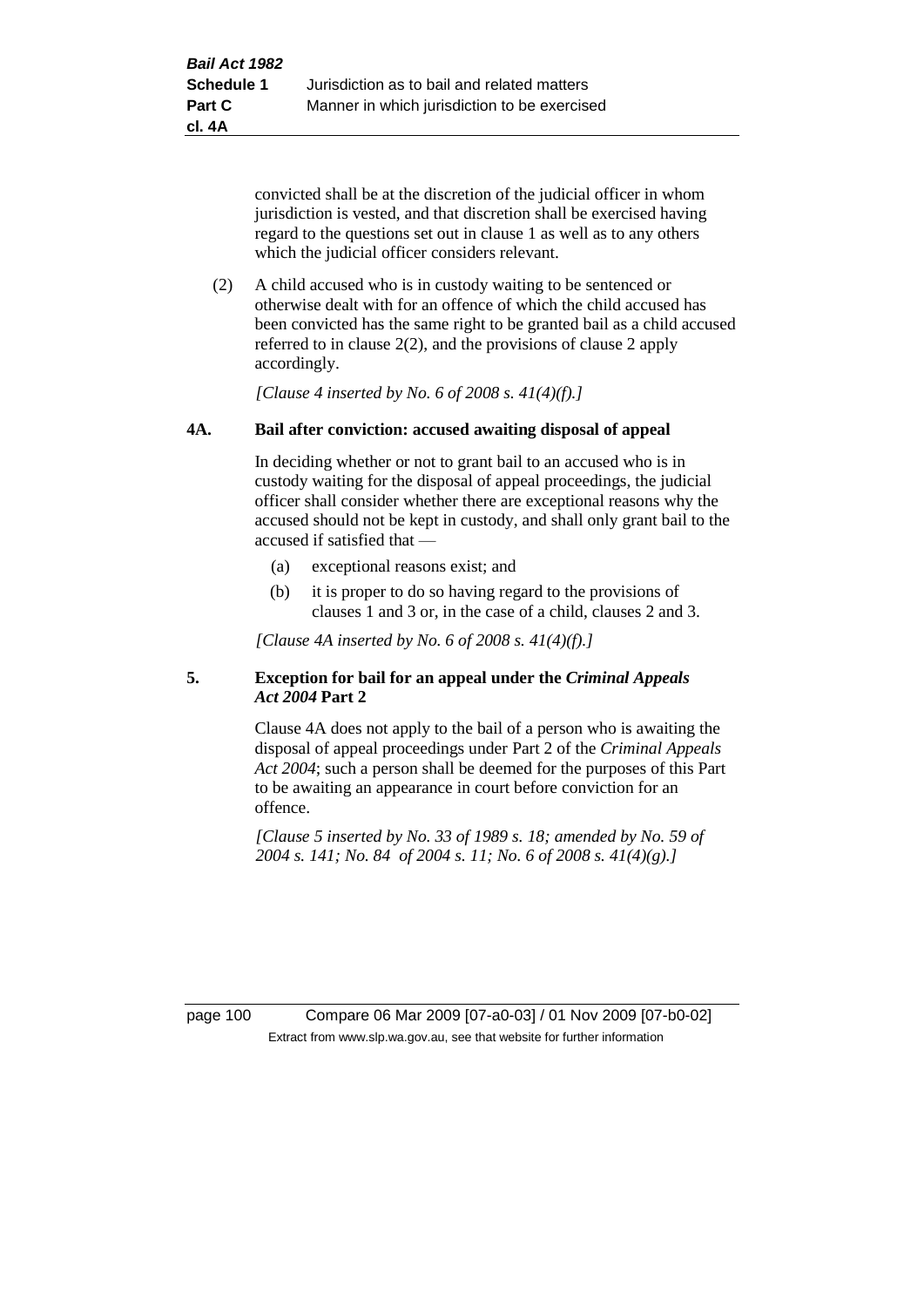#### **6. Bail of people on community orders etc.**

For the purpose of determining whether clause 4 applies, a person in custody —

- (a) under section 50, 79, 84E, 128, 129 or 132 of the *Sentencing Act 1995* in connection with a possible breach of a conditional release order, a sentence of suspended imprisonment or conditional suspended imprisonment or a community order imposed under that Act; or
- (b) under section 43 of the *Young Offenders Act 1994* in respect of an alleged breach of a youth community based order, an intensive youth supervision order or a conditional release order made under that Act,

is to be taken as not having been convicted of the offence for which the sentence was imposed.

*[Clause 6 inserted by No. 78 of 1995 s. 8; amended by No. 27 of 2004 s. 13(3).]*

*[Heading deleted by No. 6 of 2008 s. 41(4)(h).]*

#### **7. Bail for initial appearance to be for not more than 30 days**

In fixing the terms of bail of an accused for his initial appearance in court for an offence, a justice or an authorised officer shall require him to make the appearance within the period of 30 days commencing on and including the day on which the accused was arrested for the offence.

*[Clause 7 amended by No. 84 of 2004 s. 82; No. 6 of 2008 s. 41(4)(i).]*

#### **8. Bail on adjournment in court of summary jurisdiction to be for not more than 30 days except by consent**

In fixing the terms of bail of an accused for an appearance in court after an adjournment of proceedings for an offence, a judicial officer sitting as a court of summary jurisdiction shall require him to make the appearance within the period of 30 days commencing on and including the day on which the proceedings are adjourned, unless the accused consents to appear on a later day.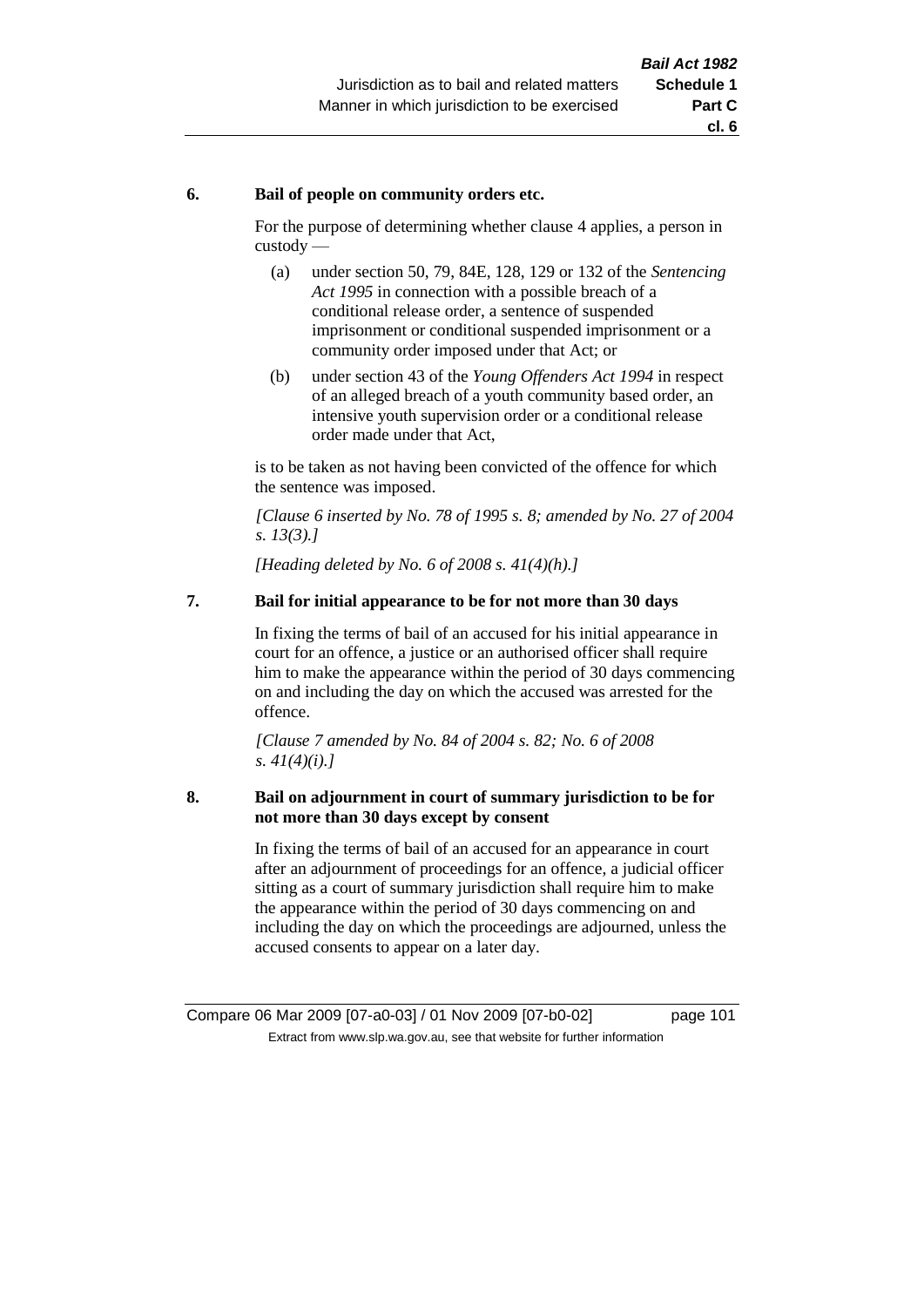*[Clause 8 amended by No. 49 of 1988 s. 90(c); No. 59 of 2004 s. 141; No. 84 of 2004 s. 82.]*

## **9. Provision as to calculation of time**

The periods specified in clauses 7 and 8 shall be calculated to include any Sunday or public holiday.

## **Part D — Conditions which may be imposed on a grant of bail**

#### **1. Conditions as to forfeiture and giving security may be imposed on the accused and sureties**

- (1) A judicial officer or authorised officer, on a grant of bail, may impose conditions under this clause if he considers that it is desirable to do so to ensure the performance of the accused's bail undertaking.
- (2) If a judicial officer or authorised officer considers that it is desirable as mentioned in subclause (1), he may in addition to releasing the accused on his bail undertaking impose any one or more of the following conditions —
	- (a) that the accused in his bail undertaking agree to forfeit a specified amount of money if he fails to comply with any requirement of his bail undertaking mentioned in section  $28(2)(a)$  or (b);
	- (b) that a surety or a specified number of sureties enter into a surety undertaking or surety undertakings whereby he or they agree to forfeit a specified amount or specified amounts of money if the accused fails to comply with any requirement of his bail undertaking mentioned in section 28(2)(a) or (b);
	- (c) that any of them the accused and the surety or sureties give security of a specified value, including the deposit of a specified amount of cash, for the performance of their respective obligations;
	- (d) that any of them the accused and the surety or sureties deposit with a specified officer any specified passbook or document relating to the title to, or ownership of, any account or other asset offered as security for the performance of their respective obligations; or

page 102 Compare 06 Mar 2009 [07-a0-03] / 01 Nov 2009 [07-b0-02] Extract from www.slp.wa.gov.au, see that website for further information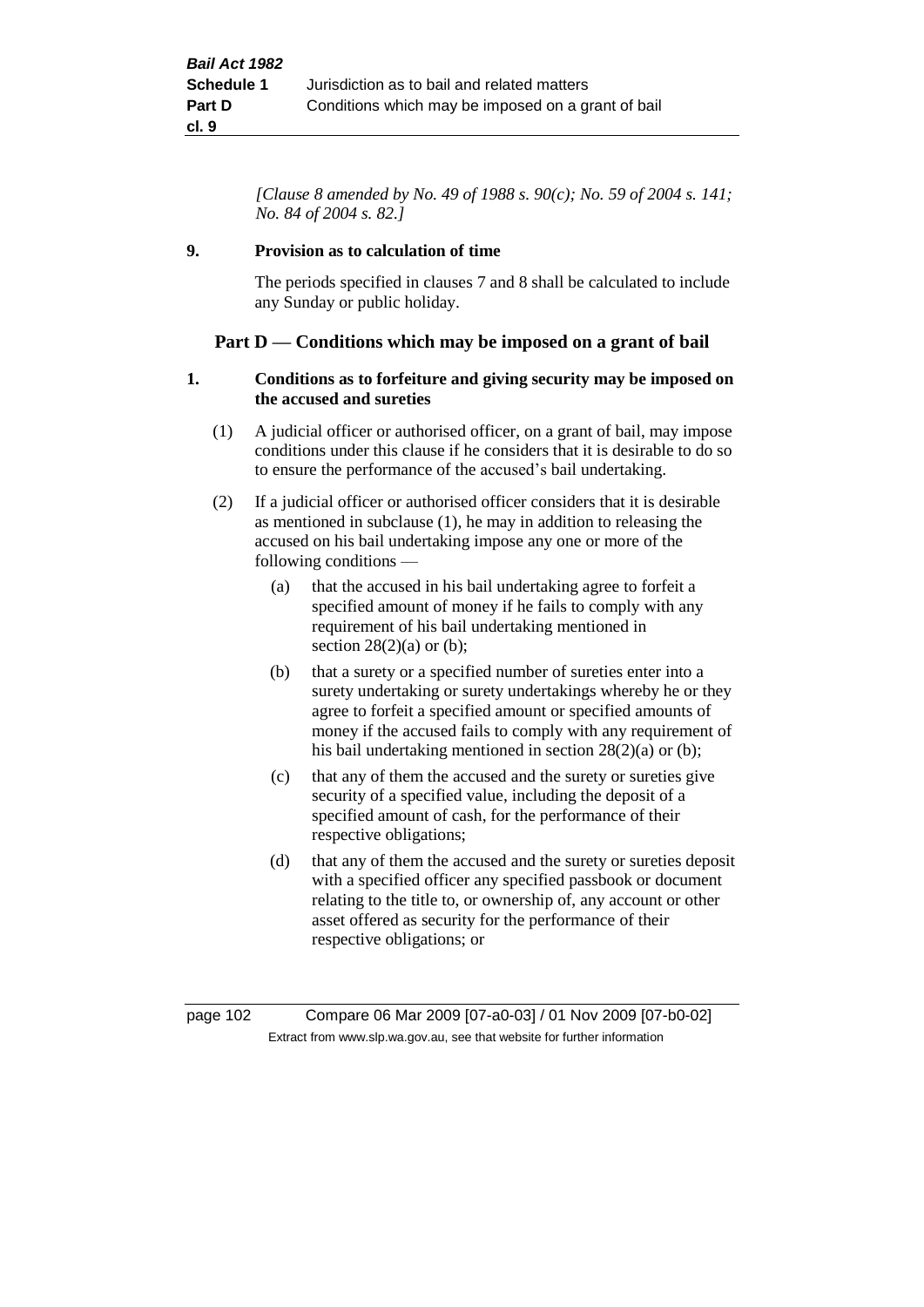- (e) that any of them the accused and the surety or sureties, at his or their own expense or otherwise, enter into such mortgage, charge, assignment or other transaction, or take such other step, as may be required, including completion of the necessary documents, to render any security effective and enforceable by the State.
- (3) The nature and sufficiency of any security, and the documentation therefor, required under subclause (2) shall be determined by the judicial officer or authorised officer who imposed the condition or, if no determination is so made —
	- (a) by the person before whom the bail undertaking is entered into, where the security is to be given by the accused; and
	- (b) where the security is to be given by a surety, by any person authorised under section 36 to approve the surety or before whom the surety undertaking is entered into.
- (4) When a bail undertaking ceases to have effect as provided in section  $34(a)$  to (d), or upon an accused being acquitted of a charge under section  $51(1)$  or (2) or discharged from further proceedings therefor, each of them the accused, or where section 34(b) applies his personal representative, and any surety is entitled to have returned to him any security given under subclause (2).
- (5) When a surety undertaking ceases to have effect as provided in section  $47(a)$  to (f), a surety is entitled to have returned to him any security given under subclause (2).

*[Clause 1 amended by No. 65 of 2003 s. 121(3); No. 84 of 2004 s. 82; No. 6 of 2008 s. 18(3).]*

# **2. Other conditions which may be imposed**

- (1) A judicial officer or authorised officer, on a grant of bail, may impose conditions —
	- (a) to be complied with before the accused is released on bail or while the accused is on bail;
	- (b) as to the accused's conduct while on bail; or
	- (c) as to where the accused shall reside while on bail,

Compare 06 Mar 2009 [07-a0-03] / 01 Nov 2009 [07-b0-02] page 103 Extract from www.slp.wa.gov.au, see that website for further information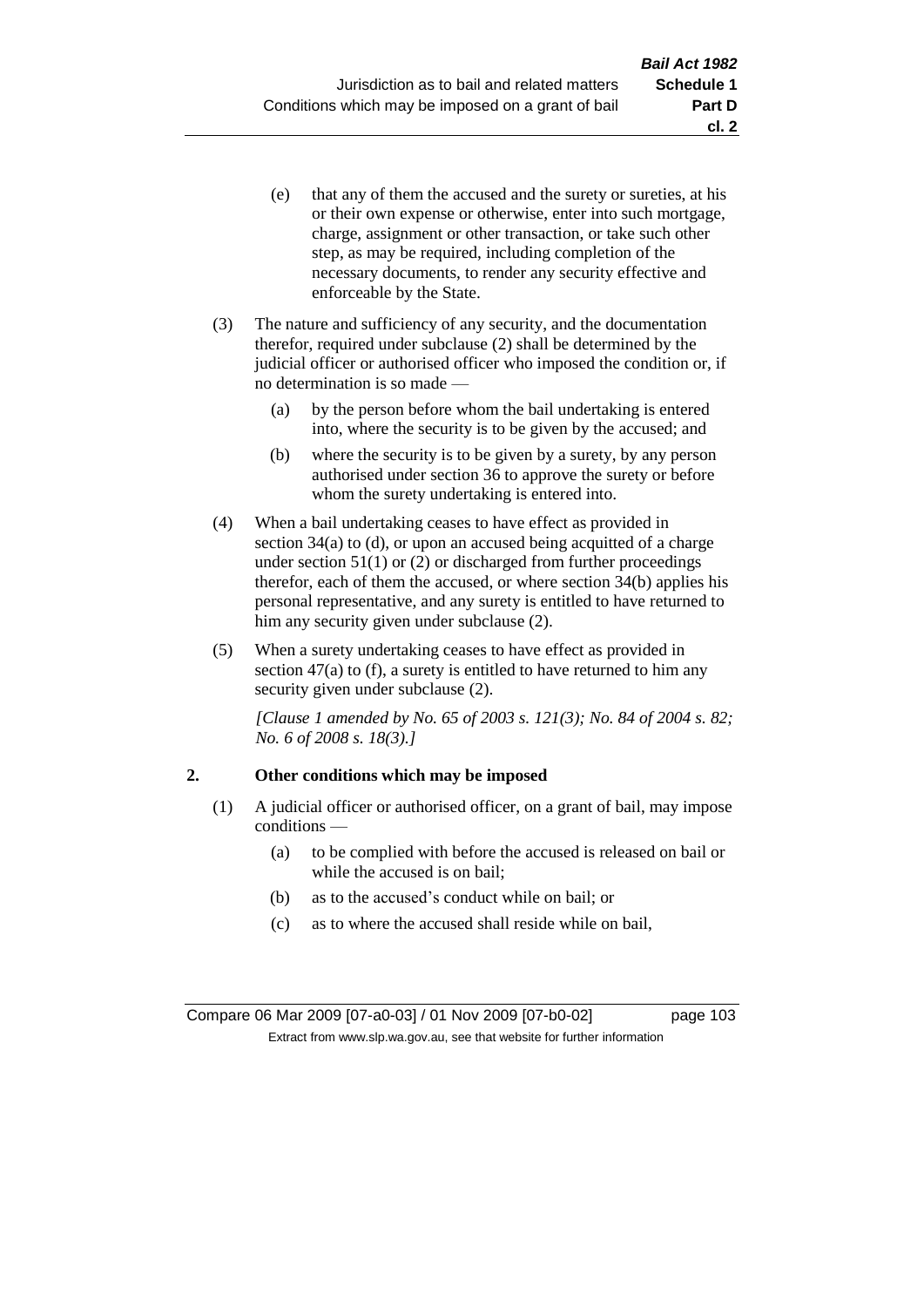if he considers that it is desirable for any purpose mentioned in subclause (2), (2b), (3) or (4).

- (1a) Without limiting subclause (1), a judicial officer or authorised officer shall, on a grant of bail to a child accused, consider whether it is desirable for any purpose mentioned in subclause (2) to impose a condition as to —
	- (a) any period in each day during which the child is to remain at a particular place;
	- (b) any person with whom the child is not to associate or communicate;
	- (c) any place that the child is not to frequent;
	- (d) the attendance by the child at a school or other educational institution; or
	- (e) any other matter,

and the judicial officer or authorised officer may impose any such condition.

- (2) Any condition may be imposed under subclause (1) or (1a) to ensure that an accused —
	- (a) appears in court in accordance with his bail undertaking;
	- (b) does not while on bail commit an offence;
	- (c) does not endanger the safety, welfare or property of any person;
	- (d) does not interfere with witnesses or otherwise obstruct the course of justice, whether in relation to himself or any other person; or
	- (e) as regards the period when the accused is on trial, does not prejudice the proper conduct of the trial.
- (2a) Before imposing a condition on a grant of bail for a purpose mentioned in subclause  $(2)(c)$  or  $(d)$  a judicial officer or authorised officer is to consider whether that purpose would be better served, or could be better assisted, by a restraining order made under the *Restraining Orders Act 1997* and whether, in the case of a judicial officer, to exercise the power in section 63 of that Act or, in the case of an authorised officer, to make a telephone application under that Act.

page 104 Compare 06 Mar 2009 [07-a0-03] / 01 Nov 2009 [07-b0-02] Extract from www.slp.wa.gov.au, see that website for further information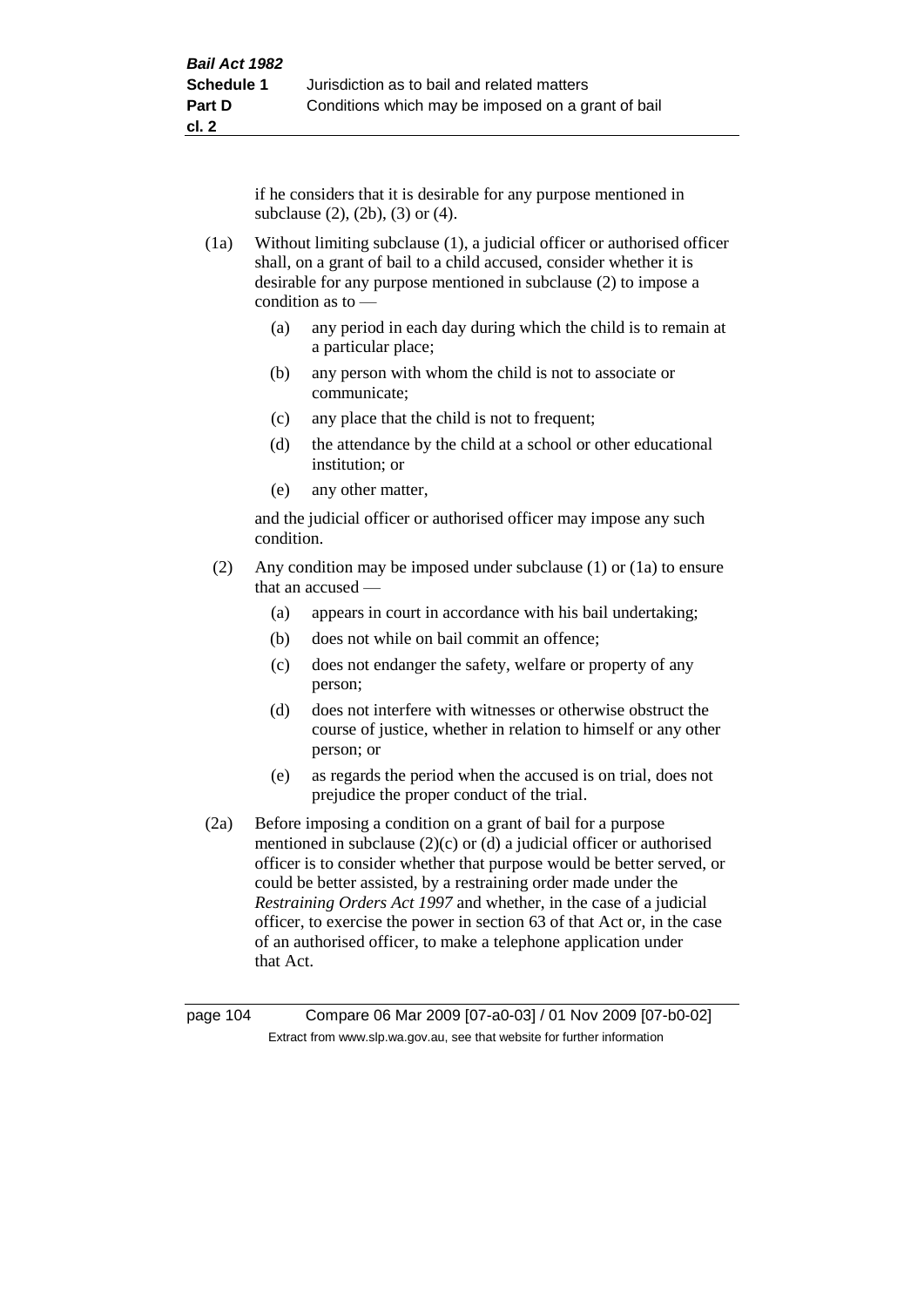- (2b) Where a judicial officer is of the opinion that the accused should while on bail —
	- (a) be counselled for a behavioural problem; or
	- (b) attend a course or programme that may assist with such a problem,

the judicial officer may under subclause (1) impose a condition for that purpose that requires the accused to —

- (c) attend a prescribed person to be counselled; or
- (d) attend a prescribed course or programme,

that is specified by the judicial officer in the condition.

- (3) Where a judicial officer who grants bail to an accused is of the opinion that the accused's physical condition ought to be examined the officer may, under subclause (1), impose any condition which the officer considers desirable for the purpose of ensuring that the accused is examined by a medical practitioner.
- (3a) Where a judicial officer who grants bail to an accused is of the opinion that the accused's mental condition ought to be examined the officer may, under subclause (1), impose any condition which the officer considers desirable for the purpose of ensuring that the accused's mental condition is examined including a condition —
	- (a) that the accused be examined by a medical practitioner or an authorised mental health practitioner (as defined in the *Mental Health Act 1996*) for the purpose of deciding whether to make a referral under section 29 of that Act;
	- (b) that the accused be admitted to an authorised hospital (as defined in the *Mental Health Act 1996*);
	- (c) that the accused be examined by a psychiatrist.
- (4) Where a judicial officer is of the opinion that an accused is suffering from alcohol or drug abuse and is in need of care or treatment either on that account, or to enable him to be prepared for his trial, the judicial officer may, under subclause (1), impose any condition which he considers desirable for the purpose of ensuring that the accused receives such care or treatment, including that he lives in, or from time to time attends at, a specified institution or place in order to receive such care or treatment.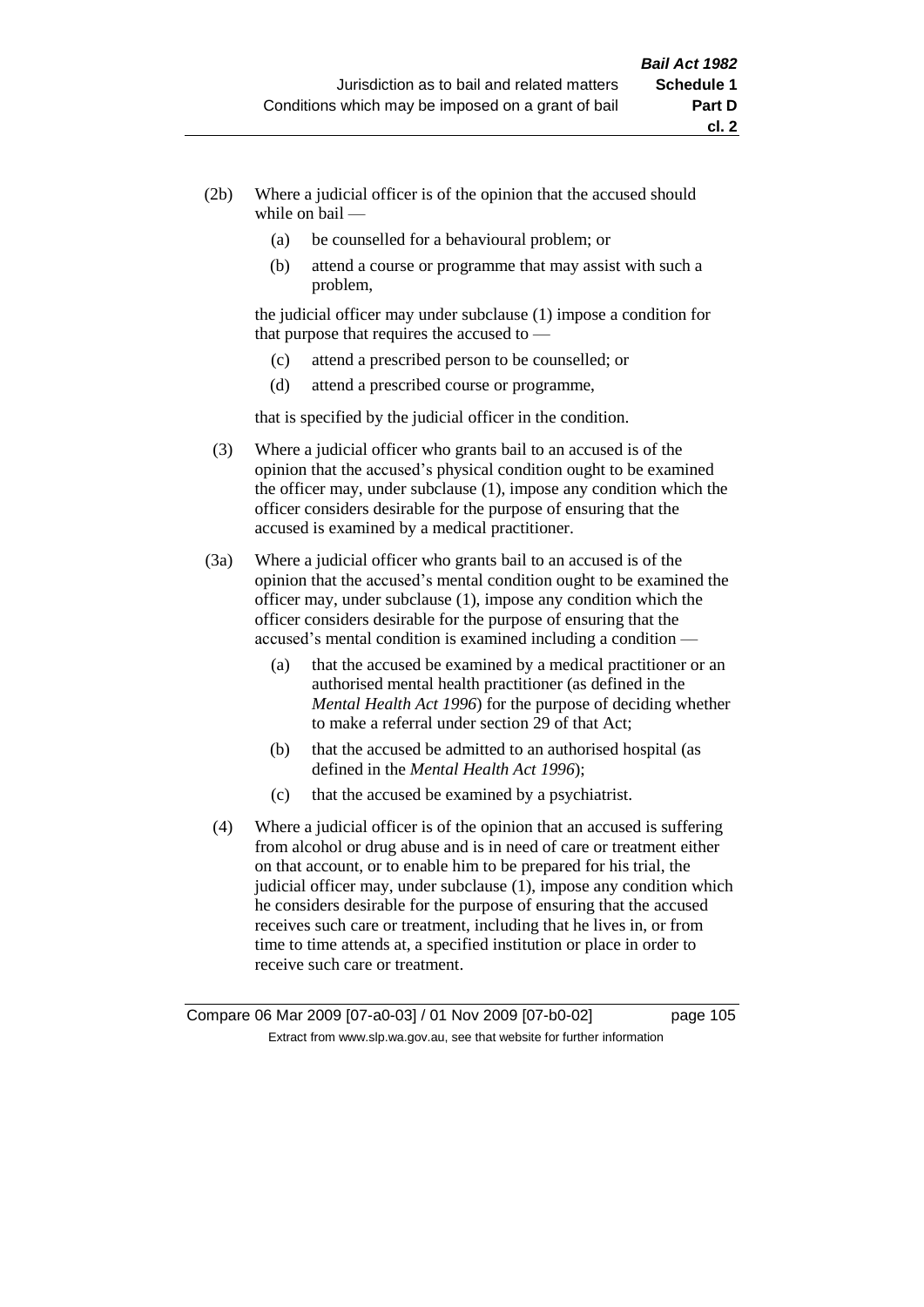(5) Where a judicial officer imposes a condition for a purpose mentioned in subclause (2b), (3), (3a) or (4), the judicial officer shall cause to be sent to the person who is to counsel or examine the accused, or the place at which the accused is to attend, a statement of the reasons for imposing the condition.

(6) Where a condition is imposed under this clause that an accused shall reside in premises established for the accommodation of persons to whom bail has been granted, that condition shall be deemed to include a further condition that the accused shall comply with such rules as are for the time being laid down for the maintenance of the good order of those premises, whether such rules are made under section 67 or by the authority responsible for the good order of the premises.

(7) In this clause —

*medical practitioner* has the meaning given to that term in the *Medical Practitioners Act 2008* section 4; and

*psychiatrist* has the same meaning as it has in the *Mental Health Act 1996*.

*[Clause 2 amended by No. 45 of 1993 s. 10(3); No. 69 of 1996 s. 3; No. 54 of 1998 s. 12; No. 84 of 2004 s. 82; No. 22 of 2008 Sch. 3 cl. 4.]*

*[Clause 2. Modifications to be applied in order to give effect to Cross-border Justice Act 2008: clause altered 1 Nov 2009. See endnote 1M.]*

# **3. Home detention condition may be imposed**

- (1) A judicial officer may, subject to this clause, impose a home detention condition as a condition on a grant of bail.
- (2) A home detention condition shall not be imposed unless the accused is over the age of 17 years and the judicial officer is satisfied —
	- (a) after considering a report from a community corrections officer about the accused and his circumstances, that the accused is suitable to be subject to a home detention condition;

page 106 Compare 06 Mar 2009 [07-a0-03] / 01 Nov 2009 [07-b0-02] Extract from www.slp.wa.gov.au, see that website for further information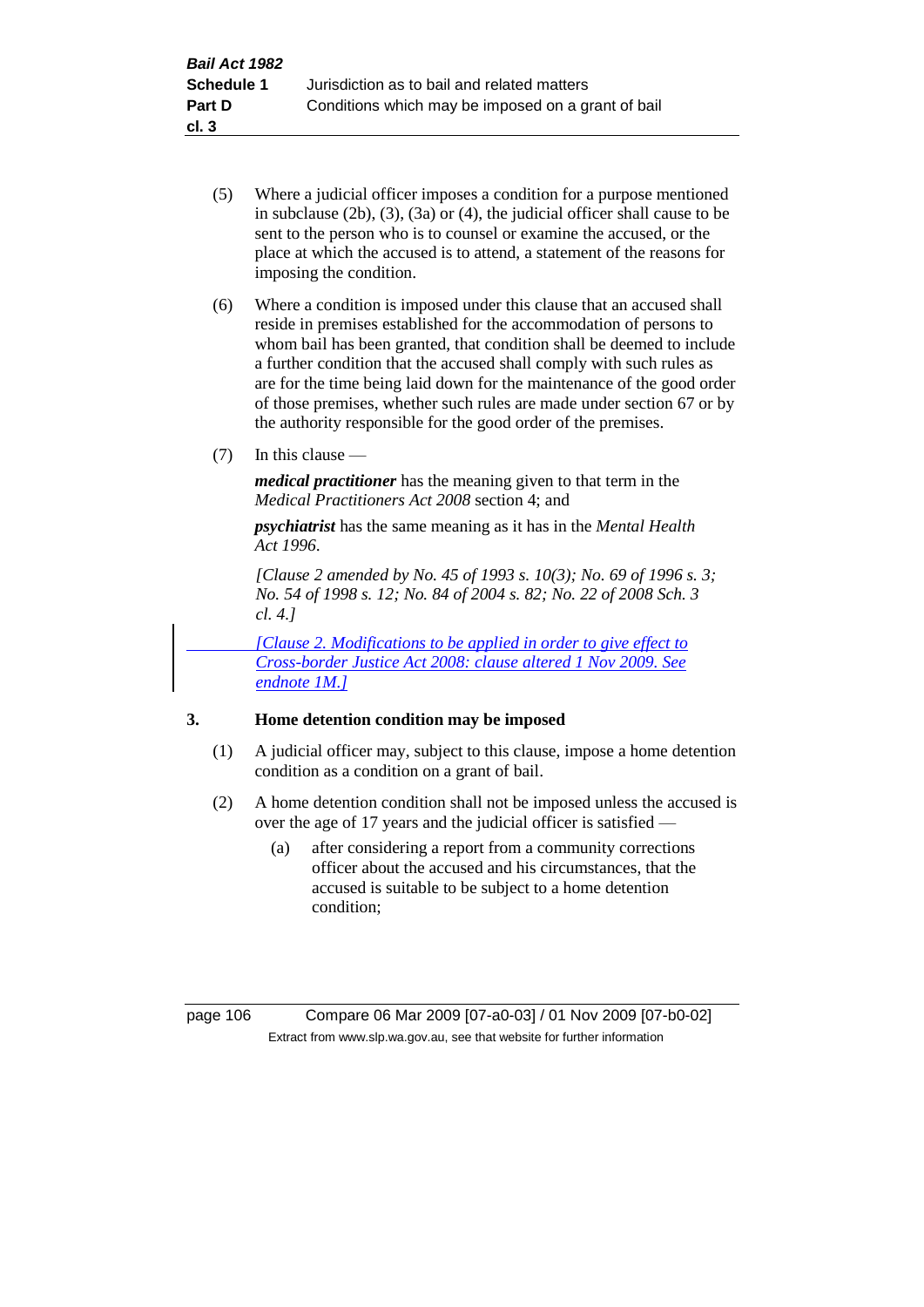- (b) that the place where it is proposed the accused will remain while subject to the home detention condition is a suitable place; and
- (c) that unless a home detention condition is imposed, the accused will not be released on bail.
- (3) A home detention condition is a condition that while the accused is on bail the accused shall —
	- (a) remain at and not leave the place specified in the bail record form and in the bail undertaking (or in a notice under section 50E) until the time specified, or deemed by section 31(3) to be specified, in the bail undertaking except —
		- (i) to work in gainful employment approved by a community corrections officer;
		- (ii) with the approval of a community corrections officer, to seek gainful employment;
		- (iii) to obtain urgent medical or dental treatment for the accused;
		- (iv) for the purpose of averting or minimizing a serious risk of death or injury to the accused or to another person;
		- (v) to obey an order issued under a written law (such as a summons) requiring the accused's presence elsewhere;
		- (vi) for a purpose approved of by a community corrections officer; or
		- (vii) on the direction of a community corrections officer;
	- (b) not leave the State;
	- (c) comply with every reasonable direction of a community corrections officer;
	- (d) comply with such of the conditions specified in the list provided under section 24A(4) as may be specified in a notice given under section 50E(b); and
	- (e) when requested to do so, produce a copy of his bail undertaking and any notice by the CEO (corrections) under

Compare 06 Mar 2009 [07-a0-03] / 01 Nov 2009 [07-b0-02] page 107 Extract from www.slp.wa.gov.au, see that website for further information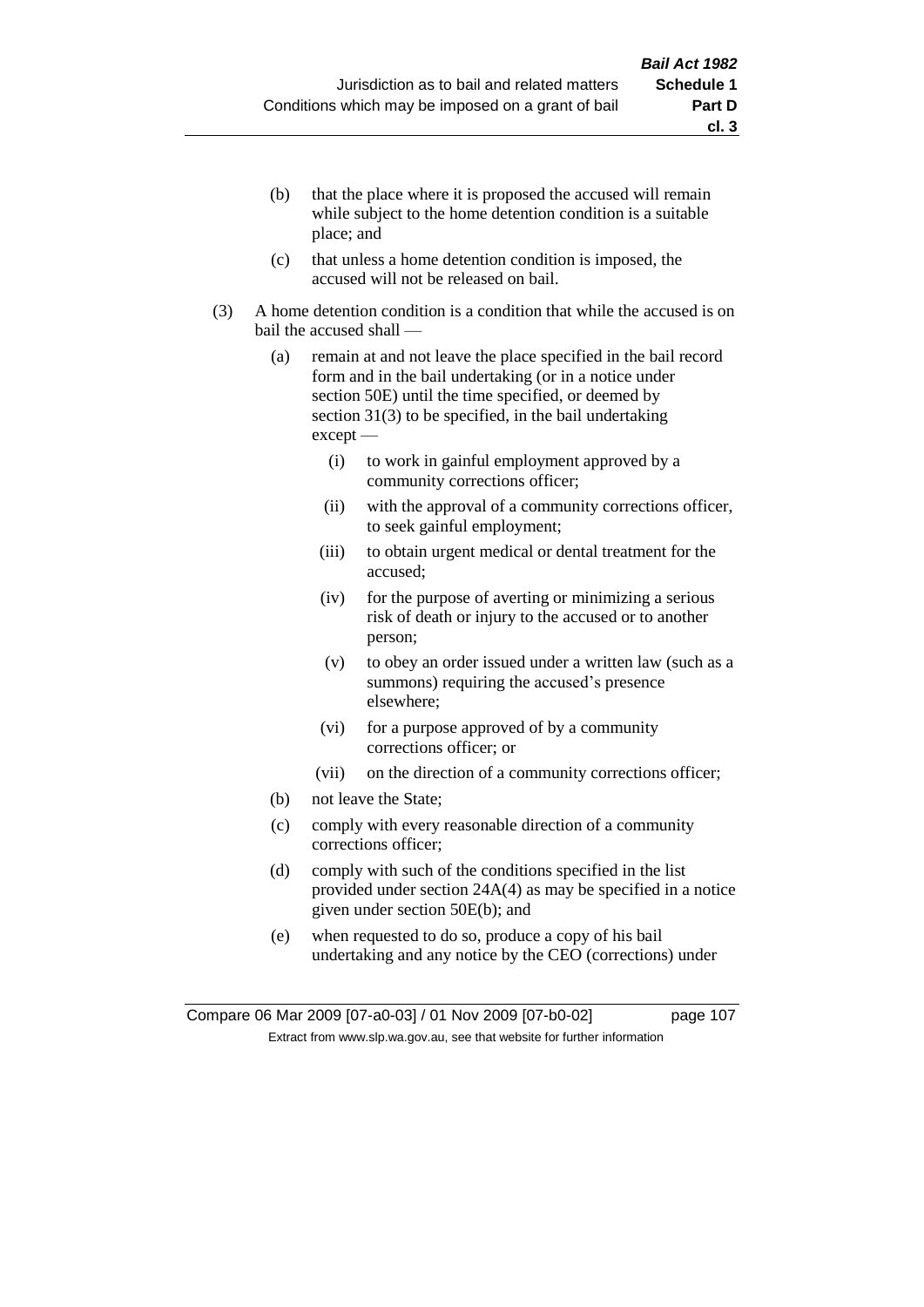section 50E for inspection by a community corrections officer or a member of the Police Force.

*[Clause 3 inserted by No. 61 of 1990 s. 15; amended by No. 31 of 1993 s. 9; No. 84 of 2004 s. 82; No. 65 of 2006 s. 53.]*

*[Clause 3. Modifications to be applied in order to give effect to Cross-border Justice Act 2008: clause altered 1 Nov 2009. See endnote 1M.]*

page 108 Compare 06 Mar 2009 [07-a0-03] / 01 Nov 2009 [07-b0-02] Extract from www.slp.wa.gov.au, see that website for further information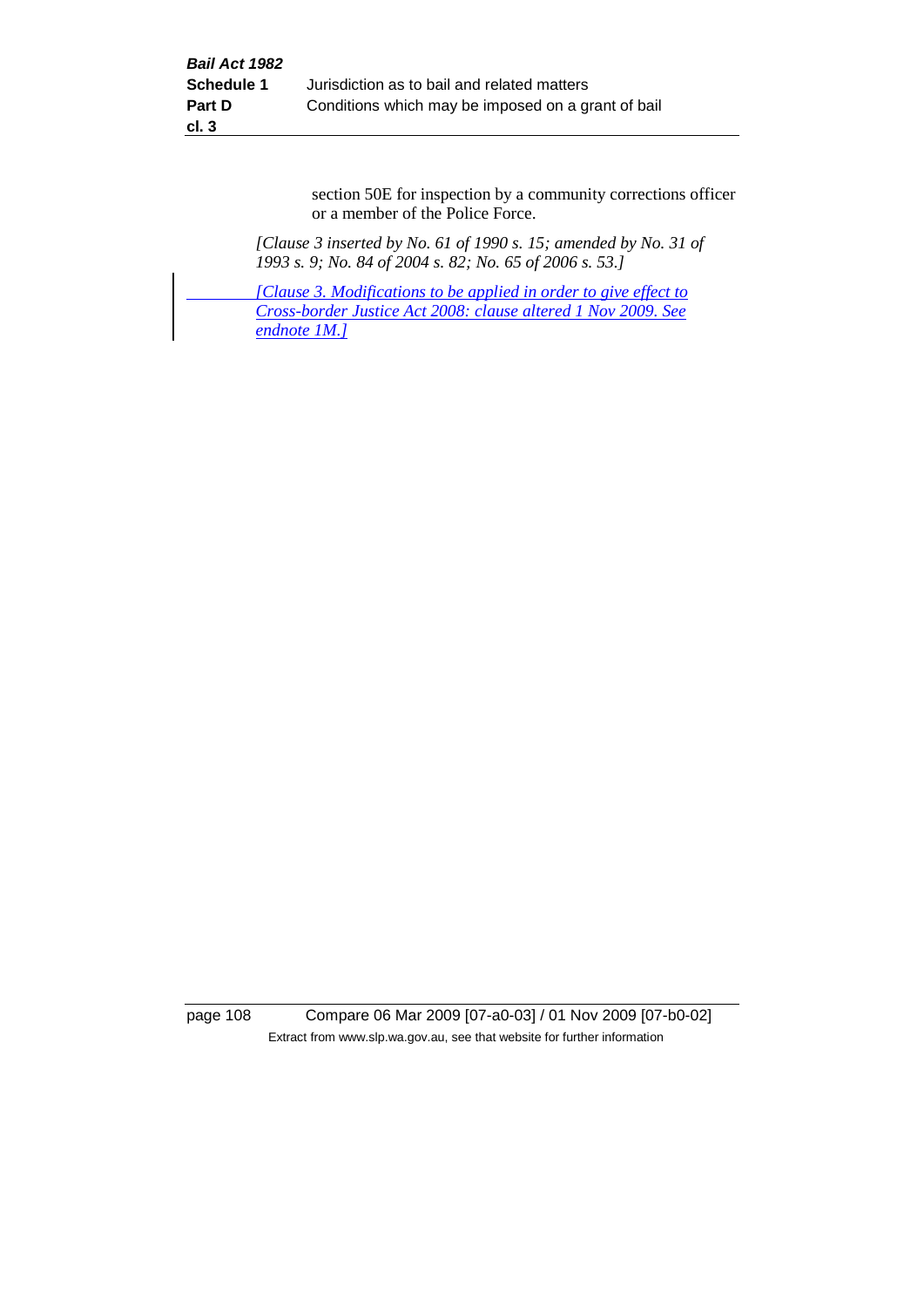**cl. 1**

# **Schedule 2 — Serious offences**

 $[s. 3(1)]$ 

*[Heading inserted by No. 6 of 2008 s. 42(1).]*

|    | <b>Enactment</b>         | <b>Description of offence</b>                                                    |
|----|--------------------------|----------------------------------------------------------------------------------|
| 1. | <b>The Criminal Code</b> |                                                                                  |
|    | s. 279                   | Murder                                                                           |
|    | s. 280                   | Manslaughter                                                                     |
|    | s. 283                   | Attempt to murder                                                                |
|    | s. 281                   | Unlawful assault causing death                                                   |
|    | s. 292                   | Disabling in order to commit<br>indictable offence                               |
|    | s. 294                   | Acts intended to cause grievous<br>bodily harm or to resist or prevent<br>arrest |
|    | s. 297                   | Grievous bodily harm                                                             |
|    | s. 301                   | Wounding and similar acts                                                        |
|    | s. $304(2)$              | Acts or omissions, with intent to<br>harm, causing bodily harm or<br>danger      |
|    | s. 317                   | Assault occasioning bodily harm                                                  |
|    | s. $317A(a)$             | Assault with intent to commit or<br>facilitate a crime                           |
|    | s. $317A(b)$             | Assault with intent to do grievous<br>bodily harm                                |
|    | s. 318                   | Serious assaults                                                                 |
|    | s. 323                   | Indecent assault                                                                 |
|    | s. 324                   | Aggravated indecent assault                                                      |
|    | s. 325                   | Sexual penetration without consent                                               |
|    |                          |                                                                                  |

Compare 06 Mar 2009 [07-a0-03] / 01 Nov 2009 [07-b0-02] page 109 Extract from www.slp.wa.gov.au, see that website for further information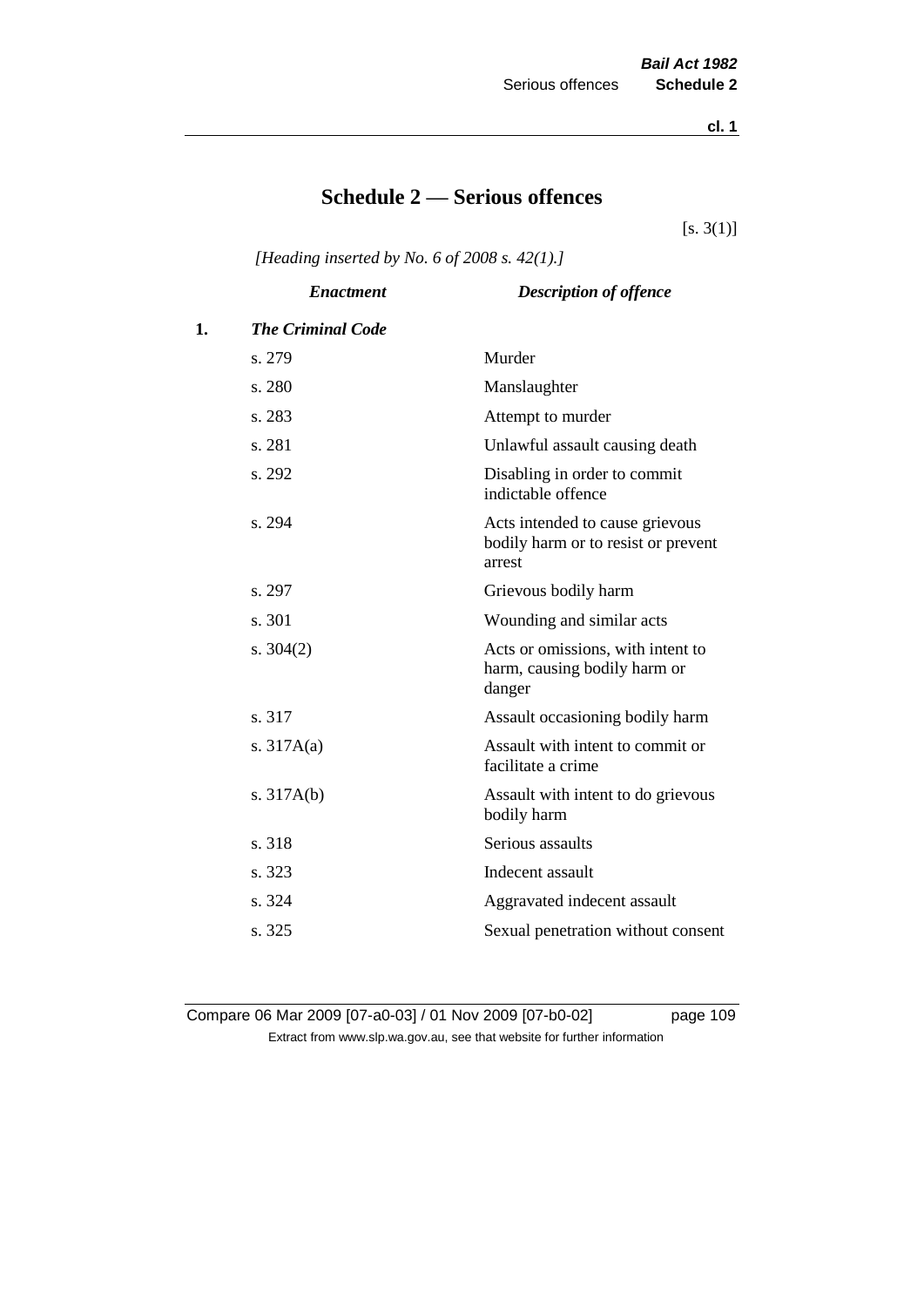**cl. 2**

|     | <b>Enactment</b>                | <b>Description of offence</b>                                                                                                                      |
|-----|---------------------------------|----------------------------------------------------------------------------------------------------------------------------------------------------|
|     | s. 326                          | Aggravated sexual penetration<br>without consent                                                                                                   |
|     | s. 331B                         | Sexual servitude                                                                                                                                   |
|     | s. 331C                         | Conducting business involving<br>sexual servitude                                                                                                  |
|     | s. 331D                         | Deceptive recruiting for<br>commercial sexual services                                                                                             |
|     | s. 332                          | Kidnapping                                                                                                                                         |
|     | s. 333                          | Deprivation of liberty                                                                                                                             |
|     | s. 338E                         | Stalking                                                                                                                                           |
|     | s. 378                          | Stealing a motor vehicle                                                                                                                           |
|     | s. 392                          | Robbery                                                                                                                                            |
|     | s. 393                          | Assault with intent to rob                                                                                                                         |
|     | s. 401                          | <b>Burglary</b>                                                                                                                                    |
|     | s. 444                          | Criminal damage, if the property is<br>destroyed or damaged by fire                                                                                |
| 2.  | <b>Bush Fires Act 1954</b>      |                                                                                                                                                    |
|     | s. 32                           | Wilfully lighting a fire or causing a<br>fire to be lit under such<br>circumstances as to be likely to<br>injure or damage a person or<br>property |
| 2a. | <b>Misuse of Drugs Act 1981</b> |                                                                                                                                                    |
|     | s. $6(1)$                       | Offences concerned with<br>prohibited drugs generally                                                                                              |
|     | s. $7(1)$                       | Offences concerned with<br>prohibited plants generally                                                                                             |
|     | s. $33(1)(a)$                   | Attempting to commit an offence<br>under section $6(1)$ or $7(1)$                                                                                  |

page 110 Compare 06 Mar 2009 [07-a0-03] / 01 Nov 2009 [07-b0-02] Extract from www.slp.wa.gov.au, see that website for further information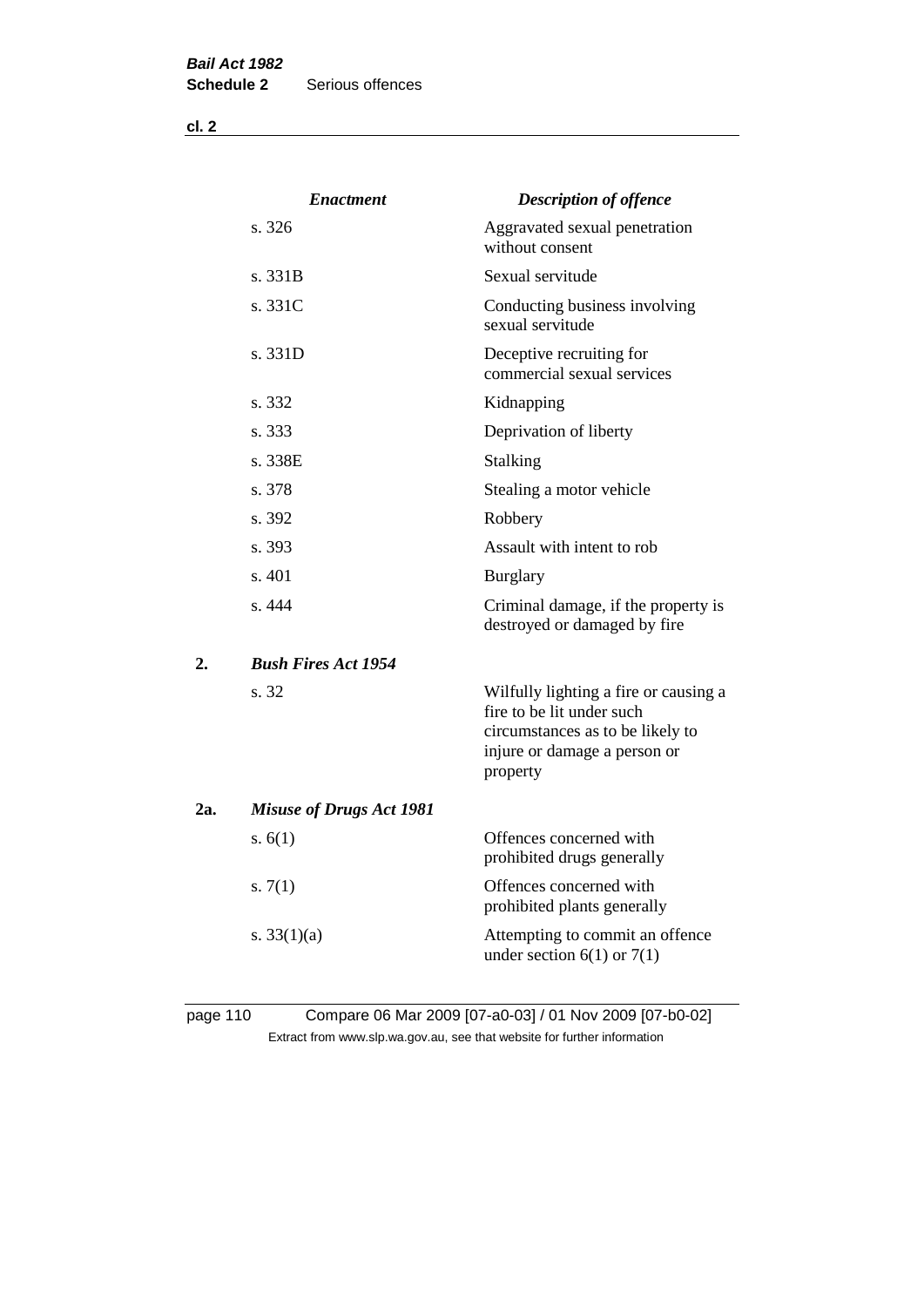#### **cl. 2b**

|     | <b>Enactment</b>                                                                                                                          | <b>Description of offence</b>                    |                                                                                                                                                                |  |
|-----|-------------------------------------------------------------------------------------------------------------------------------------------|--------------------------------------------------|----------------------------------------------------------------------------------------------------------------------------------------------------------------|--|
|     | s. $33(2)(a)$                                                                                                                             |                                                  | Conspiracy to commit an offence<br>under s. $6(1)$ or $7(1)$                                                                                                   |  |
| 2b. | <b>Restraining Orders Act 1997</b>                                                                                                        |                                                  |                                                                                                                                                                |  |
|     | s. $61(1)$                                                                                                                                | order                                            | Breach of a violence restraining                                                                                                                               |  |
|     | s. $61(2a)$                                                                                                                               |                                                  | Breach of a police order                                                                                                                                       |  |
|     | s. $86(2)$                                                                                                                                |                                                  | Breach of a Part VII order under<br>the Justices Act 1902 <sup>3</sup> —                                                                                       |  |
|     |                                                                                                                                           | (a)                                              | that under section 86 of the<br><b>Restraining Orders Act 1997</b><br>is taken to be a misconduct<br>restraining order under that<br>Act; and                  |  |
|     |                                                                                                                                           | (b)                                              | that shows on the face of the<br>order that the causing or<br>threatening of personal<br>injury by the accused was a<br>ground for the making of the<br>order. |  |
| 3.  | <b>Road Traffic Act 1974</b>                                                                                                              |                                                  |                                                                                                                                                                |  |
|     | s. 59                                                                                                                                     | Dangerous driving causing death,<br>injury, etc. |                                                                                                                                                                |  |
|     | s. 59A                                                                                                                                    | Dangerous driving causing bodily<br>harm         |                                                                                                                                                                |  |
|     | [Schedule 2 inserted by No. 45 of 1993 s. 11; amended by No. 82 of<br>1994 s. 13; No. 38 of 1998 s. 4(2); No. 54 of 1998 s. 15; No. 23 of |                                                  |                                                                                                                                                                |  |

*1994 s. 13; No. 38 of 1998 s. 4(2); No. 54 of 1998 s. 15; No. 23 of 2001 s. 10(1); No. 4 of 2004 s. 24 and 26; No. 38 of 2004 s. 61; No. 62 of 2004 s. 9(1); No. 84 of 2004 s. 82; No. 6 of 2008 s. 42(2); No. 29 of 2008 s. 24(8).]* 

Compare 06 Mar 2009 [07-a0-03] / 01 Nov 2009 [07-b0-02] page 111 Extract from www.slp.wa.gov.au, see that website for further information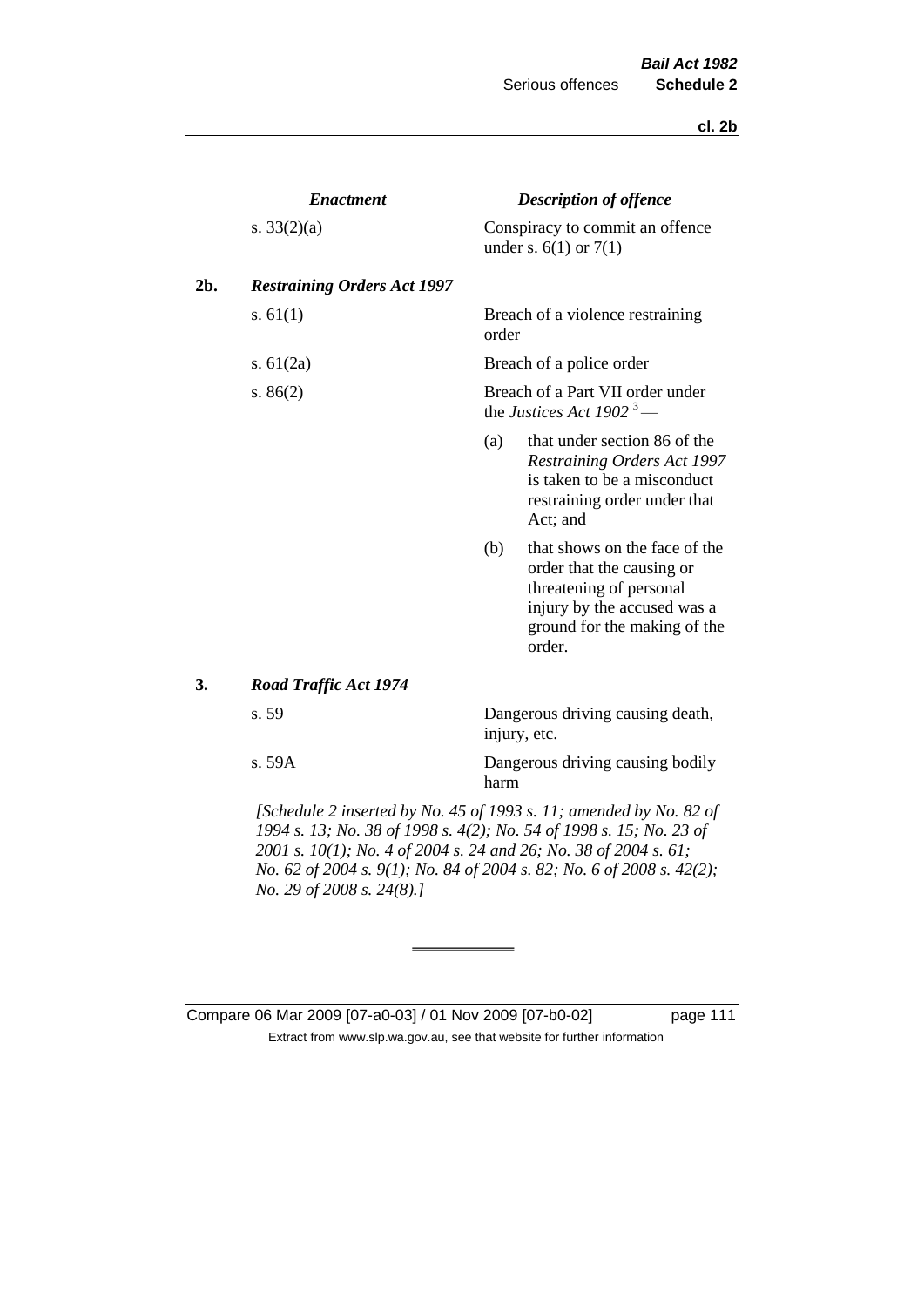*Bail Act 1982* **Schedule 2** Serious offences

**cl. 3**

page 112 Compare 06 Mar 2009 [07-a0-03] / 01 Nov 2009 [07-b0-02] Extract from www.slp.wa.gov.au, see that website for further information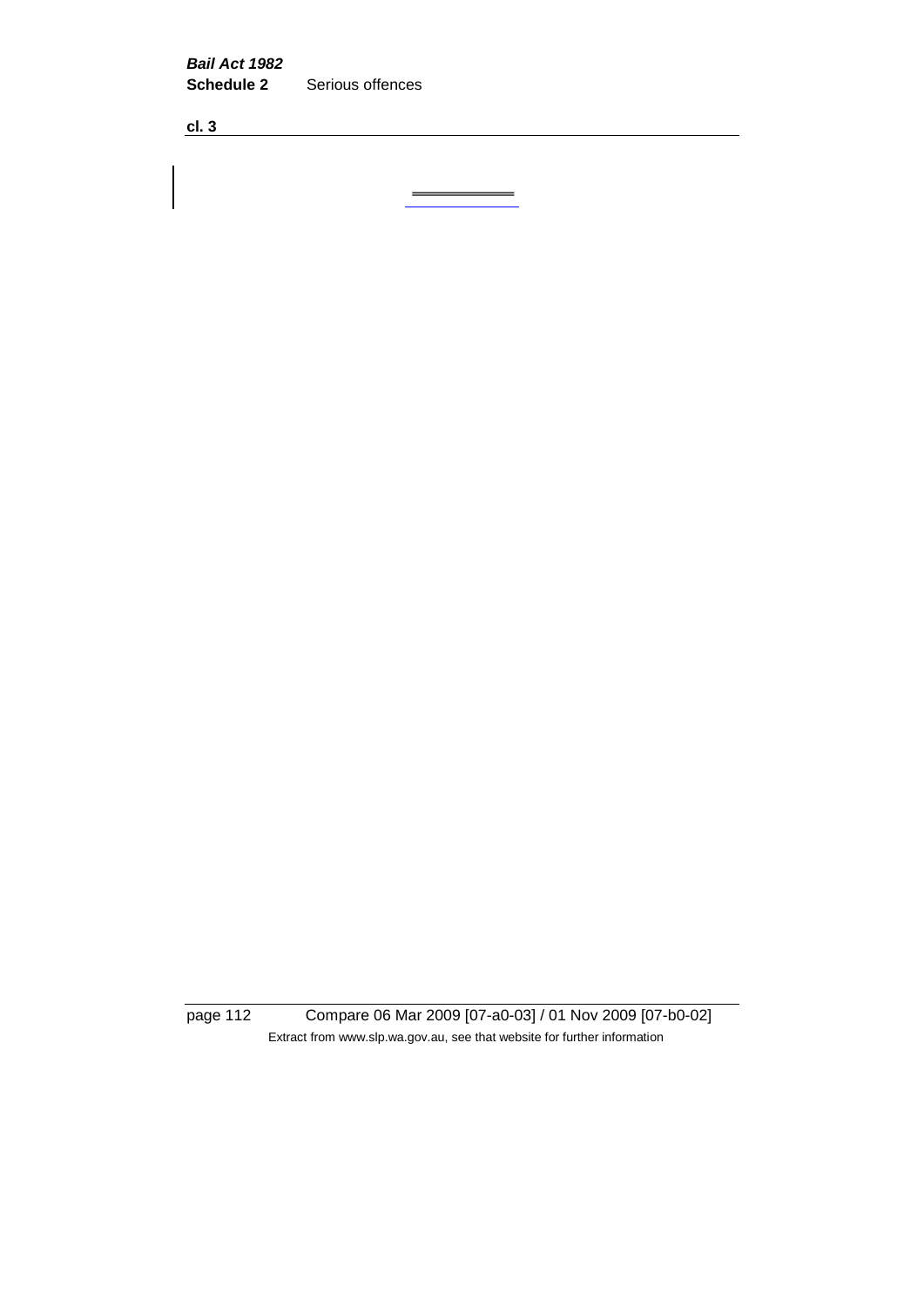## **Notes**

<sup>1</sup> This reprint is a compilation as at 6 March 2009 of the *Bail Act 1982* and includes the amendments made by the other written laws referred to in the following table  $\frac{1M}{1}$ <sup>a, 4</sup>. The table also contains information about any reprint.

## **Compilation table**

| <b>Short title</b>                                                                                                                                   | <b>Number</b><br>and year | Assent     | Commencement                                                                     |
|------------------------------------------------------------------------------------------------------------------------------------------------------|---------------------------|------------|----------------------------------------------------------------------------------|
| Bail Act 1982                                                                                                                                        | 86 of 1982                |            | 18 Nov 1982 6 Feb 1989 (see s. 2 and<br><i>Gazette</i> 27 Jan 1989 p. 263)       |
| Acts Amendment<br>(Abolition of Capital)<br>Punishment) Act 1984<br>Pt. III                                                                          | 52 of 1984                | 5 Sep 1984 | 3 Oct 1984                                                                       |
| Bail Amendment<br>Act 1984 $^5$                                                                                                                      | 74 of 1984                |            | 29 Nov 1984 6 Feb 1989 (see s. 2 and<br><i>Gazette</i> 27 Jan 1989 p. 263)       |
| Bail Amendment<br>Act 1988                                                                                                                           | 15 of 1988                | 6 Sep 1988 | 6 Feb 1989 (see s. 2 and<br><i>Gazette</i> 27 Jan 1989 p. 263)                   |
| Reprint of the Bail Act 1982 under the Reprints Act 1984 and s. 21 of the Bail<br>Amendment Act 1988 <sup>6</sup> (includes amendments listed above) |                           |            |                                                                                  |
| Criminal Law<br>Amendment Act 1988<br>Pt.4                                                                                                           | 70 of 1988                |            | 15 Dec 1988 6 Feb 1989 (see s. 2(2)(b) and<br><i>Gazette</i> 27 Jan 1989 p. 263) |
|                                                                                                                                                      |                           |            |                                                                                  |

| Acts Amendment<br>(Children's Court)<br>Act 1988 Pt. 13                           | 49 of 1988 |             | 22 Dec 1988 1 Dec 1989 (see s. 2 and<br><i>Gazette</i> 24 Nov 1989 p. 4327) |
|-----------------------------------------------------------------------------------|------------|-------------|-----------------------------------------------------------------------------|
| Justices Amendment<br>Act 1989 s. 18                                              | 33 of 1989 | 22 Dec 1989 | 1 Jun 1991 (see s. 2 and<br><i>Gazette</i> 17 May 1991 p. 2455)             |
| <b>Community Corrections</b><br><b>Legislation Amendment</b><br>Act 1990 Pt. 2    | 61 of 1990 | 17 Dec 1990 | 3 Apr 1991 (see s. 2 and<br><i>Gazette</i> 22 Mar 1991 p. 1209)             |
| Child Welfare<br>Amendment Act<br>$(No. 2)$ 1990 s. 15                            | 83 of 1990 | 22 Dec 1990 | 1 Aug 1991 (see s. 2 and<br><i>Gazette</i> 1 Aug 1991 p. 3983)              |
| Children's Court of<br>Western Australia<br>Amendment Act<br>$(No. 2)$ 1991 s. 21 | 15 of 1991 | 21 Jun 1991 | 9 Aug 1991 (see s. 2(2) and<br><i>Gazette</i> 9 Aug 1991 p. 4101)           |

**Reprint of the** *Bail Act 1982* **as at 17 Oct 1991** (includes amendments listed above)

Compare 06 Mar 2009 [07-a0-03] / 01 Nov 2009 [07-b0-02] page 113 Extract from www.slp.wa.gov.au, see that website for further information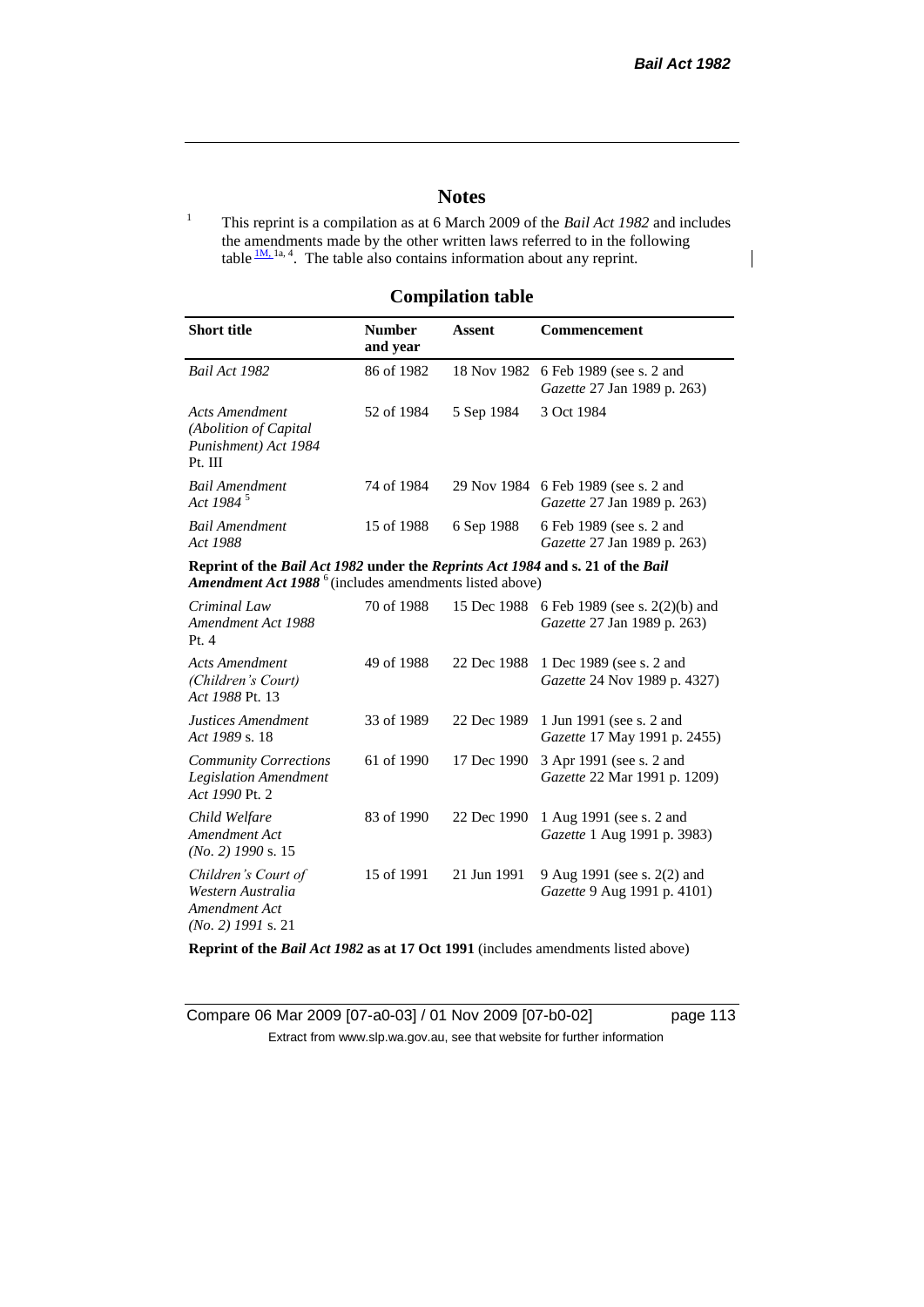| <b>Short title</b>                                                                         | <b>Number</b><br>and year | <b>Assent</b> | Commencement                                                                                                                                                               |
|--------------------------------------------------------------------------------------------|---------------------------|---------------|----------------------------------------------------------------------------------------------------------------------------------------------------------------------------|
| <b>Acts Amendment (Sexual</b><br>Offences) Act 1992 Pt. 3                                  | 14 of 1992                | 17 Jun 1992   | 1 Aug 1992 (see s. 2 and<br>Gazette 28 Jul 1992 p. 3671)                                                                                                                   |
| <b>Acts Amendment</b><br>(Ministry of Justice)<br>Act 1993 Pt. 3 <sup>7</sup>              | 31 of 1993                | 15 Dec 1993   | 1 Jul 1993 (see s. 2)                                                                                                                                                      |
| Criminal Procedure<br>Amendment Act 1993<br>Pt. $2^8$                                      | 45 of 1993                | 20 Dec 1993   | Act other than s. 7-9 and<br>$10(2)(b)$ : 17 Jan 1994 (see<br>s. $2(1)$ ;<br>s. 7-9 and $10(2)(b)$ : 4 Mar 1994<br>(see s. $2(2)$ and <i>Gazette</i><br>4 Mar 1994 p. 915) |
| Criminal Law<br>Amendment Act 1994<br>s. $13(1)$ and $(2)$                                 | 82 of 1994                | 23 Dec 1994   | 20 Jan 1995 (see s. 2(2))                                                                                                                                                  |
| Acts Amendment (Fines,<br>Penalties and<br><b>Infringement Notices</b> )<br>Act 1994 Pt. 3 | 92 of 1994                | 23 Dec 1994   | 1 Jan 1995 (see s. 2(1) and<br>Gazette 30 Dec 1994 p. 7211)                                                                                                                |
| Sentencing<br>(Consequential<br>Provisions) Act 1995 Pt. 5                                 | 78 of 1995                | 16 Jan 1996   | 4 Nov 1996 (see s. 2 and<br>Gazette 25 Oct 1996 p. 5632)                                                                                                                   |
| Coroners Act 1996 s. 61                                                                    | 2 of 1996                 |               | 24 May 1996 7 Apr 1997 (see s. 2 and<br>Gazette 18 Mar 1997 p. 1529)                                                                                                       |
| <b>Mental Health</b><br>(Consequential)<br>Provisions) Act 1996 Pt. 2                      | 69 of 1996                | 13 Nov 1996   | 13 Nov 1997 (see s. 2)                                                                                                                                                     |

**Reprint of the** *Bail Act 1982* **as at 13 Mar 1997** (includes amendments listed above except those in the *Coroners Act 1996* and the *Mental Health (Consequential Provisions) Act 1996*) (corrections in *Gazette* 25 Jul 1997 p. 3909 and 14 Nov 1997 p. 6426)

*Statutes (Repeals and Minor Amendments) Act 1997* s. 21 57 of 1997 15 Dec 1997 15 Dec 1997 (see s. 2(1)) *Criminal Law Amendment Act (No. 1) 1998* s. 4(2) 38 of 1998 25 Sep 1998 23 Oct 1998

page 114 Compare 06 Mar 2009 [07-a0-03] / 01 Nov 2009 [07-b0-02] Extract from www.slp.wa.gov.au, see that website for further information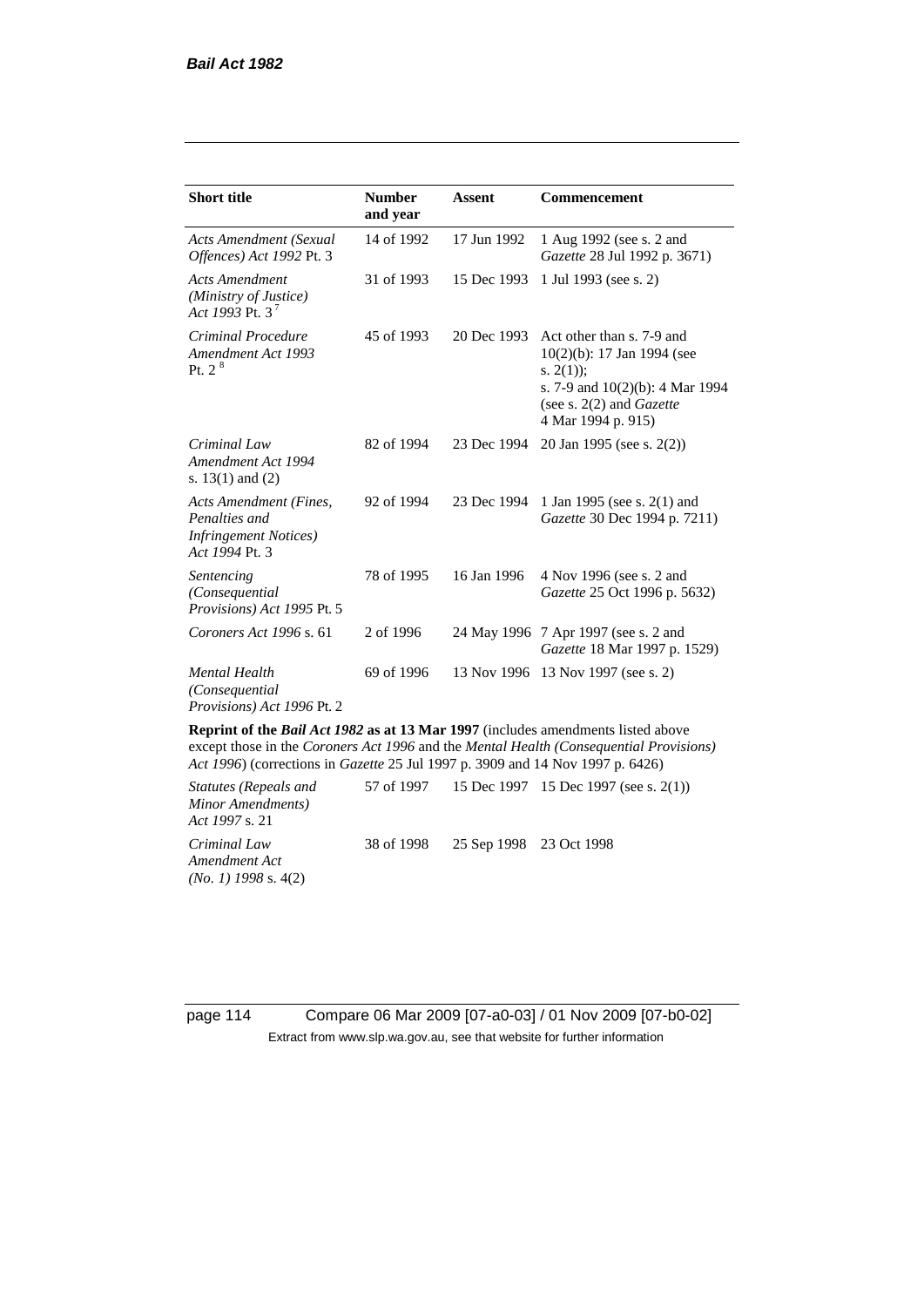| <b>Short title</b>                                                                                                                                 | <b>Number</b><br>and year | Assent      | Commencement                                                                                                                                                                                                                                                                                                                                            |
|----------------------------------------------------------------------------------------------------------------------------------------------------|---------------------------|-------------|---------------------------------------------------------------------------------------------------------------------------------------------------------------------------------------------------------------------------------------------------------------------------------------------------------------------------------------------------------|
| <b>Bail Amendment</b><br>Act 1998 $9^9$                                                                                                            | 54 of 1998                | 11 Jan 1999 | s. 1 and 2: 11 Jan 1999;<br>Pt. 4 and 7: 15 May 1999<br>(see s. 2 and <i>Gazette</i> )<br>11 May 1999 p. 1905);<br>Pt. 2, 3 and 5 (other than s. 12):<br>8 Mar 2000 (see s. 2 and<br>Gazette 7 Mar 2000 p. 1039);<br>s. 12: 1 Sep 2000 (see s. 2 and<br>Gazette 29 Aug 2000 p. 4985);<br>Pt. 6: 4 Dec 2000 (see s. 2 and<br>Gazette 4 Dec 2000 p. 6799) |
| Reprint of the Bail Act 1982 as at 27 Aug 1999 (includes amendments listed above<br>except those in the Bail Amendment Act 1998 Pt. 2, 3, 5 and 6) |                           |             |                                                                                                                                                                                                                                                                                                                                                         |
| Court Security and<br><b>Custodial Services</b><br>(Consequential<br>Provisions) Act 1999 Pt. 3                                                    | 47 of 1999                | 8 Dec 1999  | 18 Dec 1999 (see s. 2 and<br>Gazette 17 Dec 1999 p. 6175-6)                                                                                                                                                                                                                                                                                             |
| Criminal Law Amendment<br>Act 2001 s. $10(1)$                                                                                                      | 23 of 2001                | 26 Nov 2001 | 24 Dec 2001                                                                                                                                                                                                                                                                                                                                             |
| Criminal Investigation<br>(Identifying People)<br>Act 2002 s. 96                                                                                   | 6 of 2002                 | 4 Jun 2002  | 20 Nov 2002 (see s. 2 and<br>Gazette 19 Nov 2002 p. 5505)                                                                                                                                                                                                                                                                                               |
| Criminal Law (Procedure)<br>Amendment Act 2002 Pt. 4<br>Div. 1                                                                                     | 27 of 2002                | 25 Sep 2002 | 27 Sep 2002 (see s. 2 and<br>Gazette 27 Sep 2002 p. 4875)                                                                                                                                                                                                                                                                                               |
| Sentencing Legislation<br>Amendment and Repeal<br>Act 2003 s. 29(3) and 37                                                                         | 50 of 2003                | 9 Jul 2003  | s. 29(3): 31 Aug 2003 (see s. 2<br>and Gazette 29 Aug 2003<br>p. 3833);<br>s. 37: 15 May 2004 (see s. 2 and<br>Gazette 14 May 2004 p. 1445)                                                                                                                                                                                                             |
| Acts Amendment and<br>Repeal (Courts and Legal<br>Practice) Act 2003 s. 88<br>and 121 <sup>10</sup>                                                | 65 of 2003                | 4 Dec 2003  | 1 Jan 2004 (see s. 2 and Gazette<br>30 Dec 2003 p. 5722)                                                                                                                                                                                                                                                                                                |
| Statutes (Repeals and<br>Minor Amendments)<br>Act 2003 s. 29                                                                                       | 74 of 2003                | 15 Dec 2003 | 15 Dec 2003 (see s. 2)                                                                                                                                                                                                                                                                                                                                  |
| Criminal Code Amendment<br>Act 2004 s. 24, 26 and 58                                                                                               | 4 of 2004                 | 23 Apr 2004 | 21 May 2004 (see s. 2)                                                                                                                                                                                                                                                                                                                                  |

Compare 06 Mar 2009 [07-a0-03] / 01 Nov 2009 [07-b0-02] page 115 Extract from www.slp.wa.gov.au, see that website for further information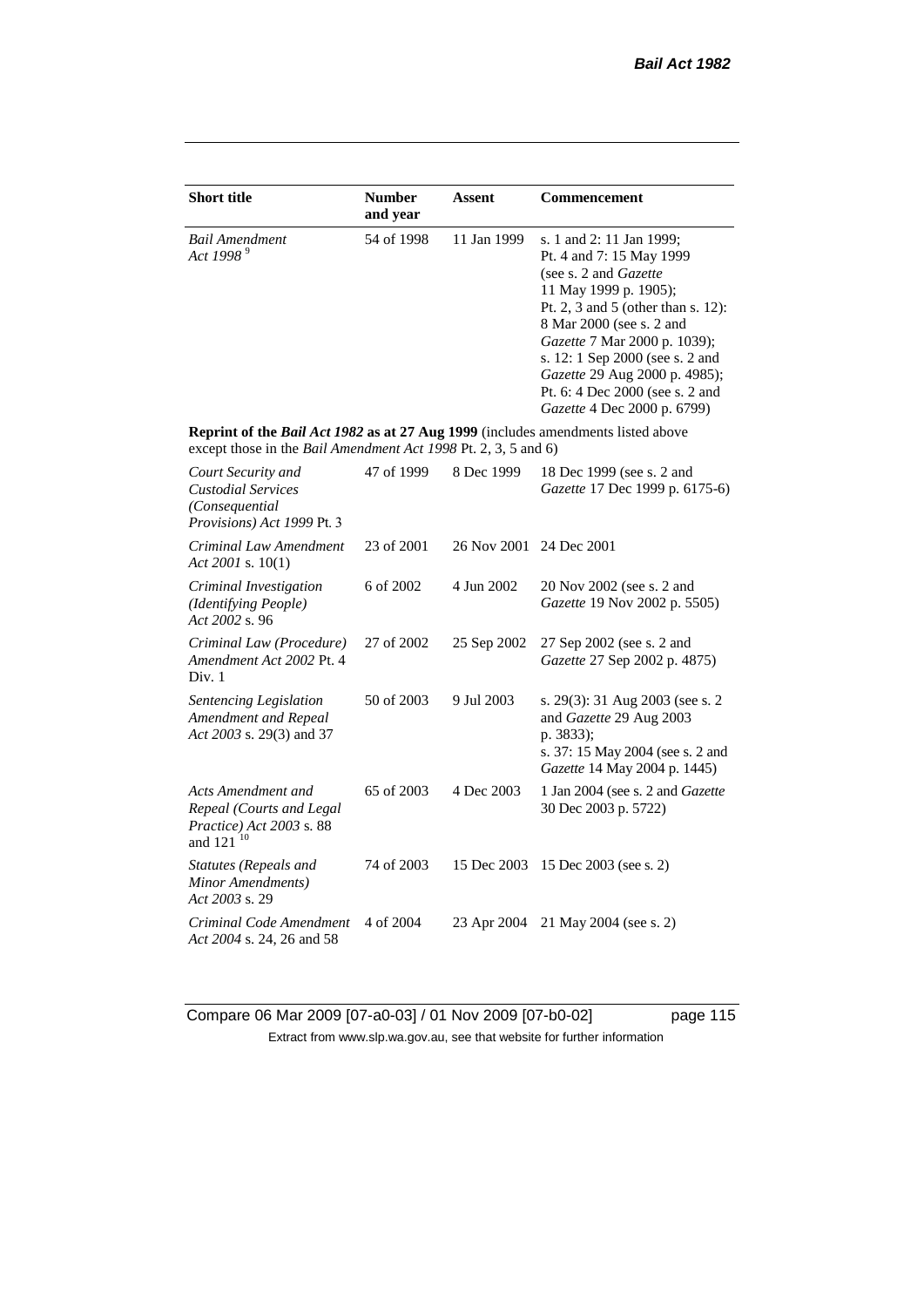| <b>Short title</b>                                                                                                                                                                                                                                                                                                                                                                                                                              | <b>Number</b><br>and year | Assent      | Commencement                                                                                                                                                                                                                                         |  |
|-------------------------------------------------------------------------------------------------------------------------------------------------------------------------------------------------------------------------------------------------------------------------------------------------------------------------------------------------------------------------------------------------------------------------------------------------|---------------------------|-------------|------------------------------------------------------------------------------------------------------------------------------------------------------------------------------------------------------------------------------------------------------|--|
| Sentencing Legislation<br>Amendment Act 2004 s. 13                                                                                                                                                                                                                                                                                                                                                                                              | 27 of 2004                | 14 Oct 2004 | 31 May 2006 (see s. 2 and<br>Gazette 30 May 2006 p. 1965)                                                                                                                                                                                            |  |
| Children and Community<br><i>Services Act 2004 s. 251</i>                                                                                                                                                                                                                                                                                                                                                                                       | 34 of 2004                | 20 Oct 2004 | 1 Mar 2006 (see s. 2 and<br>Gazette 14 Feb 2006 p. 695)                                                                                                                                                                                              |  |
| <b>Acts Amendment (Family</b><br>and Domestic Violence)<br>Act 2004 Pt. 3                                                                                                                                                                                                                                                                                                                                                                       | 38 of 2004                | 9 Nov 2004  | 1 Dec 2004 (see s. 2 and<br>Gazette 26 Nov 2004 p. 5309)                                                                                                                                                                                             |  |
| Acts Amendment (Court of<br>Appeal) Act 2004 s. 28                                                                                                                                                                                                                                                                                                                                                                                              | 45 of 2004                | 9 Nov 2004  | s. $28(1)$ , (2) and (4) (other than<br>the amendment to s. $7A(1)$ :<br>1 Feb 2005 (see. s. 2 and<br>Gazette 14 Jan 2005 p. 163);<br>s. 28(3) and (4) (the<br>amendment to s. $7A(1)$ :<br>2 May 2005 (see. s. 2 and<br>Gazette 14 Jan 2005 p. 163) |  |
| <b>Courts Legislation</b><br>Amendment and Repeal<br>Act 2004 s. 141 <sup>11</sup>                                                                                                                                                                                                                                                                                                                                                              | 59 of 2004                | 23 Nov 2004 | 1 May 2005 (see s. 2 and<br>Gazette 31 Dec 2004 p. 7128)                                                                                                                                                                                             |  |
| Misuse of Drugs<br>Amendment Act 2004 s. 9(1)                                                                                                                                                                                                                                                                                                                                                                                                   | 62 of 2004                | 24 Nov 2004 | 1 Jan 2005 (see s. 2 and Gazette<br>10 Dec 2004 p. 5965)                                                                                                                                                                                             |  |
| Criminal Procedure and<br>Appeals (Consequential and<br>Other Provisions) Act 2004<br>Pt. 3 and s. 82 and 83                                                                                                                                                                                                                                                                                                                                    | 84 of 2004                | 16 Dec 2004 | 2 May 2005 (see s. 2 and<br>Gazette 31 Dec 2004 p. 7129<br>(correction in Gazette<br>7 Jan 2005 p. 53))                                                                                                                                              |  |
| Reprint 5: The Bail Act 1982 as at 1 Apr 2005 (includes amendments listed above except<br>those in the Sentencing Legislation Amendment Act 2004, the Acts Amendment (Court of<br>Appeal) Act 2004 s. 28(3) and (4) (the amendment to s. 7A(1)), the Children and<br>Community Services Act 2004, the Courts Legislation Amendment and Repeal Act 2004<br>and the Criminal Procedure and Appeals (Consequential and Other Provisions) Act 2004) |                           |             |                                                                                                                                                                                                                                                      |  |
| Planning and Development<br>(Consequential and<br><b>Transitional Provisions)</b><br>Act 2005 s. 15                                                                                                                                                                                                                                                                                                                                             | 38 of 2005                | 12 Dec 2005 | 9 Apr 2006 (see s. 2 and<br>Gazette 21 Mar 2006 p. 1078)                                                                                                                                                                                             |  |
| Criminal Investigation<br>(Consequential Provisions)                                                                                                                                                                                                                                                                                                                                                                                            | 59 of 2006                | 16 Nov 2006 | 1 Jul 2007 (see s. 2 and Gazette<br>22 Jun 2007 p. 2838)                                                                                                                                                                                             |  |

*Act 2006* Pt. 2 *Prisons and Sentencing Legislation Amendment Act 2006* Pt. 5 65 of 2006 8 Dec 2006 4 Apr 2007 (see s. 2 and *Gazette* 3 Apr 2007 p. 1491)

**Reprint 6: The** *Bail Act 1982* **as at 14 Sep 2007** (includes amendments listed above)

page 116 Compare 06 Mar 2009 [07-a0-03] / 01 Nov 2009 [07-b0-02] Extract from www.slp.wa.gov.au, see that website for further information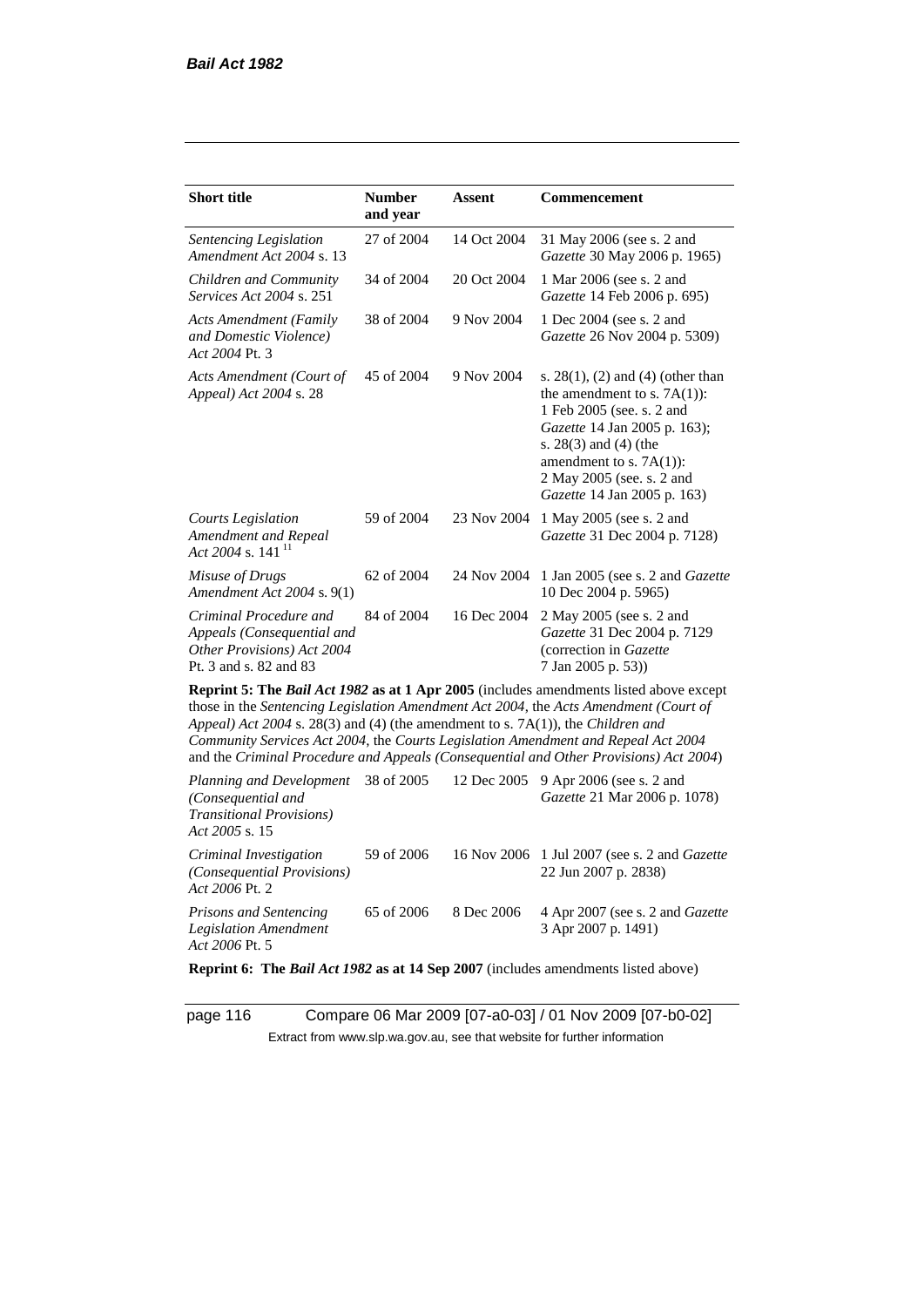| <b>Short title</b>                                              | <b>Number</b><br>and year | Assent      | <b>Commencement</b>                                                          |
|-----------------------------------------------------------------|---------------------------|-------------|------------------------------------------------------------------------------|
| Criminal Law and Evidence 2 of 2008<br>Amendment Act 2008 s. 56 |                           |             | 12 Mar 2008 27 Apr 2008 (see s. 2 and<br><i>Gazette</i> 24 Apr 2008 p. 1559) |
| <b>Bail Amendment Act 2008</b><br>$Pt \ 2^{12}$                 | 6 of 2008                 | 31 Mar 2008 | 1 Mar 2009 (see s. 2(b) and<br><i>Gazette</i> 27 Feb 2009 p. 511)            |
| <i>Medical Practitioners</i><br>Act 2008 Sch. 3 cl. 4           | 22 of 2008                |             | 27 May 2008 1 Dec 2008 (see s. 2 and <i>Gazette</i><br>25 Nov 2008 p. 4989)  |
| Criminal Law Amendment<br>(Homicide) Act 2008 s. 24             | 29 of 2008                | 27 Jun 2008 | 1 Aug $2008$ (see s. $2(d)$ and<br><i>Gazette</i> 22 Jul 2008 p. 3353)       |

**Reprint 7: The** *Bail Act 1982* **as at 6 Mar 2009** (includes amendments listed above)

- <sup>1M</sup> Under the *Cross-border Justice Act 2008* section 14, in order to give effect to that Act, this Act must be applied with the modifications prescribed by the *Crossborder Justice Regulations 2009* Part 3 Division 3 as if this Act had been altered in that way. If a modification is to replace or insert a numbered provision, the new provision is identified by the superscript 1M appearing after the provision number. If a modification is to replace or insert a definition, the new definition is identified by the superscript 1M appearing after the defined term.
- <sup>1a</sup> On the date as at which this reprint was prepared, provisions referred to in the following table had not come into operation and were therefore not included in compiling the reprint. For the text of the provisions see the endnotes referred to in the table.

| <b>Short title</b>                                                                              | <b>Number</b><br>and year | Assent | <b>Commencement</b>                     |
|-------------------------------------------------------------------------------------------------|---------------------------|--------|-----------------------------------------|
| <b>Machinery of Government</b><br>(Miscellaneous<br>Amendments) Act 2006<br>Pt. 3 Div. $1^{13}$ | 28 of 2006                |        | 26 Jun 2006 To be proclaimed (see s. 2) |

**Provisions that have not come into operation**

<sup>2</sup> Repealed by the *Sentencing Legislation Amendment and Repeal Act 2003*.

<sup>3</sup> The short title of the *Justices Act 1902* was changed to the *Criminal Procedure (Summary) Act 1902* by the *Courts Legislation Amendment and Repeal Act 2004*  s. 25. The Act was then repealed by the *Criminal Procedure and Appeal (Consequential and Other Provisions) Act 2004.*

<sup>4</sup> The amendment in the *Sentencing Legislation Amendment and Repeal Act 1999* s. 26 had not come into operation when it was repealed by the *Sentencing Legislation Amendment and Repeal Act 2003* s. 31.

Compare 06 Mar 2009 [07-a0-03] / 01 Nov 2009 [07-b0-02] page 117 Extract from www.slp.wa.gov.au, see that website for further information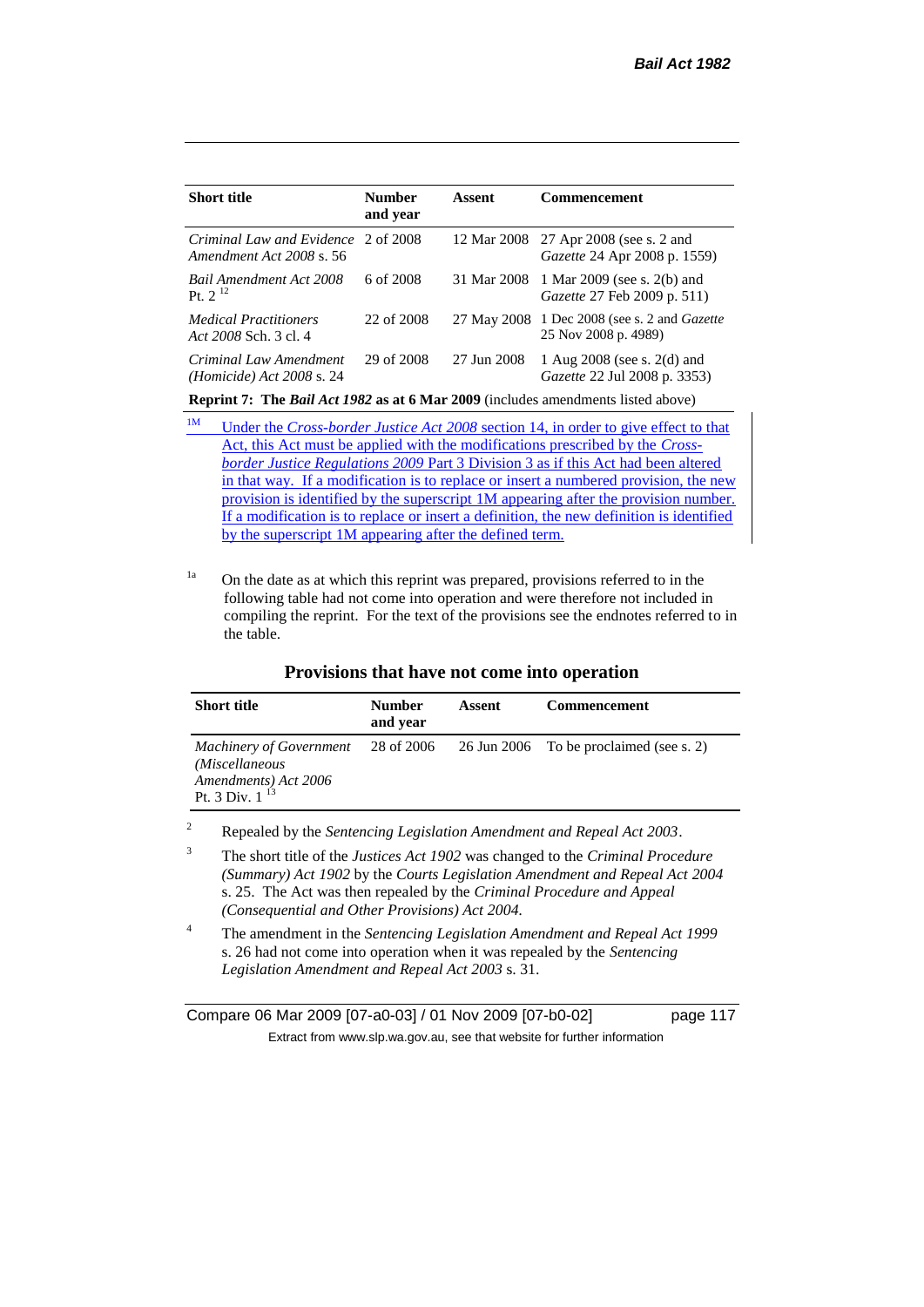- <sup>5</sup> The *Bail Amendment Act 1984* s. 10 and 11 were repealed by the *Bail Amendment Act 1988* s. 20.
- <sup>6</sup> The *Bail Act 1982* was not in operation at the time when the reprint was compiled, but the reprinting was authorised by the *Bail Amendment Act 1988* s. 21.
- <sup>7</sup> The *Acts Amendment (Ministry of Justice) Act 1993* Pt. 19 is a transitional provision that is of no further effect.
- <sup>8</sup> The *Criminal Procedure Amendment Act 1993* s. 13 is a transitional provision that is of no further effect.
- <sup>9</sup> The *Bail Amendment Act 1998* s. 6(2) is a transitional provision that is of no further effect.
- <sup>10</sup> The *Acts Amendment and Repeal (Courts and Legal Practice) Act 2003* s. 97 reads as follows:
- "

#### **97. References to Crown Solicitor**

If in a written law or other document or instrument there is a reference to the Crown Solicitor that reference may, where the context so requires, be read as if it had been amended to be a reference to the State Solicitor.

- ".
- <sup>11</sup> The amendment in the *Courts Legislation Amendment and Repeal Act 2004* s. 141 (amending Sch. 1 Pt. A cl. 4) is not included because the clause it sought to amend had been amended by the *Acts Amendment (Court of Appeal) Act 2004* s. 28(4) before the amendment purported to come into operation.
- <sup>12</sup> The *Bail Amendment Act 2008* s. 6(2), 9(4)-(11), 10(2), 11(3), 15(5)-(8), 16(2), 18(4)-(5), 21(3), 22(2), 23(4), 24(6)-(7), 27(2)-(3), 28(6), 30(4)-(5), 31(2)-(3), 32(3)-(4), 33(6), 40(2), 41(5)-(9), 42(3) and 44 read as follows:
- "

## **6. Section 4A inserted and transitional provision**

- (2) The *Bail Act 1982* section 4A as inserted by subsection (1) applies to appearances in court referred to in subsection (1)(a) of that section that occur after the commencement of this section.
- **9. Section 7A replaced by sections 7A to 7F, related amendments to sections 8 and 21 and transitional provisions**
	- (4) The *Bail Act 1982* section 7A as inserted by subsection (1) applies in relation to appearances in court coming within the *Bail Act 1982* section 7(1) that occur after the commencement of this section.

page 118 Compare 06 Mar 2009 [07-a0-03] / 01 Nov 2009 [07-b0-02] Extract from www.slp.wa.gov.au, see that website for further information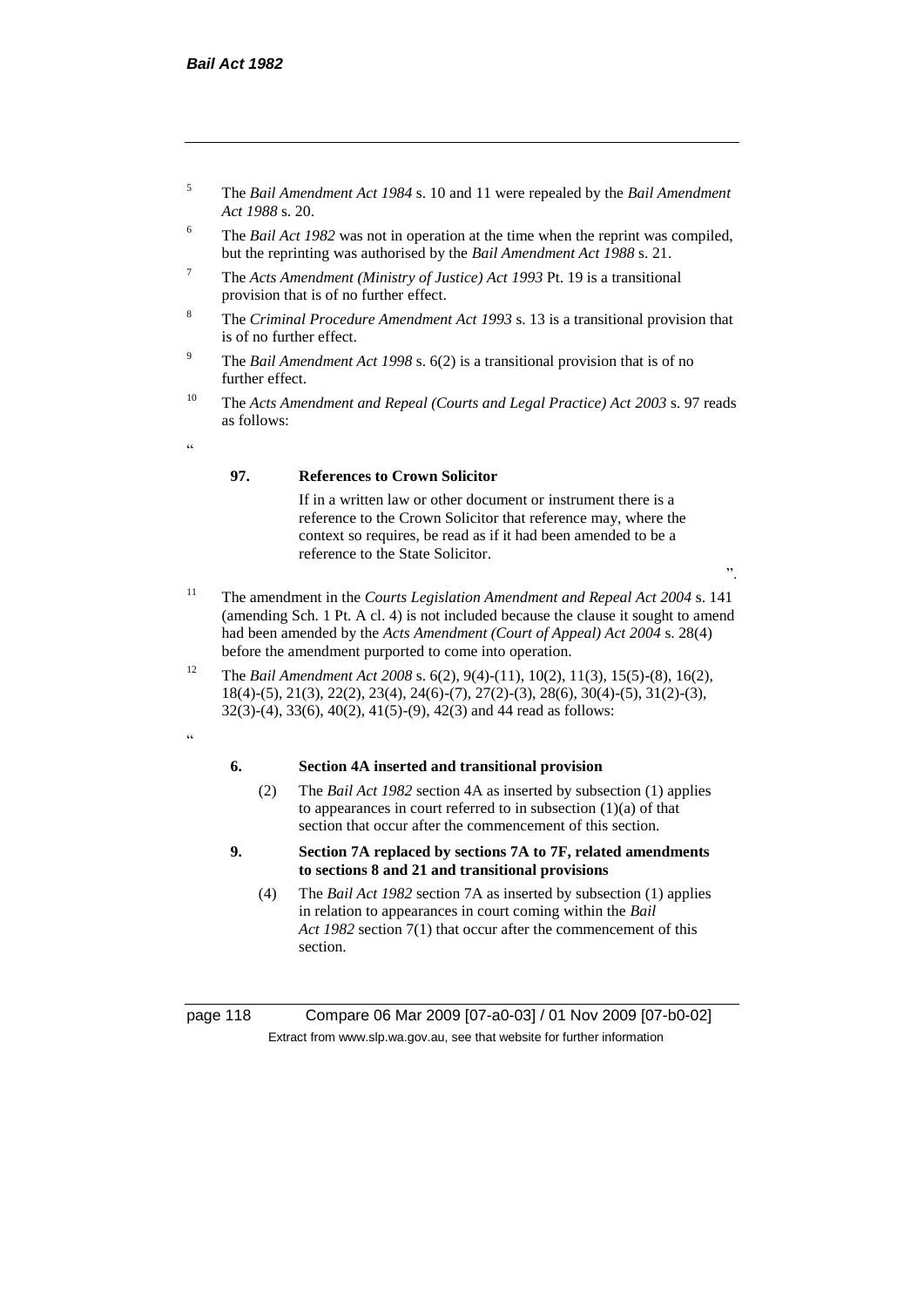- (5) The *Bail Act 1982* section 7B(3) as inserted by subsection (1) applies so as to enable an accused who is detained in custody after the commencement of this section to make an application allowed for by that subsection.
- (6) The *Bail Act 1982* section 7B(4) as inserted by subsection (1) applies in relation to appearances in court coming within that subsection that occur after the commencement of this section.
- (7) The *Bail Act 1982* section 7B(5) as inserted by subsection (1) applies in relation to an accused who is in custody on the commencement of this section as if the reference in section 7B(5)(a) to an application under subsection (3) included a reference to an application under the *Bail Act 1982* as in force immediately before the commencement of this section.
- (8) The *Bail Act 1982* section 7C(2) as inserted by subsection (1) applies in relation to appearances in court coming within that subsection that occur after the commencement of this section.
- (9) The *Bail Act 1982* section 7D as inserted by subsection (1) applies to any subsequent consideration of bail referred to in section 7D(1) that occurs after the commencement of this section.
- (10) The *Bail Act 1982* section 7E as inserted by subsection (1) applies to any trial as defined in section 7E(2), or part of a trial, that takes place after the commencement of this section.
- (11) The *Bail Act 1982* section 7F(2) as inserted by subsection (1) applies in relation to a pending application for bail under the *Bail Act 1982* section 7A(1), as in force immediately before the commencement of this section, as if it were an application for bail under the *Bail Act 1982* section 7F(1) as inserted by subsection (1).

#### **10. Section 9 amended and transitional provision**

(2) The *Bail Act 1982* section 9(1)(b) as amended by subsection (1) applies to any consideration of a case for bail that occurs after the commencement of this section.

### **11. Section 11 amended and transitional provision**

(3) A certificate under the *Bail Act 1982* section 11(2) as in force immediately before the commencement of this section that has not been fully acted upon is to be treated after that commencement as a certificate under the *Bail Act 1982* section 11(3) as inserted by subsection (2).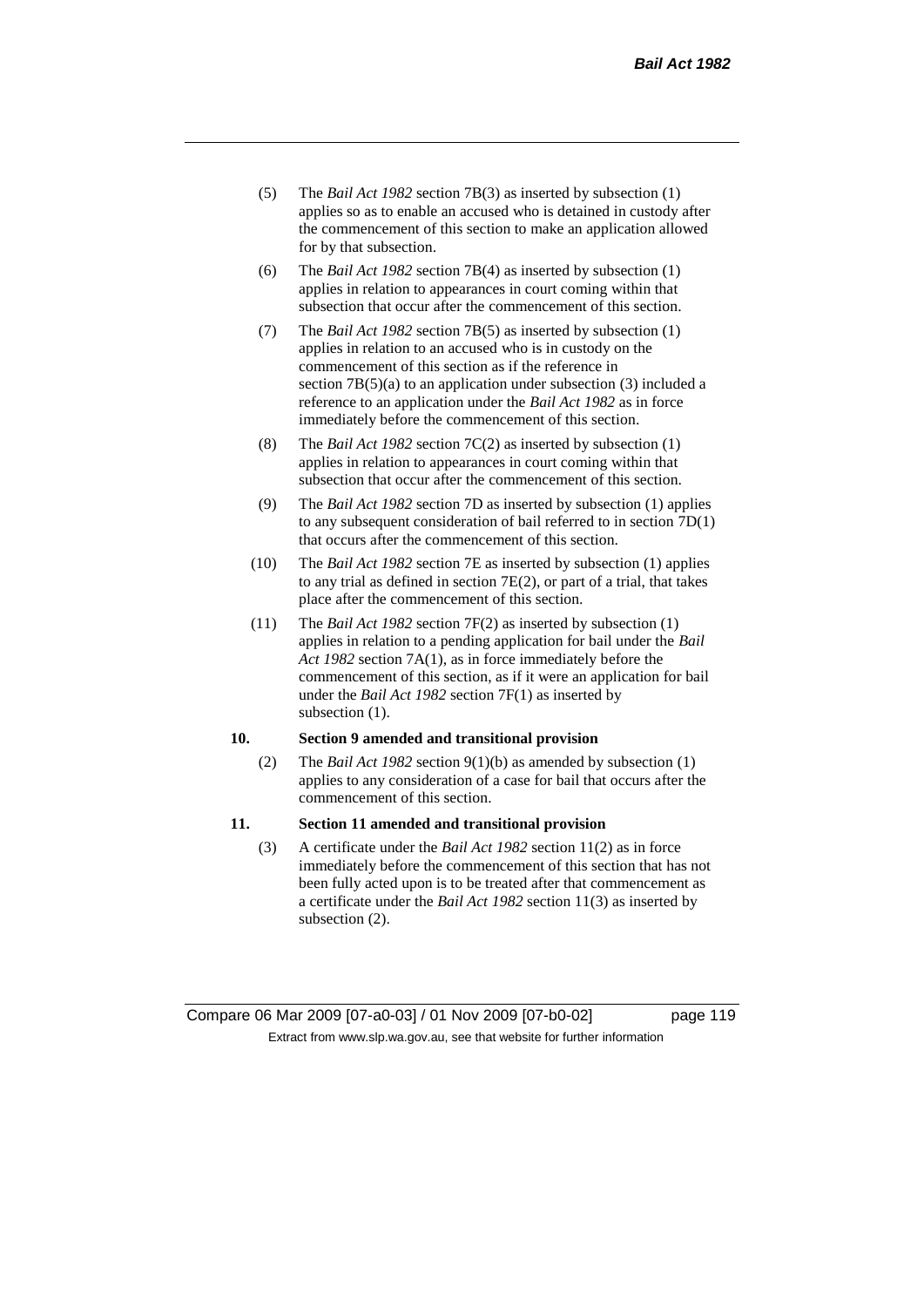#### **15. Section 14 amended and transitional provisions**

- (5) The *Bail Act 1982* section 14(4)(a)(i) as inserted by subsection (4) applies in respect of a child charged with an offence on or after the commencement.
- (6) The *Bail Act 1982* section 14(4)(a)(ii) as inserted by subsection (4) applies in respect of an accused committed to the District Court on or after the commencement for trial or sentence.
- (7) The *Bail Act 1982* section 14(4)(b) as inserted by subsection (4) applies in respect of any power referred to in the *Bail Act 1982* section 14(1) that is exercised, or could be exercised, on or after the commencement by any other judicial officer as defined in that paragraph.
- (8) In subsections (5), (6) and (7) —

*commencement* means the commencement of subsection (4).

### **16. Sections 15A and 15B inserted and transitional provision**

(2) The *Bail Act 1982* sections 15A and 15B as inserted by subsection (1) apply to a bail decision, as defined in section 15A(1), made after the commencement of this section by a judge referred to in section 15A(2).

#### **18. Section 28 amended, related amendments to sections 35, 49, 51 and 58 and Schedule 1 and transitional provisions**

- (4) A bail undertaking that has effect under the *Bail Act 1982* immediately before the commencement of this section continues to have effect, on and after that commencement, as if it were a bail undertaking described in the *Bail Act 1982* section 28(2) as amended by subsection (1).
- (5) A surety undertaking that has effect under the *Bail Act 1982* immediately before the commencement of this section continues to have effect, on and after that commencement, as if it were a surety undertaking within the meaning of the *Bail Act 1982* section 35(1) as amended by subsection (3).

## **21. Section 31 amended and transitional provision**

(3) The *Bail Act 1982* section 31 as amended by this section applies in relation to any adjournment or committal to which it refers that occurs after the commencement of this section.

#### **22. Section 31A inserted and transitional provision**

(2) The *Bail Act 1982* section 31A as inserted by subsection (1) applies to any trial as defined in section 31A(1), or part of a trial, that takes place after the commencement of this section.

page 120 Compare 06 Mar 2009 [07-a0-03] / 01 Nov 2009 [07-b0-02] Extract from www.slp.wa.gov.au, see that website for further information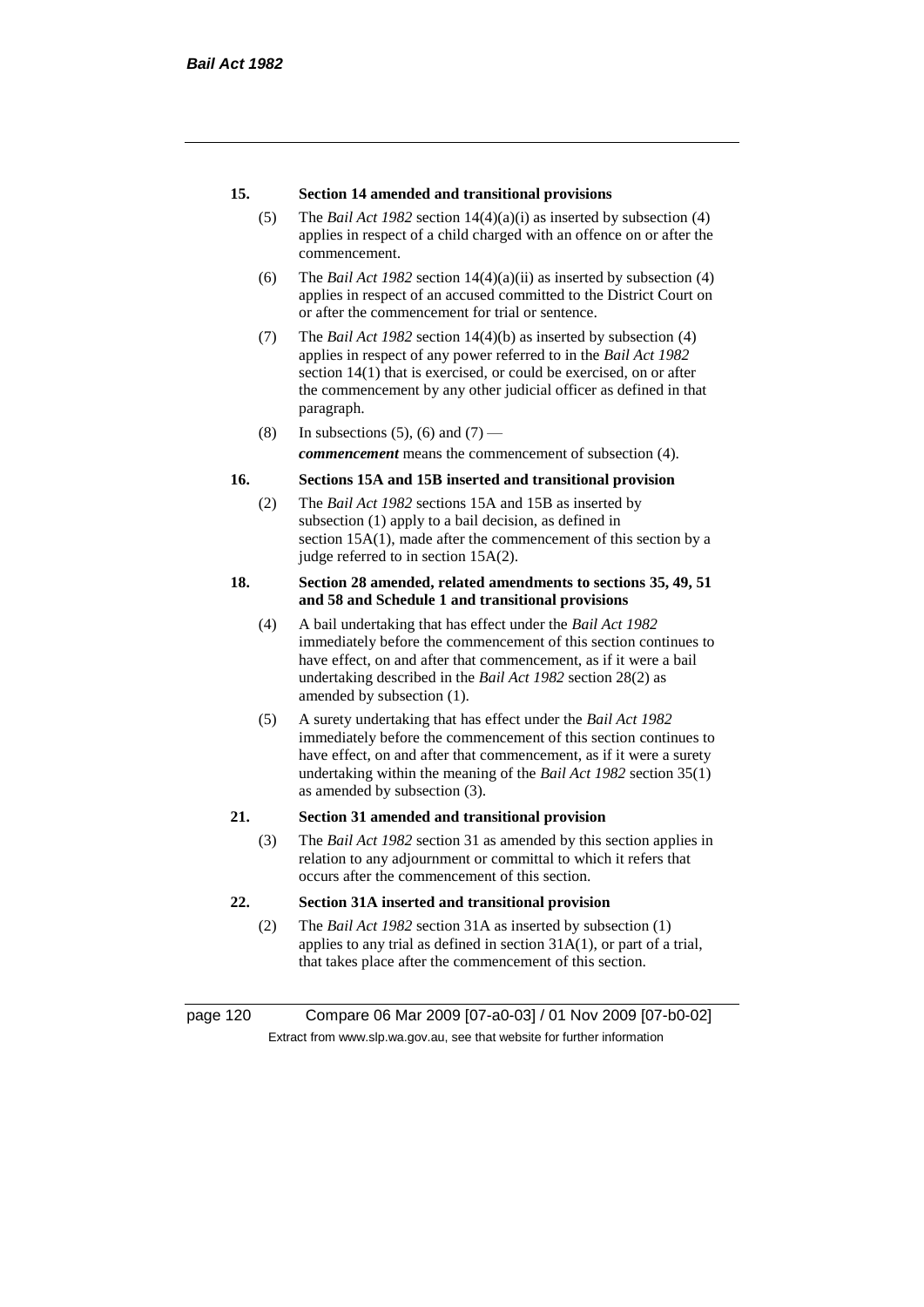#### **23. Section 32 amended and transitional provision**

(4) The *Bail Act 1982* section 32 as amended by this section applies in relation to oral notifications given, and written notices given or sent, after the commencement of this section.

#### **24. Section 36 replaced, related amendments to sections 3, 37, 39, 40, 41 and 42 and transitional provisions**

- (6) The *Bail Act 1982* section 36(1) as inserted by subsection (1) applies to any decision as to whether a person should be approved as a surety that has to be made after the commencement of this section.
- (7) The *Bail Act 1982* section 36(2) as inserted by subsection (1) applies to any grant of bail that occurs after the commencement of this section.

### **27. Section 44 replaced and transitional provisions**

- (2) The *Bail Act 1982* section 44 as inserted by subsection (1) applies to a surety undertaking whether entered into before or after the commencement of this section.
- (3) For the purposes of subsection (2), if a surety undertaking entered into before the commencement of this section contains a provision of the kind referred to in the *Bail Act 1982* section 44(2) as in force before that commencement, the provision is to be taken to be a provision of the kind referred to in the *Bail Act 1982*  section 44(5) as inserted by subsection (1).

#### **28. Section 45 amended and transitional provision**

(6) The *Bail Act 1982* section 45 as amended by subsection (1) applies to notices given for the purposes of the *Bail Act 1982* section 44(5) after the commencement of this section.

#### **30. Section 49 amended, related amendment to section 67 and transitional provisions**

- (4) Subject to subsection (5), the *Bail Act 1982* section 49 as amended by this section applies in relation to a failure by an accused to comply with any requirement of the accused's bail undertaking irrespective of when the failure occurred.
- (5) Any proceedings under the *Bail Act 1982* section 49 in progress immediately before the commencement of this section may be continued after that commencement as if this section had not come into operation.

Compare 06 Mar 2009 [07-a0-03] / 01 Nov 2009 [07-b0-02] page 121 Extract from www.slp.wa.gov.au, see that website for further information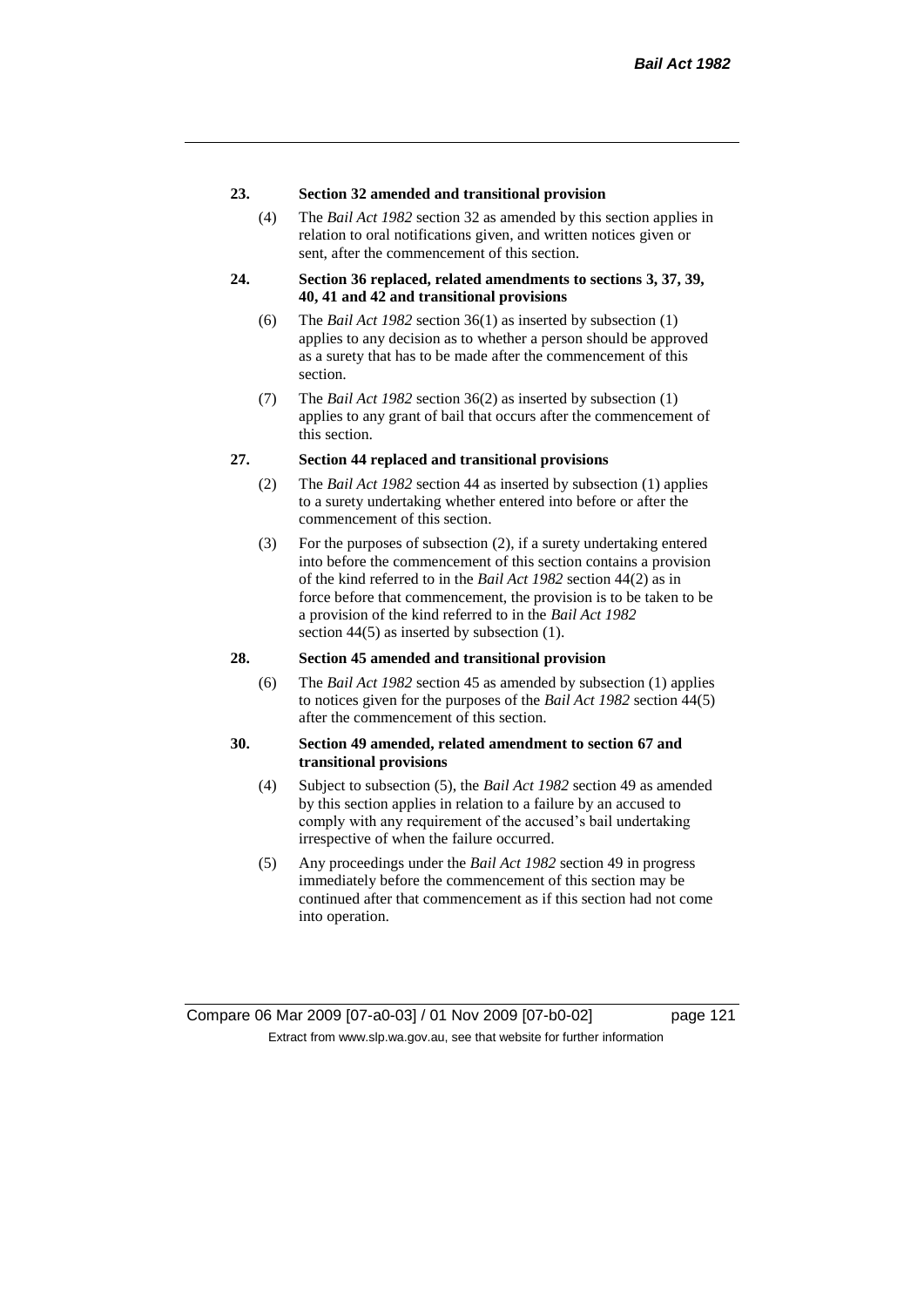#### **31. Section 51A inserted and transitional provisions**

- (2) Subject to subsection (3), the *Bail Act 1982* section 51A as inserted by this section applies for the purpose of prosecuting an offence described in subsection (1) of that section irrespective of when the offence occurred.
- (3) Any prosecution for an offence referred to in subsection (2) in progress immediately before the commencement of this section may be continued after that commencement as if this section had not come into operation.

#### **32. Section 52 amended and transitional provisions**

- (3) Subject to subsection (4), the *Bail Act 1982* section 52 as amended by this section applies for the purpose of prosecuting an offence described in subsection (1) of that section irrespective of when the offence occurred.
- (4) Any prosecution for an offence referred to in subsection (3) in progress immediately before the commencement of this section may be continued after that commencement as if this section had not come into operation.

#### **33. Section 54 amended, related amendment to section 46 and transitional provision**

- (6) Despite the amendments made by subsections (1) to (4), the *Bail Act 1982* section 54 as in force immediately before the commencement of this section continues to apply in relation to —
	- (a) an accused arrested under subsection (2)(a) of that section; and
	- (b) an application made under subsection (2)(b) of that section,

before that commencement.

### **40. Section 66B inserted and transitional provision**

(2) The *Bail Act 1982* section 66B as inserted by subsection (1) applies in relation to any bail proceedings, as defined in section 66B, conducted after the commencement of this section irrespective of when those proceedings were initiated.

#### **41. Schedule 1 amended and transitional provisions**

- (5) The *Bail Act 1982* Schedule 1 Part B clause 1A as inserted by subsection  $(3)(b)$  applies in respect of  $-$ 
	- (a) a grant or refusal of bail; or
	- (b) a dispensation from the requirement for bail,

page 122 Compare 06 Mar 2009 [07-a0-03] / 01 Nov 2009 [07-b0-02] Extract from www.slp.wa.gov.au, see that website for further information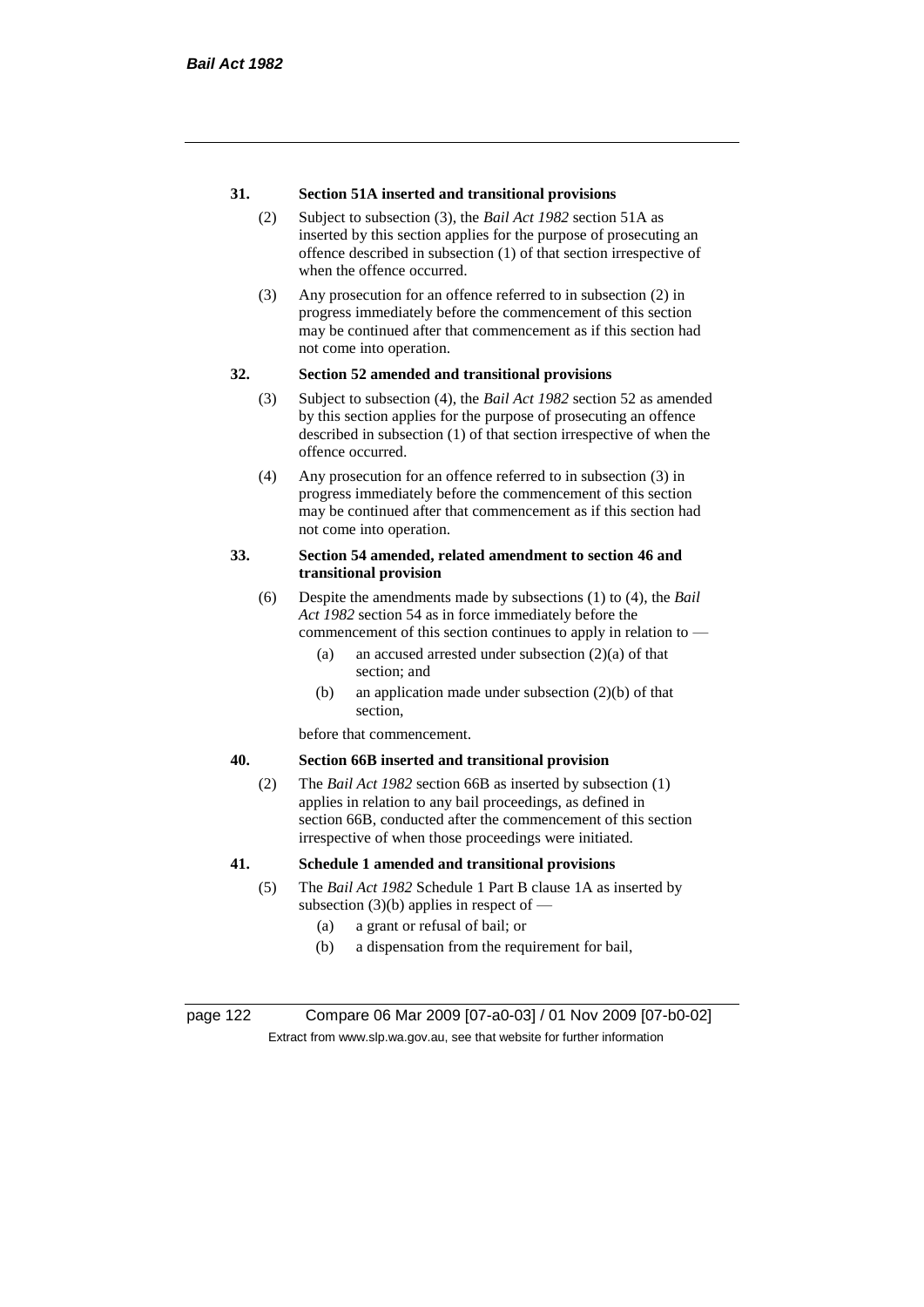coming within that clause that occurs after the commencement of subsection (3)(b).

- (6) The *Bail Act 1982* Schedule 1 Part B clause 3 as inserted by subsection (3)(e) applies in relation to a refusal of bail for an initial appearance that occurs after the commencement of subsection (3)(e).
- (7) The *Bail Act 1982* Schedule 1 Part C clause 3C as inserted by subsection (4)(e) applies to any consideration of a case for bail that occurs after the commencement of subsection (4)(e).
- (8) The *Bail Act 1982* Schedule 1 Part C clauses 4 and 4A as inserted by subsection (4)(f) apply to any consideration of a case for bail that occurs after the commencement of subsection (4)(f).
- (9) The *Bail Act 1982* Schedule 1 Part C clause 7 as amended by subsection (4)(i) applies to any grant of bail that occurs after the commencement of subsection (4)(i).

#### **42. Schedule 2 amended and transitional provision**

- (3) A reference in
	- (a) the *Bail Act 1982* section 16A; or
	- (b) the *Bail Act 1982* Schedule 1 Part C clause 3A or 3B,

to a serious offence includes a reference to an offence against *The Criminal Code* section 283 committed, or alleged to have been committed, before the commencement of this section.

#### **44. Transitional regulations**

- (1) If this Part does not provide sufficiently for a matter or issue of a transitional nature that arises as a result of the amendments made to the *Bail Act 1982* by this Part, the Governor may make regulations (the *transitional regulations*) prescribing all matters that are required, necessary or convenient to be prescribed for providing for the matter or issue.
- (2) The transitional regulations may provide that specified provisions of the *Bail Act 1982* or this Part —
	- (a) do not apply; or
	- (b) apply with specified modifications,
	- to or in relation to any matter.
- (3) If the transitional regulations provide that a specified state of affairs is to be taken to have existed, or not to have existed, on and from a day that is earlier than the day on which the transitional regulations are published in the *Gazette* but not earlier than the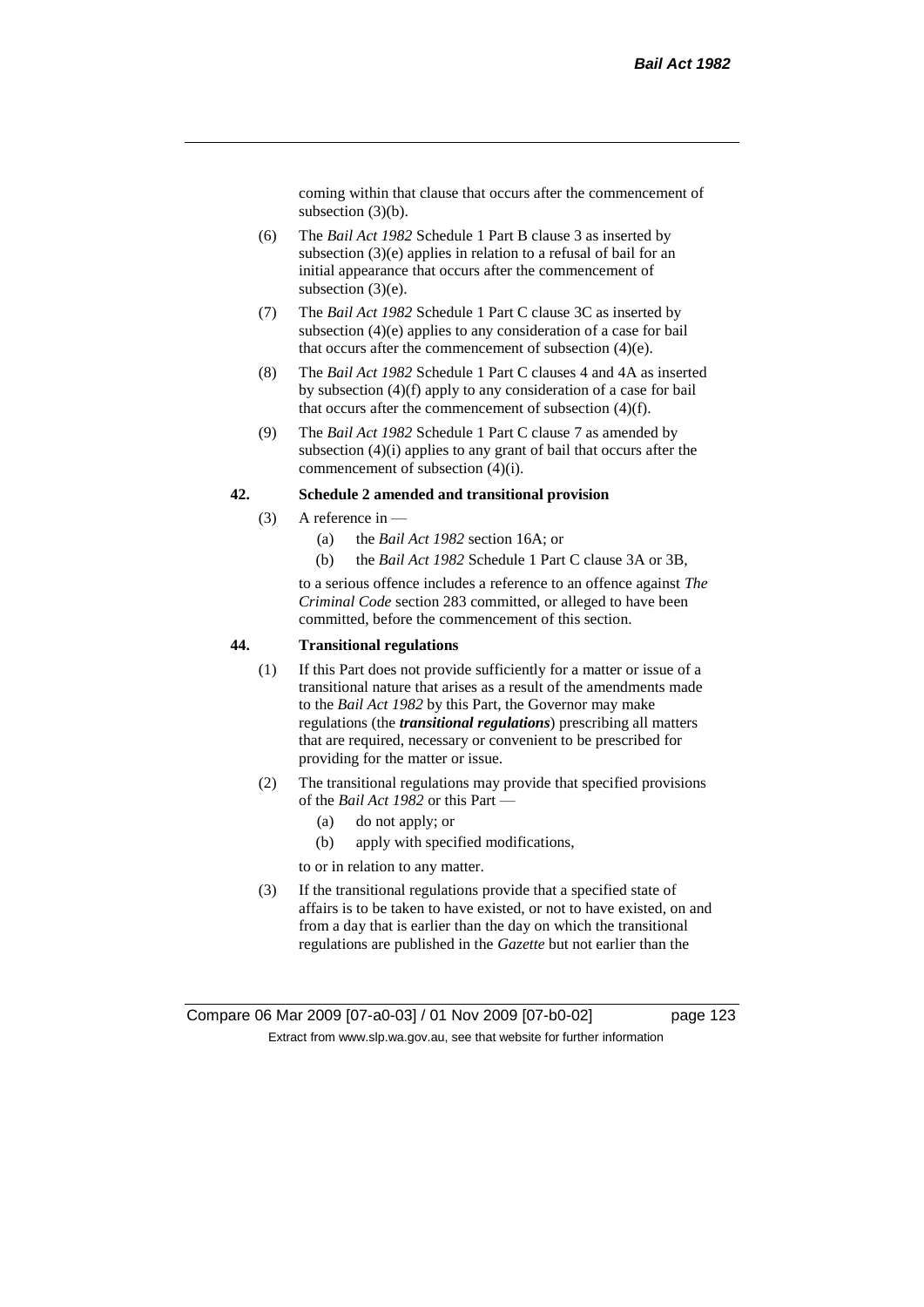commencement of this section, the transitional regulations have effect according to their terms.

- (4) In subsections (2) and (3) *specified* means specified or described in the transitional regulations.
- (5) If the transitional regulations contain a provision referred to in subsection (3), the provision does not operate so as  $-$ 
	- (a) to affect in a manner prejudicial to any person (other than the State or an authority of the State), the rights of that person existing before the day of publication of those regulations; or
	- (b) to impose liabilities on any person (other than the State or an authority of the State) in respect of anything done or omitted to be done before the day of publication of those regulations.

".

";

<sup>13</sup> On the date as at which this reprint was prepared, the *Machinery of Government (Miscellaneous Amendments) Act 2006* Pt. 3 Div. 1 had not come into operation. It reads as follows:

 $\alpha$ 

## **Part 3 — Attorney General, and Justice**

## **Division 1 —** *Bail Act 1982*

## **30. The Act amended**

The amendments in this Division are to the *Bail Act 1982*.

#### **31. Section 3 amended**

- (1) Section  $3(1)$  is amended as follows:
	- (a) by inserting the following definitions in the appropriate alphabetical positions —
- .<br>c

*CEO* means the chief executive officer of the Department; *Department* means the department of the Public Service principally assisting in the administration of this Act;

- (b) in the definition of "authorised community services officer" in paragraph (a) by deleting "(Justice)" in both places where it occurs <sup>14</sup>;
- (c) by deleting the definition of "CEO (Justice)"  $14$ .

page 124 Compare 06 Mar 2009 [07-a0-03] / 01 Nov 2009 [07-b0-02] Extract from www.slp.wa.gov.au, see that website for further information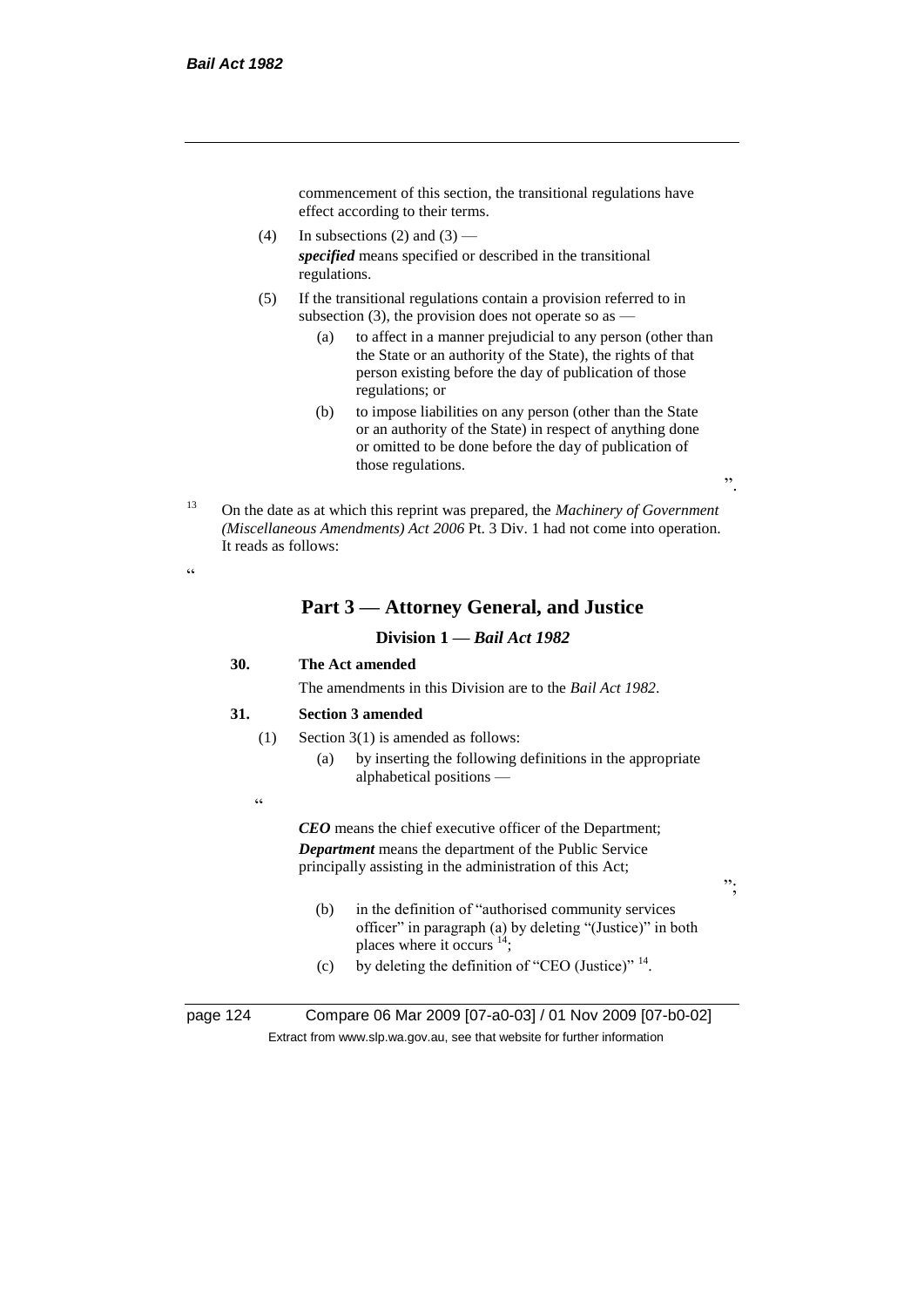".

- (2) Section 3(5) is amended by deleting "department of which he is the chief executive officer" and inserting instead —
	- " Department ".

## **32. Section 66A amended** <sup>14</sup>

Section 66A(2) is amended by deleting "department of which the CEO (Justice) is the chief executive officer" and inserting instead —

" Department ".

## **33. Various references to CEO (Justice) changed to CEO** <sup>14</sup>

Each provision listed in the Table to this section is amended by deleting "CEO (Justice)" in each place where it occurs and inserting instead —

| C<br>,,<br>CEO                 |                                                                        |
|--------------------------------|------------------------------------------------------------------------|
|                                | Table                                                                  |
| s. $3(5)$                      | s. 50E                                                                 |
| s. $24A(4)$                    | s. $50F(1)$ , (3), (4) and (5)                                         |
| s.27A                          | s. 50H                                                                 |
| s. 50A                         | s. 50J                                                                 |
| s. $50C(4)(a)$ and (b)         | s. $50L(1)$                                                            |
| s. $50D(1)(a)$                 | Sch. 1 Part D cl. $3(3)(e)$                                            |
| Note:<br>deleting "(Justice)". | The headings to sections 27A, 50A, 50E, 50F and 50J will be altered by |

<sup>14</sup> The amendments to the *Bail Act 1982* in the *Machinery of Government (Miscellaneous Amendments) Act 2006* Pt. 3 Div. 1 cl. 31(1)(b) and (c), cl. 32 and 33 would conflict with amendments by the *Prisons and Sentencing Legislation Amendment Act 2006* Pt. 5.

Compare 06 Mar 2009 [07-a0-03] / 01 Nov 2009 [07-b0-02] page 125 Extract from www.slp.wa.gov.au, see that website for further information